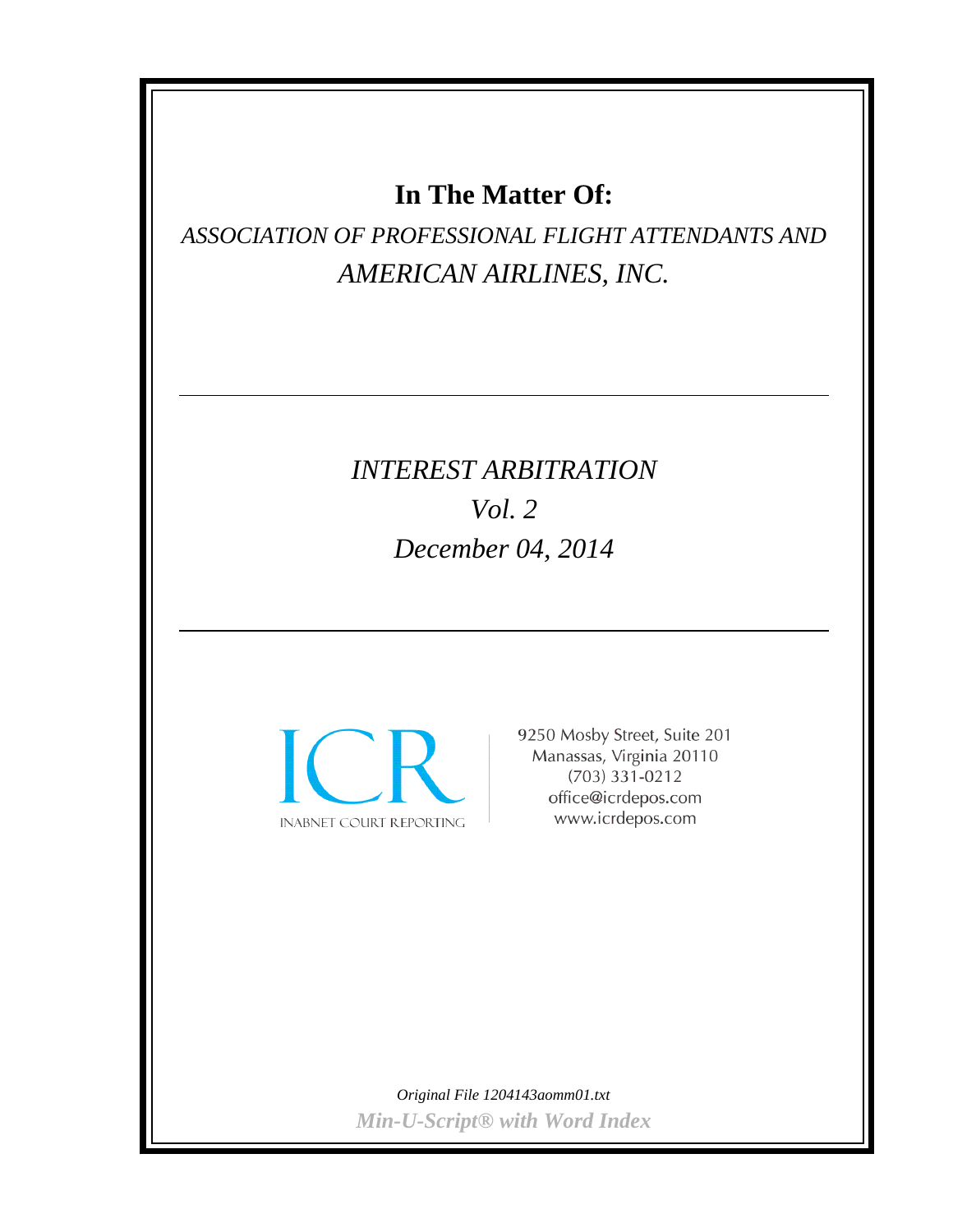|    | лиемсла лишаев, пас.                                                                                       |    | $D$ CCCIIIDCI 07, $2017$                                |
|----|------------------------------------------------------------------------------------------------------------|----|---------------------------------------------------------|
|    | Page 201                                                                                                   |    | Page 203                                                |
| 1  | BEFORE RICHARD BLOCH, ROBERTA GOLICK,<br>AND JOSHUA JAVITZ                                                 | 1  | INDEX                                                   |
| 2  | - - - - - - - - - - - - x                                                                                  | 2  | WITNESS:<br>PAGE                                        |
| з  | IN THE MATTER OF THE INTEREST<br>ARBITRATION BETWEEN                                                       | 3  | DARIN LEE:                                              |
| 4  | ASSOCIATION OF PROFESSIONAL                                                                                | 4  | Direct examination by Mr. Siegel 207                    |
| 5  | FLIGHT ATTENDANTS                                                                                          | 5  | Cross-examination by Mr. Freund $\ldots$ 248            |
| 6  | and                                                                                                        | 6  | PATRICK GUILTINAN:                                      |
| 7  | AMERICAN AIRLINES, INC.                                                                                    | 7  | Direct examination by Mr. Siegel 288                    |
| 8  | VOLUME 2                                                                                                   | 8  | Cross-examination by Mr. Freund $\ldots$ . 297          |
| 9  | The hearing in the above-entitled matter                                                                   | 9  | <b>JERROLD GLASS:</b>                                   |
| 10 | recommenced on December 4, 2014 at 9:41 a.m., at the<br>offices of O'Melveny & Myers, 1625 Eye Street, NW, | 10 | Direct examination by Mr. Siegel 325                    |
| 11 | Washington DC.                                                                                             | 11 | Cross-examination by Mr. Freund $\ldots$ 334            |
| 12 | RICHARD I. BLOCH, IMPARTIAL CHAIRMAN<br><b>BEFORE:</b><br>ROBERTA GOLICK, IMPARTIAL ARBITRATOR             | 12 |                                                         |
| 13 | JOSHUA JAVITS, IMPARTIAL ARBITRATOR<br>PAUL D. JONES, AA BOARD MEMBER                                      | 13 | EXHIBITS                                                |
| 14 | CINDI SIMONE, AA BOARD MEMBER<br>JOE BURNS, APFA BOARD MEMBER                                              | 14 | <b>EXHIBIT</b><br>PAGE                                  |
| 15 | ROBERT CLAYMAN, APFA BOARD MEMBER                                                                          | 15 | COMPANY 1<br>205                                        |
| 16 | ON BEHALF OF APFA:<br>JEFFREY FREUND, ESQ.                                                                 | 16 | COMPANY 2<br>206                                        |
| 17 | ROGER POLLAK, ESQ.<br>Bredhoff & Kaiser, PLLC                                                              | 17 | UNION 1<br>304                                          |
| 18 | 805 15th Street, NW<br>Washington, DC 20005                                                                | 18 |                                                         |
| 19 | $(202)$ 842-2600<br>jfreund@bredhoff.com                                                                   | 19 |                                                         |
| 20 | rpollak@bredhoff.com                                                                                       | 20 |                                                         |
| 21 |                                                                                                            | 21 |                                                         |
| 22 |                                                                                                            | 22 |                                                         |
|    |                                                                                                            |    |                                                         |
|    | Page 202                                                                                                   |    | Page 204                                                |
| ı  | ON BEHALF OF AMERICAN AIRLINES, INC.:                                                                      | 1  | PROCEEDINGS                                             |
| 2  | ROBERT SIEGEL, ESQ.<br>400 South Hope Street                                                               | 2  | ARBITRATOR BLOCH: This is the fourth of                 |
| 3  | Los Angeles, California 90071<br>$(213)$ 430-6005                                                          |    | 3 December, and I'll turn it over to Mr. Siegel.        |
| 4  | rsiegel@omm.com                                                                                            | 4  | Proceed.                                                |
| 5  | MARK ROBERTSON, ESQ.<br>O'Melveny & Myers, LLP                                                             | 5  | MR. SIEGEL: Before we start with our                    |
| 6  | Times Square Tower, 7 Times Square<br>New York, New York 10036                                             |    | 6 witnesses on the record, I want to thank our court    |
| 7  | $(212)$ 326-2000<br>mrobertson@omm.com                                                                     |    | 7 reporter, Joey, who has every Christmas season        |
| 8  |                                                                                                            |    | 8 always baked incredible cinnamon cake or whatever     |
| 9  | LAURA WATERS, ESQ.<br>O'Melveny & Myers, LLP                                                               |    | 9 you do, Joey, and it's out there on the counter for   |
| 10 | 1625 Eye Street, NW<br>Washington, DC 20006                                                                |    | 10 everybody in the room to enjoy, and I can endorse it |
| 11 | $(202)$ 383-5407<br>lwaters@omm.com                                                                        | 11 | as being the very best. So thank you very much.         |
| 12 | <b>COURT REPORTER:</b>                                                                                     | 12 | ARBITRATOR BLOCH: Joey also runs a                      |
| 13 | <b>JOSEPH A. INABNET</b>                                                                                   | 13 | fitness salon.                                          |
| 14 | Inabnet Court Reporting (ICR)<br>9250 Mosby Street, Suite 201                                              | 14 | (Laughter.)                                             |
| 15 | Manassas Church, Virginia 20110<br>$(703)$ 331-0212                                                        | 15 | MR. POLLAK: We can endorse Joey as being                |
| 16 | office@icrdepos.com                                                                                        |    | 16 the best.                                            |
| 17 |                                                                                                            | 17 | MR. SIEGEL: This isn't on the record,                   |
| 18 |                                                                                                            |    | 18 so                                                   |
| 19 |                                                                                                            | 19 | All right. We call Dr. Darin Lee as our                 |
| 20 |                                                                                                            |    | 20 first witness.                                       |
| 21 |                                                                                                            | 21 | ARBITRATOR BLOCH: Welcome, Dr. Lee.                     |
| 22 |                                                                                                            | 22 | THE WITNESS: Good morning.                              |
|    |                                                                                                            |    |                                                         |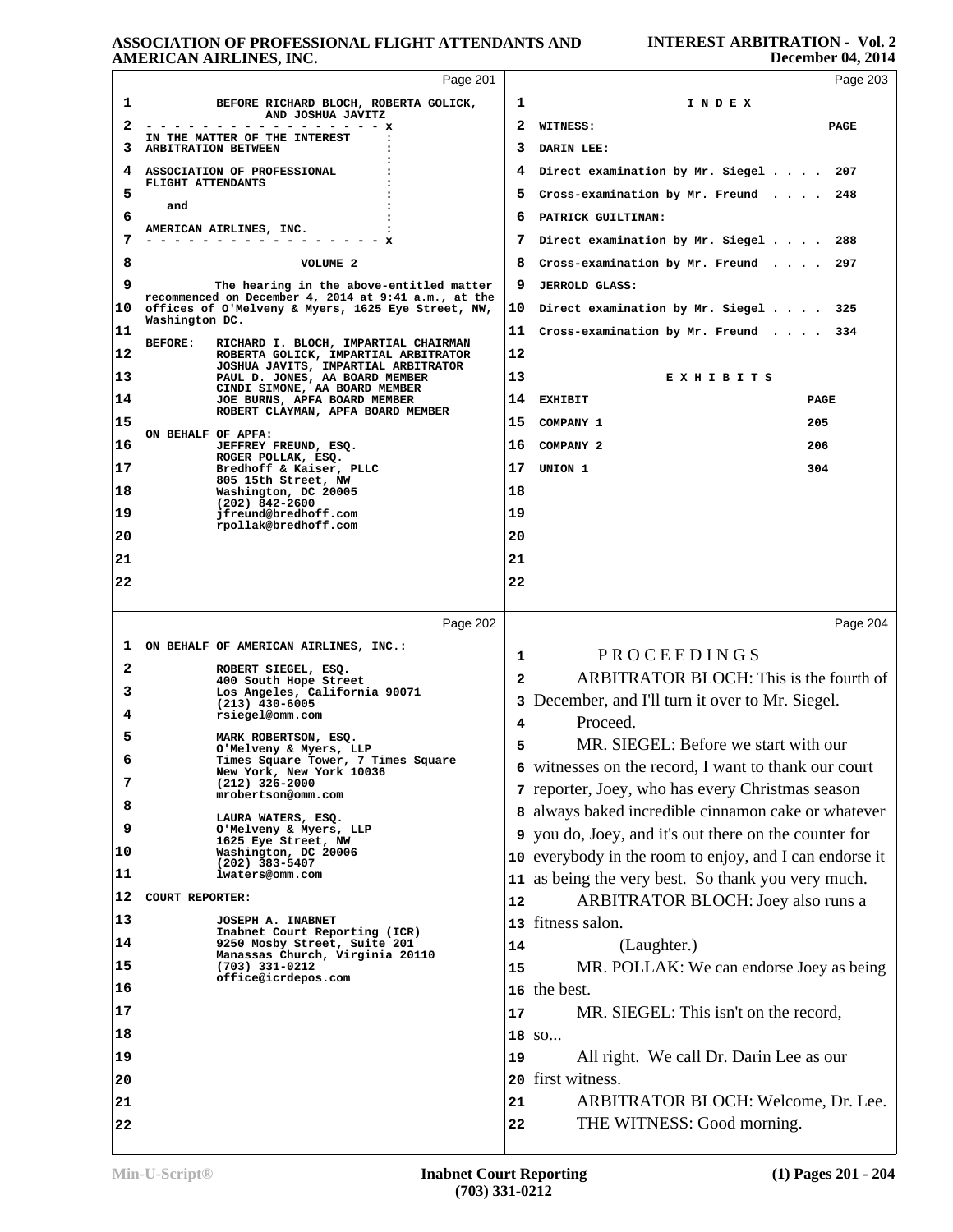|    | Page 205                                                                |    | Page 207                                                                                |
|----|-------------------------------------------------------------------------|----|-----------------------------------------------------------------------------------------|
| 1  | MR. SIEGEL: And I would like to just                                    |    | 1 Thereupon,                                                                            |
|    | 2 present to the Panel the -- Dr. Lee's resume, which                   | 2  | <b>DARIN LEE</b>                                                                        |
|    | 3 I would like to just mark as Company Exhibit 1, and                   | 3  | Called for examination by counsel for the                                               |
|    | 4 that document has been distributed to counsel and to                  |    | 4 Union, was examined and testified as follows:                                         |
|    | 5 the Panel members.                                                    | 5  | <b>DIRECT EXAMINATION</b>                                                               |
| 6  | (Thereupon, Company Exhibit No. 1 was                                   |    | 6 BY MR. SIEGEL:                                                                        |
|    | 7 marked for identification and received into                           | 7  | Q. So perhaps, Dr. Lee, I can ask -- direct                                             |
|    | 8 evidence.)                                                            | 8  | your attention to Company Exhibit 2, and ask you to                                     |
| 9  | MR. SIEGEL: And we are going to save                                    | 9  | look at page 2 and just describe to the Panel                                           |
|    | 10 time. I believe we have a stipulation with Jeff                      | 10 | members what this reflects.                                                             |
|    | 11 that we are proffering Dr. Lee as an expert in                       | 11 | And please feel free to make a                                                          |
|    | 12 economics, labor economics, and the economics of the                 | 12 | presentation based on your PowerPoint slides from                                       |
|    | 13 airline industry.                                                    | 13 | that point.                                                                             |
| 14 | And we would like to proffer him as an                                  | 14 | A. Thank you. Good morning.                                                             |
|    | 15 expert witness at this time.                                         | 15 | If at any time during my presentation any                                               |
| 16 | MR. FREUND: And we have no objection.                                   | 16 | of the Board members have a questions, please feel                                      |
| 17 | ARBITRATOR BLOCH: Thank you. Proceed.                                   | 17 | free to -- and I know you will interrupt and ask me                                     |
| 18 | MR. SIEGEL: And I would like to then also                               | 18 | questions.                                                                              |
|    | 19 have -- I think the best way to do this is we have a                 | 19 | So I think a good place to -- a logical                                                 |
|    | 20 PowerPoint presentation that Dr. Lee will work off                   | 20 | place to start is kind of where we left off                                             |
|    | 21 of.                                                                  | 21 | yesterday, which is that APFA has already conceded                                      |
| 22 | And I have distributed that to the Panel                                | 22 | that the value of their proposed JCBA, absent the                                       |
|    |                                                                         |    |                                                                                         |
|    | Page 206                                                                |    | Page 208                                                                                |
|    | 1 members. And I think perhaps the best way is to                       | 1  | three contested items that we're here to discuss, is                                    |
|    | 2 mark that as Company Exhibit 2. And then, each page                   | 2  | \$112 million annually.                                                                 |
|    | 3 has page numbers. So we'll be able to identify in                     | 3  | And obviously, everyone in the room is                                                  |
|    | 4 the record what we're discussing.                                     | 4  | aware the \$112 million represents the average over                                     |
| 5  | (Thereupon, Company Exhibit No. 2 was                                   | 5  | the five years over the baseline.                                                       |
|    | 6 marked for identification and received into                           | 6  | So I'll just -- I won't state that every                                                |
|    | 7 evidence.)                                                            | 7  | time. But it's \$112 million is what APFA has                                           |
| 8  | MR. SIEGEL: Also, I know we have given                                  | 8  | already agreed to and stipulated as the value of                                        |
|    | 9 hard copies to the Panel members and to counsel, but                  | 9  | their proposed JCBA, absent the three contested                                         |
|    | 10 we will also have it up on the screen because I know                 | 10 | issues.                                                                                 |
|    | 11 we have an audience in the room, and I don't know                    | 11 | And if you look at how that \$112 million                                               |
|    | 12 how visible it is from a distance. But we're just                    | 12 | annually is broken down, it's broken down into two                                      |
|    | 13 putting up on the screen what we're doing in hard                    | 13 | components. There is the \$50 million per year,                                         |
|    | 14 copy as well.                                                        | 14 | which represents, in APFA's view, the market-based                                      |
| 15 | And then finally, by procedural agreement,                              | 15 | in the aggregate value substitute for profit                                            |
|    | 16 we had agreed that testimony could come in on a                      | 16 | sharing.                                                                                |
|    | 17 presentation basis, so we won't do a completely                      | 17 | And then there's the \$62 million a year,                                               |
|    | 18 structured direct exam.                                              | 18 | which represents the market-based in the aggregate                                      |
| 19 | We'll ask the expert to discuss the                                     | 19 | value of the comparator contracts, you know,                                            |
|    |                                                                         |    |                                                                                         |
|    | 20 slides. But I'll -- with some guidance from                          | 20 | vis-a-vis the APFA work group and the Company's                                         |
|    | 21 counsel's questions, but not a structured direct<br>22 exam as such. | 21 | expected operations over the next five years.<br>And so in addition to those two valued |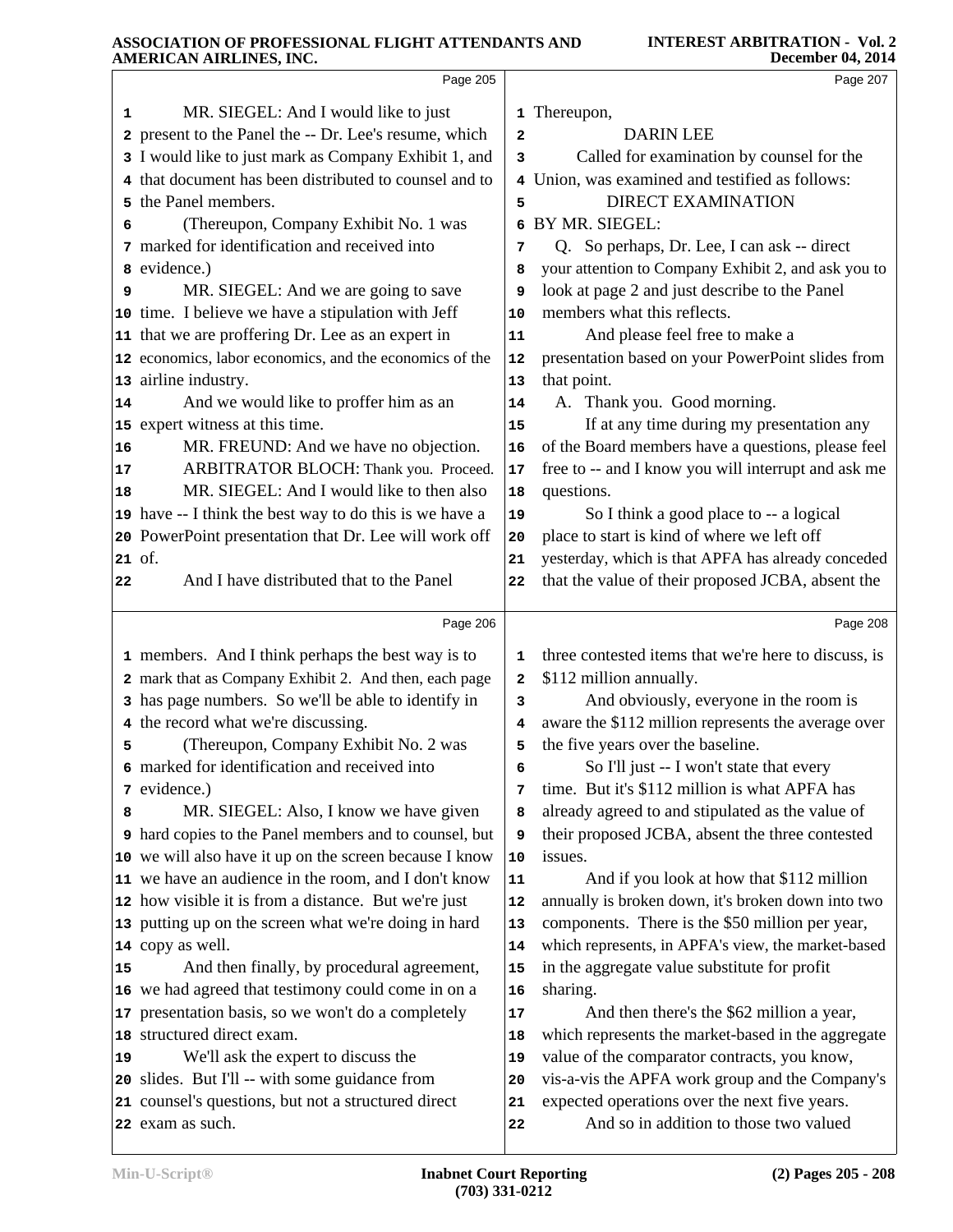|                | Page 209                                                                                              |                | Page 211                                                                                                  |  |
|----------------|-------------------------------------------------------------------------------------------------------|----------------|-----------------------------------------------------------------------------------------------------------|--|
| 1              | items, the APFA proposal includes two other what are                                                  | 1              | by definition, APFA could garner greater value then                                                       |  |
| 2              | known as me-too clauses. There's -- in Parts 3(b)                                                     | $\overline{a}$ | the \$112 million.                                                                                        |  |
| 3              | and $3(c)$ there's a profit sharing me-too. And in                                                    | 3              | But it's actually a little bit more subtle                                                                |  |
| 4              | Part 4, Part 4(a), there's a health insurance                                                         | 4              | than that in another instance.                                                                            |  |
| 5              | me-too.                                                                                               | 5              | So even if the options aren't exercised,                                                                  |  |
| 6              | And so what I have been asked to do is to                                                             | 6              | okay, so, you know, if it's the case that either                                                          |  |
| 7              | provide an economic assessment as to whether or not                                                   | 7              | they're not triggered, or APFA has the option to                                                          |  |
| 8              | the inclusion of either of the me-too clauses would                                                   | 8              | invoke me-too but choose not to, okay, even                                                               |  |
| 9              | push the value of the proposed JCBA above                                                             | 9              | unexercised options have value to the holder of that                                                      |  |
| 10             | \$112 million.                                                                                        | 10             | option. And that's just a basic fundamental tenet                                                         |  |
| 11             | But in fact, the question is actually much                                                            | 11             | of economic theory.                                                                                       |  |
| 12             | simpler than that.                                                                                    | 12             | And then finally, with regard to the                                                                      |  |
| 13             | Given that APFA has already agreed and                                                                | 13             | profit sharing me-too, this is one is -- well, we'll                                                      |  |
| 14             | stipulated to the fact that, absent the two me-too                                                    | 14             | discuss this more towards the end of my                                                                   |  |
| 15             | clauses, their proposal is valued at \$112 million,<br>really the threshold question then becomes, do | 15<br>16       | presentation.<br>This one is particularly valuable for APFA                                               |  |
| 16<br>17       | either of these me-too proposals have any value.                                                      | 17             | because what it does is it allows APFA to reverse                                                         |  |
| 18             | Because if they do, then it falls almost                                                              | 18             | the division that it has already made to take                                                             |  |
| 19             | definitionally that the value of their proposed JCBA                                                  | 19             | certain guaranteed CBA improvements, the \$50                                                             |  |
| 20             | would be above \$112 million.                                                                         | 20             | million, in lieu of variable and uncertain profit                                                         |  |
| 21             | And that's what we'll discuss for the                                                                 | 21             | sharing. It allows them to change that decision                                                           |  |
| 22             | remainder of my presentation.                                                                         | 22             | actually up to two times in the future based on new                                                       |  |
|                |                                                                                                       |                |                                                                                                           |  |
|                |                                                                                                       |                |                                                                                                           |  |
|                | Page 210                                                                                              |                | Page 212                                                                                                  |  |
| 1              | Q. Dr. Lee, direct your attention to Slide 3.                                                         | 1              | information which it currently doesn't possess.                                                           |  |
| 2              | Please proceed.                                                                                       | $\mathbf{2}$   | And that -- what's important is that that                                                                 |  |
| з              | A. So page 3 is really just a preview of the                                                          | 3              | information that they use to make the decision is                                                         |  |
| 4              | remainder of my presentation. But just by way of                                                      | 4              | actually the basis of the \$50 million, what I'll                                                         |  |
| 5              | preview, I thought it would be useful up front to                                                     | 5              | call the certainty equivalence, the amount that they                                                      |  |
| 6              | summarize my opinions.                                                                                | 6              | deemed that future uncertain profit sharing was                                                           |  |
| 7              | So in a nutshell, there's several reasons                                                             | 7              | worth.                                                                                                    |  |
| 8              | why the inclusion of either of the me-too proposals                                                   | 8              | So there's this informational component                                                                   |  |
| 9              | that are included in the APFA's proposed JCBA would                                                   | 9              | that, as time passes, APFA will learn additional                                                          |  |
| 10             | push the value above \$112 million, why they have                                                     | 10             | information as to the state of the industry. And                                                          |  |
| 11             | value.                                                                                                | 11             | allowing a party to act on information that it                                                            |  |
|                | And there's really three main reasons that                                                            | 12             | doesn't currently have now provides them with                                                             |  |
| 13             | are just grounded in basic economics, basic economic                                                  | 13<br>14       | additional value.                                                                                         |  |
| 15             | theory. The first is that any option, if exercised,                                                   | 15             | So these are three very basic -- I should                                                                 |  |
| 16             | provides the holder of that option with a value.<br>Okay. And so it's reasonable to assume            | 16             | really emphasize that these aren't -- these aren't<br>just kind of disputed amongst economists' theories. |  |
| 17             | that APFA wouldn't exercise either its health                                                         | 17             | These are really basic tenets of economics that any                                                       |  |
| 12<br>14<br>18 | insurance me-too or its profit sharing me-too unless                                                  | 18             | economist would also agree to.                                                                            |  |
| 19             | it left them better off than what they would receive                                                  | 19             | But just putting those aside, I mean, I                                                                   |  |
| 20             | under the status quo. The status quo being                                                            | 20             | think the very fact that we're here today, the very                                                       |  |
| 21             | \$112 million.                                                                                        | 21             | fact that these are contested issues should provide                                                       |  |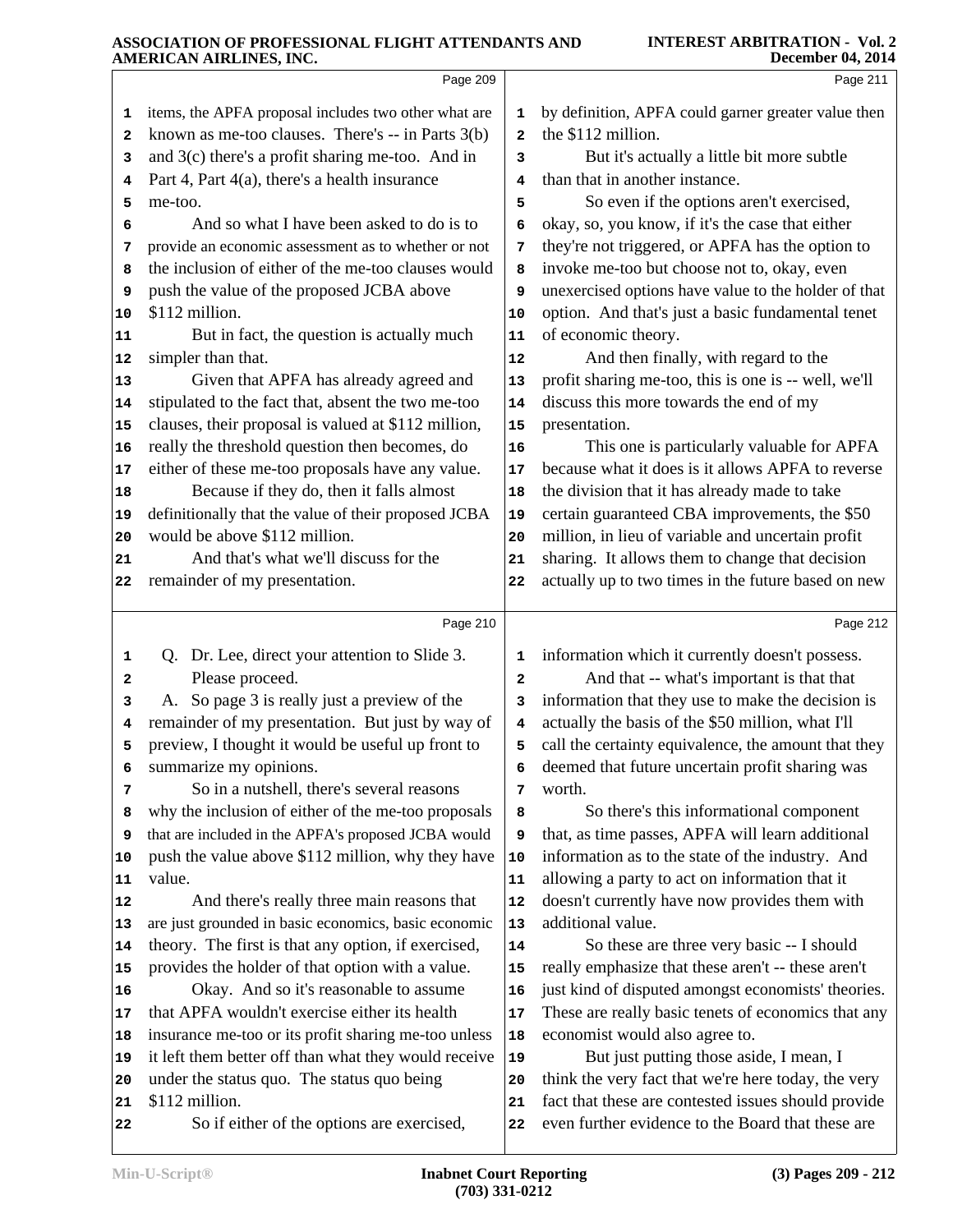|                | Page 213                                                                                                  |                         | Page 215                                               |
|----------------|-----------------------------------------------------------------------------------------------------------|-------------------------|--------------------------------------------------------|
| 1              | valued by both sides.                                                                                     | 1                       | Okay. So there's two components of the                 |
| 2              | Q. Let me direct your attention to Slide 4,                                                               | $\overline{\mathbf{2}}$ | profit sharing option. The other one, which is         |
| 3              | Dr. Lee.                                                                                                  | 3                       | actually quite interesting as well, is Part            |
| 4              | If you would please describe what that                                                                    | 4                       | $3(c)(ii)$ .                                           |
| 5              | reflects.                                                                                                 | 5                       | So if it were the case that the Union                  |
| 6              | A. Okay. Well, I thought it would be useful                                                               | 6                       | exercised its 3(b) option, okay, to reverse its        |
| 7              | to just review the two me-too clauses that are in                                                         | 7                       | earlier decision to take the \$50 million guaranteed   |
| 8              | the APFA proposal.                                                                                        | 8                       | wages or other CBA or other CBA improvements in lieu   |
| 9              | And so in the context of a labor CBA, a                                                                   | 9                       | of profit sharing, if it actually invoked its 3(b)     |
| 10             | CBA between the Union and the Company, we think of                                                        | 10                      | option and decided, No, actually, we would prefer to   |
| 11             | these as me-too clauses. But the way an economist                                                         | 11                      | go with profit sharing, okay, then subsequently, if    |
| 12             | would look at these is that they are options. Okay.                                                       | 12                      | the profit sharing plan with the other union that      |
| 13             | So they are standard options, and options provide                                                         | 13                      | the Company agreed to ceases to exist, under $3(c)$ -- |
| 14             | value.                                                                                                    | 14                      | under Part 3(c)(ii), APFA has yet another option,      |
| 15             | The way that an option works is that the                                                                  | 15                      | okay.                                                  |
| 16             | holder of the option, okay, is bestowed a right.                                                          | 16                      | And, again, what they're allowed to do is              |
| 17             | Okay. And here, the right of APFA under any of                                                            | 17                      | revisit that earlier decision and, again, go back      |
| 18             | these two options is to have the Company match terms                                                      | 18                      | to, if they so desire, taking the \$50 million in      |
| 19             | on some future event that may happen.                                                                     | 19                      | guaranteed wages or continuing with the profit         |
| 20             | So, for example, in the profit sharing                                                                    | 20                      | sharing.                                               |
| 21             | me-too, under Part 3(b), APFA's proposal would say                                                        | 21                      | Okay. So I think what's important is that              |
| 22             | that it grants APFA with the option of reversing its                                                      | 22                      | we all understand that in the profit sharing,          |
|                |                                                                                                           |                         |                                                        |
|                | Page 214                                                                                                  |                         | Page 216                                               |
| 1              | decision to take \$50 million in lieu of variable                                                         | 1                       | there's actually not just one option, but there's      |
| 2              | profit sharing if the Company were to negotiate a                                                         | 2                       | actually two options that could happen in sequence.    |
| з              | new profit sharing agreement with another work                                                            | 3                       | Likewise, in the health insurance, the                 |
| 4              | group.                                                                                                    | 4                       | health insurance provides -- which is in 4(b) of       |
| 5              | Okay. But what's very important is that                                                                   | 5                       | APFA's proposal, provides APFA with the option, if     |
|                | these are options to APFA. They don't need to                                                             | 6                       | the Company were to agree to a different health        |
| 7              | exercise them. They can always look at the status                                                         | 7                       | insurance plan with another union in the future,       |
| 8              | quo and say, Well, you know, actually we prefer the                                                       | 8                       | APFA is given the right to have that other health      |
| 9              | decision we made earlier. I can choose not to                                                             | 9                       | insurance plan, or it can stay with its existing       |
| 10             | exercise the option, but these are options.                                                               | 10                      | health insurance plans.                                |
| 11             | So like any option, okay, it bestows upon                                                                 | 11                      | So those are just the basics of the two                |
| 12             | the holder of the option a right. But there's a                                                           | 12                      | me-too clauses.                                        |
|                | counterparty to that option, which is the Company.                                                        | 13                      | But what I think is very important is to               |
| 13             | And like any other option, the                                                                            | 14                      | understand that these me-too clauses are really        |
| 15             | counterparty is essentially conferred with an                                                             | 15                      | options, and that it's just well understood that       |
| 16             | obligation, okay, an obligation that, if that option                                                      | 16                      | options confer rights and obligations on the two       |
| 17             | is exercised, they have to do something.                                                                  | 17                      | parties that are party to the option.                  |
| 18             | And so it's just kind of basic option                                                                     | 18                      | Q. And let's turn the Slide 5, Doctor.                 |
| 14<br>19<br>20 | economics or option theory that the holder of the                                                         | 19<br>20                | Will you please explain what that<br>reflects?         |
| 21             | option is granted value, and that the counterpart to<br>that option has an obligation, which comes with a | 21                      | A. Okay. So I think for the rest of my                 |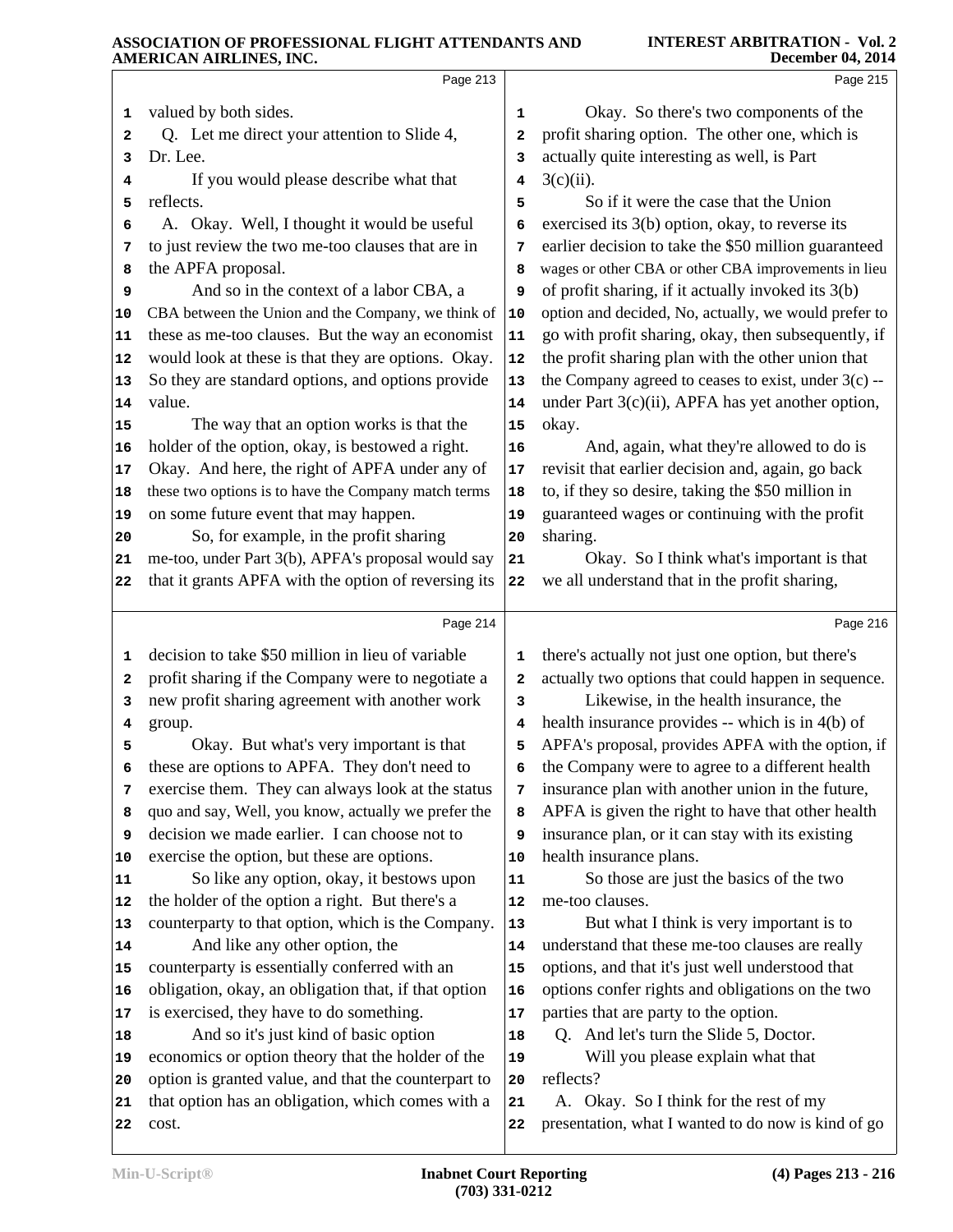|        | AMENICAN AINLINED, INC.                                                                            |                         | Decenidel V7, ZV17                                    |
|--------|----------------------------------------------------------------------------------------------------|-------------------------|-------------------------------------------------------|
|        | Page 217                                                                                           |                         | Page 219                                              |
| 1      | back to the three reasons why options have value,                                                  | 1                       | choose it. If they felt that they weren't going to    |
| 2      | what I testified to just a few minutes ago on the                                                  | $\overline{\mathbf{2}}$ | be better off by electing the alternative profit      |
| з      | summary of opinion slide.                                                                          | 3                       | sharing plan, they would stick with the \$50 million. |
| 4      | So the first one, as you'll recall, is                                                             | 4                       | So, again, the very fact that the option              |
| 5      | that exercised options provide value to the holder                                                 | 5                       | becomes exercised, means definitionally that the      |
| 6      | of that option.                                                                                    | 6                       | APFA's value has grown above \$112 million.           |
| 7      | So it's reasonable to assume that the APFA                                                         | 7                       | BY MR. SIEGEL:                                        |
| 8      | would only exercise either its health insurance                                                    | 8                       | Q. Turn to Slide 6, Dr. Lee.                          |
| 9      | option or its profit sharing option if it made them                                                | 9                       | A. So I mean, I think the previous point              |
| 10     | better off, right, because they always have the                                                    | 10                      | really is very clear and very easy to understand,     |
| 11     | choice of not -- of staying with the status quo.                                                   | 11                      | that exercised options provide the option holder      |
| 12     | I mean, that's the whole nature of an                                                              | 12                      | with greater value.                                   |
| 13     | option. It gives you choices.                                                                      | 13                      | What I think is perhaps a little bit more             |
| 14     | So the very fact that you would observe                                                            | 14                      | subtle or complicated is the unexercised option.      |
| 15     | APFA choosing to exercise an option means that                                                     | 15                      | Okay. So, you know, APFA, you know, they              |
| 16     | they're better off. That's what economists would                                                   | 16                      | may decide not to exercise an option. The options     |
| 17     | refer to as revealed preference; right.                                                            | 17                      | may never even be triggered. And so the question      |
| 18     | ARBITRATOR BLOCH: As what, please?                                                                 | 18                      | is, well, do those options, those me-too clauses,     |
| 19     | THE WITNESS: As revealed preference.                                                               | 19                      | here, these options, do they provide APFA with any    |
| 20     | ARBITRATOR BLOCH: Thank you.                                                                       | 20                      | value today?                                          |
| 21     | THE WITNESS: The very fact that they have                                                          | 21                      | And the answer to that question is also               |
| 22     | chosen to exercise the option means that they're                                                   | 22                      | yes.                                                  |
|        | Page 218                                                                                           |                         | Page 220                                              |
|        | better off.                                                                                        |                         | And so here, we're going to kind of rely              |
| 1      | So, for example, in the context of the                                                             | 1                       | on some very basic fundamental finance theory, okay,  |
| 2<br>3 | healthcare plan, if the Company agreed to an                                                       | 2<br>3                  | which is that all options, okay -- it's well          |
| 4      | alternative healthcare plan with another union, and                                                | 4                       | understood that any option, okay, even if it's not    |
| 5      | under $3$ -- under 4, under 4(a), APFA were to                                                     | 5                       | exercised, provides the holder with value.            |
| 6      | exercise its option, it is reasonable to conclude                                                  | 6                       | And just by way of reference, what I have             |
| 7      | that the alternative health insurance plan is more                                                 | 7                       | done here is I have cited from two very well-known    |
| 8      | valuable to them than their pre-existing health                                                    | 8                       | finance textbooks. So anyone who, you know, may       |
| 9      | insurance plan.                                                                                    | 9                       | have taken basic corporate finance in college or any  |
| 10     | Okay. Therefore, it must be the case that                                                          | 10                      | university will be familiar with these concepts.      |
| 11     | their are left better off; they have more value than                                               | 11                      | And what I should also emphasize, is that             |
| 12     | they do under the \$112 million status quo.                                                        | 12                      | this -- you know, I did not have to go through        |
| 13     | It's just as simple as that.                                                                       | 13                      | hundreds of books to find these results. These are    |
| 14     | Likewise, with the profit sharing. If                                                              | 14                      | basic fundamental tenets of finance theory.           |
| 15     | they were to -- if the Company, hypothetically, were                                               | 15                      | And I also mention that they're                       |
| 16     | to agree to a profit sharing plan with another union                                               | 16                      | uncontested. So this is not like we're having a       |
| 17     | in the future, and if APFA exercised its right under                                               | 17                      | debate as to whether or not quantitative easing was   |
| 18     | $3(c)$ to elect for profit sharing, what that means is                                             | 18                      | the right thing to do or whether or not a certain     |
| 19     | that, at that point in time, they view future profit                                               | 19                      | type of stimulus program will provide economic        |
| 20     | sharing to be more valuable than what they're                                                      | 20                      | benefits in the futures, which economists are well    |
|        |                                                                                                    |                         |                                                       |
| 21     |                                                                                                    | 21                      | known to debate over.                                 |
| 22     | currently getting, the \$50 million in certain wages.<br>Okay. So they -- otherwise, they wouldn't | 22                      | These are really just fundamental results             |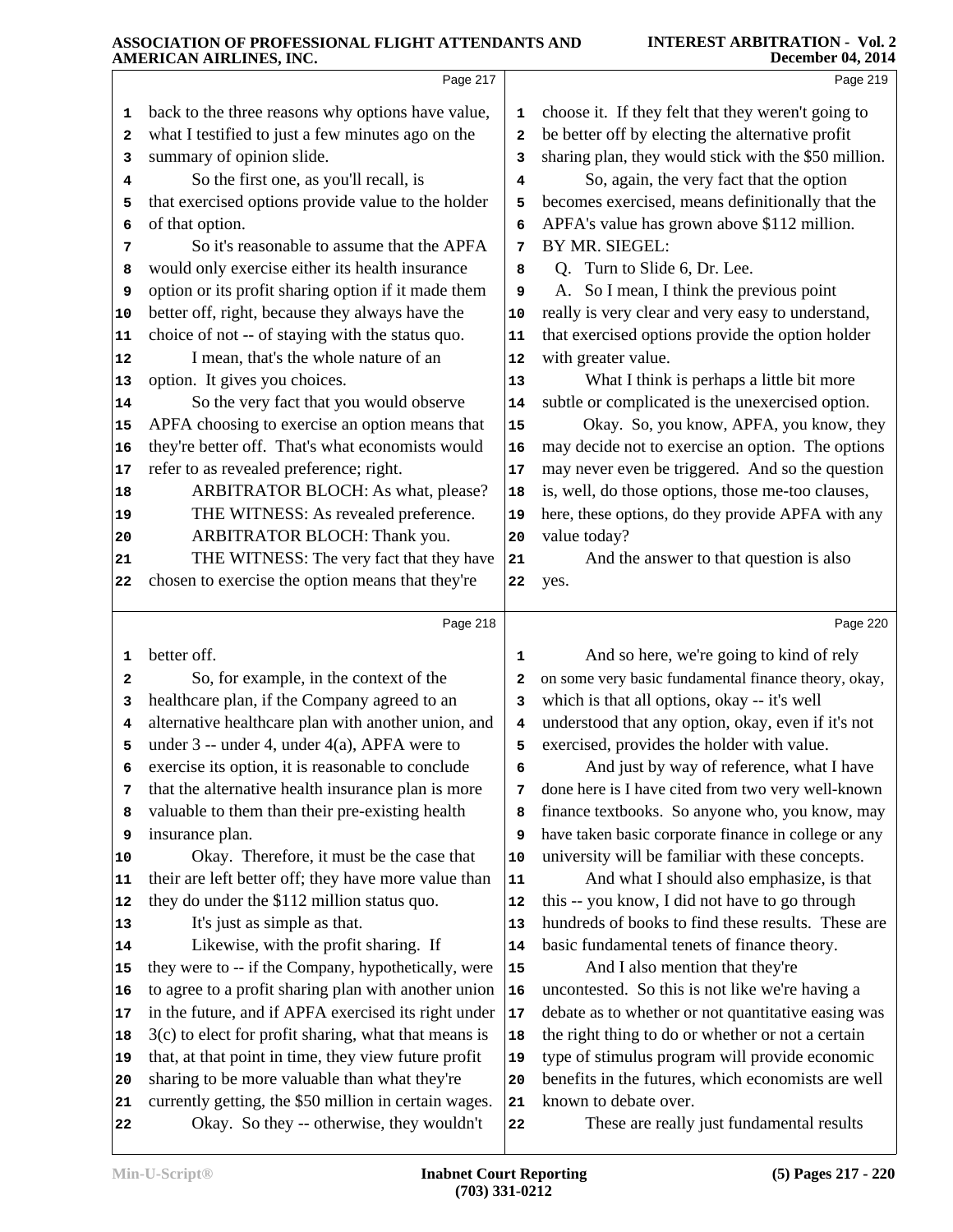|    | министичанный по, пус.                                    |            |                                                      |
|----|-----------------------------------------------------------|------------|------------------------------------------------------|
|    | Page 221                                                  |            | Page 223                                             |
| 1  | that any person who studies finance would                 | 1          | But what the fundamental basic results is,           |
| 2  | understand.                                               | 2          | is that it must be positive. Okay. It's not zero.    |
| з  | And so the first one, and I'll just read                  | 3          | Okay. It cannot be zero.                             |
| 4  | it aloud.                                                 | 4          | ARBITRATOR BLOCH: Is that because having             |
| 5  | "If there's a positive probability of a                   | 5          | it has got to be worth something?                    |
| 6  | positive payoff, and if the worst payoff is zero,         | 6          | THE WITNESS: Absolutely. So like the way             |
| 7  | then the option must be valuable."                        | 7          | I like to think about this is, you know, say, for    |
| 8  | The only thing I want to note is, it                      | 8          | example, the only thing that you eat in the morning  |
| 9  | doesn't say that it may be valuable. It says it           | 9          | is Cheerios, and your grocery store has 100          |
| 10 | must be valuable. Okay.                                   | 10         | different types of cereal. Right. Okay.              |
| 11 | Likewise, the second quote, also from a                   | ${\bf 11}$ | So the very fact that your grocery store             |
| 12 | very well-known textbook.                                 | 12         | offers 100 varieties of cereal provides you with     |
| 13 | "Since the worst that can happen to a call                | 13         | some value, even if you only buy Cheerios. For 20    |
| 14 | option is that it expires worthless, its value must       | 14         | years, all you have eaten are Cheerios.              |
| 15 | be positive."                                             | 15         | Okay. The very fact that you can go to               |
| 16 | Again, the author here didn't say it may                  | 16         | the grocery store and buy granola and corn flakes    |
| 17 | be positive. It must be positive, okay.                   | 17         | and Frosted Flakes actually provides you with some   |
| 18 | ARBITRATOR BLOCH: Could I just interject?                 | 18         | value because you don't know that someday in the     |
| 19 | THE WITNESS: Yeah.                                        | 19         | future you may develop, you know, an aversion to     |
| 20 | ARBITRATOR BLOCH: I saw that quote a                      | 20         | oats. Right. And you may need to switch from an      |
| 21 | minute or two ago, and it -- is that -- I understand      | 21         | oat-based cereal to a corn-based cereal.             |
| 22 | where the first one is going.                             | 22         | Options provide value to people, even if             |
|    | Page 222                                                  |            | Page 224                                             |
| 1  | But isn't it really dependent on the                      | 1          | they don't use them.                                 |
| 2  | positive probability of a payoff?                         | 2          | Because the future, by its very                      |
| з  | I mean, if there is no probability of a                   | 3          | definition, is uncertain.                            |
| 4  | payoff, then, at the least, it's fair to say that         | 4          | ARBITRATOR BLOCH: Okay. But if I were                |
| 5  | the value is considerably diminished.                     | 5          | offered the option to take the first trip to Pluto,  |
| 6  | Isn't that true?                                          | 6          | I probably would not be interested, and I guess what |
| 7  | THE WITNESS: Yeah.                                        | 7          | you're saying is that someone might be.              |
| 8  | That's a very --                                          | 8          | THE WITNESS: Someone might be.                       |
| 9  | ARBITRATOR BLOCH: At least.                               | 9          | And in some types of options, there's                |
| 10 | THE WITNESS: No. Yeah. That's a very                      | 10         | well-defined markets where these things are traded   |
| 11 | good question.                                            | 11         | and the prices get determined based off a whole      |
| 12 | And though the pricing of options is a --                 | 12         | variety of factors.                                  |
| 13 | again, this is -- now, we're kind of going into a         | 13         | Here, this is not a tradeable option.                |
| 14 | more technical area of option pricing.                    | 14         | It's an option between APFA and the Company. And so  |
| 15 | But your point is well taken, that the                    | 15         | pricing the option may be more complicated because   |
| 16 | price of the option can vary based off a whole            | 16         | you don't have as many parties interacting in a      |
| 17 | number of things. The amount of time of the option        | 17         | market to determine what the price should be.        |
| 18 | is exercisable over the probability of certain            | 18         | ARBITRATOR BLOCH: That's my next                     |
| 19 | events in the future.                                     | 19         | question.                                            |
| 20 | And it's absolutely the case that the                     | 20         | THE WITNESS: Yeah.                                   |
|    |                                                           |            |                                                      |
| 21 | price of the option depends on a whole host of<br>things. | 21         | ARBITRATOR BLOCH: There's no market for<br>it.       |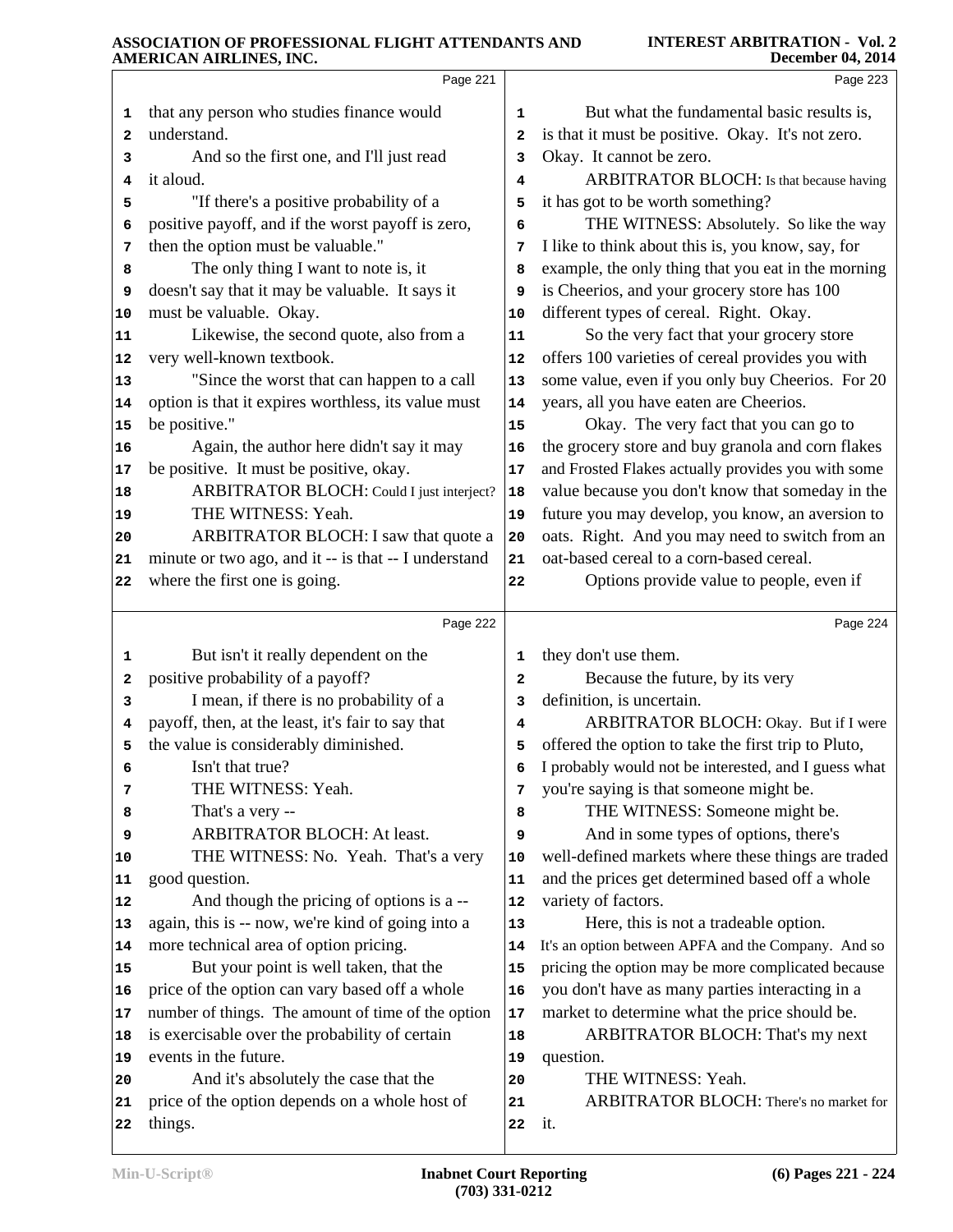|    | Page 225                                                                                   |              | Page 227                                                                                        |
|----|--------------------------------------------------------------------------------------------|--------------|-------------------------------------------------------------------------------------------------|
| 1  | THE WITNESS: There's no market for the                                                     | 1            | But I can tell you for sure, okay, with                                                         |
| 2  | option.                                                                                    | $\mathbf{2}$ | 100 percent certainty is that it does have value,                                               |
| 3  | But the key factor is that we have -- what                                                 | 3            | and it does have real economic value.                                                           |
| 4  | is very important is that we have a party that gets                                        | 4            | And the reason being -- I mean, the easy                                                        |
| 5  | bestowed a right, okay, and a party that is given an                                       | 5            | one to kind of thing about -- and I have slides that                                            |
| 6  | obligation. Okay. So there's a party and a                                                 | 6            | will speak to this.                                                                             |
| 7  | counterparty to every option. Okay.                                                        | 7            | And, for example, on the profit sharing,                                                        |
| 8  | So the counterparty here is American                                                       | 8            | to kind of maybe put numbers around it that we can                                              |
| 9  | Airlines. And as the party that has an obligation                                          | 9            | maybe jump ahead to that, if you would like.                                                    |
| 10 | that if the option is exercised has to do something                                        | 10           | But the -- the issue of economic value is                                                       |
| 11 | that imposes costs. Okay.                                                                  | 11           | thinking of it in two ways. So you can look at the                                              |
| 12 | And on the other side of the ledger,                                                       | 12           | economic value as what cost does it impose on the                                               |
| 13 | there's benefits. Okay.                                                                    | 13           | Company; right?                                                                                 |
| 14 | And this is -- again, this is just basic,                                                  | 14           | And so what is the cost of having these                                                         |
| 15 | you know, basic option economic theory that options                                        | 15           | me-too clauses would put on the Company.                                                        |
| 16 | provide value.                                                                             | 16           | So one example is, what it really does is                                                       |
| 17 | ARBITRATOR BLOCH: Thanks for letting me                                                    | 17           | it limits the options or limits the flexibility of a                                            |
| 18 | in.                                                                                        | 18           | company going forward to negotiate future CBAs.                                                 |
| 19 | And I think one of our board members may                                                   | 19           | Now, I think we all understand -- and like                                                      |
| 20 | have more.                                                                                 | 20           | there was testimony yesterday that the Company                                                  |
| 21 | ARBITRATOR GOLICK: Excuse my question.                                                     | 21           | really had no intention -- or they don't want to                                                |
| 22 | I'm probably more comfortable with the                                                     | 22           | start to have profit sharing for their other unions,                                            |
|    |                                                                                            |              |                                                                                                 |
|    | Page 226                                                                                   |              | Page 228                                                                                        |
| 1  | Cheerios example.                                                                          | 1            | but, you know, life is uncertain; right?                                                        |
| 2  | I know that you talked about value, and                                                    | $\mathbf{2}$ | And as I believe Mr. Glass will testify                                                         |
| з  | certainly one can understand that there's value in                                         | 3            | about later, is that, you know, these twists and                                                |
| 4  | having a right.                                                                            | 4            | turns that happen in labor negotiations, they're                                                |
| 5  |                                                                                            |              |                                                                                                 |
|    | But for purposes of this case, what we                                                     | 5            | really unpredictable.                                                                           |
|    | want to understand is whether it has economic value,                                       | 6            | And there may be a time in the future                                                           |
| 7  | you know, or monetary value because that's the                                             | 7            | where another work group is at the point where, you                                             |
| 8  | challenge that we have.                                                                    | 8            | know, you're negotiating a contract, and the Company                                            |
| 9  | So are you -- will you be explaining to                                                    | 9            | may decide that because the other work group was                                                |
| 10 | us -- let's even take the Cheerios example -- how                                          | 10           | willing to trade off wages for a better healthcare                                              |
| 11 | one attributes an economic value to a right that may                                       | 11           | plan, okay, that it may -- that might be the final                                              |
| 12 | or may not be exercised?                                                                   | 12           | thing to seal the deal. Right.                                                                  |
| 13 | THE WITNESS: Well, that's a good                                                           | 13           | But knowing that, APFA would have the                                                           |
| 14 | question.                                                                                  | 14           | right, under $4(a)$ , to receive that better, more                                              |
| 15 | So I think what's important is that I have                                                 | 15           | expensive -- more expensive to the Company                                                      |
| 16 | not been asked to price the option. Okay.                                                  | 16           | healthcare plan, okay, really limits the flexibility                                            |
| 17 | And so if you were to ask me, What is a                                                    | 17           | of what the Company can do in its future                                                        |
| 18 | price you would put on it? Is it \$5 million? Is it                                        | 18           | negotiations.                                                                                   |
| 19 | \$10 million? Is it \$1 million?                                                           | 19           | And that does impose a cost; right? That                                                        |
| 20 | I haven't been asked to render an opinion                                                  | 20           | imposes a real economic cost on the Company because                                             |
| 21 | on that. I would have to give it some thought as to<br>what an appropriate value would be. | 21           | when you go into negotiations, as Mr. Glass will<br>testify, you really need to have all of the |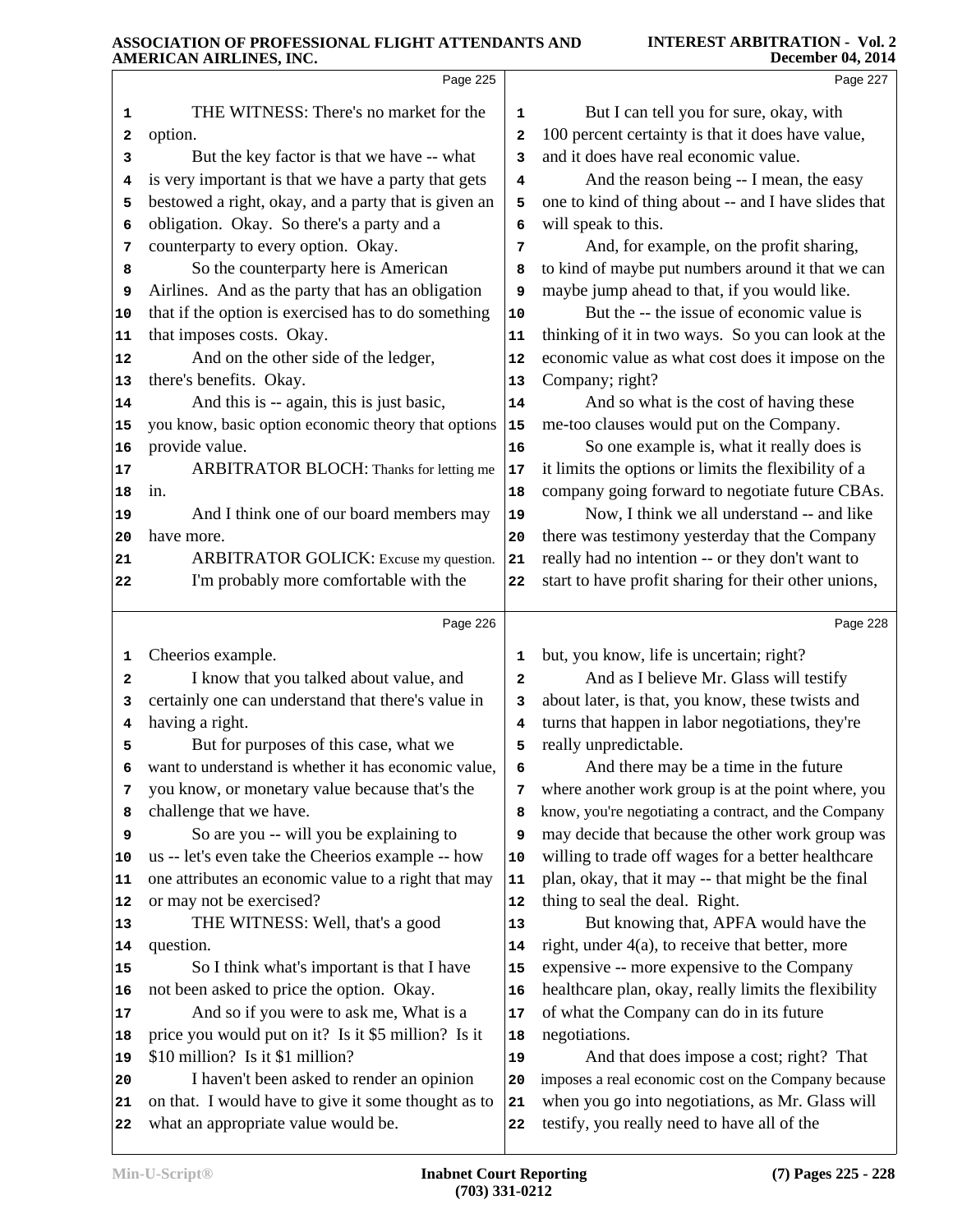|                      | Page 229                                                                                 |                         | Page 231                                                                                      |
|----------------------|------------------------------------------------------------------------------------------|-------------------------|-----------------------------------------------------------------------------------------------|
| 1                    | potential -- you know, you don't want to be                                              | 1                       | it may not be necessarily in their economic                                                   |
| 2                    | restricted in any way.                                                                   | $\overline{\mathbf{2}}$ | interest, but, for other reasons, they exercise the                                           |
| 3                    | ARBITRATOR GOLICK: So is that a cost that                                                | 3                       | option.                                                                                       |
| 4                    | can be attributed to the cost of this Collective                                         | 4                       | THE WITNESS: Well, you know, you raise an                                                     |
| 5                    | <b>Bargaining Agreement?</b>                                                             | 5                       | interesting point.                                                                            |
| 6                    | THE WITNESS: It is a cost that could be                                                  | 6                       | And so I think what you're asking is                                                          |
| 7                    | attributed to the proposed JCBA that APFA is putting                                     | 7                       | whether or not we would have a reason to believe                                              |
| 8                    | forward because it includes these me-too options.                                        | 8                       | that APFA acts -- well, what economists would refer                                           |
| 9                    | ARBITRATOR GOLICK: Thank you.                                                            | 9                       | to as irrational. Right?                                                                      |
| 10                   | ARBITRATOR JAVITS: Could you explain the                                                 | 10                      | So if presented with an option to exchange                                                    |
| 11                   | size of the pie you make?                                                                | 11                      | profit sharing for the \$50 million, from an                                                  |
| 12                   | \$50 million in wages is a different thing                                               | 12                      | economist's point of view, it is reasonable to                                                |
| 13                   | than profit sharing. Presumably, profit sharing                                          | 13                      | believe that APFA would only exercise that right if                                           |
| 14                   | relates to revenues or how the Company is doing.                                         | 14                      | they believed that they would be left better off                                              |
| 15                   | If the pie is larger than profit sharing,                                                | 15                      | with profit sharing, okay, than it would taking the                                           |
| 16                   | it may constitute an equal value, if you will, to                                        | 16                      | \$50 million.                                                                                 |
| 17                   | the Company, but a greater value to the Union.                                           | 17                      | I mean, so if you saying, Well, maybe they                                                    |
| 18                   | Is that distinction proper?                                                              | 18                      | just want to do it for some irrational reason --                                              |
| 19                   | THE WITNESS: Well, what's important here                                                 | 19                      | <b>ARBITRATOR JAVITS: Or political reasons</b>                                                |
| 20                   | is not -- is what APFA has valued profit sharing as.                                     | 20                      | say, you know, APFA agrees to profit sharing.                                                 |
| 21                   | Now, my understanding is that the Company                                                | 21                      | THE WITNESS: You know, again, so I'm not                                                      |
| 22                   | has, for the purposes of this arbitration,                                               | 22                      | here to -- I really can't speak to the noneconomic                                            |
|                      |                                                                                          |                         |                                                                                               |
|                      | Page 230                                                                                 |                         | Page 232                                                                                      |
| 1                    | acquiesced or agreed to -- and only for the purposes                                     | 1                       | things that are going through APFA's mind.                                                    |
|                      | of this arbitration -- the \$50 million valuation.                                       |                         |                                                                                               |
| 2                    |                                                                                          | $\mathbf{z}$            | What I can speak to is that the way that                                                      |
| 3                    | But the \$50 million valuation -- and I was                                              | 3                       | people would standardly look at the decisions that                                            |
| 4                    | planning on talking about this a couple of slides                                        | 4                       | are made about certain payments and uncertain                                                 |
| 5                    | down the road -- is what APFA has valued based on                                        | 5                       | payments is that if all the sudden you switch from                                            |
| 6                    | the information it has today, what I would refer to                                      | 6                       | taking the certainty equivalent over the uncertain                                            |
| 7                    | as the certainty equivalence of taking something                                         | 7                       | payments, that economic logic would dictate that the                                          |
| 8                    | certain today for the next five years, \$50 million a                                    | 8                       | value of that uncertain payment, i.e., future profit                                          |
| 9                    | year, in lieu of uncertain and variable profit                                           | 9                       | sharing from that point forward, would be more                                                |
| 10                   | sharing going forward.                                                                   | 10                      | valuable to them than what they had given up, the                                             |
|                      | ARBITRATOR JAVITS: And well, isn't -- I                                                  | 11                      | \$50 million.                                                                                 |
| 12                   | mean, I guess your approach presupposes that there                                       | 12                      | So I think that takes us to Slide 7.                                                          |
|                      | is real value coming if the contingency that another                                     | $13$                    | And some of this, now, may be ground that                                                     |
|                      | group takes the profit sharing or healthcare, and                                        | 14                      | we have now tread on, but just to kind of go back to                                          |
| 11<br>13<br>14<br>15 | the Union exercises --                                                                   | 15                      | the presentation.                                                                             |
| 16                   | THE WITNESS: Well, yeah.                                                                 | 16                      | This concept that unexercised options have                                                    |
| 17                   | ARBITRATOR JAVITS: -- its option.                                                        | 17                      | value is something that sometimes people might have                                           |
|                      | But might the Union just take it because,                                                | 18                      | a little bit of trouble kind of getting their head                                            |
| 18                   | let's say the pilots or mechanics have it, so that                                       | 19                      | around. So I wanted to just kind of provide a                                                 |
| 19<br>20             | they are making a decision based on -- not on value,                                     | 20                      | concrete example.                                                                             |
| 21                   | but on simply what another group has done.<br>Kind of behavioral economics analysis that | 21<br>${\bf 22}$        | And one of the important things about<br>options is that, for future options, is that even if |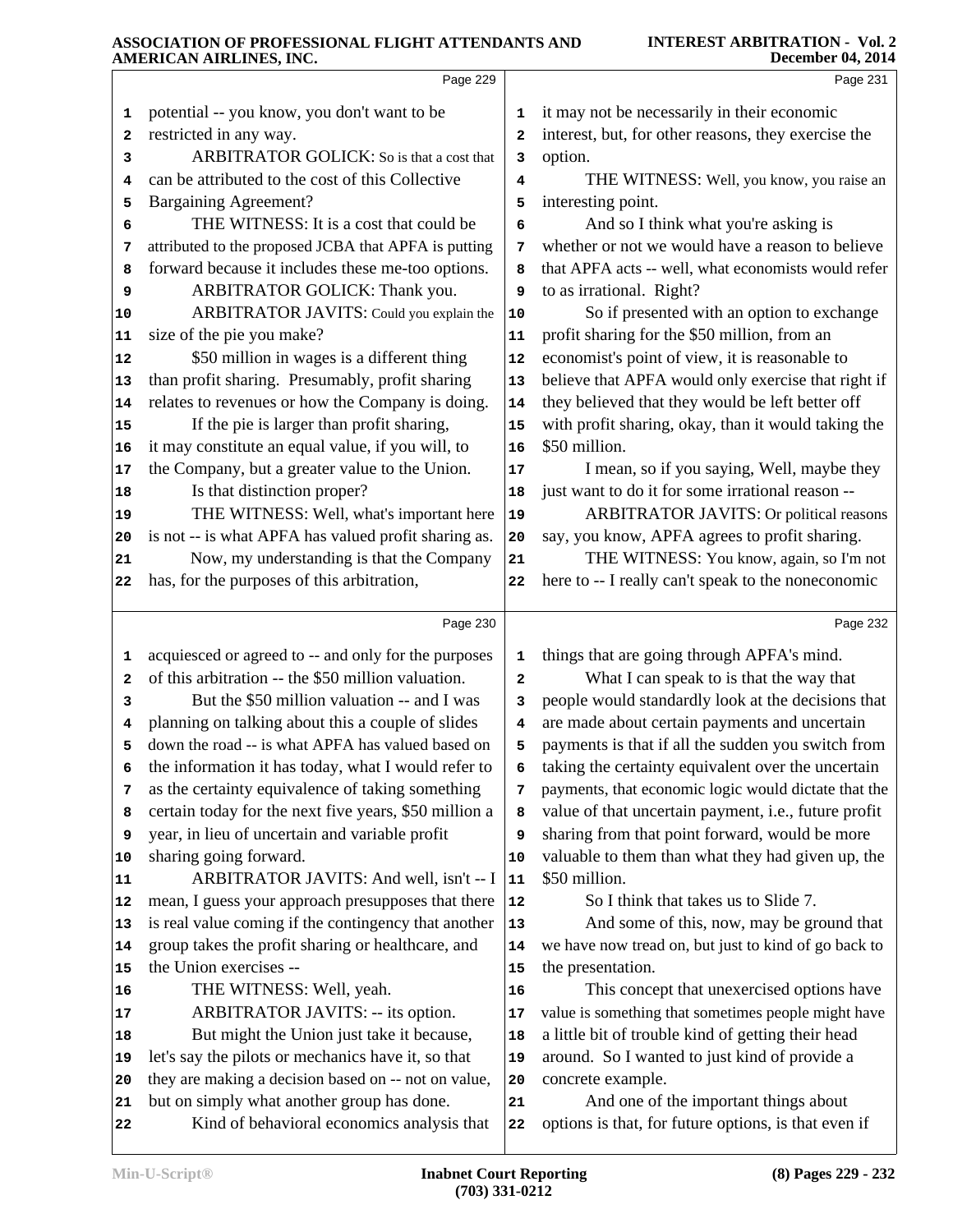|    | Page 233                                             |                         | Page 235                                             |
|----|------------------------------------------------------|-------------------------|------------------------------------------------------|
| 1  | they're unexercised, all other things equal, the     | 1                       | long do I have to exercise that option; right?       |
| 2  | unexercised options have the greatest value when     | $\overline{\mathbf{2}}$ | And so if the option expires next month,             |
| 3  | they're first issued.                                | 3                       | January 17, you're not going to be -- it doesn't     |
| 4  | Okay. So here, we're looking five years              | 4                       | provide a lot of value.                              |
| 5  | out into the future now. And under APFA's proposal,  | 5                       | And then what you can see here is that               |
| 6  | their two options would last for at least five       | 6                       | that option is worth -- is trading at five cents.    |
| 7  | years, okay, through the course of the JCBA.         | 7                       | But look what happens as we extend the expiration    |
| 8  | And this is precisely the time when these            | 8                       | period a year.                                       |
| 9  | options have the most value, all other things equal. | 9                       | Okay. So for the right to purchase Apple             |
| 10 | And the reason is that even they're                  | 10                      | shares at \$150 a year from now, okay, what the      |
| 11 | unexercised, and end up with having zero value at    | 11                      | market price is for that option is \$3.75.           |
| 12 | the end of the period for which they could be        | 12                      | Okay. And then, if you extend the period             |
| 13 | exercised, today these options have value.           | 13                      | yet another year, okay, is that the market price for |
| 14 | And it's just -- it's a well-known fact,             | 14                      | that option is \$8.70.                               |
| 15 | in fact, that the greatest value of an option, of a  | 15                      | And the reason for why that -- as you go             |
| 16 | call option, okay, which these are to APFA or to any | 16                      | out further in time, the option has greater value is |
| 17 | option holder, is at the time they're first issued   | $17$                    | because there is a greater amount of time where that |
| 18 | because it gives you the most amount of time to      | 18                      | option may be exercised.                             |
| 19 | potentially exercise those options in the future.    | 19                      | And so here what we're looking at is an              |
| 20 | So what I have done here is I have just              | 20                      | option -- it may never be the case that American     |
| 21 | provided an example using a financial option, which  | 21                      | offers a profit sharing plan or a health sharing     |
| 22 | is an option to purchase common shares in Apple.     | 22                      | plan, which APFA would prefer.                       |
|    | Page 234                                             |                         | Page 236                                             |
| 1  | Okay. Apple, you know, Apple Computer.               | 1                       | And it could very well be the case that at           |
| 2  | And these are the prices of various                  | $\mathbf{2}$            | the end of the five-year term of the JCBA, those     |
| 3  | options as of yesterday. So the common stock of      | 3                       | options expire and are not exercised.                |
| 4  | Apple is -- as of yesterday was \$116.               | 4                       | But today, because there's five years                |
| 5  | And what I put here are three options.               | 5                       | ahead of us, these options are at their peak value.  |
| 6  | Okay. And they're all -- they all have               | 6                       | ARBITRATOR BLOCH: But -- and I'm sorry to            |
| 7  | the same what's called -- known as the strike price, | 7                       | interrupt you. I'm just playing with theories here.  |
| 8  | \$150. But what they have is they have different     | 8                       | Isn't there a distinction to be drawn for            |
| 9  | expiration dates.                                    | 9                       | a couple of reasons that occur to me.                |
| 10 | Okay. So the first option expires on                 | 10                      | First of all, there -- the option in the             |
| 11 | January 17, 2015. The second option expires on       | 11                      | hands of the flight attendants in -- early on, when, |
| 12 | January 15, 2016, so the next year. And then third   | 12                      | in a market situation, I think you correctly         |
| 13 | option expires on January 20, 2017.                  | 13                      | observed that it's at its highest.                   |
| 14 | And the point is here -- so just to back             | 14                      | In this case, that option has no value at            |
| 15 | up. What a call option does is it provides the       | 15                      | all unless you have the contingency of the Company   |
| 16 | holder of that option with the rights to buy, in     | 16                      | offering this plan to another group.                 |
| 17 | this case, Apple shares at \$150.                    | $17$                    | THE WITNESS: No. So that's actually                  |
| 18 | Okay. So if today Apple is trading at                | 18                      | incorrect.                                           |
| 19 | \$116, the question is well, how much would you be   | 19                      | So the time value of an option is positive           |
| 20 | willing to pay for the right to buy Apple at \$150?  | 20                      | even if that option isn't -- it wouldn't make sense  |
| 21 | Well, you kind of say, Well, it's only at            | 21                      | to exercise it, or in this case wouldn't be          |
| 22 | 116. So, you know, it really would depend on how     | 22                      | exercisable; right?                                  |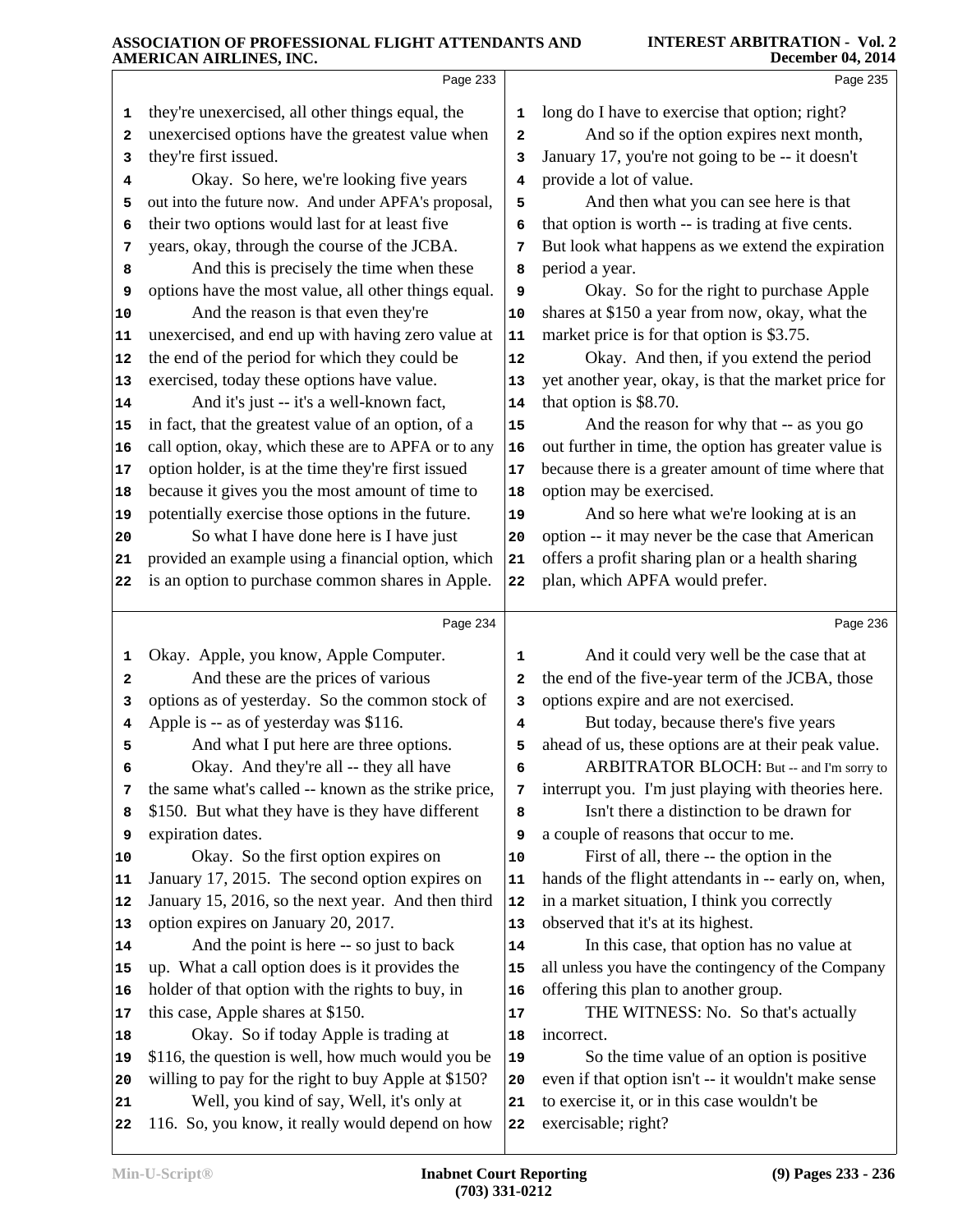|          | министичанный ню, пус.                                                                                  |          |                                                                   |
|----------|---------------------------------------------------------------------------------------------------------|----------|-------------------------------------------------------------------|
|          | Page 237                                                                                                |          | Page 239                                                          |
| 1        | ARBITRATOR BLOCH: It can't be exercised.                                                                | 1        | was, doesn't that presume that you are able, not                  |
| 2        | THE WITNESS: Yeah. So the very fact that                                                                | 2        | necessarily rationally, but you are able to exercise              |
| з        | you have a future option to do something that you                                                       | 3        | it at any time during that period?                                |
| 4        | wouldn't otherwise have the ability to do, by                                                           | 4        | THE WITNESS: No.                                                  |
| 5        | definition, means that it has value.                                                                    | 5        | It only means that the time at which the                          |
| 6        | ARBITRATOR BLOCH: Some value maybe.                                                                     | 6        | option could potentially become valuable to you,                  |
| 7        | But I guess what I'm just trying to get                                                                 | 7        | potentially become exercisable to you.                            |
| 8        | ahold of is, here, I think you postulate a slope                                                        | 8        | So like, for example, if you look at this                         |
| 9        | downward as the expiration date draws closer.                                                           | 9        | Apple thing; right? You know, if you held the                     |
| 10       | In this case, wouldn't it go the other                                                                  | 10       | option to purchase Apple at \$150 a share today, you              |
| 11       | way?                                                                                                    | 11       | know, you're probably not going to exercise it;                   |
| 12       | THE WITNESS: No. No. Because what we                                                                    | 12       | right? Because you would -- you would buy someone's               |
| 13       | have before us, we're -- the JCBA contemplates a                                                        | 13       | shares at \$150, but the market value is only 117.                |
| 14       | five-year period.                                                                                       | 14       | So there's all sorts of options that                              |
| 15       | My understanding -- and I'm sure Mr. Glass                                                              | 15       | aren't exercised. Right. But that doesn't mean                    |
| 16       | can provide additional testimony on this -- is that                                                     | 16       | that they don't have value.                                       |
| 17       | the Company has before it multiple additional CBAs<br>that it needs to negotiate because of the merger. | 17       | ARBITRATOR BLOCH: By that you mean<br>effectively un-exercisable. |
| 18       | And these may take time. Okay.                                                                          | 18<br>19 | THE WITNESS: Exactly. And that doesn't                            |
| 19<br>20 | They may -- some of them might happen next                                                              | 20       | mean that they don't have value.                                  |
| 21       | year; some of them might happen the year after; some                                                    | 21       | As we can see, the market is trading at 5                         |
| 22       | of them could drag out for the entire period.                                                           | 22       | cents right now. Okay. So the main element -- the                 |
|          |                                                                                                         |          |                                                                   |
|          | Page 238                                                                                                |          | Page 240                                                          |
| 1        | So the great -- all I'm saying here is                                                                  | 1        | main point of this slide is really just time value.               |
| 2        | that the greater the time period that is covered,                                                       | 2        | Right. Is that the time when the options,                         |
| 3        | okay, by the right, the greater the value must be;                                                      | з        | even those that never end up being exercised, are at              |
| 4        | right?                                                                                                  | 4        | their peak values when they're first exercised, all               |
| 5        | And the time that is worth the most, the                                                                | 5        | other things equal.                                               |
| 6        | time when it's worth the most is when the amount of                                                     | 6        | ARBITRATOR BLOCH: Okay. And I do                                  |
| 7        | time ahead of you to potentially exercise that                                                          | 7        | understand that. I thank you for that.                            |
| 8        | option is the longest. All right.                                                                       | 8        | But let me just ask one more point.                               |
| 9        | And so I think what you may be asking is                                                                | 9        | THE WITNESS: Okay.<br>ARBITRATOR BLOCH: And that is, for          |
| 10<br>11 | well, again, so if they never exercise it, you know,<br>how could it have the value?                    | 10<br>11 | purpose of this analysis, I take it you do discount               |
| 12       | But what I'm saying is that, if you accept                                                              | 12       | as irrelevant the absence of a market here.                       |
| 13       | the premise that any option, even if it's                                                               | 13       | None of these options can be traded.                              |
| 14       | unexercised has value, which is a fundamental tenet                                                     | 14       | THE WITNESS: Yeah. Well, it's not like I                          |
|          |                                                                                                         |          |                                                                   |
|          |                                                                                                         |          |                                                                   |
| 15       | of basic finance theory, then all I'm saying in this                                                    | 15       | discounted them.                                                  |
| 16       | slide here is that the time when the option has the                                                     | 16       | But I don't know -- they're not relevant                          |
| 17       | maximum value --                                                                                        | 17<br>18 | to the question as to whether or not they have<br>value.          |
| 18<br>19 | ARBITRATOR BLOCH: Right.                                                                                | 19       | So there's all sorts of financial                                 |
| 20       | THE WITNESS: -- is the time when you have<br>the greatest amount of time in the future that you         | 20       | instruments that may not be traded openly in the                  |
| 21       | may potentially exercise that option.                                                                   | 21       | marketplace but nonetheless have value.                           |
| 22       | ARBITRATOR BLOCH: And my only question                                                                  | 22       | ARBITRATOR BLOCH: Thank you.                                      |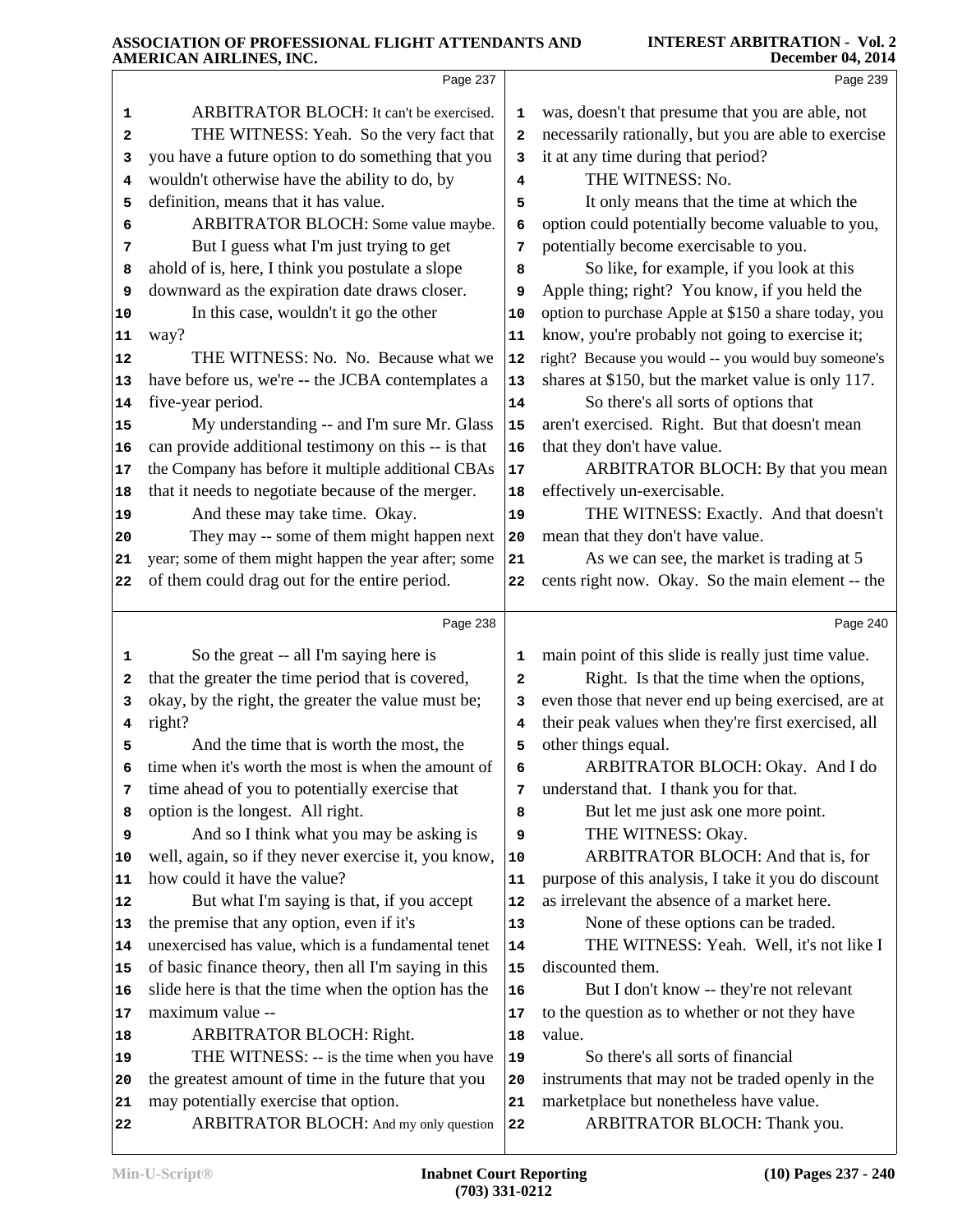|    | титекисли ликенчев, нус.                             |    | DUULIINU VT, SVIT                                     |
|----|------------------------------------------------------|----|-------------------------------------------------------|
|    | Page 241                                             |    | Page 243                                              |
| 1  | I apologize for interrupting.                        | 1  | profit sharing -- that the profit sharing me-too      |
| 2  | THE WITNESS: Oh, no. Absolutely.                     | 2  | options have been structured, they are structured in  |
| 3  | ARBITRATOR BLOCH: I appreciate it.                   | 3  | such a way that it allows APFA to take advantage of   |
| 4  | BY MR. SIEGEL:                                       | 4  | information that it doesn't currently possess, and    |
| 5  | Slide 8, Dr. Lee.<br>O.                              | 5  | that was the basis of its \$50 million certainty      |
| 6  | Oh, okay. Slide 8.<br>А.                             | 6  | equivalence determination at times in the future to   |
| 7  | So now, we have covered the first two --             | 7  | its benefit. Okay.                                    |
| 8  | the first two reasons why options have value.        | 8  | And so if you look at, for example, at the            |
| 9  | The last reason why these particular                 | 9  | first of the two profit sharing options, 3(a) (sic),  |
| 10 | options have value is because of the informational   | 10 | what it allows APFA to do is at some point in         |
| 11 | component in the profit sharing.                     | 11 | future, if the Company were to grant another union a  |
| 12 | So just by way of kind of laying some                | 12 | profit sharing plan, it allows it to essentially      |
| 13 | groundwork.                                          | 13 | revisit the decision it has made today, okay,         |
| 14 | So APFA has determined its valuation for             | 14 | regarding taking \$50 million or uncertain profit     |
| 15 | uncertain profit sharing is \$50 million a year.     | 15 | sharing with the benefit of additional information    |
| 16 | Okay. So that's the amount that APFA has ascribed    | 16 | that it doesn't currently have about the state of     |
| 17 | to the value of future uncertain and variable        | 17 | the industry as to, you know, the price of fuel, all  |
| 18 | compensation in terms of profit sharing.             | 18 | sorts of things.                                      |
| 19 | Okay. So what -- what an economist would             | 19 | Okay. So that, by definition, is                      |
| 20 | refer to this as is the certainty equivalent. All    | 20 | providing it with more value because it's allowing    |
| 21 | right. So the certainty equivalent is the value of   | 21 | it to leverage additional information about a         |
| 22 | taking a certain payment over essentially taking the | 22 | decision which it's making under uncertainty. Okay.   |
|    |                                                      |    |                                                       |
|    | Page 242                                             |    | Page 244                                              |
| 1  | gamble of future uncertain payments.                 | 1  | Now, the second part of the profit sharing            |
| 2  | But what's very important about the                  | 2  | me-too is kind of more interesting because Part       |
| 3  | \$50 million certainty equivalence of APFA is that   | 3  | 3(c)(ii) would allow APFA to, again, switch back to   |
| 4  | it's based on the information that APFA had as of    | 4  | taking the certain payments, \$50 million a year, in  |
| 5  | the time of its proposal regarding the future state  | 5  | lieu of the profit sharing, which it had previously   |
| 6  | of profitability for the Company and for the         | 6  | decided that it didn't want, and then it did want,    |
| 7  | industry. Okay.                                      | 7  | and now it can actually switch back to taking a       |
| 8  | Now, information, of course, is key to a             | 8  | certainty equivalent.                                 |
| 9  | number of -- the value of a number of things. And    | 9  | And this one is actually kind of easier to            |
| 10 | particularly when you think about the airline        | 10 | see. I think this may address the Board's earlier     |
| 11 | industry and how variable and uncertain and the      | 11 | question, which is kind of in terms of dollars, what  |
| 12 | shocks that can happen.                              | 12 | would this mean.                                      |
| 13 | Future information, additional information           | 13 | So just suppose that the Company did,                 |
| 14 | that you can receive in the future about how well    | 14 | hypothetically, propose or offer another union        |
| 15 | the industry is doing, how well the synergies from   | 15 | profit sharing. And suppose that the APFA exercised   |
| 16 | the merger, how they become realized, the price of   | 16 | its rights under its proposed Part 3(b) and took      |
| 17 | fuel, all of these things, additional information    | 17 | that profit sharing and decided to give back the      |
| 18 | that you get in the future could cause you to change | 18 | \$50 million and choose variable and uncertain profit |
| 19 | your value of a certainty equivalence, higher or     | 19 | sharing.                                              |
| 20 | lower, for that matter.                              | 20 | And then further suppose that the other               |
| 21 | So I'm just turning now to page 9.                   | 21 | profit sharing CBA with the other union expired in    |
|    | So when you think about the way that the             | 22 | 2017 or some other future date. And now, APFA is      |
| 22 |                                                      |    |                                                       |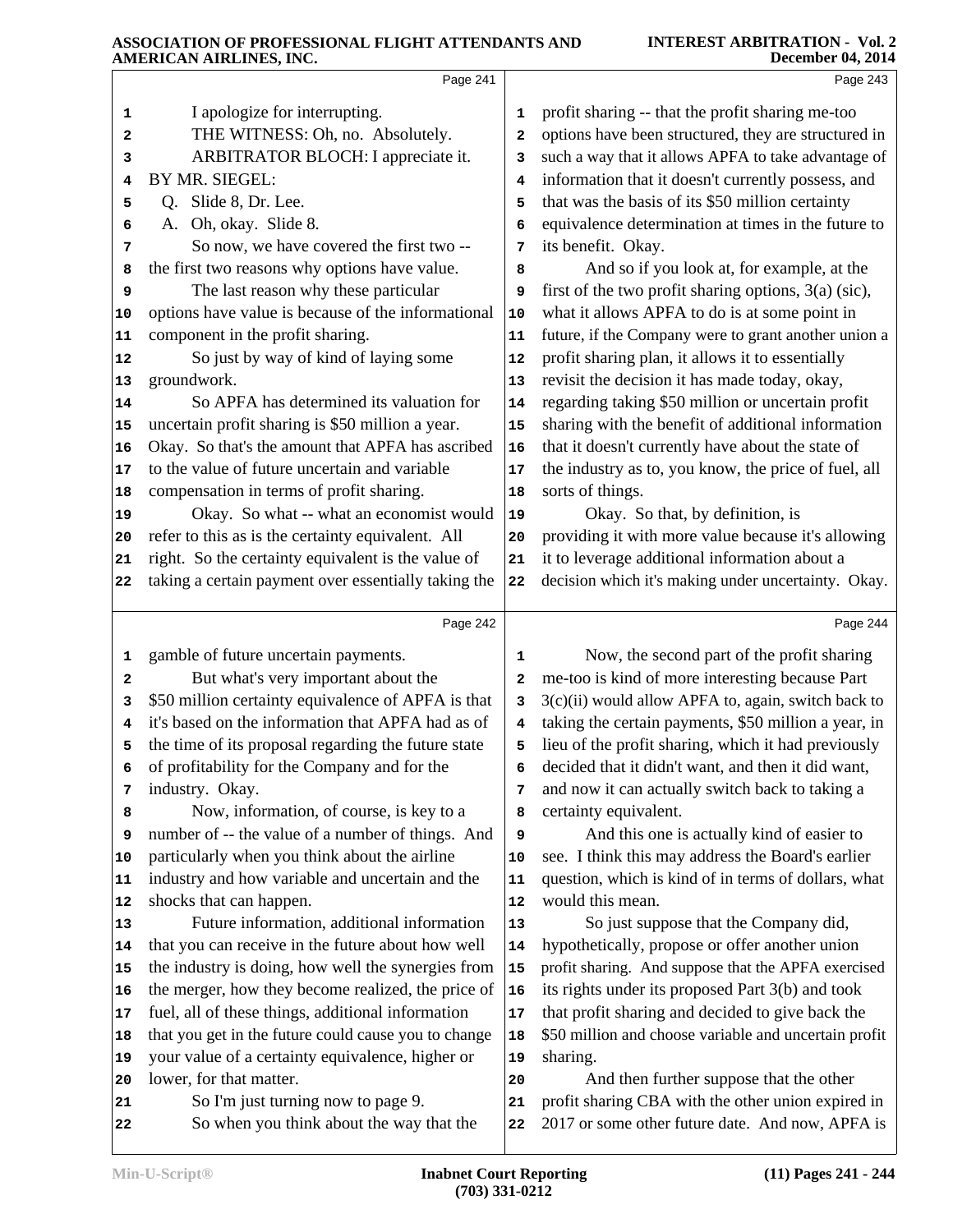|    | Page 245                                             |                         | Page 247                                             |
|----|------------------------------------------------------|-------------------------|------------------------------------------------------|
| 1  | presented, again, with a right to exercise its       | 1                       | BY MR. SIEGEL:                                       |
| 2  | subsequent $3(c)(ii)$ option.                        | $\overline{\mathbf{2}}$ | Q. Dr. Lee, thank you.                               |
| 3  | If the economy were going into the tank              | 3                       | If I could direct you to Slide 10, and if            |
| 4  | into some deep recession or, God forbid, there had   | 4                       | you could summarize your conclusion.                 |
| 5  | been another terrorist attack or outbreak of Ebola   | 5                       | A. Well, by this time, my conclusions, I             |
| 6  | or whatever, the Union would be able to use the      | 6                       | think, hopefully, are fairly clear, but just in sum. |
| 7  | information at that point in time.                   | 7                       | Because APFA has already stipulated that             |
| 8  | The information which it currently doesn't           | 8                       | the value of the JCBA, excluding the me-too options, |
| 9  | have, it would be able to use that information at    | 9                       | is 112 million; and because that is the market-based |
| 10 | that time and make an informed judgment as to        | 10                      | standard, okay; and because the me-too clauses are   |
| 11 | whether or not it wants to take the \$50 million in  | 11                      | options that, by definition, by their very           |
| 12 | certainty or give back profit sharing.               | 12                      | definition, have value irrespective of whether or    |
| 13 | So it could potentially realize                      | 13                      | not they're exercised, it must be the case that the  |
| 14 | \$50 million of certain payment instead of -- you    | 14                      | proposed JCBA is worth more than \$112 million.      |
| 15 | know, there have certainly been times, 2001, 2002,   | 15                      | MR. SIEGEL: Doctor, we thank you for your            |
| 16 | where it was fairly certain that the Company was not | 16                      | testimony.                                           |
| 17 | going to make any money, and the profit sharing      | 17                      | And that concludes the presentation.                 |
| 18 | would be zero.                                       | 18                      | ARBITRATOR BLOCH: Mr. Freund, any                    |
| 19 | And so this option -- the second option,             | 19                      | questions for the witness?                           |
| 20 | the second component of the profit sharing option,   | 20                      | MR. FREUND: What I would like to do with             |
| 21 | which essentially allows them to give back the       | 21                      | the Panel's permission and Bob's acquiescence, would |
| 22 | profit sharing risk and take the \$50 million        | 22                      | be -- and I do this often with experts, is to maybe  |
|    |                                                      |                         |                                                      |
|    | Page 246                                             |                         | Page 248                                             |
| 1  | certainty, allows them to leverage this potential    | 1                       | ask a couple of preliminary foundational questions,  |
| 2  | information about the state of the industry and take | 2                       | and then maybe take a little break to think about    |
| з  | certain money at a time when they can be fairly      | 3                       | what more I might want to ask.                       |
| 4  | certain that the Company may not have made any money | 4                       | ARBITRATOR BLOCH: And I have no problem              |
| 5  | that year.                                           | 5                       | with that.                                           |
| 6  | So the way I like to think about this is,            | 6                       | Proceed.                                             |
| 7  | is it's almost like being able to go to Las Vegas    | 7                       | <b>CROSS-EXAMINATION</b>                             |
| 8  | and sit yourself down at a blackjack table and not   | 8                       | BY MR. FREUND:                                       |
| 9  | place your bet until you have been dealt your first  | 9                       | Q. Dr. Lee, good morning.                            |
| 10 | two cards.                                           | 10                      | A. Good morning.                                     |
| 11 | But that's not how it works; right?                  | 11                      | Just -- I think the answer to the<br>Q.              |
| 12 | You put your bet. You get dealt your                 | 12                      | questions that I'm going to ask are embedded in your |
| 13 | cards. And, you know, the cards that you're dealt    | 13                      | direct testimony, but I just want to clarify it for  |
| 14 | are the ones that you have to play.                  | 14                      | a moment.                                            |
| 15 | So the way that the $3(b)$ and $3(c)$ profit         | 15                      | Before, as you heard, I'm going to take a            |
| 16 | sharing has been structured by APFA, under their     | 16                      | couple of minutes to think about what else I want to |
| 17 | proposal, essentially allows them to wait until they | ${\bf 17}$              | ask you.                                             |
| 18 | see the cards and then place their bet.              | 18                      | A. Okay.                                             |
| 19 | Okay. And that's not -- that clearly                 | 19                      | Q. I want to be clear that I understand the          |
| 20 | provides value above and beyond the \$112 million    | 20                      | shape and scope of the assignment that you were      |
| 21 | because that's not what the \$50 million certainty   | 21                      | given in the first instance.                         |
| 22 | equivalence represents.                              | 22                      | And I understand that that's, you know,              |
|    |                                                      |                         |                                                      |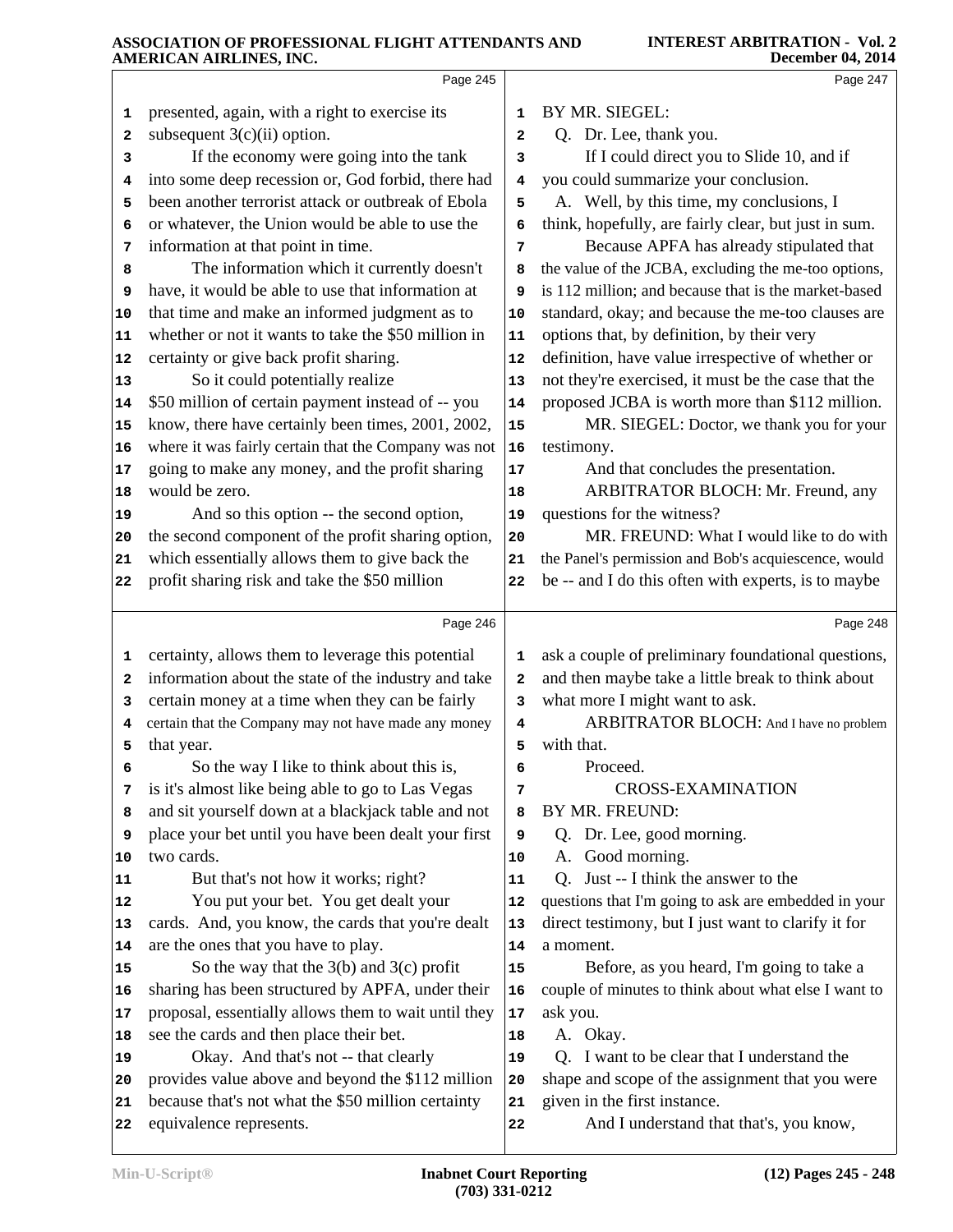|          | Page 249                                                                                       |                         | Page 251                                                                                                |
|----------|------------------------------------------------------------------------------------------------|-------------------------|---------------------------------------------------------------------------------------------------------|
| 1        | encapsulated essentially in the last paragraph on                                              | 1                       | understand in the context of the Collective                                                             |
| 2        | page -- on Slide No. 2.                                                                        | $\overline{\mathbf{2}}$ | Bargaining Agreement, the proposed Collective                                                           |
| з        | A. Yes.                                                                                        | 3                       | Bargaining Agreement and the context of what else is                                                    |
| 4        | Q. And that is that you have been asked to                                                     | 4                       | going on in the airline industry and at the Company.                                                    |
| 5        | provide what I think I would describe as a sort of a                                           | 5                       | Q. But look, I mean, again, just so we're on                                                            |
| 6        | economics theory or finance theory on the value of                                             | 6                       | the same page, if you had never seen the Collective                                                     |
| 7        | options; correct?                                                                              | 7                       | Bargaining Agreement and you never knew anything at                                                     |
| 8        | A. Well, I think that's one component of what                                                  | 8                       | all about the Collective Bargaining Agreement, you                                                      |
| 9        | I was asked to do.                                                                             | 9                       | would testify, I think, as you just described a                                                         |
| 10       | I mean, I think the question -- that is a                                                      | 10                      | moment ago, that if you were asked at a proceeding                                                      |
| 11       | large part of what I needed to do in order to arrive                                           | 11                      | such as this whether options of any kind, whatever                                                      |
| 12       | to my conclusion.                                                                              | 12                      | they are, in any context have value, your answer                                                        |
| 13       | But, you know, I think what I was asked to                                                     | 13                      | would be yes, they have value.                                                                          |
| 14       | do is to, you know, look at the proposed JCBA, okay.                                           | 14                      | How much value they might have is a more                                                                |
| 15       | And, in light of the stipulation, determine whether                                            | 15                      | complex issue than one you have ever addressed,                                                         |
| 16       | or not from an economics point of view the me-too                                              | 16                      | particularly, in this testimony, but you would                                                          |
| 17       | clauses would result in the economic value of their                                            | 17                      | testify that options have value.                                                                        |
| 18       | proposal exceeding \$112 million.                                                              | 18                      | A. Yeah. I mean, it's always hard to -- you                                                             |
| 19       | Now, because APFA has conceded that the                                                        | 19                      | know, from the point of view of someone who, you                                                        |
| 20       | JCBA excluding the me-toos and excluding the back                                              | 20                      | know, just lives in the airline industry, I always                                                      |
| 21       | pay issue is equal to \$112 million, what it                                                   | 21                      | like to have the broader context.                                                                       |
| 22       | effectively boiled down to was whether or not me-too                                           | 22                      | But, you know, I suppose if you were to                                                                 |
|          | Page 250                                                                                       |                         | Page 252                                                                                                |
| 1        | clauses provided any economic value.                                                           | 1                       | say take me outside of this arbitration in the                                                          |
| 2        | Q. Right. So at the end of the day, given                                                      | 2                       | middle of the street and you say, Do options have                                                       |
| 3        | the starting point, namely, that there's a                                                     | 3                       | value? I think I would answer that all options have                                                     |
| 4        | stipulated value to the Joint Collective Bargaining                                            | 4                       | value.                                                                                                  |
| 5        | Agreement and a stipulated value as to what the                                                | 5                       | Q. Okay. That's all I was trying to get to                                                              |
| 6        | Panel's standard is to apply in creating a Joint                                               | 6                       | on that point.                                                                                          |
| 7        | Collective Bargaining Agreement, at the end of the                                             | 7                       | A. Yeah.                                                                                                |
| 8        | day, what your -- the burden of your testimony is                                              | 8                       | Q. And then switching gears just a tad, just                                                            |
| 9        | simply a description of economic theory regarding                                              | 9                       | to be clear that I understand what was not within                                                       |
| 10       | the general valuation of options, as opposed to                                                | 10                      | your bailiwick, and that is you weren't asked to                                                        |
| 11       | these particular options?                                                                      | 11                      | review any of the costing exercise that was done as                                                     |
| 12       | A. No.                                                                                         | 12                      | between the parties in connection with the                                                              |
| 13       | I mean, I think that the context under                                                         | 13                      | negotiation of the Joint Collective Bargaining                                                          |
| 14       | which these me-too clauses are being contemplated is                                           | 14                      | Agreement, the building of the model and the values                                                     |
| 15       | important.                                                                                     | 15                      | that are contained in the model?                                                                        |
| 16       | So, you know, you could find thousands of                                                      | 16                      | A. Well, what I would say is that as I think                                                            |
| 17       | people who trade options and ask them, do options                                              | 17                      | everyone is fairly well aware that the disputed                                                         |
| 18       | have value, you'll get exactly the same answer.                                                | 18                      | issues in this particular matter only became known                                                      |
| 19       | Right. Everyone will tell you -- everyone                                                      | 19                      | towards the end.                                                                                        |
| 20       | will tell you, that has taken any kind of basic                                                | 20                      | And I certainly became familiar with and                                                                |
| 21<br>22 | economics or finance class that options have value.<br>But I think here what's important is to | 21                      | developed an understanding of the basics of the -- I<br>mean, I'm certainly not to perhaps the level of |
|          |                                                                                                | 22                      |                                                                                                         |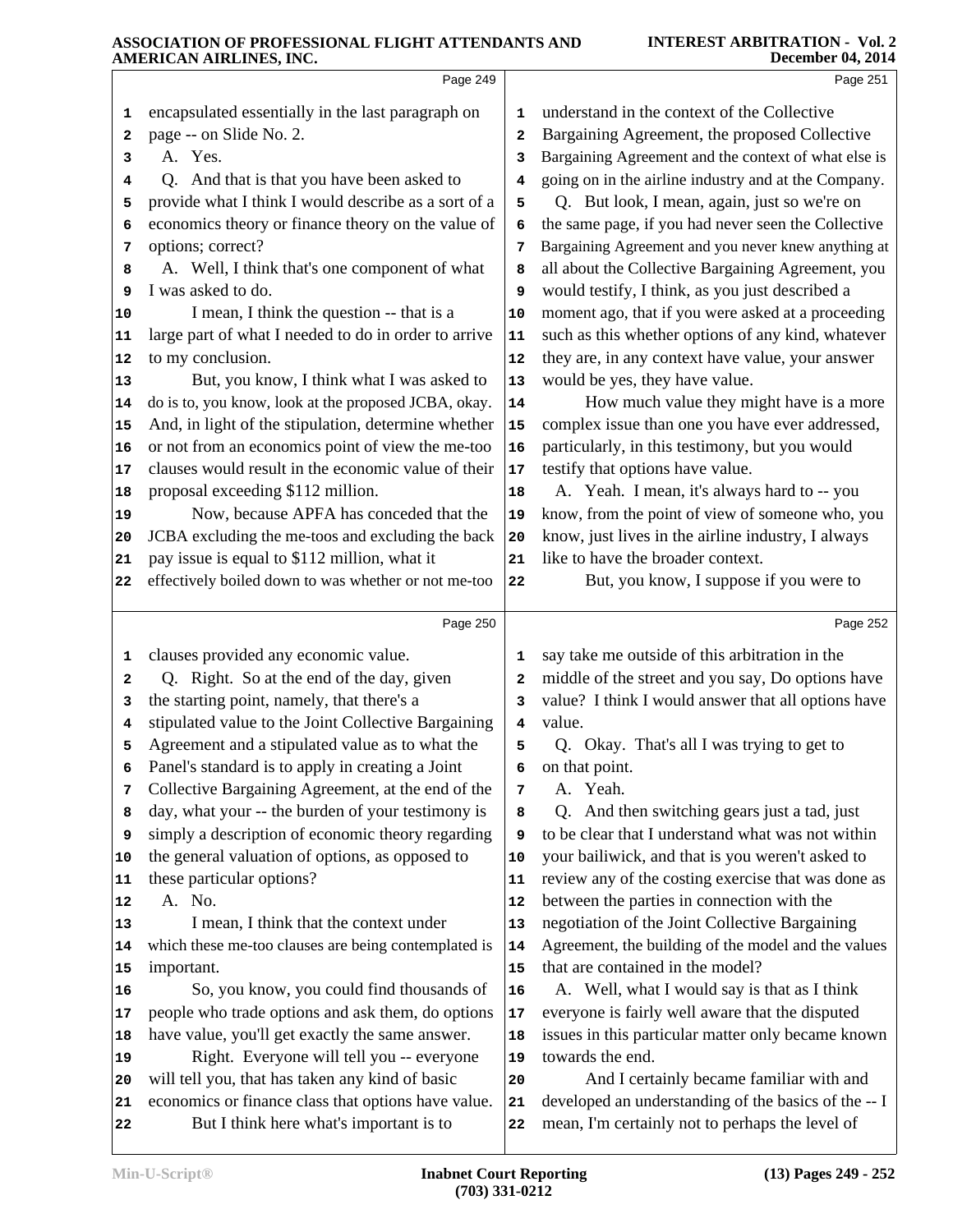|          | Page 253                                                                                    |                         | Page 255                                                                                             |
|----------|---------------------------------------------------------------------------------------------|-------------------------|------------------------------------------------------------------------------------------------------|
|          |                                                                                             |                         |                                                                                                      |
| 1        | Mr. Akins or the costing team at American, but with                                         | 1                       | that you were talking about, for example, the Apple                                                  |
| 2        | the general framework.                                                                      | $\mathbf{z}$            | option, were the same or different than the option                                                   |
| з        | Because certainly, we didn't know what the                                                  | 3                       | contained in APFA's proposal with respect to both                                                    |
| 4        | disputed issues were going to be. And the disputes                                          | 4                       | profit sharing and the medical insurance plan in the                                                 |
| 5        | issues may have had to perform some analysis or                                             | 5                       | context of whether they were tradeable.                                                              |
| 6        | provide an opinion may have, you know, been beyond                                          | 6                       | And your answer was, Well, there are lots                                                            |
| 7        | what I'm here to testify about today.                                                       | 7                       | of options that are traded. There are options, of                                                    |
| 8        | Because really, as you know better than                                                     | 8                       | course, that are traded on broad markets, and then<br>there are options that are not traded on broad |
| 9        | anyone, the evolution of what we're arbitrating over<br>was quite fluid.                    | 9                       | markets but still are traded. And there's a                                                          |
| 10       | Q. I don't know that I know it better than                                                  | 10<br>11                | mechanism for trading and therefore value; correct?                                                  |
| 11<br>12 | anyone, but I know it at least as well as others.                                           | 12                      | A. Yeah. I think I said that there's a lot                                                           |
| 13       | So that was a long answer to my question,                                                   | 13                      | of -- not specifically options, but just financial                                                   |
| 14       | and let me try to narrow it down just a tad.                                                | 14                      | instruments.                                                                                         |
| 15       | You did not participate in any of the                                                       | 15                      | Q. Instruments?                                                                                      |
| 16       | decision making with respect to either the                                                  | 16                      | A. Yeah. That are -- where there's                                                                   |
| 17       | assumptions or the values attached to the                                                   | 17                      | well-defined markets.                                                                                |
| 18       | assumptions that are contained in the model upon                                            | 18                      | And then, there's other types of -- I                                                                |
| 19       | which is \$112 million number?                                                              | 19                      | mean, at the end of the day, a financial instrument                                                  |
| 20       | A. That's a fair characterization there.                                                    | 20                      | is a contract between two parties; right?                                                            |
| 21       | MR. FREUND: All right. I think that's                                                       | 21                      | And so there's all sorts of different                                                                |
| 22       | all I want to do for the moment.                                                            | 22                      | types of contracts that people enter in that are                                                     |
|          |                                                                                             |                         |                                                                                                      |
|          | Page 254                                                                                    |                         | Page 256                                                                                             |
| 1        | ARBITRATOR BLOCH: All right.                                                                | 1                       | bilateral between two people.                                                                        |
| 2        | Let's take a brief recess.                                                                  | $\overline{\mathbf{2}}$ | I can have a handshake agreement with my                                                             |
| з        | Any guesstimate on how much time you want?                                                  | 3                       | neighbor that I'll mow his lawn. And that's not                                                      |
| 4        | MR. FREUND: No. I think I'm only going                                                      | 4                       | really anything I can trade, but it provides him                                                     |
| 5        | to need 15 minutes, but that means it will probably                                         | 5                       | with a benefit and imposes a burden on me.                                                           |
| 6        | be a half an hour.                                                                          | 6                       | Q. Well, you could trade and get somebody                                                            |
| 7        | ARBITRATOR BLOCH: Okay. Off the record.                                                     | 7                       | else to mow the lawn.                                                                                |
| 8        | (A recess was taken.)                                                                       | 8                       | And there's a variety of ways --                                                                     |
| 9        | ARBITRATOR BLOCH: Mr. Freund, any                                                           | 9                       | A. I suppose I could try to set up a little                                                          |
| 10       | additional questions?                                                                       | 10                      | market and get my neighbor's son or somebody to do                                                   |
| 11       | MR. FREUND: I have a few.                                                                   | 11                      | it.                                                                                                  |
| 12       | BY MR. FREUND:                                                                              | 12                      | Q. Right. But the options -- and we'll just                                                          |
| 13       | Q. Dr. Lee, the Panel asked most of the                                                     | 13                      | keep calling them options --                                                                         |
| 14       | questions that I was interested in from both an                                             | 14                      | A. Okay.                                                                                             |
| 15       | academic standpoint and a real world standpoint.                                            | 15                      | Q. -- for the sake of discussion.                                                                    |
| 16       | But I want to ask a couple that they may                                                    | 16                      | The options that are contained in APFA's                                                             |
| 17       | have been asked already, just to clarify in my own                                          | 17                      | proposal have no market and can have no market;                                                      |
| 18       | mind, and then a few others that actually touch the                                         | 18                      | correct?                                                                                             |
| 19       | real world as opposed to the world of theoretical                                           | 19                      | A. Well, I never like to paint things in                                                             |
| 20       | economics.                                                                                  | 20                      | absolutes in that way.                                                                               |
| 21       | The Panel asked you questions about<br>whether the options that you -- the kinds of options | 21                      | But I think it's -- I would concede that                                                             |
| 22       |                                                                                             | 22                      | it's unlikely that a market would develop for these                                                  |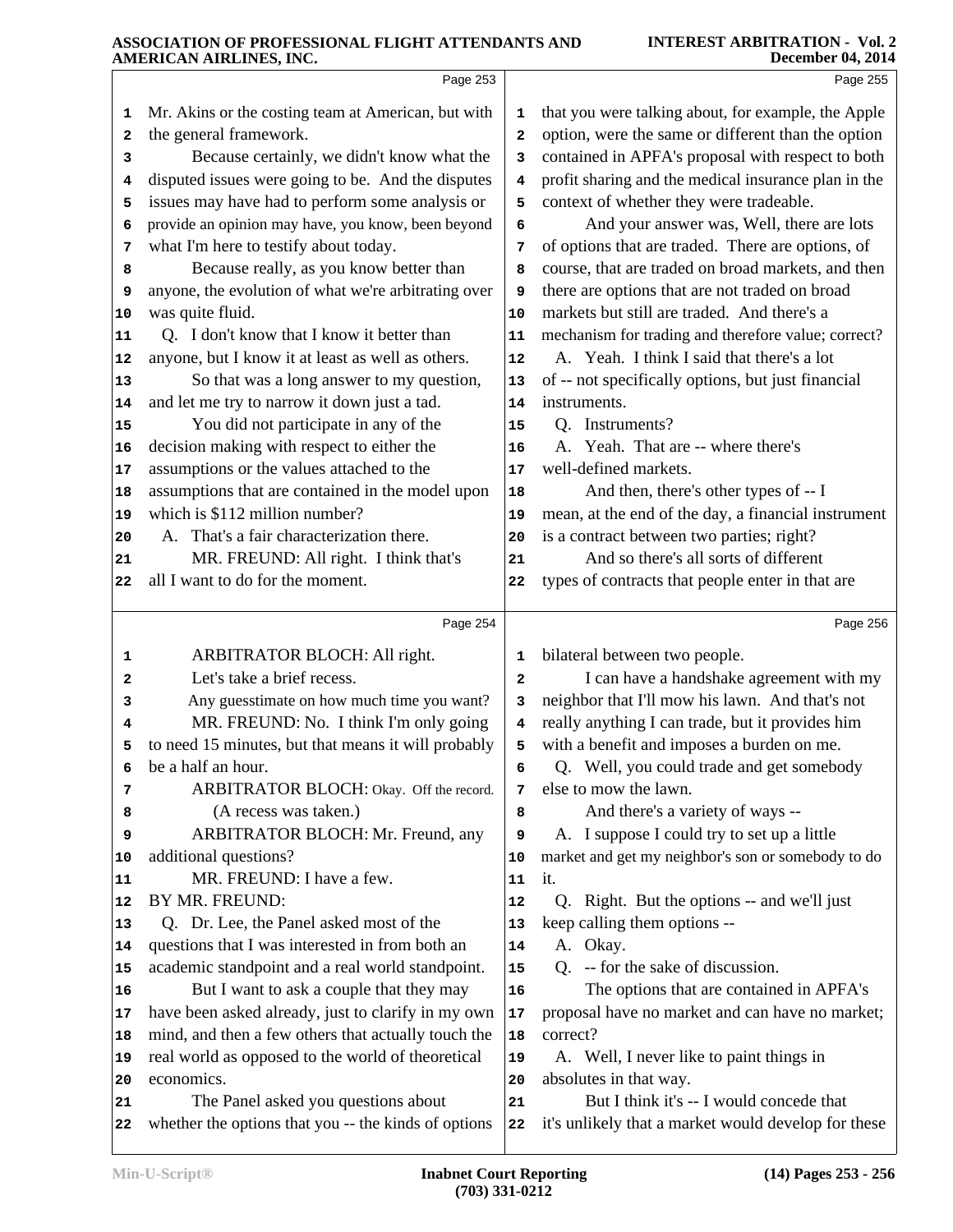|                                              | Page 257                                                                                          |                | Page 259                                                                                       |
|----------------------------------------------|---------------------------------------------------------------------------------------------------|----------------|------------------------------------------------------------------------------------------------|
| 1                                            | options. But, you know, it's -- one could conceive                                                | 1              | exercise that option than getting to January 15,                                               |
| 2                                            | of a market that could develop.                                                                   | $\overline{a}$ | 2016; correct?                                                                                 |
| 3                                            | But I'm not -- I won't, for the point, you                                                        | 3              | A. Well, I'm not sure what you say nothing                                                     |
| 4                                            | know -- I'll grant you that there's unlikely to be a                                              | 4              | more needs to happen, but at any point in what's                                               |
| 5                                            | market in the future for this particular option.                                                  | 5              | called an American style option, you --                                                        |
| 6                                            | Q. All right. I'm glad you granted me that                                                        | 6              | Q. American, not the airlines, but                                                             |
| 7                                            | because if you hadn't, I was going to ask you to                                                  | 7              | American --                                                                                    |
| 8                                            | describe the way that a market would have been                                                    | 8              | A. No. American in -- no.                                                                      |
| 9                                            | created.                                                                                          | 9              | I don't want to delve into the difference                                                      |
| 10                                           | And I would have been interested in                                                               | 10             | between American and European style options, but                                               |
| 11                                           | hearing what you say. But now I don't have to.                                                    | 11             | American style options, US, are exercisable at any                                             |
| 12                                           | And then, I think you also answered this                                                          | 12             | date between the date of issue and the date of                                                 |
| 13                                           | question as well, but I would like to probe it a                                                  | 13             | expiration.                                                                                    |
| 14                                           | little bit further.                                                                               | 14             | That's correct.                                                                                |
| 15                                           | Looking at Slide No. 7, the Apple options,                                                        | 15             | Q. And literally, nothing has to happen other                                                  |
| 16                                           | at each day of the time period between January --                                                 | 16             | than the holder of the option choosing to exercise                                             |
| 17                                           | between today really, and January 20, 2017, those                                                 | $17$           | it.                                                                                            |
| 18                                           | options -- and maybe this is a question that is                                                   | 18             | A. That is correct.                                                                            |
| 19                                           | based on the last set of questions I asked you.                                                   | 19             | Q. It maybe a bad choice, maybe a good                                                         |
| 20                                           | Those options could be traded or<br>exercised; correct?                                           | 20             | choice, but he has the absolute right to exercise                                              |
| 21<br>22                                     | A. Well, traded and exercised are slightly                                                        | 21<br>22       | that option at any point?<br>A. That's correct.                                                |
|                                              |                                                                                                   |                |                                                                                                |
|                                              | Page 258                                                                                          |                | Page 260                                                                                       |
| 1                                            | two different concepts of an option.                                                              | 1              | Q. Okay. That is not the case with the APFA                                                    |
| 2                                            | Q. Okay. Fair point.                                                                              | $\mathbf{2}$   | options; correct?                                                                              |
| 3                                            | A. So remember that an option is essentially                                                      | 3              | A. Well, I would agree with you that there is                                                  |
| 4                                            | either a liability or a commitment. And you can                                                   | 4              | an additional trigger event that needs to occur.                                               |
|                                              |                                                                                                   |                |                                                                                                |
| 5                                            | trade away that liability or that commitment on the                                               | 5              | I think where your confusion may lie or                                                        |
| 6                                            | open market.                                                                                      | 6              | where maybe I wasn't clear in my initial explanation                                           |
| 7                                            | Exercising is very different. Exercising                                                          | 7              | is that the options don't have value because they --                                           |
| 8                                            | means that you are specifically engaging the rights                                               | 8              | I think it would be easier if we went back to like                                             |
| 9                                            | provided to you by that option to force the                                                       | 9              | page 6, and we just -- we go back and we read.                                                 |
|                                              | counterparty to essentially make do on that                                                       | 10             | Again, these are the standard most well                                                        |
|                                              | commitment.                                                                                       | 11             | known -- or two of the most well-known books in                                                |
|                                              | So they're a little bit different.                                                                | 12             | corporate finance.                                                                             |
|                                              | Q. Okay. Fair point.                                                                              | 13             | It's -- it's the issue of -- if there's                                                        |
|                                              | So let's say with exercise because --                                                             | 14             | any positive chance, okay, that at some time in the                                            |
|                                              | A. Okay.                                                                                          | 15             | future it could provide you with value, okay, then                                             |
|                                              | Q. -- what's at stake in the APFA options is                                                      | 16             | they cannot be worth zero.                                                                     |
| 10<br>11<br>12<br>13<br>14<br>15<br>16<br>17 | exercise, not trade; correct?                                                                     | 17             | And so you're suggesting well, something                                                       |
|                                              | A. Exercise is the relevant thing here, yeah.                                                     | 18             | has to happen. Well, yeah, something has to happen.                                            |
|                                              | Okay. So looking at the bar graph on page<br>O.                                                   | 19             | But that doesn't negate the fact that there is still                                           |
| 18<br>19<br>20                               | 7, just picking by way of example, the January 15,                                                | 20             | a positive probability. Okay. I don't know if it's                                             |
| 21<br>22                                     | 2016 option to buy at -- by Apple at \$150 a share.<br>Nothing more needs to happen to be able to | 21<br>22       | 1 percent or if it's 50 percent. But it's nonzero.<br>There's a positive probability that APFA |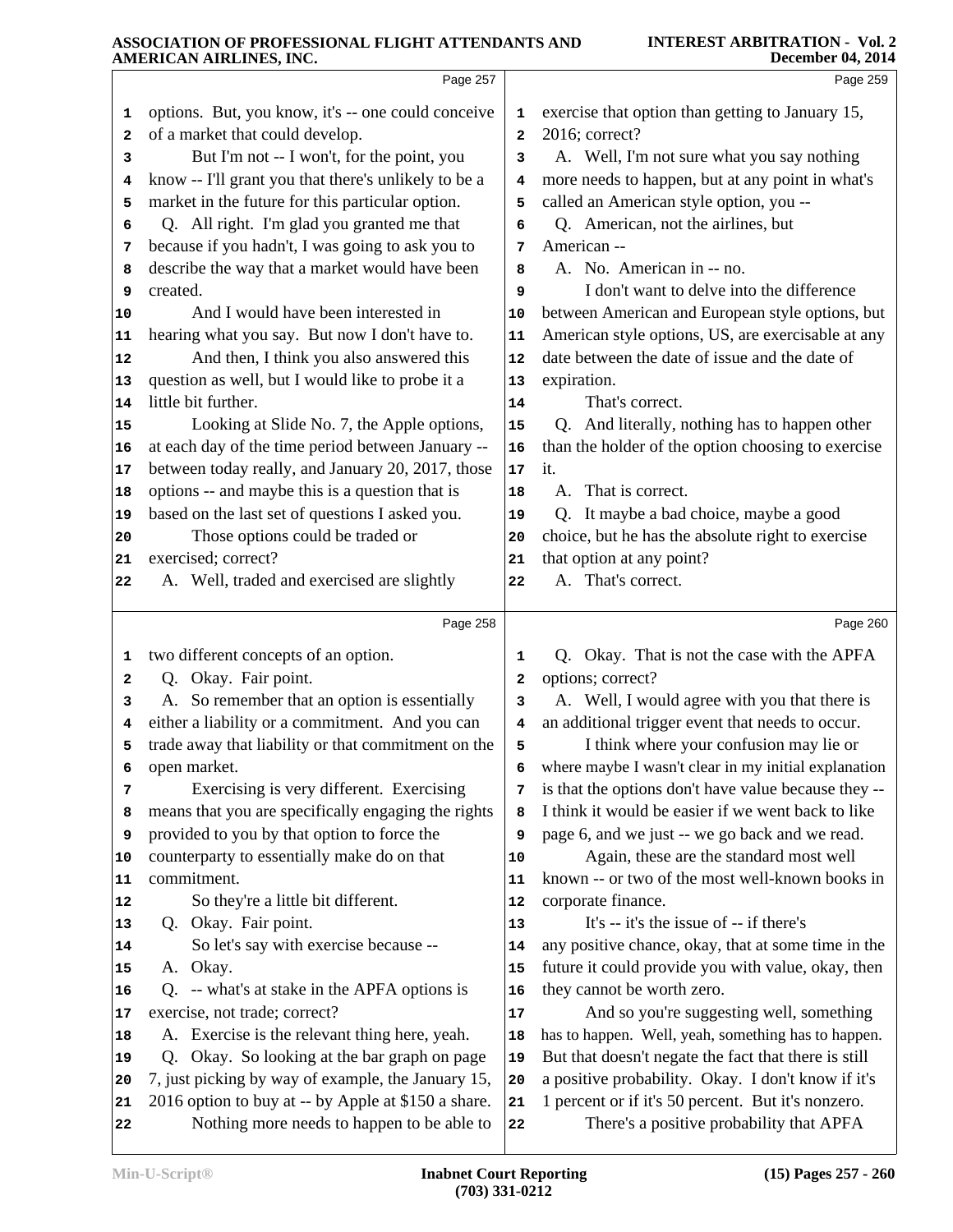|    | AMERICAN AIREINED, INC.                              |                         | DUULIINUL V7, 2017                                    |
|----|------------------------------------------------------|-------------------------|-------------------------------------------------------|
|    | Page 261                                             |                         | Page 263                                              |
| 1  | will be given the choice of some time down in the    | 1                       | that it would still have the option value, okay, so   |
| 2  | future being able to exercise its option, and        | $\overline{\mathbf{2}}$ | it still provides them with a value.                  |
| з  | therefore, by definition, it must have positive      | 3                       | But in terms of whether wages go up, their            |
| 4  | value.                                               | 4                       | wages wouldn't go up because the option -- you know,  |
| 5  | Q. Okay. I understand what the finance,              | 5                       | they haven't exercised anything. But they would       |
| 6  | theoretical finance experts have said and what you   | 6                       | still have the option value a year later.             |
| 7  | have said, but I just want to make sure that we're   | 7                       | Now, whether or not it has gone up or                 |
| 8  | on the same page.                                    | 8                       | down, I would tend to think it probably would have    |
| 9  | If APFA -- if this Panel were to grant the           | 9                       | decreased. But it really would depend on whether or   |
| 10 | options that APFA has asked for, APFA could do       | 10                      | not the Company had reached agreements with other     |
| 11 | absolutely nothing with those options, absolutely    | 11                      | labor groups by then.                                 |
| 12 | nothing with those options until and unless the      | 12                      | Q. At the end of the year, would they have            |
| 13 | Company either provided a profit sharing plan on one | 13                      | had any more than \$112 million in their pockets,     |
| 14 | hand or provided a different health insurance plan   | 14                      | using that as the shorthand, and we know it's a       |
| 15 | on the other hand; correct?                          | 15                      | billion some odd dollars.                             |
| 16 | A. That is correct.                                  | 16                      | But would they have any more than 112                 |
| 17 | But that doesn't affect the fact that they           | 17                      | million in their pockets?                             |
| 18 | have value. It's irrelevant to the question of       | 18                      | A. They would not have any more dollars than          |
| 19 | whether or not they have value.                      | 19                      | 112 in their pockets.                                 |
| 20 | Q. The \$112 million number that we have been        | 20                      | Nevertheless, they would have still                   |
| 21 | bandying about is a number which represents dollars  | 21                      | benefited from that optionality over that period.     |
| 22 | and cents in one way or another in the pockets of    | 22                      | Q. And in year two, if the Company didn't             |
|    | Page 262                                             |                         | Page 264                                              |
| 1  | the flight attendants; correct?                      | 1                       | provide a health -- a different health plan or        |
| 2  | A. That is correct.                                  | 2                       | profit sharing plan to any other groups, they would   |
| 3  | The option in the context that I have just<br>Q.     | 3                       | still have, in year 2, \$112 million in their pockets |
| 4  | described and that we would understand it to operate | 4                       | and not a penny more.                                 |
| 5  | if it were to be granted, and if in year one of the  | 5                       | A. You know, so, again, I will agree with you         |
| 6  | Collective Bargaining Agreement the Company -- let   | 6                       | that, unless the wages change or the, you know, the   |
| 7  | me back up and sort of restructure the hypothetical  | 7                       | benefits were changing, that the amount of actual     |
| 8  | because it's \$112 million on average.               | 8                       | money that's changing hands hasn't changed.           |
| 9  | A. Sure.                                             | 9                       | But, again, what was perfectly clear is               |
| 10 | So some years it's less and some years<br>Q.         | 10                      | that the fact that they have had that option          |
| 11 | it's more.                                           | 11                      | value -- and, again, you're looking at only -- I      |
| 12 | But let's pretend that it's actually                 | 12                      | think another thing that's useful is you're only      |
| 13 | \$112 million each year for five years.              | 13                      | really looking at it from the point of view of the    |
| 14 | If the Panel were to grant the requested             | 14                      | value to the flight attendants.                       |
| 15 | options that APFA has asked for, and in year one of  | 15                      | But remember that there's -- the real                 |
| 16 | the Collective Bargaining Agreement, the Company did | 16                      | issue here is if there's value to the flight          |
| 17 | not provide profit sharing and did not provide a     | 17                      | attendants, then there's cost to the Company.         |
| 18 | different health insurance plan to somebody, the     | 18                      | Q. Believe me, I'm coming to that.                    |
| 19 | valval of the Collective Bargaining Agreement to the | 19                      | A. Right. And throughout this entire period,          |
| 20 | flight attendants would be -- in terms of in their   | 20                      | this fact that these me-too clauses exist is          |
| 21 | pocket, would be \$112 million; correct?             | 21                      | imposing a cost burden on the Company.                |
| 22 | A. Well, again, I think what I would say is          | 22                      | Q. Yeah, okay. But, again, just so we're              |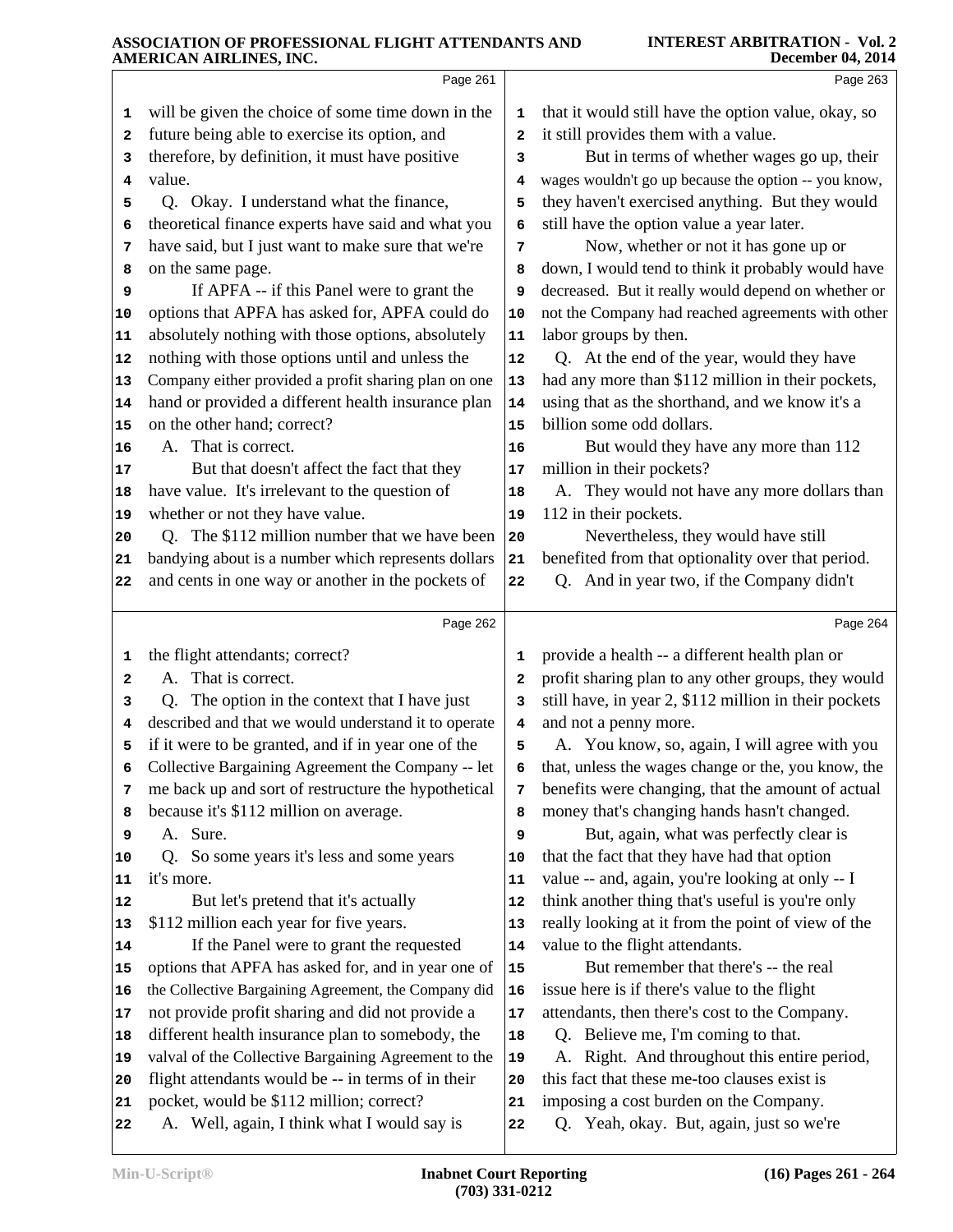|          | AMERICAN AIRLINES, INC.                              |              | December 04, 2014                                                                               |
|----------|------------------------------------------------------|--------------|-------------------------------------------------------------------------------------------------|
|          | Page 265                                             |              | Page 267                                                                                        |
| 1        | cleared up, so we're tied down, you're agreeing with | 1            | A. Broadly speaking.                                                                            |
| 2        | me that it would not provide more than \$112 million | $\mathbf{z}$ | Okay. All right. And so as a consequence<br>Q.                                                  |
| з        | into the pockets of the flight attendants?           | 3            | of that paradigm and as a consequence of that push                                              |
| 4        | A. Into the -- so form a kind of the                 | 4            | and tug, it winds up reaching the collective                                                    |
| 5        | accounting into the pockets --                       | 5            | bargaining agreement with this other Union X or Work                                            |
| 6        | Q. The grocery bag, the ability to go to the         | 6            | Group Y that has higher wages.                                                                  |
| 7        | grocery store.                                       | 7            | And on balance, it's more expensive to the                                                      |
| 8        | A. The ability to go to the grocery store.           | 8            | Company than it would have been if they had been                                                |
| 9        | Yeah. If the options aren't exercised,               | 9            | able to make that trade?                                                                        |
| 10       | the ability to go to the grocery store hasn't        | 10           | A. I think that's a fair characterization.                                                      |
| 11       | necessarily changed.                                 | 11           | That doesn't put any more than \$112<br>Q.                                                      |
| 12       | But nevertheless, those options are                  | 12           | million into the pockets of the flight attendants,                                              |
| 13       | providing value.                                     | 13           | does it?                                                                                        |
| 14       | Q. All right. I think we get each other.             | 14           | A. No.                                                                                          |
| 15       | A. Okay.                                             | 15           | But remember that throughout the entire                                                         |
| 16       | Q. So now let me flip to the other side,             | 16           | hypothetical that you just described, what it has                                               |
| 17       | because you anticipated the next set of questions I  | 17           | done is that it has increased the cost to the                                                   |
| 18       | was going to ask.                                    | 18           | Company.                                                                                        |
| 19       | You said that one of the ways in which the           | 19           | And again --                                                                                    |
| 20       | options have an effect on one or another party's     | 20           | Q. I was talking about -- and I don't mean to                                                   |
| 21       | economic position is that they, at least in theory,  | 21           | cut you off.                                                                                    |
| 22       | impinge on the Company's ability to negotiate        | 22           | A. Yeah. So remember that this is an option                                                     |
|          | Page 266                                             |              | Page 268                                                                                        |
| 1        | tradeoffs with other work groups that might be       | 1            | where there's two sides to the transaction.                                                     |
| 2        | valuable tradeoffs from the Company's standpoint?    | $\mathbf{z}$ | There's the benefit to APFA, and then                                                           |
| з        | A. I think that's correct.                           | 3            | there's the cost to the Company.                                                                |
| 4        | Q. So let's accept that as a proposition that        | 4            | And throughout this entire hypothetical                                                         |
| 5        | they would.                                          | 5            | that you just described, where you're reducing the                                              |
| 6        | And that is, let's just assume -- let's              | 6            | choice set of the Company in future negotiations,                                               |
| 7        | just take by way of example there's at least one     | 7            | that is imposing a burden and a cost on the Company.                                            |
| 8        | collective bargaining agreement that needs to be     | 8            | Q. All right. For purposes of that                                                              |
| 9        | closed at American. And the Company could strike a   | 9            | hypothetical, I'll concede that.                                                                |
| 10       | deal with that union, let's assume hypothetically,   | 10           | And I simply want to make sure that you                                                         |
| 11       | by providing a different health benefits plan, a     | 11           | and I agree that, even in that context, the flight                                              |
| 12       | better health benefits plan.                         | 12           | attendants don't receive one penny more than                                                    |
| 13       | And in doing so, it would conclude that it           | 13           | \$112 million.                                                                                  |
| 14       | could save more in wages by providing a better       | 14           | A. In the hypothetical scenario that you                                                        |
| 15       | health plan. But in thinking about that possible     | 15           | described, they have not exercised the option.                                                  |
| 16       | transaction, the Company recognizes that if it does  | 16           | That's correct.                                                                                 |
|          |                                                      |              | So they did not exercise the option. That                                                       |
| 17       |                                                      |              |                                                                                                 |
| 18       | that in the face of a health benefits me-too, it     | 17<br>18     |                                                                                                 |
| 19       | would have additional costs attributed to having to  | 19           | doesn't change the fact that they have always had                                               |
| 20       | meet that with the flight attendants, and,           | 20           | that option in your hypothetical, which has provided                                            |
|          | therefore, it chooses not to.                        | 21           | them with value.                                                                                |
| 21<br>22 | And that's the paradigm that you<br>described?       | 22           | Q. Correct. But you -- again, just to be<br>clear, you agree that at the end of the day in that |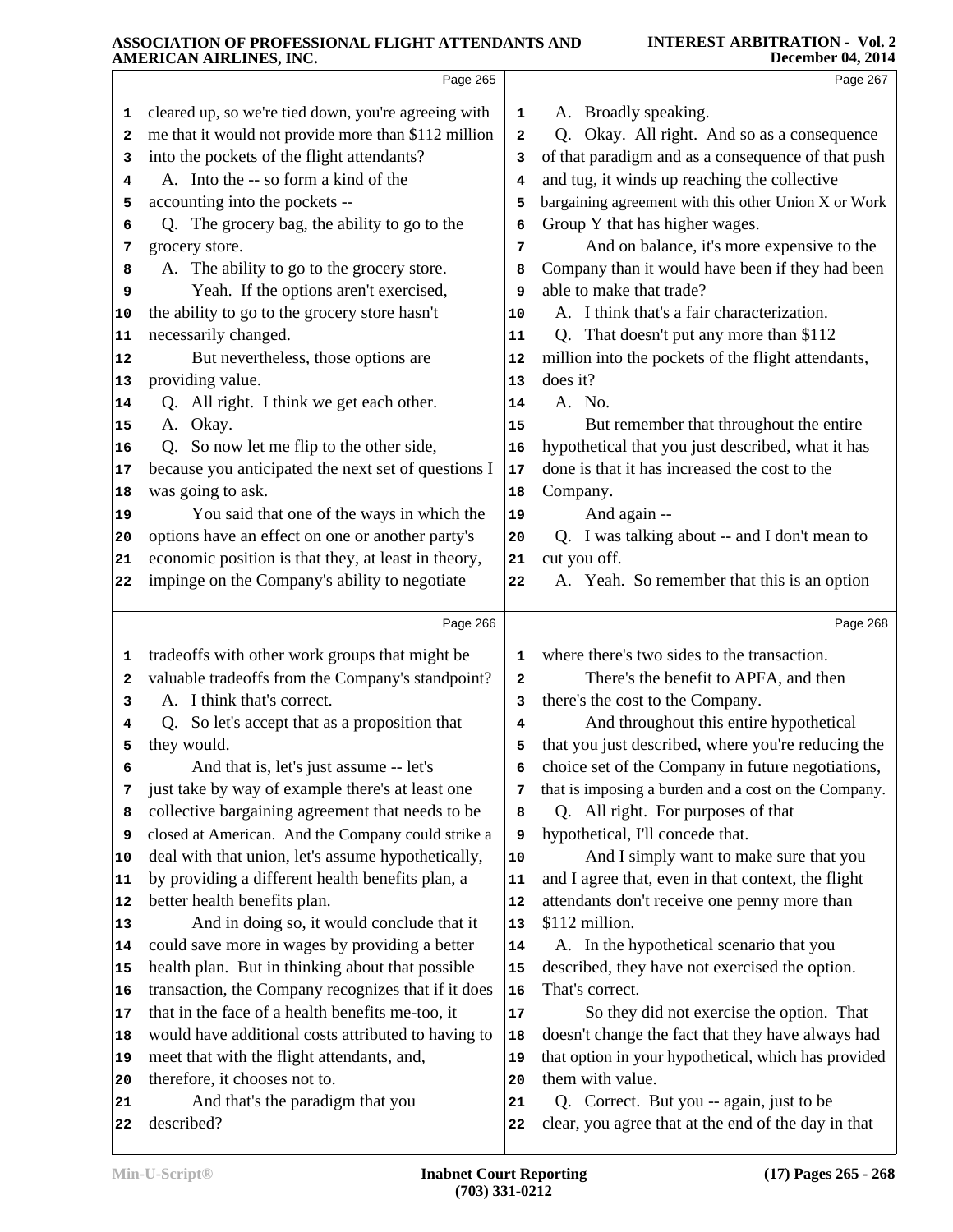|    | Page 269                                                                                             |                         | Page 271                                               |
|----|------------------------------------------------------------------------------------------------------|-------------------------|--------------------------------------------------------|
| 1  | scenario the flight attendants don't receive any                                                     | 1                       | So at this point, questioning someone                  |
| 2  | more than \$112 million in those years?                                                              | $\overline{\mathbf{2}}$ | about what they said in their direct testimony, I      |
| з  | A. Yes. You have got to remember this -- I                                                           | 3                       | think is just off the mark.                            |
| 4  | mean, this has been -- there's no dispute, right,                                                    | 4                       | If this -- the testimony stands for                    |
| 5  | that the parties have agreed that the value of the                                                   | 5                       | itself, and it's in the transcript.                    |
| 6  | JCBA, absent these three items, is \$112 million.                                                    | 6                       | ARBITRATOR BLOCH: Yeah. But nobody                     |
| 7  | All right. So you're creating                                                                        | 7                       | remembers what it is.                                  |
| 8  | hypotheticals that say okay, well, these other three                                                 | 8                       | We need Joey.                                          |
| 9  | items are kind of nonexistent, more or less, and so                                                  | 9                       | (The record was read back as requested.)               |
| 10 | yes, the value is \$112 million.                                                                     | 10                      | THE WITNESS: Oh, so that was just a                    |
| 11 | But by including them into the JCBA, it                                                              | ${\bf 11}$              | right.                                                 |
| 12 | increases the value above \$112 million because of                                                   | 12                      | So I think the answer to that question is              |
| 13 | the fact that their very inclusion, okay, today,                                                     | 13                      | that was the example I discussed on direct             |
| 14 | provides APFA with a positive chance that down the                                                   | 14                      | testimony; correct.                                    |
| 15 | road sometime over the next five years they will be                                                  | 15                      | BY MR. FREUND:                                         |
| 16 | able to be -- exercise the options and be left                                                       | 16                      | Q. Okay.                                               |
| 17 | better off.                                                                                          | 17                      | A. Yeah.                                               |
| 18 | That's kind of just the end of the story.                                                            | 18                      | Q. Okay. And in that circumstance, abiding             |
| 19 | I mean, it provides them with value.                                                                 | 19                      | by -- abiding by the effective constraints of the      |
| 20 | Q. All right. I understand that. I                                                                   | 20                      | option, while imposing more cost potentially on the    |
| 21 | understand that's your point.                                                                        | 21                      | Company in connection with another work group          |
| 22 | I'm just trying to plumb as best I can a                                                             | 22                      | doesn't produce any more dollars than \$112 million    |
|    | Page 270                                                                                             |                         | Page 272                                               |
| 1  | full understanding of what the real world                                                            | 1                       | in the pockets of the flight attendants for that       |
| 2  | implications are because one of the real world                                                       | 2                       | period of time; correct?                               |
| з  | implications of the option, as you described it, was                                                 | 3                       | A. So I actually will need that one read back          |
| 4  | that by granting the option and then concluding that                                                 | 4                       | because I'm not sure what the                          |
| 5  | the Company is going to abide by the consequences of                                                 | 5                       | Q. Well, let me just --                                |
| 6  | that option, it produces increased cost on the                                                       | 6                       | A. Because I --                                        |
| 7  | Company in connection with its relationship to some                                                  | 7                       | Q. I'll just -- let me just re-ask the                 |
| 8  | other work group; right?                                                                             | 8                       | question.                                              |
| 9  | A. Yeah. So I mean, I guess --                                                                       | 9                       | MR. FREUND: Actually, I think I have got               |
| 10 | Q. Before you answer, and I want you to                                                              | 10                      | enough on the record. I'm happy where we are on        |
| 11 | answer as fully as you want to.                                                                      | 11                      | that point.                                            |
| 12 | But is that -- isn't that what you said in                                                           | 12                      | ARBITRATOR BLOCH: Go ahead.                            |
| 13 | your direct testimony?                                                                               | 13                      | BY MR. FREUND:                                         |
| 14 | THE WITNESS: Can I have the question read                                                            | 14                      | Q. So let me change subjects just briefly.             |
| 15 | back?                                                                                                | 15                      | If I understand another portion of your                |
| 16 | MR. FREUND: Yeah. You want to read that                                                              | 16                      | testimony correctly, and Bob is right, your            |
| 17 | back, Joey?                                                                                          | 17                      | testimony will be whatever is written down.            |
| 18 | MR. SIEGEL: Can I object?                                                                            | 18                      | But just to make sure I understand it,                 |
| 19 | The question about asking somebody what                                                              | 19                      | the -- one of the values of the option is the          |
| 20 | was said in the direct testimony is not a correct<br>question. We can -- the question -- whenever he | 20                      | ability, as you described it, to make a choice based   |
| 21 | said in direct is in the record.                                                                     | 21                      | on changed information; correct?<br>A. That's correct. |
| 22 |                                                                                                      | 22                      |                                                        |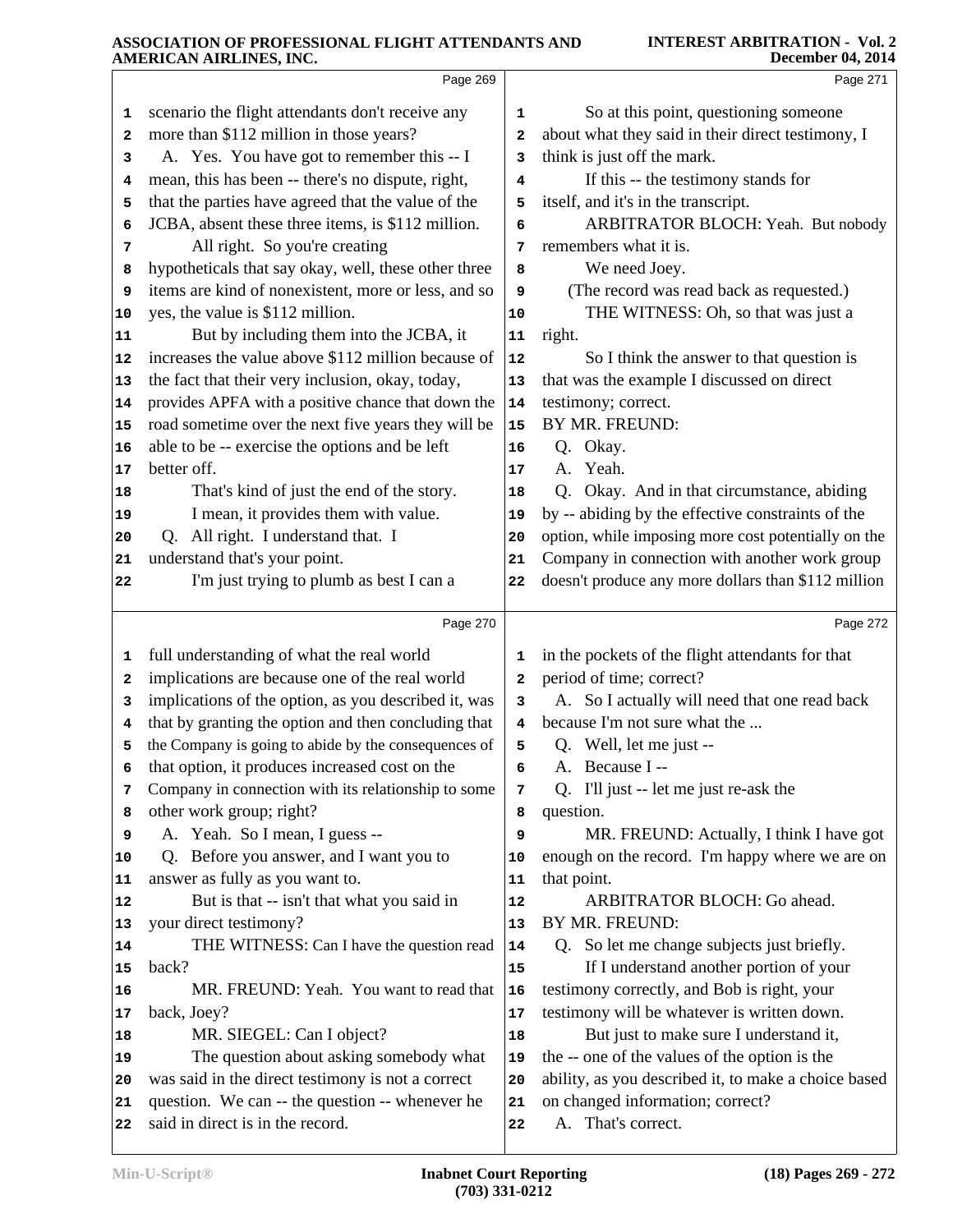|          | Page 273                                                                                      |              | Page 275                                                                                          |  |
|----------|-----------------------------------------------------------------------------------------------|--------------|---------------------------------------------------------------------------------------------------|--|
| 1        | Q. And the ability to make a choice based on                                                  | 1            | and that right became exercisable then.                                                           |  |
| 2        | changed information enhances the ability -- would                                             | $\mathbf{2}$ | You know, we don't know precisely what                                                            |  |
| з        | enhance the ability in this case of the flight                                                | 3            | profits were going to be in 2002 and 2003, but I                                                  |  |
| 4        | attendants to make a choice as between keeping                                                | 4            | think we had a lot more information then we did on                                                |  |
| 5        | \$50 million in value built into the contract, or                                             | 5            | September 9, as to what it was going to be.                                                       |  |
| 6        | alternatively obtaining the right to a variable                                               | 6            | And that's precisely the type of                                                                  |  |
| 7        | compensation scheme going forward?                                                            | 7            | information that they can leverage under the me-too.                                              |  |
| 8        | A. That's correct.                                                                            | 8            | Q. Well, let's stay with that example for a                                                       |  |
| 9        | Q. All right. But you do understand that the                                                  | 9            | moment because I was going to go there to make -- to                                              |  |
| 10       | profit sharing proposal would require -- the flight                                           | 10           | see if I could understand a point a little bit                                                    |  |
| 11       | attendants would require APFA to make the choice --                                           | 11           | differently.                                                                                      |  |
| 12       | let's talk about years 1, year 2, year 3, rather                                              | 12           | So here's a bit of the real world.                                                                |  |
| 13       | than calendar numbered years, would require the APFA                                          | 13           | In negotiations that led to a Collective                                                          |  |
| 14       | to make a choice in year 1 as to whether in year 2                                            | 14           | Bargaining Agreement with APFA -- between APFA and                                                |  |
| 15       | it was going to reduce its wage rates by a combined                                           | 15           | American Airlines in 1999, a Collective Bargaining                                                |  |
| 16       | value of \$50 million in exchange for profit sharing                                          | 16           | Agreement that failed ratification, APFA made a                                                   |  |
| 17       | based on the performance in year 2?                                                           | 17           | trade of the then existing profit sharing for                                                     |  |
| 18       | A. Yeah. I think the answer to your question                                                  | 18           | 6 percent wage increase.                                                                          |  |
| 19       | is I do understand that it is not a decision that                                             | 19           | Just accept that as correct.                                                                      |  |
| 20       | APFA is able to first realize, see what the profits                                           | 20           | That Tentative Agreement failed. And                                                              |  |
| 21       | were, and then look back and say the profits were X.                                          | 21           | there was further bargaining and a new Collective                                                 |  |
| 22       | But what's important is that the                                                              | 22           | Bargaining Agreement was achieved in 2001, which                                                  |  |
|          |                                                                                               |              |                                                                                                   |  |
|          |                                                                                               |              |                                                                                                   |  |
|          | Page 274                                                                                      |              | Page 276                                                                                          |  |
| 1        | information regarding future profitability is based                                           | 1            | introduced profit sharing.                                                                        |  |
| 2        | off information that we have up until this very                                               | 2            | Now, whether there was a trade for wages                                                          |  |
| з        | moment. Right.                                                                                | 3            | and profit sharing in connection with that                                                        |  |
| 4        | Q. I see.                                                                                     | 4            | Collective Bargaining Agreement is in a sense beside                                              |  |
| 5        | A. And that right now, as of November 27,                                                     | 5            | the point.                                                                                        |  |
|          | when they made the proposal, all of the information                                           | 6            | But let's assume for the sake of                                                                  |  |
| 7        | that APFA had up until November 27 went into the                                              | 7            | discussion that in order to get that profit sharing,                                              |  |
| 8        | valuation of -- their valuation of \$50 million.                                              | 8            | APFA had to take a lower wage increase and made that                                              |  |
| 9        | And all I'm saying is that I do understand                                                    | 9            | choice.                                                                                           |  |
| 10       | that -- that it's not like they can see the profits                                           | 10           | They would have made that choice based                                                            |  |
| 11       | for 2015 and then look at it and make a decision.                                             | 11           | upon the circumstances that they understood at the                                                |  |
| 12       | I understand it's not an ex-post decision,                                                    | 12           | time; correct?                                                                                    |  |
| 13       | but the information that you have for subsequent                                              | 13           | A. Correct.                                                                                       |  |
| 14       | years is conditioned on everything you have learned                                           | 14           | Q. And the point of fact, that would have                                                         |  |
| 15       | up until that point in time.                                                                  | 15           | been -- had they made that choice, would have been a                                              |  |
| 16       | So I think that, you know, the easiest way                                                    | 16           | poor choice in terms -- as it turned out, in terms                                                |  |
| 17       | to think about it is actually in the $3(c)(ii)$ ,                                             | 17           | of providing value to the flight attendants;                                                      |  |
| 18       | right, where when you think about $3(c)(ii)$ , where                                          | 18           | correct?                                                                                          |  |
| 19       | they have the option, again, of trading back for the                                          | 19           | A. Ex-post, it would have been.                                                                   |  |
| 20       | guaranteed money. Okay.                                                                       | 20           | Q. Ex-post, it would have been.                                                                   |  |
| 21<br>22 | Suppose we were back -- suppose we were<br>back in this position in September 12, 2001, okay, | 21<br>22     | So whatever level of information APFA had<br>at the time, didn't ultimately matter when exogenous |  |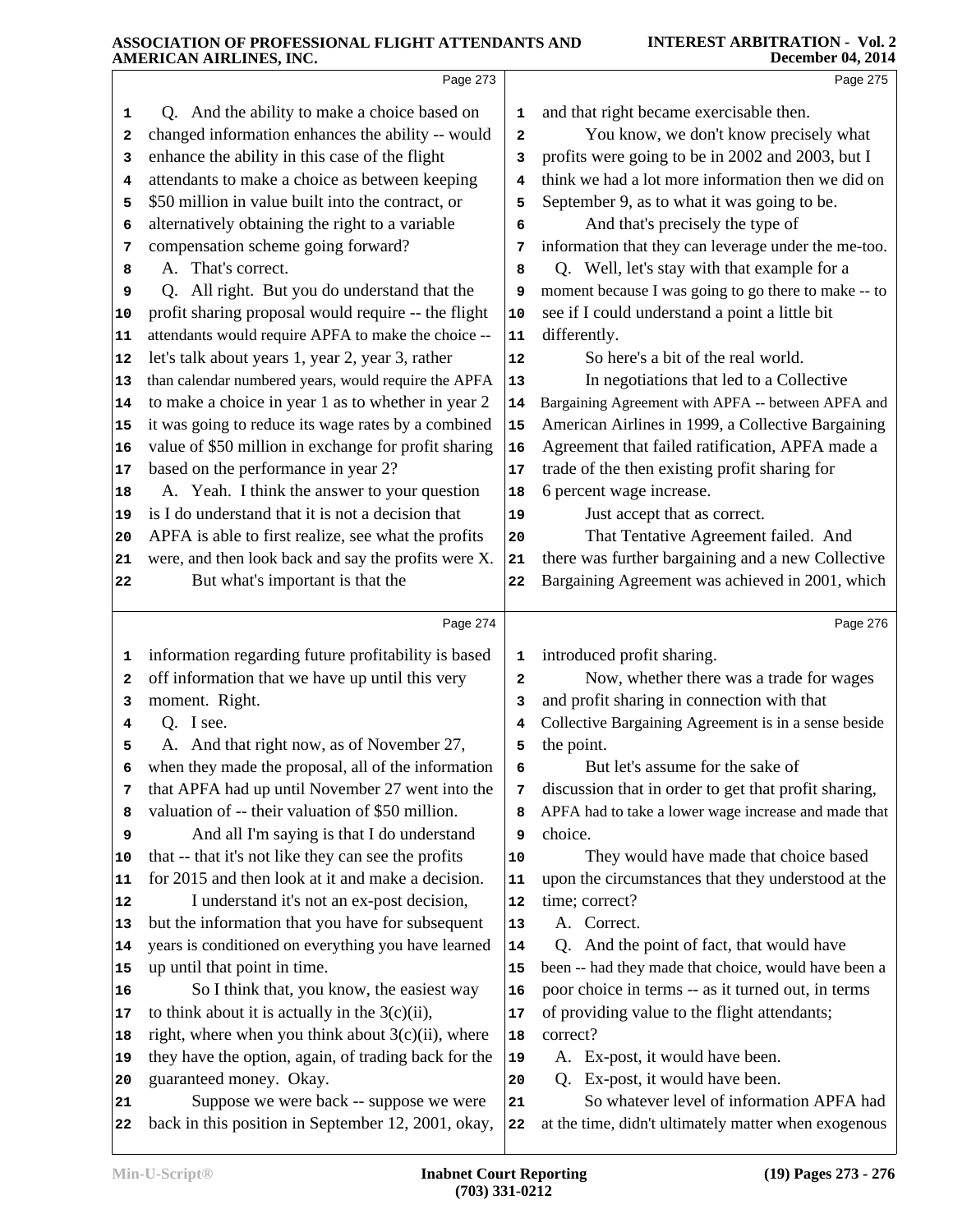|              | Page 277                                             |    | Page 279                                             |
|--------------|------------------------------------------------------|----|------------------------------------------------------|
| 1            | events in the real world came into play; correct?    | 1  | risky at best.                                       |
| $\mathbf{2}$ | A. You know, I mean, I think what you're             | 2  | A. I mean, I would agree with you that the           |
| 3            | suggesting is that information is not valuable.      | 3  | airline industry is highly variable, highly          |
| 4            | And I would argue the opposite, that                 | 4  | unpredictable.                                       |
| 5            | information is valuable.                             | 5  | But just returning back to -- I mean, you            |
| 6            | It doesn't change the fact that you can              | 6  | kind of altered the 9-11 example that I was talking  |
| 7            | make decisions that ex-post turn out not to work out | 7  | about.                                               |
| 8            | very well. But always having more information        | 8  | But, you know, in the version of the                 |
| 9            | provides you -- puts you in a better position that   | 9  | example that I initially proposed, where you're at   |
| 10           | gives you a greater probably that your choice will   | 10 | the juncture of $3(c)(ii)$ , okay, you're at the     |
| 11           | turn out to be good.                                 | 11 | juncture of $3(c)(ii)$ where APFA has the option to  |
| 12           | Now, of course, in the event of                      | 12 | revert back to certain payments, okay.               |
| 13           | September 11, this is an unpredictable shock. No     | 13 | If they have the option to revert back to            |
| 14           | one could have predicted that it would have          | 14 | certain payments, and it's clear that the            |
| 15           | happened.                                            | 15 | industry -- so you clearly don't know when the       |
| 16           | But that doesn't in one way or another --            | 16 | events will happen. But when they happen, we kind    |
| 17           | in any way or another alter the fact that having     | 17 | of know we're in it. Right?                          |
| 18           | more information is always valuable to you when      | 18 | So if you're at the juncture of $3(c)(ii)$           |
| 19           | you're making a decision based on uncertainty.       | 19 | and you see that the economy is either in turmoil or |
| 20           | Q. And it sounds, would you agree, again, in         | 20 | there has been a terrorist attack, or an outbreak of |
| 21           | the real world, having more information in the year  | 21 | Ebola, having that option to take \$50 million in    |
| 22           | 2000, namely the slope of the economy and the like,  | 22 | certainty over what would, with a high probability,  |
|              | Page 278                                             |    | Page 280                                             |
|              |                                                      |    |                                                      |
| 1            | proved to be, in a sense, would have proved to be,   | 1  | be zero for the next year or two or three years, I   |
| 2            | in a sense worse than having less information as     | 2  | believe provides extreme amounts of value to APFA.   |
| 3            | things turned out?                                   | 3  | Q. And in that circumstance, if APFA made            |
| 4            | A. I think I would disagree with your general        | 4  | that judgment to -- after having chosen to exercise  |
| 5            | proposition that more information is worse than less | 5  | its option under 3(c)(i), now chooses -- because an  |
| 6            | information.                                         | 6  | event occurs, namely that group that triggered the   |
| 7            | Q. Even though based on that "more                   | 7  | option has now left profit sharing, APFA has an      |
| 8            | information," all right, it would have been held --  | 8  | option, under $3(c)(ii)$ , to revert from profit     |
| 9            | the APFA to make a choice of profit sharing in favor | 9  | sharing back to taking a certainty of \$50 million.  |
| 10           | of wage increases, and that that choice based on     | 10 | If it exercised that option, it would be             |
| 11           | that greater information proved to be a poor choice. | 11 | right back in the posture that we are in today under |
| 12           | A. So, you know, we cannot change what               | 12 | the Tentative Agreement -- the proposal minus their  |
| 13           | happens in the past. We can only use what we have    | 13 | options, namely a value of \$112 million.            |
| 14           | learned from the past to make informed judgments     | 14 | A. Absolutely, not.                                  |
| 15           | about the future.                                    | 15 | Because the -- remember what the                     |
| 16           | So if your proposition is that having --             | 16 | 50 million represents. The 50 million represents a   |
| 17           | making decisions in darkness is better than in       | 17 | certainty equivalence. It's a trade, okay, for       |
| 18           | daylight, then I would disagree with that.           | 18 | taking something in certainty over something which   |
| 19           | Q. Well, that really isn't my proposition.           | 19 | is variable.                                         |
| 20           | But my proposition is that, particularly             | 20 | Now, the reason why it's \$50 million and            |
| 21           | in the airline industry, particularly in the airline | 21 | not some other number is because there's some years  |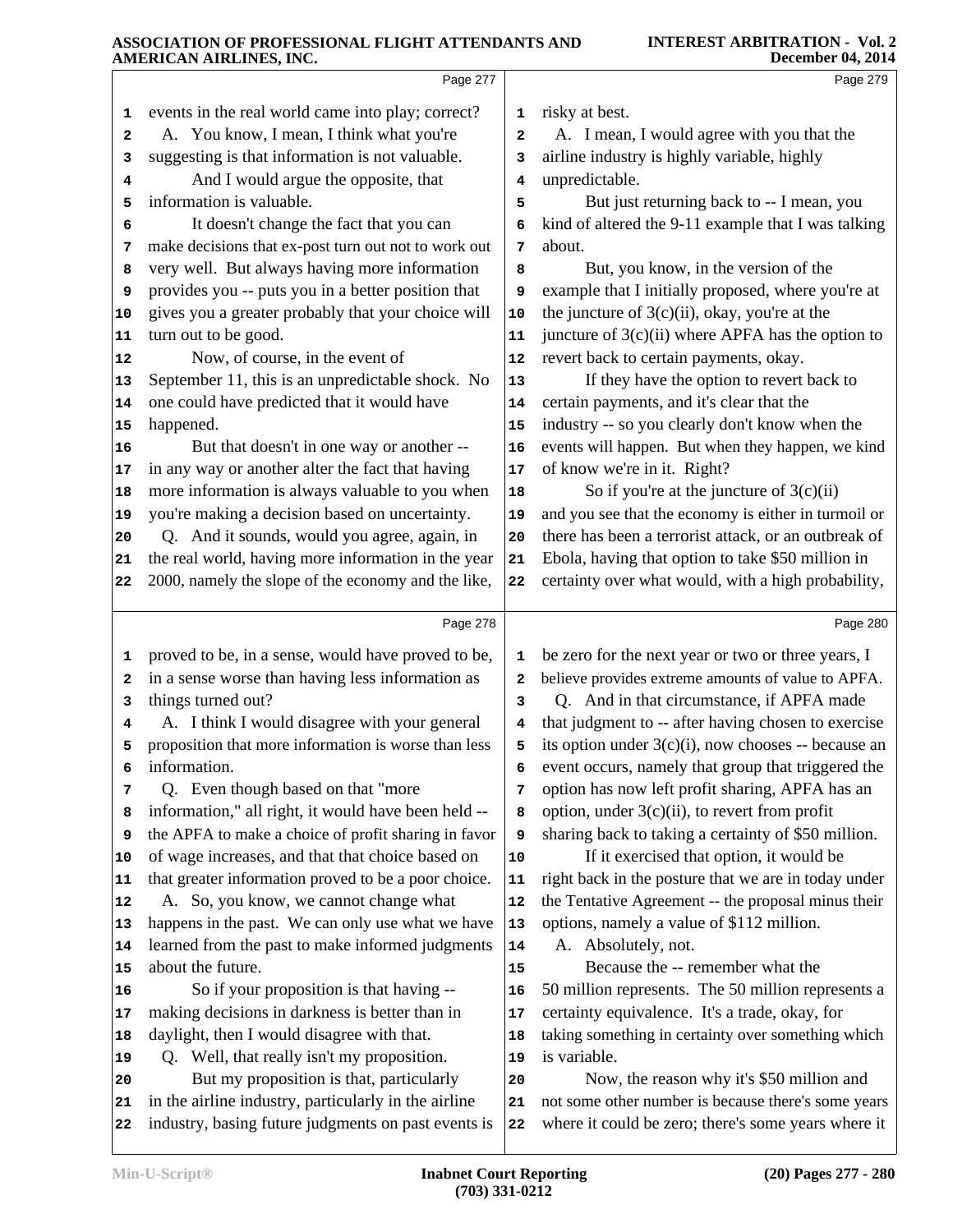|                                                                                                                   | Page 281                                                                                                                                                                                                                                                                                                                                                                                                                                                                                                                                                                                                                                                                                                                                                                                                                                                 |                                                                                                                           | Page 283                                                                                                                                                                                                                                                                                                                                                                                                                                                                                                                                                                                                                                                                                                                                                                                                                                                                                                                                                                                                                                         |  |
|-------------------------------------------------------------------------------------------------------------------|----------------------------------------------------------------------------------------------------------------------------------------------------------------------------------------------------------------------------------------------------------------------------------------------------------------------------------------------------------------------------------------------------------------------------------------------------------------------------------------------------------------------------------------------------------------------------------------------------------------------------------------------------------------------------------------------------------------------------------------------------------------------------------------------------------------------------------------------------------|---------------------------------------------------------------------------------------------------------------------------|--------------------------------------------------------------------------------------------------------------------------------------------------------------------------------------------------------------------------------------------------------------------------------------------------------------------------------------------------------------------------------------------------------------------------------------------------------------------------------------------------------------------------------------------------------------------------------------------------------------------------------------------------------------------------------------------------------------------------------------------------------------------------------------------------------------------------------------------------------------------------------------------------------------------------------------------------------------------------------------------------------------------------------------------------|--|
| 1<br>2<br>з<br>4<br>5<br>6<br>7<br>8<br>9<br>10<br>11<br>12<br>13<br>14<br>15<br>16<br>17<br>18<br>19<br>20<br>21 | could one \$100 million.<br>So if they had chosen to exercise 3(a) --<br>or sorry, 3(b), then presumably they made that<br>decision based on the fact that that profitability<br>was going to be worth more than the \$50 million.<br>Q. Well, but --<br>A. So they may have had a couple of very good<br>years.<br>MR. SIEGEL: Wait, Jeff.<br>Let him finish.<br>THE WITNESS: They may have had extremely<br>good years where they were making \$100 million more,<br>you know, whatever, you know.<br>And so now, you're saying that I can take<br>the hundreds or the 95 or the 85s and not take --<br>you know, not have the down side risk of taking the<br>zeros, that's why it's 50.<br>It's this average value of potentially<br>what you would earn.<br>So you're essentially saying, well, it<br>only puts us back to 112. But no, it actually | 1<br>2<br>3<br>4<br>5<br>6<br>7<br>8<br>9<br>10<br>11<br>12<br>13<br>${\bf 14}$<br>15<br>16<br>17<br>18<br>19<br>20<br>21 | So all I'm saying is that by using the<br>additional information in 3(b) to invoke -- to<br>switch from certainty to profit sharing means that<br>that amount of value that was provided to them from<br>that point forward going ahead provides more than<br>\$50 million in certainty equivalence.<br>Q. But you agreed with me a moment ago that<br>when one makes a choice in year 1, to go from a<br>guaranteed payment to a variable payment based on<br>profit sharing using information available in year<br>1, that could easily -- not easily, I don't want to<br>characterize, that could turn out to be a bad bet<br>because of exogenous events.<br>A. It could absolutely turn out to be a bad<br>bet, but that doesn't mean it hasn't increased your<br>certainty equivalence.<br>Q. And if it turns out to be a bad bet and<br>later on the ability to trigger the $3(c)(ii)$ option<br>occurs, you would agree with me that, if that option<br>is triggered, it would go back -- the payment would<br>go back to \$112 million. |  |
| 22                                                                                                                | doesn't. Because it means that in previous years                                                                                                                                                                                                                                                                                                                                                                                                                                                                                                                                                                                                                                                                                                                                                                                                         | 22                                                                                                                        | A. No.                                                                                                                                                                                                                                                                                                                                                                                                                                                                                                                                                                                                                                                                                                                                                                                                                                                                                                                                                                                                                                           |  |
|                                                                                                                   | Page 282                                                                                                                                                                                                                                                                                                                                                                                                                                                                                                                                                                                                                                                                                                                                                                                                                                                 |                                                                                                                           | Page 284                                                                                                                                                                                                                                                                                                                                                                                                                                                                                                                                                                                                                                                                                                                                                                                                                                                                                                                                                                                                                                         |  |
| 1                                                                                                                 | you were making well more than 112 because you                                                                                                                                                                                                                                                                                                                                                                                                                                                                                                                                                                                                                                                                                                                                                                                                           | 1                                                                                                                         | So I think what you're confusing is this                                                                                                                                                                                                                                                                                                                                                                                                                                                                                                                                                                                                                                                                                                                                                                                                                                                                                                                                                                                                         |  |
| 2<br>3                                                                                                            | invoked the profit sharing.<br>BY MR. FREUND:                                                                                                                                                                                                                                                                                                                                                                                                                                                                                                                                                                                                                                                                                                                                                                                                            | 2<br>3                                                                                                                    | whole concept of certainty equivalence; right?<br>So the reason why there's a \$50 million                                                                                                                                                                                                                                                                                                                                                                                                                                                                                                                                                                                                                                                                                                                                                                                                                                                                                                                                                       |  |
| 4                                                                                                                 | Q. No.                                                                                                                                                                                                                                                                                                                                                                                                                                                                                                                                                                                                                                                                                                                                                                                                                                                   | 4                                                                                                                         | equivalent is because we don't know what the future                                                                                                                                                                                                                                                                                                                                                                                                                                                                                                                                                                                                                                                                                                                                                                                                                                                                                                                                                                                              |  |
| 5                                                                                                                 | It doesn't mean you're making -- you made                                                                                                                                                                                                                                                                                                                                                                                                                                                                                                                                                                                                                                                                                                                                                                                                                | 5                                                                                                                         | is; right? We don't know how much the profits are                                                                                                                                                                                                                                                                                                                                                                                                                                                                                                                                                                                                                                                                                                                                                                                                                                                                                                                                                                                                |  |
| 6                                                                                                                 | more than 112 because you made that choice in year 1                                                                                                                                                                                                                                                                                                                                                                                                                                                                                                                                                                                                                                                                                                                                                                                                     | 6                                                                                                                         | going to be.                                                                                                                                                                                                                                                                                                                                                                                                                                                                                                                                                                                                                                                                                                                                                                                                                                                                                                                                                                                                                                     |  |
| 7                                                                                                                 | with respect to profits that would be earned in year                                                                                                                                                                                                                                                                                                                                                                                                                                                                                                                                                                                                                                                                                                                                                                                                     | 7                                                                                                                         | And APFA has made a decision that it                                                                                                                                                                                                                                                                                                                                                                                                                                                                                                                                                                                                                                                                                                                                                                                                                                                                                                                                                                                                             |  |
| 8                                                                                                                 | 2 that you didn't -- and you didn't know what those                                                                                                                                                                                                                                                                                                                                                                                                                                                                                                                                                                                                                                                                                                                                                                                                      | 8                                                                                                                         | values \$50 million for certainty more than uncertain                                                                                                                                                                                                                                                                                                                                                                                                                                                                                                                                                                                                                                                                                                                                                                                                                                                                                                                                                                                            |  |
| 9                                                                                                                 | profits would be when you made that choice.                                                                                                                                                                                                                                                                                                                                                                                                                                                                                                                                                                                                                                                                                                                                                                                                              | 9                                                                                                                         | and variable potential profit sharing; right?                                                                                                                                                                                                                                                                                                                                                                                                                                                                                                                                                                                                                                                                                                                                                                                                                                                                                                                                                                                                    |  |
| 10                                                                                                                | A. No, absolutely not.                                                                                                                                                                                                                                                                                                                                                                                                                                                                                                                                                                                                                                                                                                                                                                                                                                   | 10                                                                                                                        | But if it chooses to reverse that                                                                                                                                                                                                                                                                                                                                                                                                                                                                                                                                                                                                                                                                                                                                                                                                                                                                                                                                                                                                                |  |
| 11                                                                                                                | You had greater information -- remember                                                                                                                                                                                                                                                                                                                                                                                                                                                                                                                                                                                                                                                                                                                                                                                                                  | 11                                                                                                                        | decision, by definition, that means that it values                                                                                                                                                                                                                                                                                                                                                                                                                                                                                                                                                                                                                                                                                                                                                                                                                                                                                                                                                                                               |  |
| 12                                                                                                                | that because \$50 million represents today's                                                                                                                                                                                                                                                                                                                                                                                                                                                                                                                                                                                                                                                                                                                                                                                                             | 12                                                                                                                        | future profit sharing from that point forward at                                                                                                                                                                                                                                                                                                                                                                                                                                                                                                                                                                                                                                                                                                                                                                                                                                                                                                                                                                                                 |  |
| 13                                                                                                                | certainty equivalence, today's certainty                                                                                                                                                                                                                                                                                                                                                                                                                                                                                                                                                                                                                                                                                                                                                                                                                 | 13                                                                                                                        | more than \$50 million.                                                                                                                                                                                                                                                                                                                                                                                                                                                                                                                                                                                                                                                                                                                                                                                                                                                                                                                                                                                                                          |  |
| 14                                                                                                                | equivalence.                                                                                                                                                                                                                                                                                                                                                                                                                                                                                                                                                                                                                                                                                                                                                                                                                                             | 14                                                                                                                        | Now, you're saying well, what if they                                                                                                                                                                                                                                                                                                                                                                                                                                                                                                                                                                                                                                                                                                                                                                                                                                                                                                                                                                                                            |  |
| 15                                                                                                                | There's a whole host of reasons why                                                                                                                                                                                                                                                                                                                                                                                                                                                                                                                                                                                                                                                                                                                                                                                                                      | 15                                                                                                                        | actually didn't get paid \$50 million? Well, that's<br>irrelevant at this point, right, because the value                                                                                                                                                                                                                                                                                                                                                                                                                                                                                                                                                                                                                                                                                                                                                                                                                                                                                                                                        |  |
| 16                                                                                                                | \$50 million might not be the right number. I mean,<br>it's APFA's number. But the industry could evolve                                                                                                                                                                                                                                                                                                                                                                                                                                                                                                                                                                                                                                                                                                                                                 | 16                                                                                                                        | of the \$50 million is a certainty equivalence.                                                                                                                                                                                                                                                                                                                                                                                                                                                                                                                                                                                                                                                                                                                                                                                                                                                                                                                                                                                                  |  |
| 17<br>18                                                                                                          | in ways that we can't foresee right now.                                                                                                                                                                                                                                                                                                                                                                                                                                                                                                                                                                                                                                                                                                                                                                                                                 | 17<br>18                                                                                                                  | Q. I'm talking about, again, in my                                                                                                                                                                                                                                                                                                                                                                                                                                                                                                                                                                                                                                                                                                                                                                                                                                                                                                                                                                                                               |  |
| 19                                                                                                                | That could mean that that \$50 million                                                                                                                                                                                                                                                                                                                                                                                                                                                                                                                                                                                                                                                                                                                                                                                                                   | 19                                                                                                                        | hypotheticals, actual -- again, actual dollars in                                                                                                                                                                                                                                                                                                                                                                                                                                                                                                                                                                                                                                                                                                                                                                                                                                                                                                                                                                                                |  |
| 20                                                                                                                | might be too low; right?                                                                                                                                                                                                                                                                                                                                                                                                                                                                                                                                                                                                                                                                                                                                                                                                                                 | 20                                                                                                                        | actual flight attendant's pockets.                                                                                                                                                                                                                                                                                                                                                                                                                                                                                                                                                                                                                                                                                                                                                                                                                                                                                                                                                                                                               |  |
| 21                                                                                                                | But it could evolve another way where it                                                                                                                                                                                                                                                                                                                                                                                                                                                                                                                                                                                                                                                                                                                                                                                                                 | 21                                                                                                                        | And it is correct, is it not, that in year                                                                                                                                                                                                                                                                                                                                                                                                                                                                                                                                                                                                                                                                                                                                                                                                                                                                                                                                                                                                       |  |
| 22                                                                                                                | may be too high.                                                                                                                                                                                                                                                                                                                                                                                                                                                                                                                                                                                                                                                                                                                                                                                                                                         | 22                                                                                                                        | 1 -- that in year 1, APFA makes it -- would make a                                                                                                                                                                                                                                                                                                                                                                                                                                                                                                                                                                                                                                                                                                                                                                                                                                                                                                                                                                                               |  |
|                                                                                                                   |                                                                                                                                                                                                                                                                                                                                                                                                                                                                                                                                                                                                                                                                                                                                                                                                                                                          |                                                                                                                           |                                                                                                                                                                                                                                                                                                                                                                                                                                                                                                                                                                                                                                                                                                                                                                                                                                                                                                                                                                                                                                                  |  |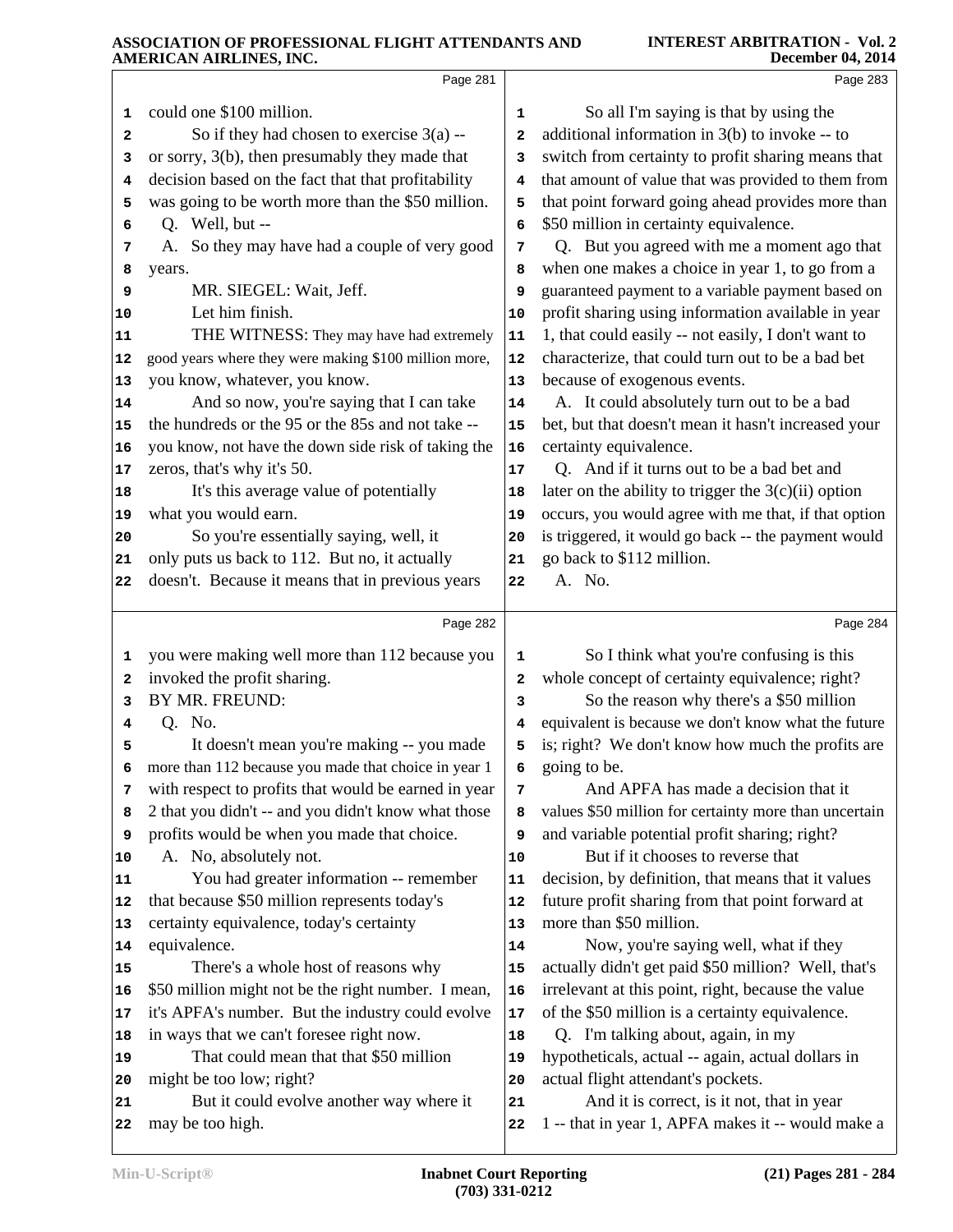|                | Page 285                                                                        |                         | Page 287                                                                     |
|----------------|---------------------------------------------------------------------------------|-------------------------|------------------------------------------------------------------------------|
| 1              | decision to take profit sharing in year 2, and if in                            | 1                       | ex-post world. We're in what's known as an ex-ante                           |
| 2              | year 2, profit sharing produces less than                                       | $\overline{\mathbf{2}}$ | world, where we're trying to judge the value of this                         |
| 3              | \$50 million, and if in year 2 the events entitling                             | 3                       | JCBA going forward.                                                          |
| 4              | it to go back to \$50 million in year 3 occur, and                              | 4                       | It's very easy to look back and kind of                                      |
| 5              | they would make that choice, and in year 3, they                                | 5                       | count the beans looking back.                                                |
| 6              | replaced profit sharing with a \$50 million payment,                            | 6                       | But that's not the situation that we in.                                     |
| 7              | in point of fact, under that set of facts, they                                 | 7                       | We're in a situation where today this Board has to                           |
| 8              | would not have received in excess of \$112 million                              | 8                       | decide whether or not the value of the JCBA, going                           |
| 9              | over the course of those years?                                                 | 9                       | forward, for the next five years with uncertainty is                         |
| 10             | A. See, the problem with your hypothetical is                                   | 10                      | worth more than \$112 million.                                               |
| 11             | that you're -- I think we have a fundamental                                    | 11                      | And what I'm telling is that the option                                      |
| 12             | disconnect between what \$50 million represents.                                | 12                      | value puts it above that.                                                    |
| 13             | So and what \$50 million -- and I'll just                                       | 13                      | So it doesn't make any sense to go back                                      |
| 14             | read from the proposal, \$50 million represents                                 | 14                      | five years from now and look back. This is not a                             |
| 15             | market-based in the aggregate value substitutes.                                | 15                      | look-back issue.                                                             |
| 16             | It's a value substitute for the DL --                                           | 16                      | This is -- we're sitting here trying to                                      |
| 17             | Delta, United, and Continental profit sharing plan.                             | 17                      | decide how much the contract is worth going forward.                         |
| 18             | Okay.                                                                           | 18                      | So looking back at the ex-post analysis                                      |
| 19             | So they're taking \$50 million dollars in                                       | 19                      | just doesn't really make any sense.                                          |
| 20             | value substitutes. So when they're getting it, it                               | 20                      | MR. FREUND: Well, I think we have                                            |
| 21             | is \$50 million cold hard cash in their pocket.                                 | 21                      | ventilated this subject enough.                                              |
| 22             | Q. Absolutely.                                                                  | 22                      | So that's all I have.                                                        |
|                | Page 286                                                                        |                         | Page 288                                                                     |
|                |                                                                                 |                         |                                                                              |
| 1              | A. But when they go to profit sharing, okay,                                    | 1                       | ARBITRATOR BLOCH: Are you done?                                              |
| 2              | we don't know what it's going to be. It could be                                | 2                       | MR. FREUND: Yes.                                                             |
| 3              | zero. It could be \$100 million.                                                | з                       | ARBITRATOR BLOCH: Anything further?                                          |
| 4              | Okay. So for you to say well, they chose                                        | 4                       | MR. SIEGEL: No further questions.                                            |
| 5              | profit sharing, and then it turns out, oh, ah-ha,                               | 5                       | ARBITRATOR BLOCH: Anything, Gentlemen or                                     |
| 6              | they only turned out to be on average \$35 million.                             | 6                       | Lady?                                                                        |
| 7              | They were left worse off. I mean, that's just a                                 | 7                       | Dr. Lee, thank you very much for your                                        |
| 8              | false proposition.                                                              | 8                       | usual endurance and responsiveness.                                          |
| 9              | I mean, it makes absolutely no sense in                                         | 9                       | THE WITNESS: Thank you.                                                      |
| 10             | the context of making an exchange for certain money                             | 10                      | ARBITRATOR BLOCH: Off the record for a                                       |
| 11             | in lieu of variable compensation.                                               | 11                      | moment.                                                                      |
| 12             | Q. At the end of the day, you're just                                           | 12                      | (A recess was taken.)                                                        |
|                | quarreling with my hypothetical.                                                | 13                      | MR. SIEGEL: I'll turn it over to my                                          |
| 13<br>14       | If my hypothetical is, in fact, what                                            | 14                      | partner, Mark Robertson.                                                     |
| 15             | happens in the real world, the net result of that is                            | 15                      | MR. ROBERTSON: Yes. The Company calls                                        |
|                | that the flight attendants in that three-year time                              | 16                      | Patrick Guiltinan.                                                           |
|                | span that I have described in the hypothetical did                              | 17                      | ARBITRATOR BLOCH: Sir, welcome.                                              |
| 18             | not obtain more than \$112 million a year --                                    | 18                      | Thereupon,                                                                   |
| 19             | A. Again, I think the issue is --                                               | 19                      | PATRICK GUILTINAN                                                            |
| 16<br>17<br>20 | Q. -- in their pocket.                                                          | 20                      | Called for examination by counsel for the                                    |
| 21             | A. -- that you're looking ex-post.<br>And as we sit here today, we're not in an | 21                      | Company, was examined and testified as follows:<br><b>DIRECT EXAMINATION</b> |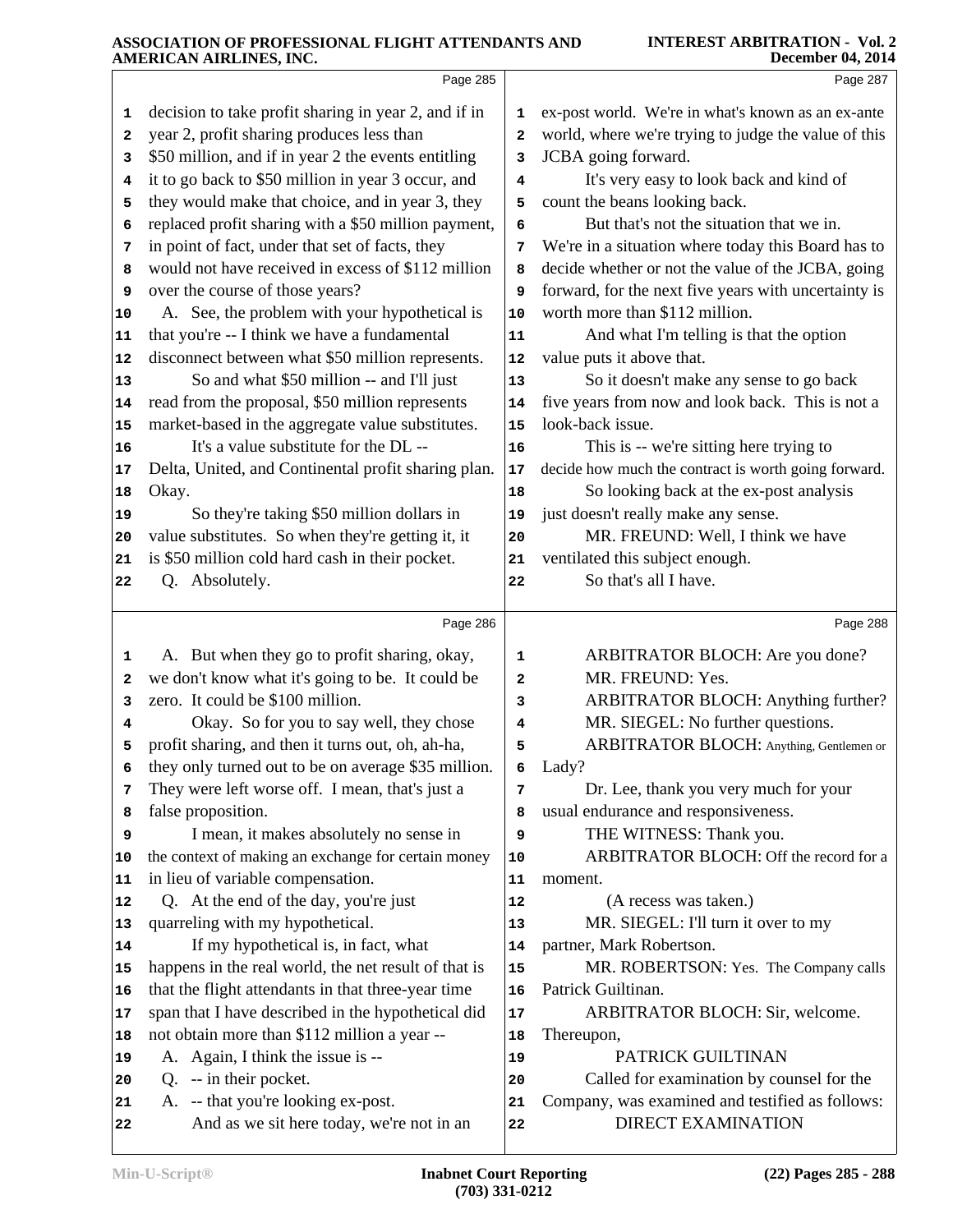|    | AMERICAN AIRLINES, INC.                              |    | December 04, 2014                                    |
|----|------------------------------------------------------|----|------------------------------------------------------|
|    | Page 289                                             |    | Page 291                                             |
| 1  | BY MR. ROBERTSON:                                    | 1  | So as our IT portfolios had ideas for                |
| 2  | Q. Patrick, will you state your name for the         | 2  | projects that they wanted to purport, it fell within |
| 3  | record?                                              | 3  | our department to analyze the potential costs and    |
| 4  | A. Yes. My name is Patrick Guiltinan.                | 4  | potential benefits of those types of projects to     |
| 5  | Q. And where are you employed?                       | 5  | determine whether or not they would be funded.       |
| 6  | A. I am employed by American Airlines.               | 6  | As I moved into Labor Finance and                    |
| 7  | Q. And what is your position at American?            | 7  | Benchmarking, there I took responsibility for the    |
| 8  | A. I am a principal in the Labor Financial           | 8  | valuation activities related to the flight attendant |
| 9  | Analysis team.                                       | 9  | union.                                               |
| 10 | Q. And how long have you been there?                 | 10 | And that primarily consisted of valuation            |
| 11 | A. I took the position in February of 2014.          | 11 | activities related to the potential cost impacts of  |
| 12 | Q. And can you describe in general terms your        | 12 | the merger and the combined flight attendant         |
| 13 | responsibilities?                                    | 13 | agreement.                                           |
| 14 | A. Yes. In general, I'm responsible for              | 14 | Q. And briefly, your educational background.         |
| 15 | evaluation activities for the Flight Attendant       | 15 | A. Sure. I graduated from the University of          |
| 16 | Collective Bargaining Agreements.                    | 16 | Notre Dame with a Bachelor of Science in Mechanical  |
| 17 | And then, I also gave a variety of                   | 17 | Engineering.                                         |
| 18 | ancillary responsibilities related to various ad hoc | 18 | And I later also earned an MBA with a                |
| 19 | financial analysis related to some of our other      | 19 | concentration in Finance, also from the University   |
| 20 | unionized workers.                                   | 20 | of Notre Dame.                                       |
| 21 | Q. And how long have you been with American          | 21 | Q. Okay. Can you describe for the Panel your         |
| 22 | before you took your current position?               | 22 | role in the negotiations that resulted in the        |
|    | Page 290                                             |    | Page 292                                             |
| 1  | A. Yes. I started in July of 2011.                   | 1  | Tentative Agreement that's part of the APFA          |
| 2  | Q. And in general terms, can you describe the        | 2  | proposal?                                            |
| з  | other positions you have held at American between    | з  | A. Sure. I was the representative from Labor         |
| 4  | 2011 and 2014?                                       | 4  | Finance that supported the Negotiating Committee for |
| 5  | A. Yeah. I started in the IT Finance                 | 5  | the Company.                                         |
| 6  | Department. That was in July of 2011.                | 6  | So it fell within my responsibility to               |
| 7  | And I was in that -- was in a financial --           | 7  | essentially develop the valuation models that were   |
| 8  | financial analyst position. I held that position     | 8  | used to determine the cost impacts of the proposed   |
| 9  | until the end of August in 2012, at which time I     | 9  | Tentative Agreement, as well as what the potential   |
| 10 | moved into what was then called the Labor Finance    | 10 | impacts would be if moving to a market-based in the  |
| 11 | and Benchmarking team.                               | 11 | aggregate contract that might be awarded in          |
| 12 | It was kind of a predecessor to the Labor            | 12 | arbitration.                                         |
| 13 | Financial Analysis team.                             | 13 | Q. And did you hear yesterday the testimony          |
| 14 | I moved there as a senior financial                  | 14 | of Mr. Akins, who talked about the development of    |
| 15 | analyst, and I held that position until I moved into | 15 | that valuation model?                                |
| 16 | the principal position on the team in February of    | 16 | A. Yes, I did. I was present for that                |
| 17 | 2014.                                                | 17 | testimony.                                           |
| 18 | Q. And your responsibility to those positions        | 18 | Q. And do you agree with that testimony in           |
| 19 | in general terms.                                    | 19 | terms of how the model was developed?                |
|    | A. Yeah. In IT Finance, I was basically              | 20 | A. Yes. I think Dan did a very thorough job          |
| 20 |                                                      |    |                                                      |
| 21 | responsible for due diligence analysis for various   | 21 | of explaining the development of that model and      |
| 22 | IT.                                                  | 22 | describing its structure and some of the inputs and  |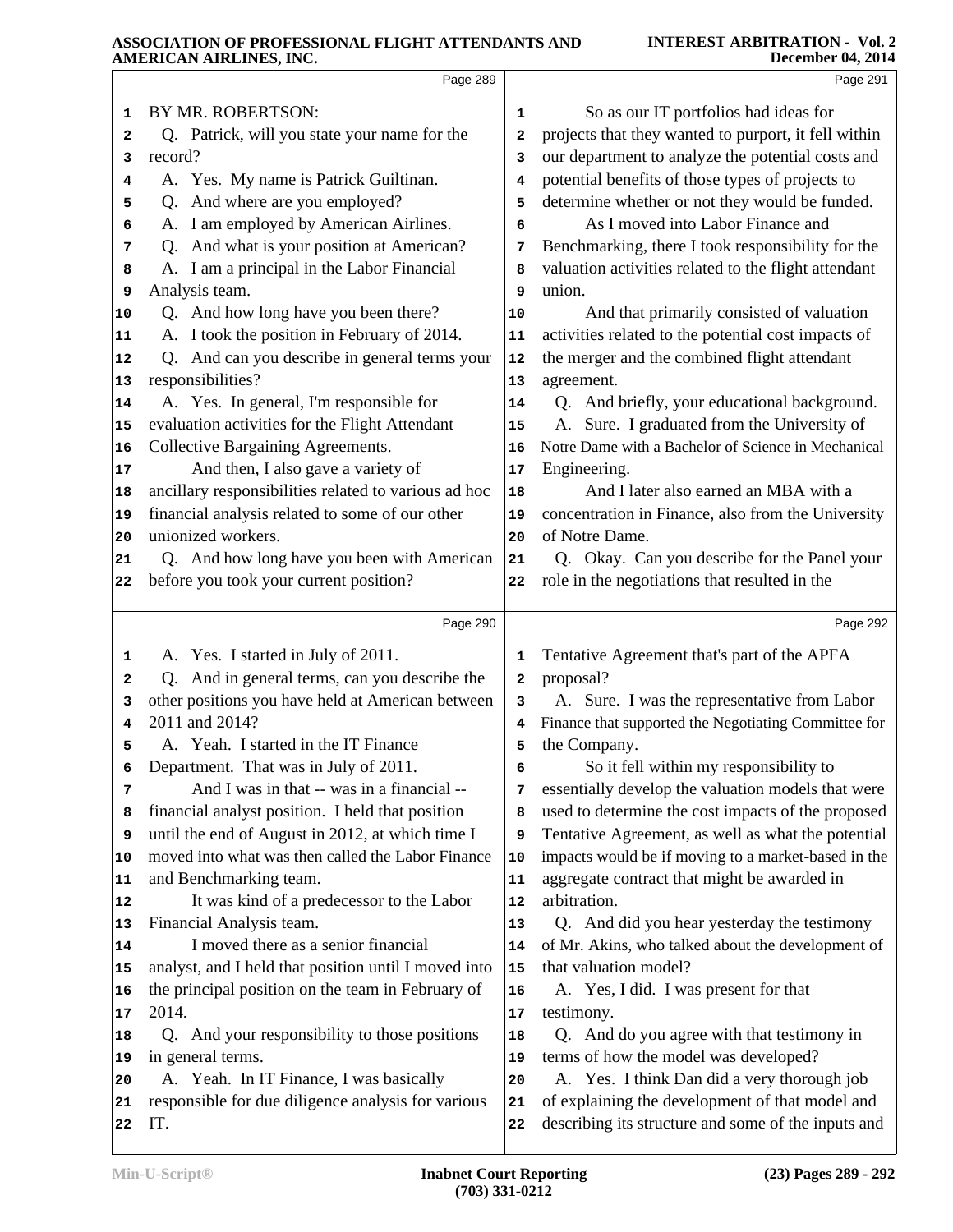|    | AMERICAN AIRLINES, INC.                               |                | <b>December 04, 2014</b>                             |
|----|-------------------------------------------------------|----------------|------------------------------------------------------|
|    | Page 293                                              |                | Page 295                                             |
| 1  | the assumptions that it relied upon as well as the    | 1              | 112. You would then take the five-year average of    |
| 2  | valuations that it produced of both the Tentative     | 2              | that \$3 million payment. So it would roughly be     |
| 3  | Agreement, as well as the market-based in the         | 3              | \$.6 million to that \$112 million valuation.        |
| 4  | aggregate scenario.                                   | 4              | So that 112 would increase by .6.                    |
| 5  | Q. Okay. And I would like to talk now about           | 5              | Q. Okay.                                             |
| 6  | the retroactive wage portion of the Union's           | 6              | A. For every month that there was a                  |
| 7  | proposal, which is that the wage rates would be       | 7              | separation between them, the effective date of the   |
| 8  | retroactive to December 2, 2014, back from the        | 8              | contract.                                            |
| 9  | effective date of the JCBA?                           | 9              | Q. So if it's two months, the total would be         |
| 10 | A. Right.                                             | 10             | \$6 million?                                         |
| 11 | Q. And my question is, is there an economic           | 11             | A. Yeah. The total would be a \$6 million            |
| 12 | cost to the Company if wage rates are made            | 12             | one-time payment for the retroactive payments, which |
| 13 | retroactive?                                          | 13             | would then affect the overall average cost --        |
| 14 | A. Yes. That is correct.                              | 14             | incremental cost of the contract by \$1.2 million.   |
| 15 | Q. And how much would that increase the               | 15             | Q. And would making the wage rates                   |
| 16 | average annual cost to the Company?                   | 16             | retroactive affect any other terms of the JCBA, as   |
| 17 | A. Yeah. So it depends on the length between          | 17             | you understand it?                                   |
| 18 | the time that the awarded JCBA would be -- become     | 18             | A. Yes.                                              |
| 19 | effective and the time period that they have          | 19             | As I understand it, as it was included in            |
| 20 | established, December 2, as the date for the          | 20             | the proposal for APFA, they also included in their   |
| 21 | retroactive payments.                                 | 21             | rate table the fact that beyond just the effective   |
| 22 | So the number of months in between the                | 22             | date of the retroactive payments being December 2,   |
|    | Page 294                                              |                | Page 296                                             |
| 1  | effective date of JCBA and that December 2 would      | 1              | 2014, all of the subsequent annual increases would   |
| 2  | change the valuation.                                 | $\overline{a}$ | occur 12 months from that date.                      |
| 3  | But in general, if I jump ahead, it would             | 3              | So December of 2015, December of 2016, and           |
| 4  | come out to about \$3 million for every month of      | 4              | December of 2017.                                    |
| 5  | difference between that effective date of the JCBA    | 5              | The valuation that was established in the            |
| 6  | and the retroactive payment date of December 2.       | 6              | model assumed that the annual increases would occur  |
| 7  | Q. So I'm going to take the example counsel           | 7              | 12 months after the effective date of the contract.  |
| 8  | used yesterday of an effective date for the JCBA of   | 8              | So to take your example of the contract              |
| 9  | January 2, 2015.                                      | 9              | going into effect in January, if we had an effective |
| 10 | A. Uh-huh.                                            | 10             | date of January 2 for the contract, but the first    |
| 11 | Q. Is it fair to say that retroactive wage            | 11             | raise would occur in December of 2015, now you have  |
| 12 | rate increase would cost the Company an additional    | 12             | 11 months time period in which the flight attendants |
| 13 | \$3 million?                                          | 13             | would operate under the first year wage increases    |
| 14 | A. That's correct.                                    | 14             | and then subsequently get another raise on top of    |
| 15 | Q. And then, what would that do to the annual         | 15             | that.                                                |
| 16 | average, \$112 million cost, that is agreed to as the | 16             | So it would increase the overall value by            |
| 17 | standard?                                             | 17             | bringing forward the annual wage increases for the   |
| 18 | A. Because that would be a one-time                   | 18             | flight attendant.                                    |
| 19 | retroactive payment that would take place as soon as  | 19             | Q. And what is the economic cost to the              |
| 20 | the effective date of the contract started.           | 20             | Company of that?                                     |
| 21 | It would only apply in year one. So as it             | 21             | A. So for every month that those wages are           |
|    | relates to the average annual incremental value of    | 22             | put forward, it would be a \$2 million increase per  |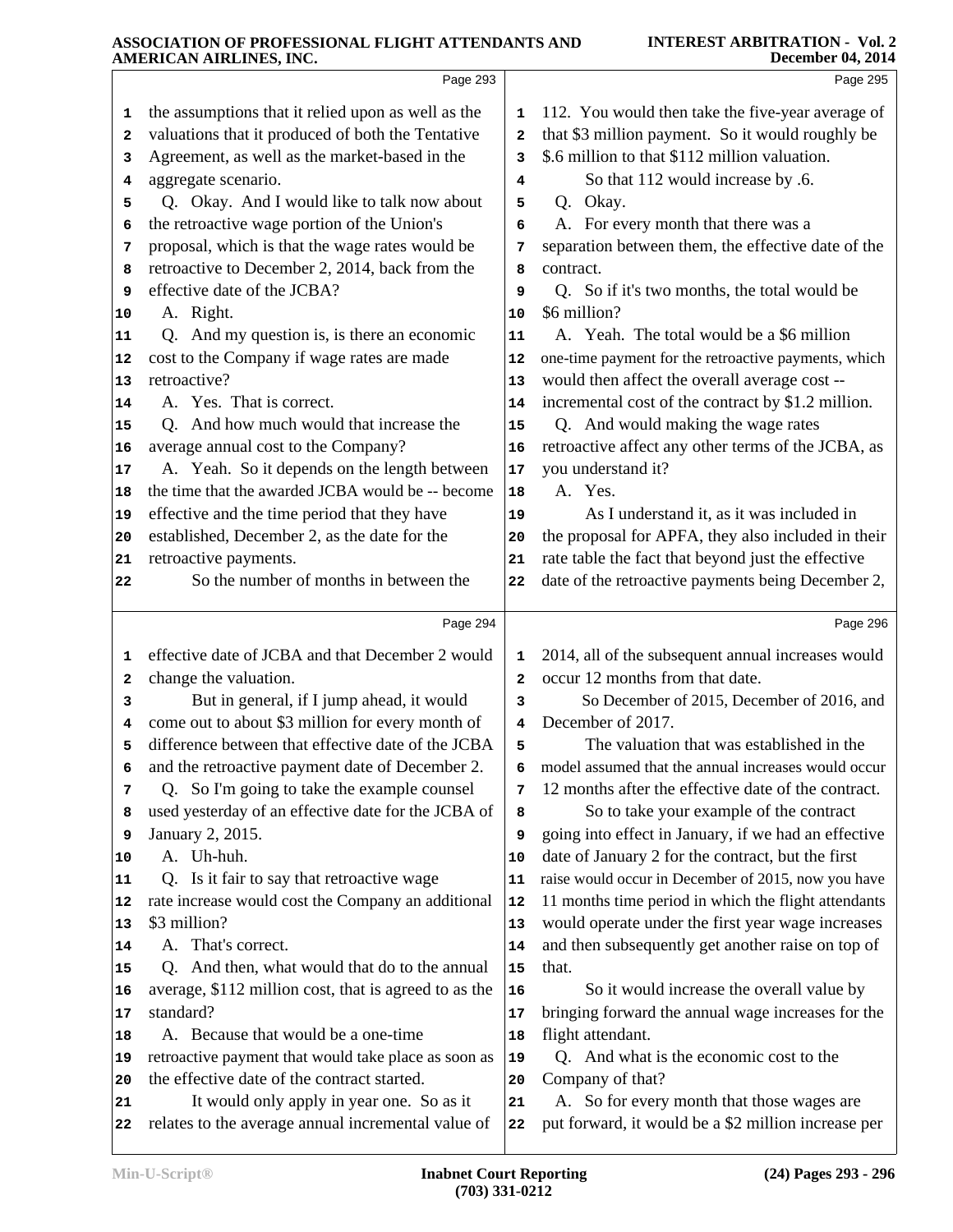|    | AMEKICAN AIKLINES, INC.                                                                                   |              | December 04, 2014                                                                                 |
|----|-----------------------------------------------------------------------------------------------------------|--------------|---------------------------------------------------------------------------------------------------|
|    | Page 297                                                                                                  |              | Page 299                                                                                          |
| 1  | year to that average annual value.                                                                        | 1            | making higher payments that we otherwise would not                                                |
| 2  | So going back to the example of there                                                                     | $\mathbf{2}$ | have been.                                                                                        |
| 3  | being a January 2 effective date with a December 2,                                                       | 3            | Q. I'm not sure I followed.                                                                       |
| 4  | 2015 raise, it would -- in that December 2, '16,                                                          | 4            | So I want to assume -- I will ask you to                                                          |
| 5  | '17, '18, the 112 million average annual value would                                                      | 5            | assume the following.                                                                             |
| 6  | increase to \$114 million.                                                                                | 6            | Assume that the Panel were to award                                                               |
| 7  | MR. ROBERTSON: Thank you.                                                                                 | 7            | retroactive payments back to December 2, 2014,                                                    |
| 8  | No further questions.                                                                                     | 8            | pursuant to the wage tables that are contained in                                                 |
| 9  | ARBITRATOR BLOCH: Thank you.                                                                              | 9            | the agreement, and set an amendable date of the                                                   |
| 10 | Mr. Freund.                                                                                               | 10           | agreement as December 2, five years down the road.                                                |
| 11 | <b>CROSS-EXAMINATION</b>                                                                                  | 11           | A. Right. So your hypothetical scenario is                                                        |
| 12 | BY MR. FREUND:                                                                                            | 12           | essentially making what would have been in place had                                              |
| 13 | Q. I have a couple of questions.                                                                          | 13           | the contract been ratified.                                                                       |
| 14 | I will start with the substantive subject                                                                 | 14           | Q. Correct.                                                                                       |
| 15 | that you talked about, and then I want to circle                                                          | 15           | A. And I would agree that it would produce a                                                      |
| 16 | back to your overarching discussion of the modeling                                                       | 16           | over that time frame a similar \$112 million                                                      |
| 17 | process.                                                                                                  | 17           | valuation.                                                                                        |
| 18 | I understand the math and the valuation                                                                   | 18           | But as I stated earlier, I also -- as I                                                           |
| 19 | that you have attached to a December 2 start date.                                                        | 19           | understand it, that was not what was included in the                                              |
| 20 | What would be the effect on the average                                                                   | 20           | APFA proposal.                                                                                    |
| 21 | annual increase, again, assuming that December 2                                                          | 21           | Q. I understand that.                                                                             |
| 22 | start date for the wage increases, if, as Laura                                                           | 22           | But you did hear Ms. Glading testify about                                                        |
|    |                                                                                                           |              |                                                                                                   |
|    | Page 298                                                                                                  |              | Page 300                                                                                          |
| 1  | Glading suggested in her testimony, the amendable                                                         | 1            | the prospect of moving an amendable date backward.                                                |
| 2  | date of the Collective Bargaining Agreement was                                                           | $\mathbf{2}$ | A. She may -- yes, I heard her say a comment                                                      |
| 3  | moved back an equal period, let's assume a month?                                                         | 3            | to that effect.                                                                                   |
| 4  | A. Right.                                                                                                 | 4            | Q. All right. I want to switch subjects back                                                      |
| 5  | So if you were to take the hypothetical                                                                   | 5            | a bit to the broader task that you have testified                                                 |
| 6  | and say that -- let's say that the contract had gone                                                      | 6            | about briefly, namely the modeling exercise that you                                              |
| 7  | into place as anticipated with the ratification in                                                        | 7            | did and that Dan Akins participated in.                                                           |
| 8  | November of, you know, 2014, and that became                                                              | 8            | That exercise, as Dan described it and as                                                         |
| 9  | effective at that point, you know, your hypothetical                                                      | 9            | you described it, was designed to establish various                                               |
| 10 | scenario would retain the same economics that we had                                                      | 10           | values of the market-based contracts, namely United,                                              |
| 11 | initially modeled.                                                                                        | 11           | Continental, and Delta, as applied to the American                                                |
| 12 | However, as we understand it, the proposal                                                                | 12           | population, and as well the baseline values of the                                                |
| 13 | that was included in the APFA proposal was to have                                                        | 13           | US Airways and the legacy American Collective                                                     |
| 14 | the effective date of the December 2 date via a                                                           | 14           | Bargaining Agreements, also as applied to the new                                                 |
| 15 | retroactive payment and not necessarily to be the                                                         | 15           | American; correct?                                                                                |
| 16 | effective date of the contract.                                                                           | 16           | A. Can you say that one more time, please?                                                        |
| 17 | And I think you could also make the                                                                       | 17           | Q. I don't think so.                                                                              |
| 18 | argument that, at this point, it being December 4,                                                        | 18           | Let me break it up into a couple of                                                               |
| 19 | now, if you take a five-year period, it will end up,                                                      | 19           | questions.                                                                                        |
| 20 | you know, from the today or whatever the effective                                                        | 20           | A. Sure.                                                                                          |
|    |                                                                                                           |              |                                                                                                   |
| 21 | date becomes, it will increase our cost obligation<br>because we are now going back to two days prior and | 21<br>22     | Q. It was designed to establish the market<br>value of the United, Continental, and Delta work -- |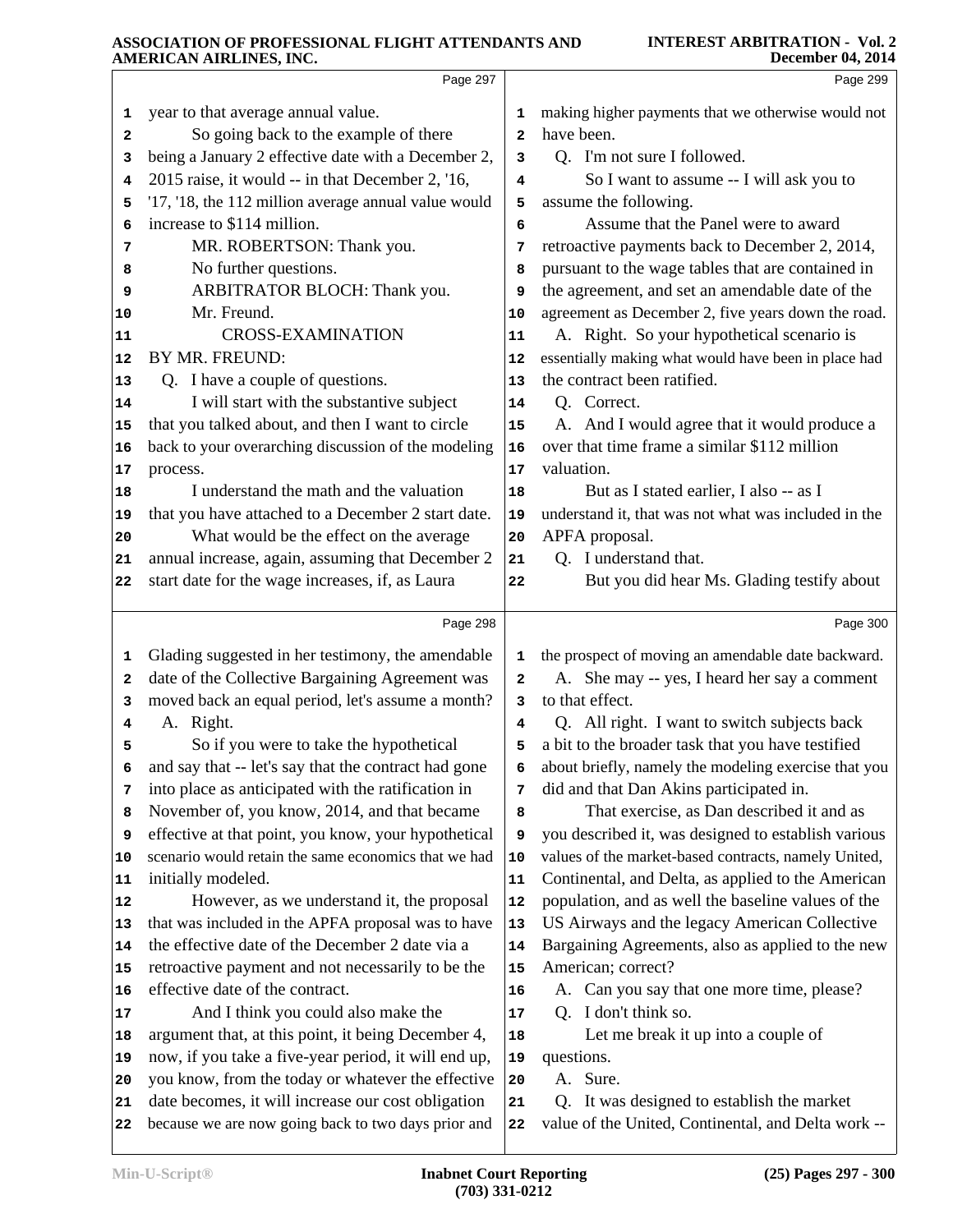|          | Page 301                                                                      |              | Page 303                                                                                                    |
|----------|-------------------------------------------------------------------------------|--------------|-------------------------------------------------------------------------------------------------------------|
| 1        | well, Continental contracts and Delta work rules,                             | 1            | think of it as, you know, savings and spending, I                                                           |
| 2        | the value of those contracts if applied to the                                | 2            | would look at it in totality.                                                                               |
| з        | American work force?                                                          | 3            | What the \$112 million -- or, for the                                                                       |
| 4        | A. That's correct, so yeah.                                                   | 4            | purposes of the, you know, the Tentative Agreement                                                          |
| 5        | Q. And then it was designed to establish the                                  | 5            | valuation, the 193 that Dan has quoted -- that 193                                                          |
| 6        | value of the legacy US Airways flight attendant                               | 6            | represents in totality both the incremental costs in                                                        |
| 7        | contract as applied at American and the legacy                                | 7            | specific terms and the incremental savings of                                                               |
| 8        | American contract as applied at American?                                     | 8            | specific terms.                                                                                             |
| 9        | A. No. We did not do that exercise.                                           | 9            | So where the value of a particular item                                                                     |
| 10       | We did not try to apply the existing                                          | 10           | has been reduced and it saves the Company money,                                                            |
| 11       | legacy US flight attendant contract to the                                    | 11           | that would reduce that 193.                                                                                 |
| 12       | population of legacy AA.                                                      | 12           | Q. Right. Right. Yeah. Obviously, it was                                                                    |
| 13       | Flight attendants, in totality, and vice                                      | 13           | always looked it in the totality, but the totality                                                          |
| 14       | versa, we did not take the legacy US flight                                   | 14           | is made up of the various puts and takes that come                                                          |
| 15       | attendants and try to determine what the cost impact                          | 15           | through the process of bargaining.                                                                          |
| 16       | would be of applying the current active contract,                             | 16           | A. Yes. Yes, I agree.                                                                                       |
| 17       | like the TA, to the legacy US flight attendants.                              | 17           | Q. Okay. And similarly, I think you answered                                                                |
| 18       | What we did was we determined the value of                                    | 18           | this, but just to make sure.                                                                                |
| 19       | what the proposed JCBA would be as compared to the                            | 19           | The 60, now, \$2 million mark of value was                                                                  |
| 20       | current active contracts at each carrier.                                     | 20           | based upon the analysis of the value of those                                                               |
| 21       | Q. And in doing that exercise, you assigned                                   | 21           | comparator contracts measured against the value of                                                          |
| 22       | values to all of the terms of the Collective                                  | 22           | base comparators.                                                                                           |
|          | Page 302                                                                      |              | Page 304                                                                                                    |
| 1        | Bargaining Agreement that -- of the United                                    | 1            | A. Yes. The way to look at it is we would                                                                   |
| 2        | Collective Bargaining Agreement, the Continental                              | $\mathbf{2}$ | take the models of our, you know, the individual                                                            |
| 3        | Collective Bargaining Agreement, the Delta work                               | 3            | work groups, the legacy US flight attendants and the                                                        |
| 4        | rules, and the base contracts that -- that have                               | 4            | legacy AA flight attendants, and try to determine                                                           |
| 5        | value; correct?                                                               | 5            | what the overall incremental costs would be if we                                                           |
| 6        | A. Yes. That was the exercise.                                                | 6            | were to apply a combination of, you know, the Delta,                                                        |
| 7        | We tried to apply the terms of the                                            | 7            | Continental, and United terms to those work rules --                                                        |
| 8        | agreements that had economic value to the flight                              | 8            | to those work groups.                                                                                       |
| 9        | attendant population.                                                         | 9            | MR. FREUND: Maybe someone can take this                                                                     |
| 10       | Q. And in the course of considering various                                   | 10           | down to the witness.                                                                                        |
| 11       | proposals for a new agreement during the course of                            | 11           | Pass this to the Board, and there should                                                                    |
| 12       | bargaining, you assigned values, both puts and                                | 12           | be a couple of copies left for Bob.                                                                         |
| 13       | takes, increased costs, and savings from proposals                            | 13           | Mark this as Union Exhibit 1.                                                                               |
| 14       | that one side or the other made across the table;                             | 14           | (Thereupon, Union Exhibit No. 1 was marked                                                                  |
| 15       | correct?                                                                      | 15           | for identification and received into evidence.)                                                             |
| 16       | A. That's correct.                                                            | 16           | MR. FREUND: All right. I'll represent,                                                                      |
| 17       | So that if something that had previously<br>Q.                                | 17           | obviously subject to Bob's checking it back against<br>the contracts, that this is the list of me-toos that |
|          |                                                                               |              |                                                                                                             |
| 18       | been in the US Airways contract was -- if a proposal                          | 18           |                                                                                                             |
| 19       | was made to reduce that value, that was "a savings,"                          | 19           | are contained in the Tentative Agreement that was                                                           |
| 20       | that could then be spent later on by a term that                              | 20           | reached and contained in the -- definitionally, then                                                        |
| 21<br>22 | would create additional value?<br>A. Yes. I mean, I would just -- rather than | 21<br>22     | also contained in the APFA proposal.                                                                        |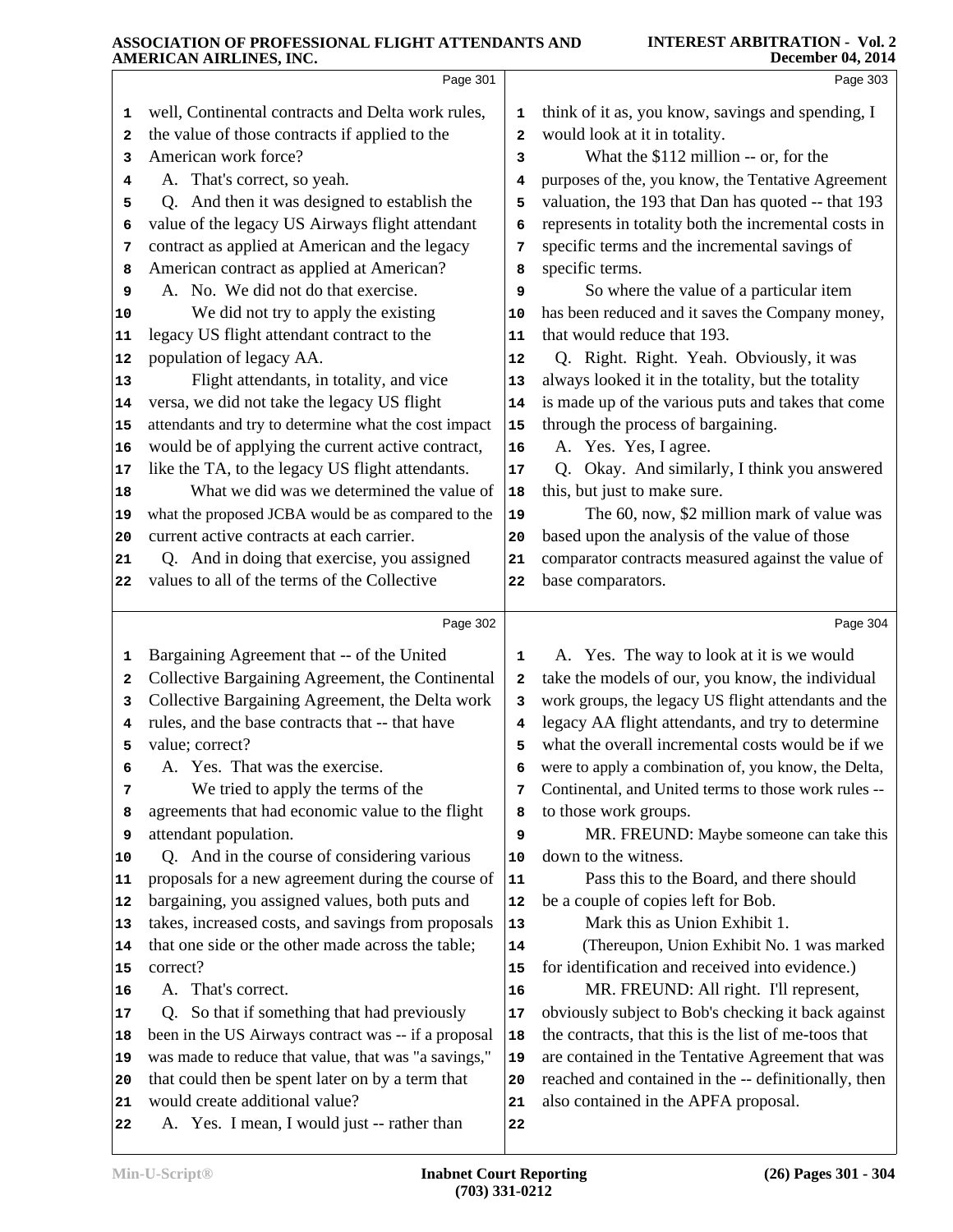|    | AMERICAN AIRLINES, INC.                              |    | December 04, 2014                                    |
|----|------------------------------------------------------|----|------------------------------------------------------|
|    | Page 305                                             |    | Page 307                                             |
| 1  | BY MR. FREUND:                                       | 1  | groups, such terms, policies, or arrangements will   |
| 2  | Q. Patrick, do you have that list?                   | 2  | be provided to the Flight Attendants. Any dispute    |
| з  | A. Yes, I do.                                        | з  | regarding the interpretation or application of this  |
| 4  | Q. So I'm going to just tell you that I don't        | 4  | Paragraph shall be resolved through arbitration      |
| 5  | know if you're familiar with these particular        | 5  | under the provisions of [Article] 30."               |
| 6  | contract terms or the contract section numbers that  | 6  | Do you see that?                                     |
| 7  | are next to it, but I'll just represent to you that  | 7  | A. I do.                                             |
| 8  | these are a series of ten me-too provisions in the   | 8  | Q. And that's a me-too clause?                       |
| 9  | Tentative Agreement and in the APFA proposal that    | 9  | It's not on the list of me-too clauses,              |
| 10 | are me-toos with the pilots.                         | 10 | but you understand the me-too clause?                |
| 11 | That is to say, if the pilots obtain                 | 11 | A. It sounds like something that could be            |
| 12 | something different or better than is contained in   | 12 | interpreted as a me-too clause.                      |
| 13 | the Collective Bargaining Agreement, flight          | 13 | Q. And when -- this clause does not appear in        |
| 14 | attendants get the benefit of that.                  | 14 | the Tentative Agreement; does it?                    |
| 15 | Can you accept that for the set of                   | 15 | A. Correct.                                          |
| 16 | questions that I'm about to ask you?                 | 16 | Q. All right. So when this clause was                |
| 17 | A. I will take that for the set of questions         | 17 | removed from the -- effectively from the US Airways  |
| 18 | that                                                 | 18 | flight attendant contract for purposes of creating a |
| 19 | Q. Okay. Were any of these ones -- any of            | 19 | new contract, was any value attributed to -- back to |
| 20 | these items valued in the valuation process?         | 20 | the Union to be able to spend elsewhere?             |
| 21 | A. We did not place specific value to the            | 21 | A. No.                                               |
| 22 | me-too element of these items.                       | 22 | We did not specifically apply any value to           |
|    |                                                      |    |                                                      |
|    | Page 306                                             |    | Page 308                                             |
| 1  | Q. So you have got some big exhibit books in         | 1  | it.                                                  |
| 2  | front of you, two volumes, I think, down there to    | 2  | Okay. Let's turn to Volume 2.<br>Q.                  |
| 3  | your left. And if I could ask you to turn to Tab 7   | 3  | Let's look at -- first at Tab 9.                     |
| 4  | of Volume 1, please.                                 | 4  | Do you have it?                                      |
| 5  | Just to make sure you're looking at the              | 5  | A. Yes.                                              |
| 6  | same document I'm looking at, the one I'm looking at | 6  | Q. Tab 9, in my book, is -- it's titled              |
| 7  | at Tab 7, Volume 1 is the US Airways Flight          | 7  | United, but you understand that to be the            |
| 8  | Attendant Collective Bargaining Agreement.           | 8  | Continental -- the legacy Continental contract that  |
| 9  | A. Yes.                                              | 9  | you noted?                                           |
| 10 | Do you have that as well?<br>Q.                      | 10 | A. Yes.                                              |
| 11 | That's what I have.<br>А.                            | 11 | Q. And that was the legacy Continental and           |
| 12 | And this would have been the Collective<br>O.        | 12 | United contract that was used for costing exercises? |
| 13 | Bargaining Agreement that was used for the costing   | 13 | That is correct.<br>А.                               |
| 14 | model?                                               | 14 | I'm sorry?<br>Q.                                     |
| 15 | A. Yes.                                              | 15 | That is correct.<br>A.                               |
| 16 | Q. So if you could turn, please, to page             | 16 | And if I could ask you to turn to page<br>Q.         |
| 17 | 26-12, don't look about 26 pages are the front.      | 17 | 24-1, which is Section 24, is the benefit section.   |
| 18 | It's actually pretty far in the back.                | 18 | That reads: "Each Flight Attendant                   |
| 19 | A. Yes.                                              | 19 | covered by this Agreement shall be eligible to       |
| 20 | Paragraph I on that page reads: "If more<br>Q.       | 20 | participate in certain Company wide benefit programs |
| 21 | favorable Medical/Dental Plan terms, policies, or    | 21 | made available to other employees of the Company on  |
| 22 | arrangements are instituted for any other union      | 22 | the terms and conditions established in the benefit  |
|    |                                                      |    |                                                      |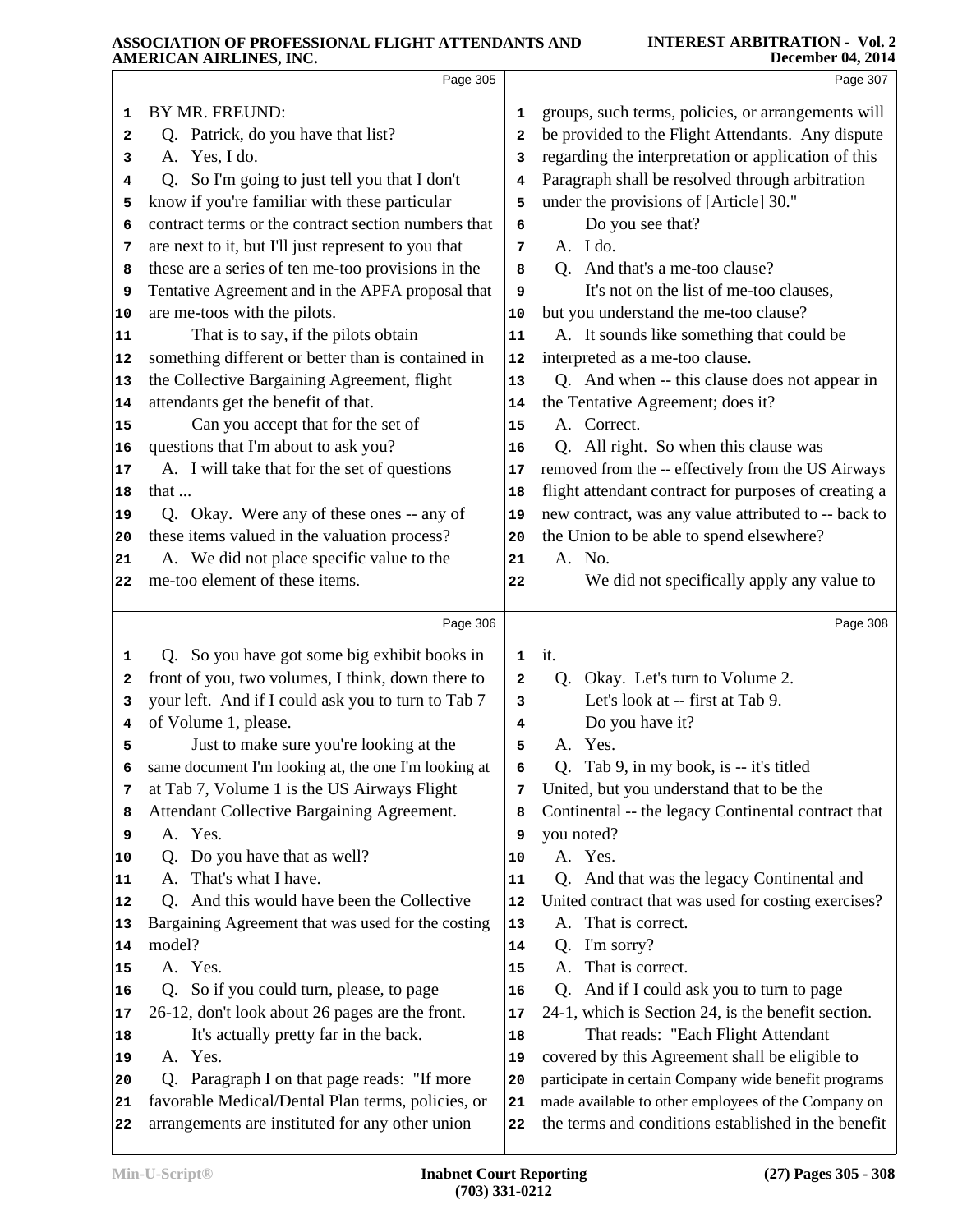|                | Page 309                                             |              | Page 311                                             |
|----------------|------------------------------------------------------|--------------|------------------------------------------------------|
| 1              | programs for flight attendants' participation, and   | 1            | and need to explain the changes.                     |
| $\mathbf{2}$   | pursuant to the terms of such programs. Before any   | $\mathbf{2}$ | I'm not interpreting this to mean that               |
| з              | changes are made to such programs, the Company will  | 3            | they are giving the flight attendant the choice to   |
| 4              | notify the Union in writing in advance of the        | 4            | participate in this plan or a different plan.        |
| 5              | effective date of such change(s). Upon request by    | 5            | Q. Well, let me ask the question this way,           |
| 6              | the Union, the Company will meet to explain the      | 6            | and maybe you're not the right person to ask, but    |
| 7              | change(s). The Company wide benefit programs         | 7            | we'll try it anyway.                                 |
| 8              | presently include:"                                  | 8            | Would you understand the promise in this             |
| 9              | And then there's a listing of programs and           | 9            | clause for a single Company plan to mean that if --  |
| 10             | it includes medical programs; correct, medical       | 10           | whatever that plan was, if a work group negotiated a |
| 11             | indemnity programs, health maintenance organization  | 11           | better plan, then the promise of a single Company    |
| 12             | programs; correct?                                   | 12           | plan would result in that -- in the flight           |
| 13             | A. Yeah. That's -- are you asking me what it         | 13           | attendants migrating to the plan?                    |
| 14             | says?                                                | 14           | A. I would refer to --                               |
| 15             | Q. I, mean, yeah.                                    | 15           | MR. SIEGEL: Please, don't answer,                    |
| 16             | And I -- I guess I'm asking if you're                | 16           | Patrick. I want to object.                           |
| 17             | seeing the same words.                               | 17           | He's asking this witness for his                     |
| 18             | A. I'm seeing the same thing.                        | 18           | interpretation of a Collective Bargaining Agreement, |
| 19             | Q. Okay. And in valuing the base -- not the          | 19           | and there's no foundation for that.                  |
| 20             | baseline. In establishing the market value of the    | 20           | This witness is not -- and first of all,             |
| 21             | United and Continental contracts, did you value in   | 21           | the issue of interpretation of the Collective        |
| 22             | the model -- did you assign any value in the model   | 22           | Bargaining Agreement is not before this Panel.       |
|                |                                                      |              |                                                      |
|                | Page 310                                             |              | Page 312                                             |
| 1              | to the fact that in the United contract, the United  | 1            | And this -- and the question is seeking a            |
| 2              | flight attendants -- I'm sorry.                      | 2            | legal conclusion about the meaning of a labor        |
| 3              | In the United contract, the Continental              | 3            | contract from this witness.                          |
| 4              | flight attendants had a provision, which guaranteed  | 4            | So I'm going to object to the line of                |
| 5              | them the same medical benefits as other work groups? | 5            | questioning.                                         |
| 6              | A. Well, it seems to me that this provides           | 6            | MR. FREUND: I'm sorry. I'll withdraw the             |
| 7              | for a single Company plan in that the Union would be | 7            | question and rephrase it.                            |
| 8              | notified in writing upon the changes to that plan.   | 8            | BY MR. FREUND:                                       |
| 9              | Q. Right. So that if they -- but if they             | 9            | Q. I would like you to assume for the                |
| 10             | changed -- if they changed the -- if the Company     | 10           | purposes of this question -- whether it's right or   |
| 11             | chose to change, for example, the pilot plan, if     | 11           | not, someone else can decide.                        |
| 12             | everyone started out on a single plan, and they      | 12           | But I would like you to assume for the               |
| 13             | chose to change that plan for the pilots to          | 13           | purposes of this question that, under this clause,   |
| 14             | something better, under this provision, do you       | 14           | if the pilots, for example, were successful in       |
| 15             |                                                      |              |                                                      |
|                | understand that to mean that a single Company plan,  | 15           | negotiating a better medical insurance plan, that    |
| 16             | that the flight attendants would have to migrate to  | 16           | the flight attendants would migrate to that plan.    |
|                | that plan?                                           | 17           | I just want you to assume that. It may be            |
|                | A. I'm not sure I'm drawing the same                 | 18           | right. It may be wrong. I just want you to assume    |
| 17<br>18<br>19 | conclusion you are on this one.                      | 19           | that.                                                |
| 20             | It says that there's a company-wide                  | 20           | On that assumption, did you include in the           |
| 21             | benefit plan and that, before the Company makes any  | 21           | market -- did you assign in determining the market   |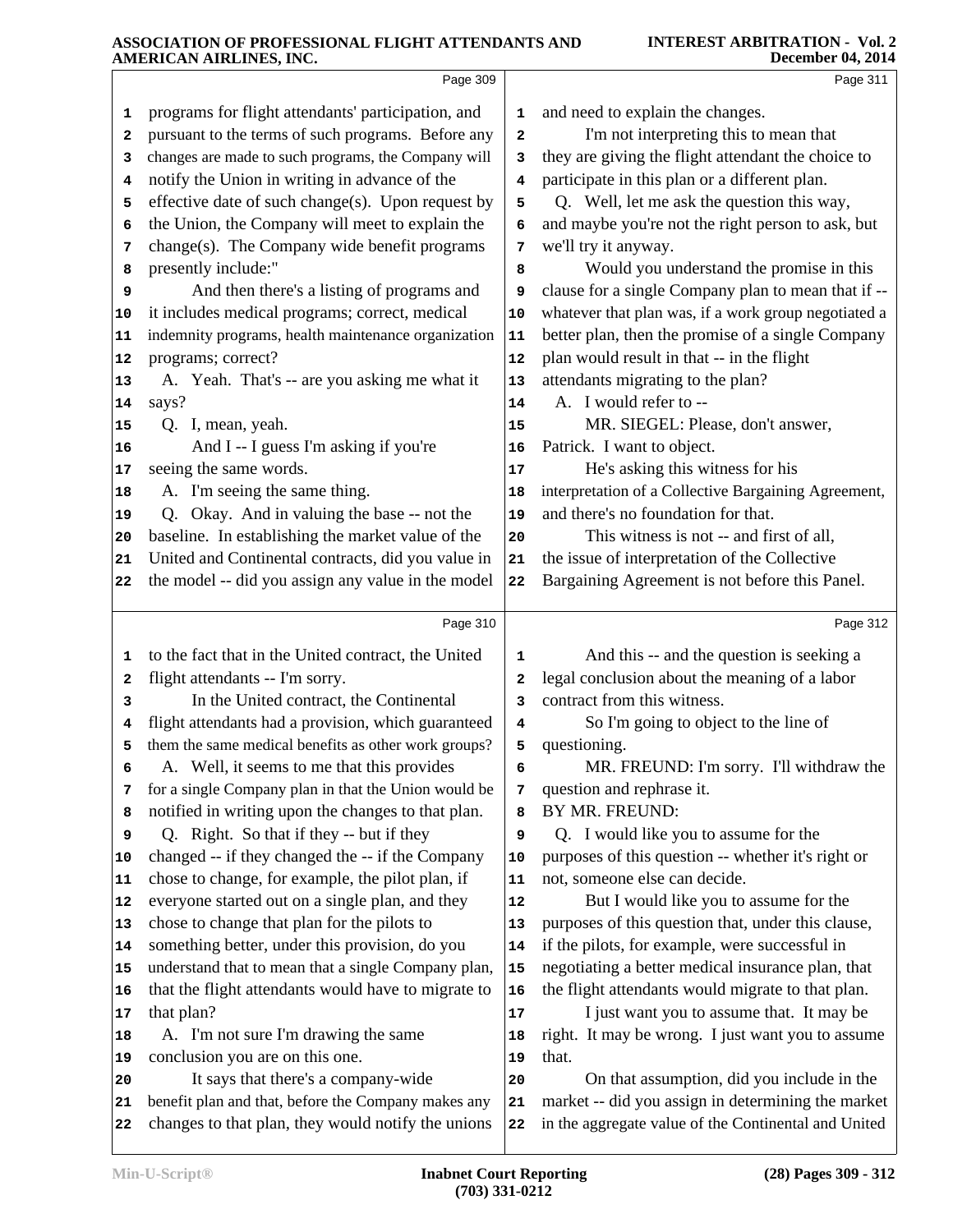|          | Page 313                                                             |          | Page 315                                                                               |
|----------|----------------------------------------------------------------------|----------|----------------------------------------------------------------------------------------|
| 1        | plans any value to that?                                             | 1        | Did you assign any value to that me-too                                                |
| 2        | A. Well, we did not assign a hypothetical as                         | 2        | clause in ascertaining the market value as                                             |
| 3        | the value to a hypothetical assumption of a contract                 | 3        | determined by the combination of United,                                               |
| 4        | that I'm not interpreting on.                                        | 4        | Continental --                                                                         |
| 5        | Q. All right. Fair enough.                                           | 5        | A. We did not place a specific value on the                                            |
| 6        | While we're in that same book, let's go                              | 6        | me-too element of their medical plan.                                                  |
| 7        | back one tab to Tab 8.                                               | 7        | Q. Let me ask you in the broadest possible                                             |
| 8        | And you understand that to be -- in my                               | 8        | terms.                                                                                 |
| 9        | book, it's the United flight attendants -- the                       | 9        | In designing the model to ascertain either                                             |
| 10       | legacy United flight attendants' contract at United.                 | 10       | the market value in the aggregate or to measure the                                    |
| 11       | Is that what's in your book as well?                                 | 11       | puts and takes from changes to the existing US                                         |
| 12       | A. Yes. Yes.                                                         | 12       | Airways and American Collective Bargaining                                             |
| 13       | Q. And that's the United contract that was                           | 13       | Agreements, did you assign any value at all to any                                     |
| 14       | used for purposes of ascertaining the market value                   | 14       | me-too clause?                                                                         |
| 15       | in the aggregate of United, Continental, and                         | 15       | A. Any me-too in general?                                                              |
| 16       | Delta-                                                               | 16       | Correct.<br>Q.                                                                         |
| 17       | A. Yes.                                                              | 17       | A. We did not.                                                                         |
| 18       | Q. I would like to ask you to turn to page                           | 18       | However, I would add that, you know,                                                   |
| 19       | 222, please.                                                         | 19       | looking through this list of the ten me-toos that                                      |
| 20       | I don't think there's any ambiguity in the                           | 20       | you have included, you know, as you look through the                                   |
| 21       | clause that I'm going to ask you to look at.                         | 21       | 300 page documents and I see items such as substance                                   |
| 22       | Do you have that page?                                               | 22       | testing, there are certainly elements within these                                     |
|          | Page 314                                                             |          | Page 316                                                                               |
| 1        | A. 222?                                                              | 1        | me-too components that we would consider to have de                                    |
|          |                                                                      |          |                                                                                        |
| 2        | Q. Yeah. Do you have it?                                             | 2        | minimis economic value.                                                                |
| 3        | A. Yes.                                                              | з        | And there are various other components                                                 |
| 4        | Q. I would like you to look at the second to                         | 4        | within the contract that we may have exclusively                                       |
| 5        | last paragraph on that page, it's subparagraph "x",                  | 5        | identified within the model as having substantive                                      |
| 6        | which reads: "If, during the term of this Agreement                  | 6        | economic value that were not considered.                                               |
| 7        | (2012-2016), the Company agrees to improvements for                  | 7        | So I would say that, even though we don't                                              |
| 8        | any employee group (union or nonunion) in the terms,                 | 8        | necessarily assign a value to the me-too clause, it                                    |
| 9        | other than employee contributions, of the medical                    | 9        | was -- you know, a variety of these things that were                                   |
| 10       | coverage ascribed in this Section 33, such                           | 10       | in the agreement were part of essentially what our                                     |
| 11       | improvements will also be provided to active Flight                  | 11       | valuation of the proposed JCBA would be.                                               |
| 12       | Attendants and Flight Attendants retiring on or                      | 12       | Q. Well, the items, for example, hotels,                                               |
| 13       | after July 1, 2003."                                                 | 13       | obviously hotels had a value; correct?                                                 |
| 14       | Did you assign any value to that?                                    | 14       | A. Correct, they did.                                                                  |
| 15       | Is that the -- strike that.                                          | 15       | Okay. And you assigned a value to hotels;<br>Q.                                        |
| 16       | That is plainly a me-too clause, as you                              | 16       | correct?                                                                               |
| 17       | understand it; correct?                                              | 17       | A. Correct.                                                                            |
| 18       | A. Yes.                                                              | 18       | Q. But if I understand your testimony                                                  |
| 19       | Contingent on the fact that it appears to                            | 19       | correctly, you didn't assign any value to the me-too                                   |
| 20       | be just on plan design and not necessarily on                        | 20       | component of the contracts?                                                            |
| 21<br>22 | employee contribution.<br>Q. Correct. Correct. But it is what it is. | 21<br>22 | A. We did not explicitly separate the me-too.<br>However, with items such as the hotel |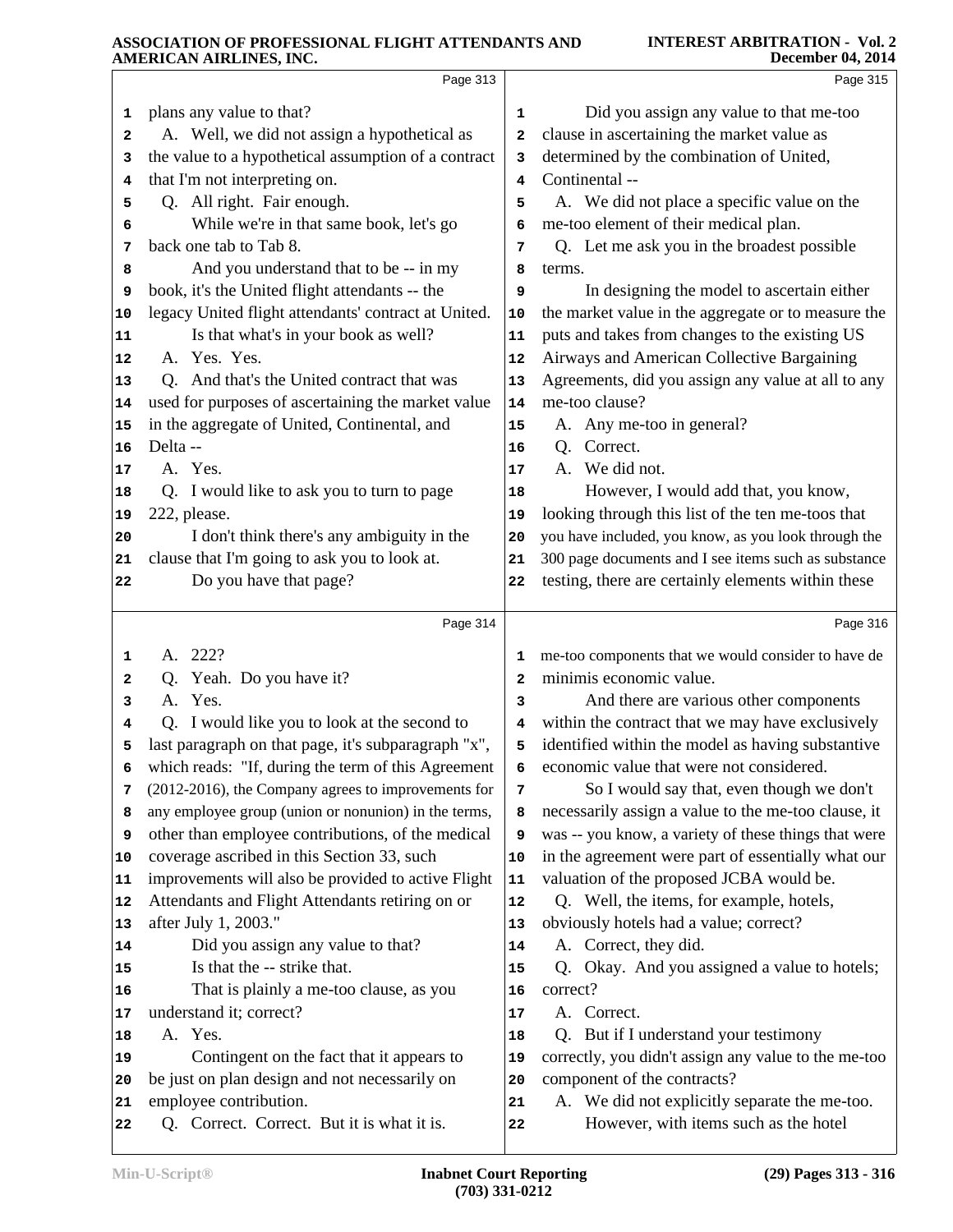|                                                                                                                         | Page 317                                                                                                                                                                                                                                                                                                                                                                                                                                                                                                                                                                                                                                                                                                                                                                                                                                                                                                                                                                                                                                      |                                                                                                                           | Page 319                                                                                                                                                                                                                                                                                                                                                                                                                                                                                                                                                                                                                                                                                                                                                                                                                                                                                                                                                                                                                                                 |  |
|-------------------------------------------------------------------------------------------------------------------------|-----------------------------------------------------------------------------------------------------------------------------------------------------------------------------------------------------------------------------------------------------------------------------------------------------------------------------------------------------------------------------------------------------------------------------------------------------------------------------------------------------------------------------------------------------------------------------------------------------------------------------------------------------------------------------------------------------------------------------------------------------------------------------------------------------------------------------------------------------------------------------------------------------------------------------------------------------------------------------------------------------------------------------------------------|---------------------------------------------------------------------------------------------------------------------------|----------------------------------------------------------------------------------------------------------------------------------------------------------------------------------------------------------------------------------------------------------------------------------------------------------------------------------------------------------------------------------------------------------------------------------------------------------------------------------------------------------------------------------------------------------------------------------------------------------------------------------------------------------------------------------------------------------------------------------------------------------------------------------------------------------------------------------------------------------------------------------------------------------------------------------------------------------------------------------------------------------------------------------------------------------|--|
| 1<br>2<br>3<br>4<br>5<br>6<br>7<br>8<br>9<br>10<br>11<br>12<br>13<br>14<br>15<br>16<br>17<br>18<br>19<br>20<br>21<br>22 | policy, where there may be an operational reason<br>that we would not get away from assigning the<br>different hotels to the flight attendants and<br>pilots, the -- I think the consideration would be<br>that that small -- probably -- you know, microscopic<br>probability that we would get away -- that me-too<br>would ever be triggered was not something that was<br>substantive enough to assign a specific economic<br>value to.<br>And I think that's substantially different<br>than something such as a profit sharing or a medical<br>plan that is a much more significant item of the<br>contract.<br>Q. Well, I'm really not asking you to value<br>the likelihood or the size of the consequence of a<br>particular me-too.<br>My fundamental question is whether you<br>assigned any value at all to the me-too component of<br>these clauses, the me-too component of the United<br>health insurance clause, and the me-too component of<br>the lost US Airways me-too clause.<br>A. We did not assign specific values to | 1<br>2<br>3<br>4<br>5<br>6<br>7<br>8<br>9<br>10<br>11<br>12<br>13<br>14<br>15<br>16<br>$17$<br>18<br>19<br>20<br>21<br>22 | If it had to act, the Company would have<br>had to act. But we felt that the potential change<br>there was small enough that it wasn't something that<br>we would necessarily need to specifically value as a<br>component of the valuation.<br>As you page through 300 pages of each of<br>these contracts, there are probably some items in,<br>you know, in Delta, United, Continental's, legacy<br>US, or legacy AA that are very small in nature.<br>And to get to a valuation model that would<br>capture every single minor economic impact would be<br>prohibitively long in terms of how long it would<br>take to be able to come up with a comprehensive<br>valuation.<br>So there are things that we do not include<br>in the model that we don't consider to be<br>substantive or we didn't consider to be -- de<br>minimis.<br>And these are things that, you know, are<br>the collaborative efforts that we had with Dan to<br>make sure that the items that we had identified that<br>were substantive, and we had valued them correctly, |  |
|                                                                                                                         |                                                                                                                                                                                                                                                                                                                                                                                                                                                                                                                                                                                                                                                                                                                                                                                                                                                                                                                                                                                                                                               |                                                                                                                           |                                                                                                                                                                                                                                                                                                                                                                                                                                                                                                                                                                                                                                                                                                                                                                                                                                                                                                                                                                                                                                                          |  |
|                                                                                                                         |                                                                                                                                                                                                                                                                                                                                                                                                                                                                                                                                                                                                                                                                                                                                                                                                                                                                                                                                                                                                                                               |                                                                                                                           |                                                                                                                                                                                                                                                                                                                                                                                                                                                                                                                                                                                                                                                                                                                                                                                                                                                                                                                                                                                                                                                          |  |
|                                                                                                                         | Page 318                                                                                                                                                                                                                                                                                                                                                                                                                                                                                                                                                                                                                                                                                                                                                                                                                                                                                                                                                                                                                                      |                                                                                                                           | Page 320                                                                                                                                                                                                                                                                                                                                                                                                                                                                                                                                                                                                                                                                                                                                                                                                                                                                                                                                                                                                                                                 |  |
| 1                                                                                                                       | these.                                                                                                                                                                                                                                                                                                                                                                                                                                                                                                                                                                                                                                                                                                                                                                                                                                                                                                                                                                                                                                        | 1                                                                                                                         | are things that we had walked through with Dan.                                                                                                                                                                                                                                                                                                                                                                                                                                                                                                                                                                                                                                                                                                                                                                                                                                                                                                                                                                                                          |  |
| 2<br>з                                                                                                                  | Q. And you pointed out to -- you pointed out                                                                                                                                                                                                                                                                                                                                                                                                                                                                                                                                                                                                                                                                                                                                                                                                                                                                                                                                                                                                  | 2<br>3                                                                                                                    | He had the opportunity.                                                                                                                                                                                                                                                                                                                                                                                                                                                                                                                                                                                                                                                                                                                                                                                                                                                                                                                                                                                                                                  |  |
| 4                                                                                                                       | the eighth of the ten me-too clauses when you talked<br>about the substances testing me-too.                                                                                                                                                                                                                                                                                                                                                                                                                                                                                                                                                                                                                                                                                                                                                                                                                                                                                                                                                  | 4                                                                                                                         | We had numerous sessions where we sat down<br>together. We had conversations over the phone. We                                                                                                                                                                                                                                                                                                                                                                                                                                                                                                                                                                                                                                                                                                                                                                                                                                                                                                                                                          |  |
| 5                                                                                                                       | The crew meals provision surely could have                                                                                                                                                                                                                                                                                                                                                                                                                                                                                                                                                                                                                                                                                                                                                                                                                                                                                                                                                                                                    | 5                                                                                                                         | tried to resolve all of the differences in the                                                                                                                                                                                                                                                                                                                                                                                                                                                                                                                                                                                                                                                                                                                                                                                                                                                                                                                                                                                                           |  |
| 6                                                                                                                       | economic value; correct?                                                                                                                                                                                                                                                                                                                                                                                                                                                                                                                                                                                                                                                                                                                                                                                                                                                                                                                                                                                                                      | 6                                                                                                                         | modeling methodologies, in the inputs, and the                                                                                                                                                                                                                                                                                                                                                                                                                                                                                                                                                                                                                                                                                                                                                                                                                                                                                                                                                                                                           |  |
| 7                                                                                                                       | A. Well, it can, but the assumption that we                                                                                                                                                                                                                                                                                                                                                                                                                                                                                                                                                                                                                                                                                                                                                                                                                                                                                                                                                                                                   | 7                                                                                                                         | assumptions that we used when we came up with the                                                                                                                                                                                                                                                                                                                                                                                                                                                                                                                                                                                                                                                                                                                                                                                                                                                                                                                                                                                                        |  |
| 8                                                                                                                       | were acting under was that the way that the model                                                                                                                                                                                                                                                                                                                                                                                                                                                                                                                                                                                                                                                                                                                                                                                                                                                                                                                                                                                             | 8                                                                                                                         | valuation of both the market-based in the aggregate                                                                                                                                                                                                                                                                                                                                                                                                                                                                                                                                                                                                                                                                                                                                                                                                                                                                                                                                                                                                      |  |
| 9                                                                                                                       | was valued, assumed that flight attendants and                                                                                                                                                                                                                                                                                                                                                                                                                                                                                                                                                                                                                                                                                                                                                                                                                                                                                                                                                                                                | 9                                                                                                                         | contract as well as the contract, the proposed                                                                                                                                                                                                                                                                                                                                                                                                                                                                                                                                                                                                                                                                                                                                                                                                                                                                                                                                                                                                           |  |
| 10                                                                                                                      | pilots were receiving the same -- we used the cost                                                                                                                                                                                                                                                                                                                                                                                                                                                                                                                                                                                                                                                                                                                                                                                                                                                                                                                                                                                            | 10                                                                                                                        | Tentative Agreement.                                                                                                                                                                                                                                                                                                                                                                                                                                                                                                                                                                                                                                                                                                                                                                                                                                                                                                                                                                                                                                     |  |
| 11                                                                                                                      | for the pilot meals.                                                                                                                                                                                                                                                                                                                                                                                                                                                                                                                                                                                                                                                                                                                                                                                                                                                                                                                                                                                                                          | 11                                                                                                                        | And so if there were certain items such as                                                                                                                                                                                                                                                                                                                                                                                                                                                                                                                                                                                                                                                                                                                                                                                                                                                                                                                                                                                                               |  |
|                                                                                                                         | And, therefore, we felt that we were                                                                                                                                                                                                                                                                                                                                                                                                                                                                                                                                                                                                                                                                                                                                                                                                                                                                                                                                                                                                          | 12                                                                                                                        | a me-too for crew meals that we felt were                                                                                                                                                                                                                                                                                                                                                                                                                                                                                                                                                                                                                                                                                                                                                                                                                                                                                                                                                                                                                |  |
| 13                                                                                                                      | capturing the economic impact of the meal policy.                                                                                                                                                                                                                                                                                                                                                                                                                                                                                                                                                                                                                                                                                                                                                                                                                                                                                                                                                                                             | 13                                                                                                                        | substantial enough that needed to be included, at                                                                                                                                                                                                                                                                                                                                                                                                                                                                                                                                                                                                                                                                                                                                                                                                                                                                                                                                                                                                        |  |
| 14                                                                                                                      | In the off chance that there might be a change up or                                                                                                                                                                                                                                                                                                                                                                                                                                                                                                                                                                                                                                                                                                                                                                                                                                                                                                                                                                                          | 14                                                                                                                        | that opportunity, we would have tried to include                                                                                                                                                                                                                                                                                                                                                                                                                                                                                                                                                                                                                                                                                                                                                                                                                                                                                                                                                                                                         |  |
| 15                                                                                                                      | down to those -- to the types of meals that were                                                                                                                                                                                                                                                                                                                                                                                                                                                                                                                                                                                                                                                                                                                                                                                                                                                                                                                                                                                              | 15                                                                                                                        | them in the model.                                                                                                                                                                                                                                                                                                                                                                                                                                                                                                                                                                                                                                                                                                                                                                                                                                                                                                                                                                                                                                       |  |
| 16                                                                                                                      | provided was de minimis in nature, and not something                                                                                                                                                                                                                                                                                                                                                                                                                                                                                                                                                                                                                                                                                                                                                                                                                                                                                                                                                                                          | 16                                                                                                                        | Q. And so if I understand your testimony,                                                                                                                                                                                                                                                                                                                                                                                                                                                                                                                                                                                                                                                                                                                                                                                                                                                                                                                                                                                                                |  |
| 12<br>17<br>18                                                                                                          | that we would specifically identify within our<br>valuations.                                                                                                                                                                                                                                                                                                                                                                                                                                                                                                                                                                                                                                                                                                                                                                                                                                                                                                                                                                                 | 17<br>18                                                                                                                  | it's not that a change in the crew meals would have                                                                                                                                                                                                                                                                                                                                                                                                                                                                                                                                                                                                                                                                                                                                                                                                                                                                                                                                                                                                      |  |
| 19                                                                                                                      | Q. So you assumed -- you assumed that the                                                                                                                                                                                                                                                                                                                                                                                                                                                                                                                                                                                                                                                                                                                                                                                                                                                                                                                                                                                                     | 19                                                                                                                        | a de minimis -- would necessarily have a de minimus<br>effect, but that the likelihood of triggering that                                                                                                                                                                                                                                                                                                                                                                                                                                                                                                                                                                                                                                                                                                                                                                                                                                                                                                                                                |  |
| 20                                                                                                                      | Company would never be in a position to have to act                                                                                                                                                                                                                                                                                                                                                                                                                                                                                                                                                                                                                                                                                                                                                                                                                                                                                                                                                                                           | 20                                                                                                                        | was limited.                                                                                                                                                                                                                                                                                                                                                                                                                                                                                                                                                                                                                                                                                                                                                                                                                                                                                                                                                                                                                                             |  |
| 21                                                                                                                      | on the me-too provision?                                                                                                                                                                                                                                                                                                                                                                                                                                                                                                                                                                                                                                                                                                                                                                                                                                                                                                                                                                                                                      | 21                                                                                                                        | A. Well, no.                                                                                                                                                                                                                                                                                                                                                                                                                                                                                                                                                                                                                                                                                                                                                                                                                                                                                                                                                                                                                                             |  |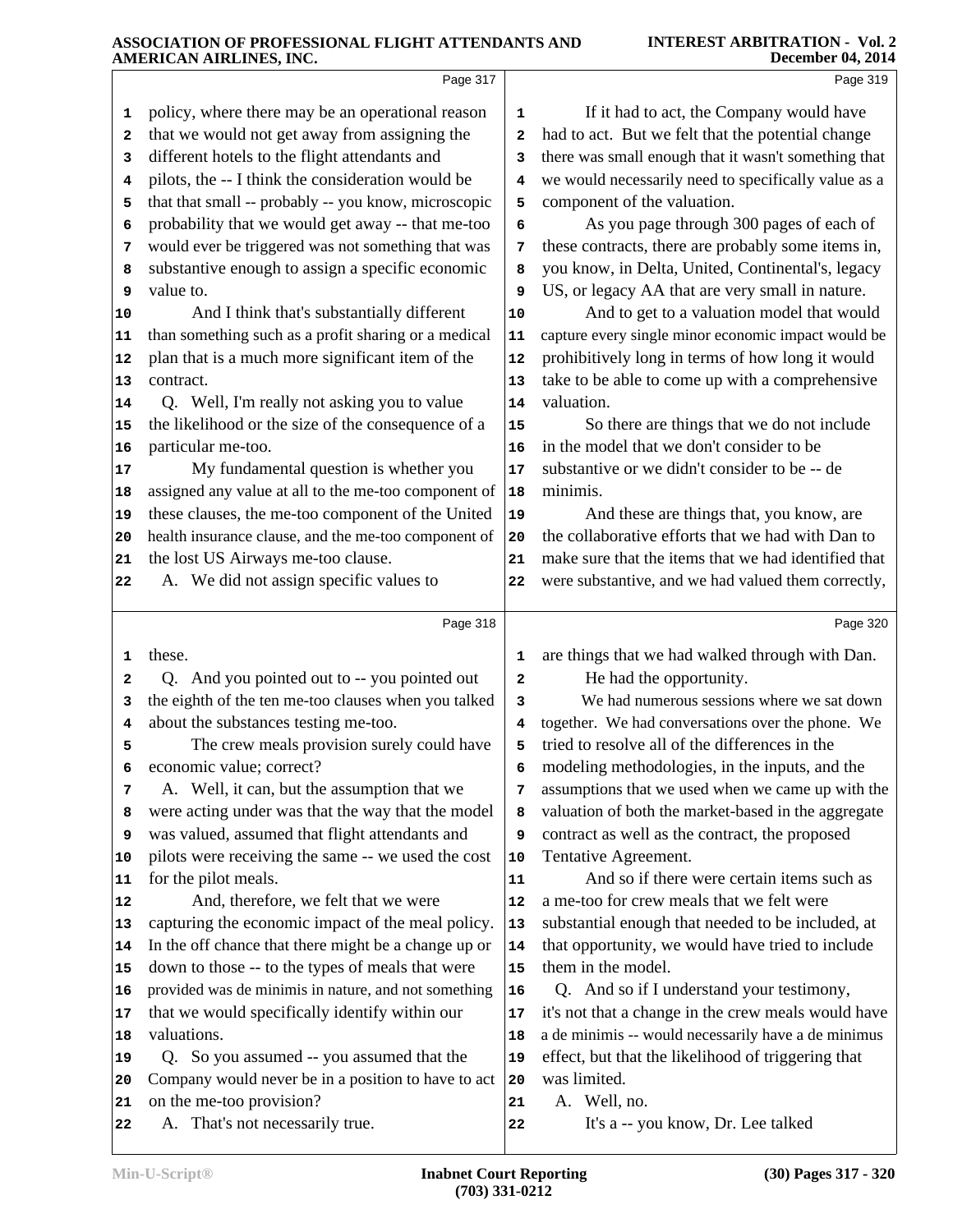|          | Page 321                                                                                           |            | Page 323                                             |
|----------|----------------------------------------------------------------------------------------------------|------------|------------------------------------------------------|
| 1        | about -- a little bit about option theory.                                                         | 1          | medical plan, I view those items to be economically  |
| 2        | And some of the valuation of something                                                             | 2          | impactful enough that if there had been a me-too     |
| з        | like a me-too that gets triggered and then goes into                                               | 3          | component to either the medical plan or the          |
| 4        | effect ends up being discounted by the fact that                                                   | 4          | profit -- you know, a me-too with profit sharing     |
| 5        | there is the possibility that that triggering event                                                | 5          | included in the JCBA at the time that the JCBA -- or |
| 6        | may never occur.                                                                                   | 6          | the Tentative Agreement had been reached, it would   |
| 7        | So if you were to try to come up with an                                                           | 7          | certainly have been something that we -- I don't     |
| 8        | accurate valuation of something that we don't know                                                 | 8          | necessarily know how we would value that me-too, but |
| 9        | necessarily is going to occur sometime in the                                                      | 9          | it would absolutely have played into the             |
| 10       | future, it would have a discounted economic impact.                                                | 10         | decision-making process as to whether that was an    |
| 11       | And so I could speculate all day about                                                             | 11         | agreement that we were agreeable to.                 |
| 12       | what -- would we get some famous chef to, you know,                                                | 12         | Q. So you're distinguishing medical and              |
| 13       | come up with new food arrangements that we're                                                      | 13         | profit sharing. But just to be clear, you earlier    |
| 14       | providing our pilots, which would then trigger the                                                 | 14         | testified that you didn't assign any value to the    |
| 15       | me-too to be provided to the flight attendants,                                                    | 15         | loss of the US Airways me-too on medical in the      |
| 16       | which would triple the cost of the value, the value                                                | 16         | costing exercise; correct?                           |
| 17       | of the meals that we provided.                                                                     | 17         | A. We did not apply specific value to that.          |
| 18       | Yes. That would certainly potentially                                                              | 18         | Q. And you didn't assign any value in setting        |
| 19       | have the ability to increase the economics beyond                                                  | 19         | the market in the aggregate to the existence of the  |
| 20       | something that's just a rounding error. But part of                                                | 20         | me-too clause in the United flight attendant on      |
| 21       | the kind of theoretical finance option theory of                                                   | 21         | medical?                                             |
| 22       | trying to establish a valuation for those types of                                                 | 22         | A. We did not apply specific value to the            |
|          | Page 322                                                                                           |            | Page 324                                             |
| 1        | events relies upon the fact that you have to                                                       | 1          | me-too.                                              |
| 2        | discount some -- you know, that specific valuation                                                 | 2          | And assuming for the sake of discussion,<br>Q.       |
| з        | because of the uncertainty, so                                                                     | 3          | without arguing what the clause means, assuming for  |
| 4        | Q. And the Company has stated in -- I'm not                                                        | 4          | the sake of discussion that the clause I pointed to  |
| 5        | asking you to testify about anything that went on                                                  | 5          | in the Continental agreement is also a me-too on     |
| 6        | during the negotiations between APFA and the                                                       | 6          | healthcare for the Continental pilots, you didn't    |
| 7        | Company.                                                                                           | 7          | assign any value for that.                           |
| 8        | External to those negotiations, the                                                                | 8          | A. Well, we didn't assign any value to that          |
| 9        | Company has stated plainly and publicly that it                                                    | 9          | me-too.                                              |
| 10       | intends to have a single health plan for all of its                                                | 10         | MR. FREUND: All right. That's all I have             |
| 11       | employees; correct?                                                                                | 11         | got.                                                 |
| 12       | A. Publicly, as I understand it, the goal is                                                       | ${\bf 12}$ | MR. ROBERTSON: Nothing further.                      |
| 13       | to get all of the employees to a single health plan.<br>Q. And it has stated publicly that it does | 13         | ARBITRATOR BLOCH: Thank you very much,               |
| 14       | not intend to provide variable compensation through                                                | 14<br>15   | sir.<br>Appreciate your help.                        |
| 15<br>16 | profit sharing to its workers.                                                                     | 16         | (The witness stood down.)                            |
| 17       | A. Yes. They have stated publicly that the                                                         | 17         | ARBITRATOR BLOCH: Anything else,                     |
| 18       | goal is to have fixed pay for all employees.                                                       | 18         | gentlemen?                                           |
| 19       | Q. And so the unlikelihood of either of those                                                      | 19         | MR. ROBERTSON: We have another witness.              |
| 20       | happening is de minimis as well; correct?                                                          | 20         | (A discussion was held off the record.)              |
| 21       | A. I would not draw that conclusion because                                                        | 21         | MR. GLASS: Good afternoon.                           |
| 22       | with elements such as a profit sharing plan or a                                                   | 22         | ARBITRATOR BLOCH: Good afternoon,                    |
|          |                                                                                                    |            |                                                      |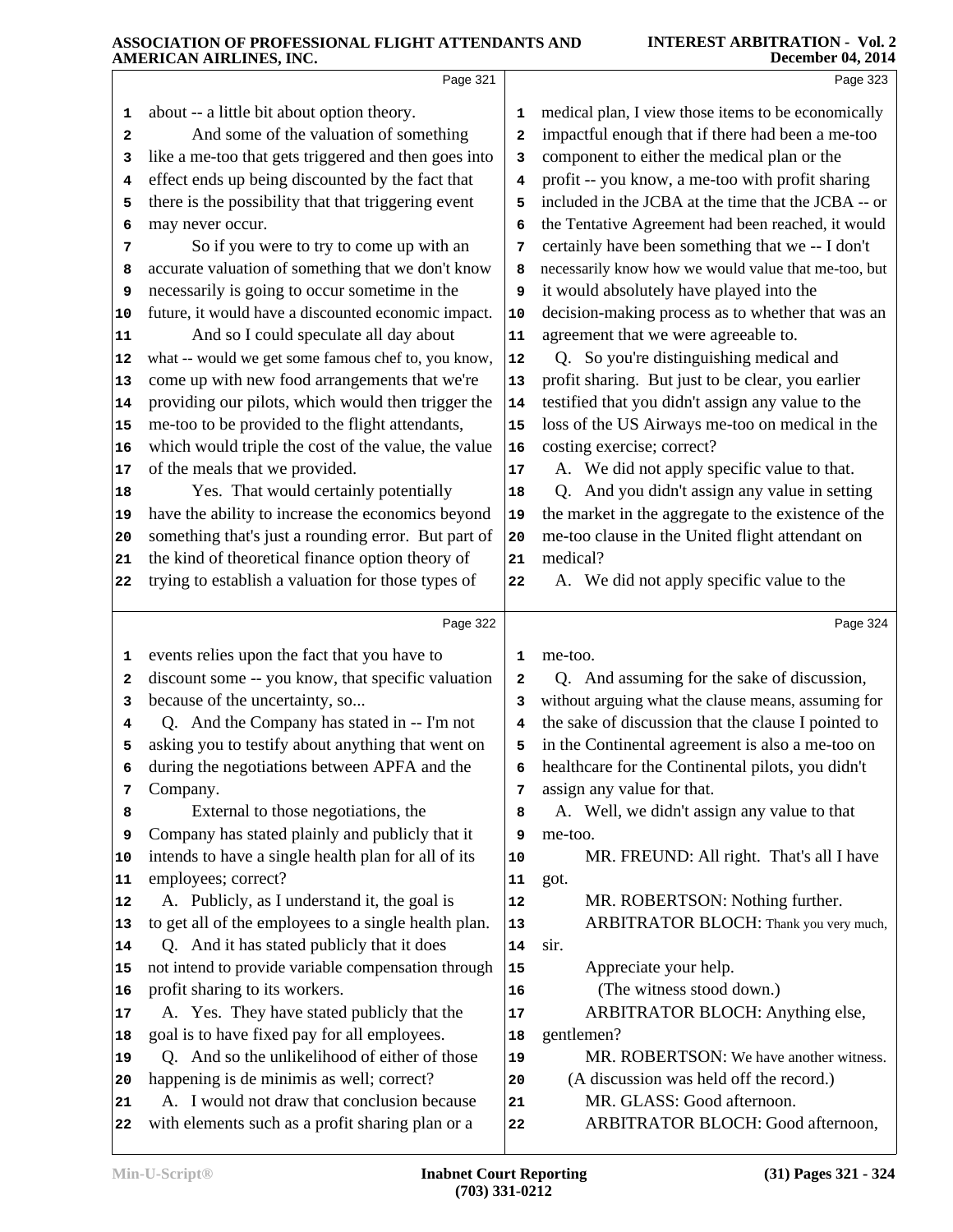|                                  | Page 325                                                                                                 |              | Page 327                                                                  |  |
|----------------------------------|----------------------------------------------------------------------------------------------------------|--------------|---------------------------------------------------------------------------|--|
| 1                                | Mr. Glass.                                                                                               | 1            | And I was -- I held that position until                                   |  |
| 2                                | Thereupon,                                                                                               | 2            | the merger with America West Airlines in                                  |  |
| з                                | <b>JERROLD GLASS</b>                                                                                     | з            | September 2005.                                                           |  |
| 4                                | Called for examination by counsel for the                                                                | 4            | Q. And in your role that US Airways and F&H                               |  |
| 5                                | Company, was examined and testified as follows:                                                          | 5            | Solutions, have you been involved in negotiations                         |  |
| 6                                | <b>DIRECT EXAMINATION</b>                                                                                | 6            | for collective bargaining agreements?                                     |  |
| 7                                | BY MR. ROBERTSON:                                                                                        | 7            | A. Yes, I have.                                                           |  |
| 8                                | Q. Mr. Glass, would you state your name for                                                              | 8            | Q. And over the course of your career,                                    |  |
| 9                                | the record.                                                                                              | 9            | approximately how many?                                                   |  |
| 10                               | A. Jerrold A. Glass.                                                                                     | 10           | A. Probably about 150 contracts.                                          |  |
| 11                               | Q. And where are you employed?                                                                           | 11           | Q. And of those 150 contracts, approximately                              |  |
| 12                               | A. F&H Solutions Group.                                                                                  | 12           | how many were you the chief negotiator?                                   |  |
| 13                               | Q. And what is F&H Solutions Group?                                                                      | 13           | A. Oh, gosh.                                                              |  |
| 14                               | A. It's a management, labor relations, and                                                               | 14           | I would say probably at least 145 because,                                |  |
| 15                               | human resources consulting firm.                                                                         | 15           | generally, I'm the chief negotiator.                                      |  |
| 16                               | Q. And what is your role at F&H Solutions?                                                               | 16           | Q. And were you involved in the negotiations                              |  |
| 17                               | A. I'm the president of the company.                                                                     | 17           | that resulted in the Tentative Agreement that is                          |  |
| 18                               | Q. And how long have you been president of                                                               | 18           | Joint Exhibit 2?                                                          |  |
| 19                               | F&H?                                                                                                     | 19           | A. Yes, I was.                                                            |  |
| 20                               | A. Well, there was a predecessor company to                                                              | 20           | Q. What was your role in those negotiations?                              |  |
| 21                               | F&H Solutions Group, which was called J. Glass and                                                       | 21           | A. I was the chief negotiator for the                                     |  |
| 22                               | Associates. And that started in 1989.                                                                    | 22           | Company.                                                                  |  |
|                                  |                                                                                                          |              |                                                                           |  |
|                                  |                                                                                                          |              |                                                                           |  |
|                                  | Page 326                                                                                                 |              | Page 328                                                                  |  |
| 1                                | So I'm celebrating my 25th anniversary of                                                                | 1            | Q. Let me ask you, if it's still up there, to                             |  |
| 2                                | being in business.                                                                                       | $\mathbf{2}$ | look at Union Exhibit 1.                                                  |  |
| з                                | Hard to believe.                                                                                         | з            | A. I think I have over here.                                              |  |
| 4                                | Q. And can you describe in general your                                                                  | 4            | Yes. I have it.                                                           |  |
| 5                                | responsibilities as president of F&H?                                                                    | 5            | Q. Okay. And are you familiar with these                                  |  |
|                                  | A. Well, it's to obviously manage the                                                                    | 6            | clauses in the Tentative Agreement?                                       |  |
| 7                                | business.                                                                                                | 7            | A. Yes, I am.                                                             |  |
| 8                                | And my specialty area is in labor                                                                        | 8            | And can you describe for the Panel, from<br>Q.                            |  |
| 9                                | relations and contract negotiations.                                                                     | 9            | your perspective, what types of issues these                              |  |
|                                  | My company, we have 17 employees that                                                                    | 10           | provisions address?                                                       |  |
|                                  | cover a variety of labor and HR areas.                                                                   | 11           | A. These primarily address operational                                    |  |
|                                  | I have, just on the labor practice, I                                                                    | 12           | issues, and what I would call fairness issues with                        |  |
|                                  | think there are four or five people that work for                                                        | 13           | respect to, you know, one specific group, which                           |  |
|                                  | me.                                                                                                      | 14           | would be the pilots.                                                      |  |
|                                  | Q. And I understand you worked at US Airways                                                             | 15           | Q. Okay. And do any of these items give rise                              |  |
|                                  | at some point.                                                                                           | 16           | to a significant economic impact?                                         |  |
|                                  | Can you tell the Panel about your                                                                        | 17           | A. No, none of them do.                                                   |  |
|                                  | experience there?                                                                                        | 18           | And do you consider these ten items on<br>Q.                              |  |
| 11<br>12<br>13<br>16<br>18       | A. Yes. I was the -- I started out as the                                                                | 19           | Union Exhibit 1 to be different than a, for example,                      |  |
| 10<br>14<br>15<br>17<br>19<br>20 | Senior Vice President of Employee Relations at US                                                        | 20           | profit sharing me-too or health insurance me-too?                         |  |
| 21                               | Airways in April of 2002, and then became Executive<br>Vice President and Chief Human Resources Officer. | 21           | A. Very different, yes.<br>And is that difference primarily because<br>Q. |  |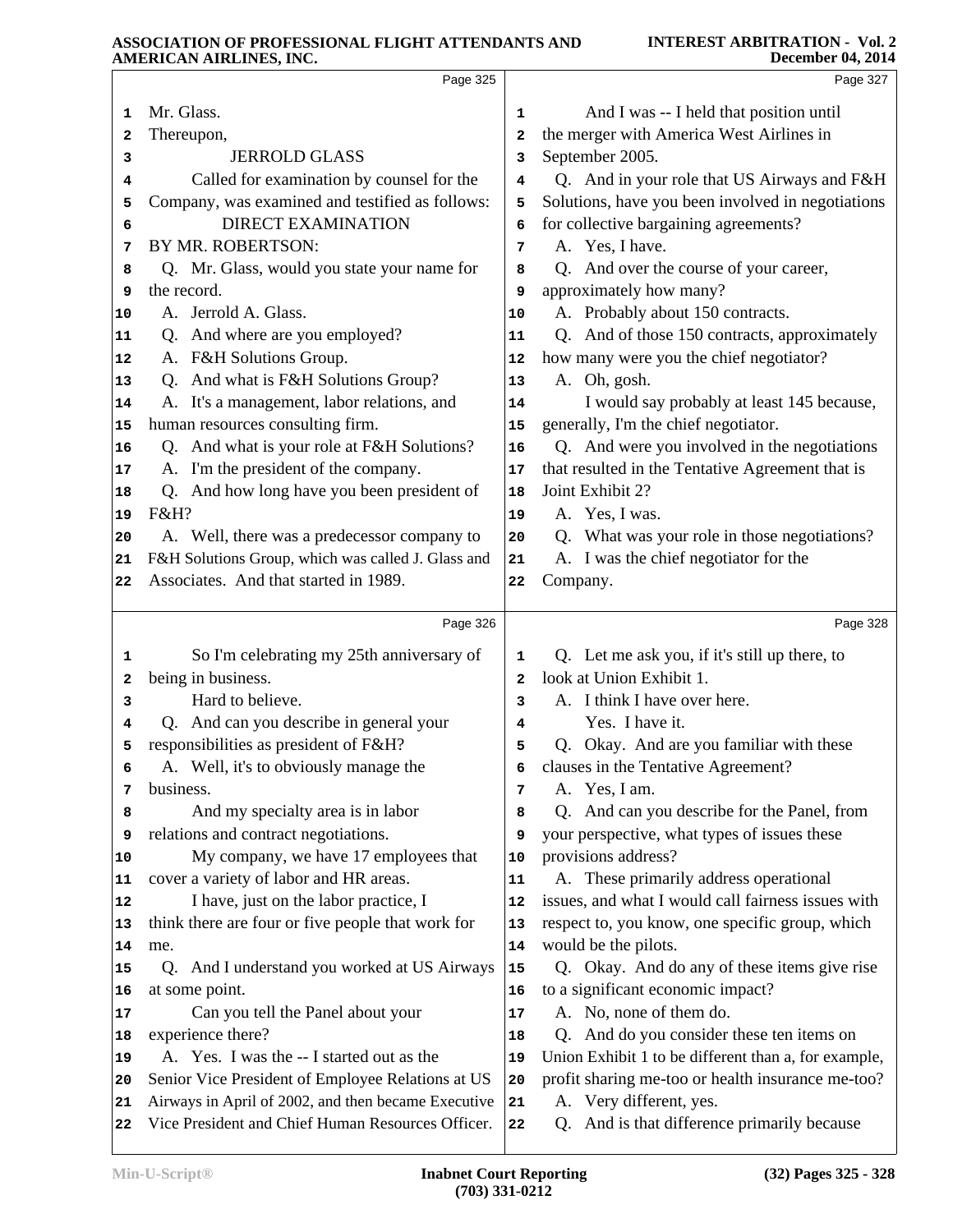|          | Page 329                                                                                   |          | Page 331                                                        |
|----------|--------------------------------------------------------------------------------------------|----------|-----------------------------------------------------------------|
| 1        | of the economic impact?                                                                    | 1        | fits into this debate.                                          |
| 2        | A. It's different because of the economic                                                  | 2        | MR. ROBERTSON: Well, it fits in because                         |
| 3        | impact, and it's different because of the scope, the                                       | з        | it gives rise to costs on the Company, which Dr. Lee            |
| 4        | depth and the breadth of the me-too proposal by the                                        | 4        | has talked about, and impacting the Company's                   |
| 5        | Union.                                                                                     | 5        | flexibility to negotiate imposes a cost on the                  |
| 6        | While these items cover just me-toos with                                                  | 6        | Company.                                                        |
| 7        | pilots, the proposals on profit sharing and on the                                         | 7        | And this testimony is relevant to that.                         |
| 8        | medical cover any employee group of the Company.                                           | 8        | ARBITRATOR BLOCH: Well, I think it's fair                       |
| 9        | Q. And we heard some questions from opposing                                               | 9        | game to talk about costs rather than the more                   |
| 10       | counsel about some me-toos in the current US Airways                                       | 10       | general labor relations impact.                                 |
| 11       | CBA.                                                                                       | 11       | We assume that costs would have such an                         |
| 12       | And I'm wondering -- my question is, did                                                   | 12       | impact.                                                         |
| 13       | any -- do any of those have a significant economic                                         | 13       | BY MR. ROBERTSON:                                               |
| 14       | value from your standpoint?                                                                | 14       | Q. From your perspective, Mr. Glass, and                        |
| 15       | A. Could you ask that again? I'm sorry.                                                    | 15       | based on your experience, does the -- a profit                  |
| 16       | Q. In the legacy US Airways contract, are you                                              | 16       | sharing me-too and a health insurance me-too impose             |
| 17       | aware of any me-toos that have significant economic                                        | $17$     | costs on Company in terms of its negotiating                    |
| 18       | impact in your opinion?                                                                    | 18       | flexibility?                                                    |
| 19       | A. Yes. One, for example, would be per diem.                                               | 19       | A. Yes, it does, in that if I know, as the                      |
| 20       | The current legacy US contract has a                                                       | 20       | chief negotiator, I have a me-too on profit sharing             |
| 21       | me-too with the pilots on per diem.                                                        | 21       | or healthcare, it impacts my ability to do a couple             |
| 22       | Q. And did that -- that or any other me-toos                                               | 22       | of things.                                                      |
|          |                                                                                            |          |                                                                 |
|          | Page 330                                                                                   |          | Page 332                                                        |
| 1        | in the current legacy US Airways and legacy American                                       | 1        | Number one, it impacts my ability to solve                      |
| 2        | CBAs make it into the Tentative Agreement?                                                 | 2        | another union's problem, in that even though -- and             |
| 3        | A. No, none of them did.                                                                   | 3        | let me just say this up front.                                  |
| 4        | Q. And based on your experience over these                                                 | 4        | And what Doug Parker and Scott Kirby have                       |
| 5        | 150 negotiations, do me-toos of the type being                                             | 5        | said is accurate. That has been my instructions                 |
| 6        | proposed by the Union, profit sharing and health                                           |          | that our goal is to get all of the employee groups              |
| 7        | insurance, have the potential to create labor                                              | 7        | under the same medical plan and not to have profit              |
| 8        | relations issues going forward?                                                            | 8        | sharing.                                                        |
| 9        | A. Yes, they do.                                                                           | 9        | But the fact of the matter is, if you are                       |
| 10       | And how so?<br>O.                                                                          | 10       | in a section -- and let me give a real life example             |
| 11       | Can you explain that to the Panel?                                                         | 11       | of something that could happen.                                 |
| 12       | MR. FREUND: I guess I'm going to object                                                    | 12       | If I'm in a Section 6 negotiation under                         |
| 13       | on the grounds that what's at stake is either the                                          | 13       | the Railway Labor Act, and that union happens to be,            |
| 14       | standard -- that is whether the me-toos meet the                                           | 14       | for example, the dispatchers union. So there are,               |
| 15       | standard or don't meet the standard, or bust through                                       | 15       | what, I don't know, 300 or 400 dispatchers. And the             |
| 16       | or don't bust through the standard -- I'll put it                                          | 16       | dispatchers decide that for whatever reason they are            |
|          |                                                                                            |          |                                                                 |
| 17       | that way -- and/or specifically -- or additionally                                         | 17       | willing to pay any amount of money to keep the                  |
| 18       | with respect to the health me-too, whether there's a                                       | 18       | current legacy US medical plan.                                 |
| 19       | separate promise with respect to that health                                               | 19       | And I'm in a cooling-off period. And I'm                        |
| 20       | insurance plan.                                                                            | 20       | approaching midnight of the last day of the                     |
| 21<br>22 | It may or may not have labor relations<br>consequences elsewhere, but I don't see how that | 21<br>22 | cooling-off period.<br>If I end up because of the situation I'm |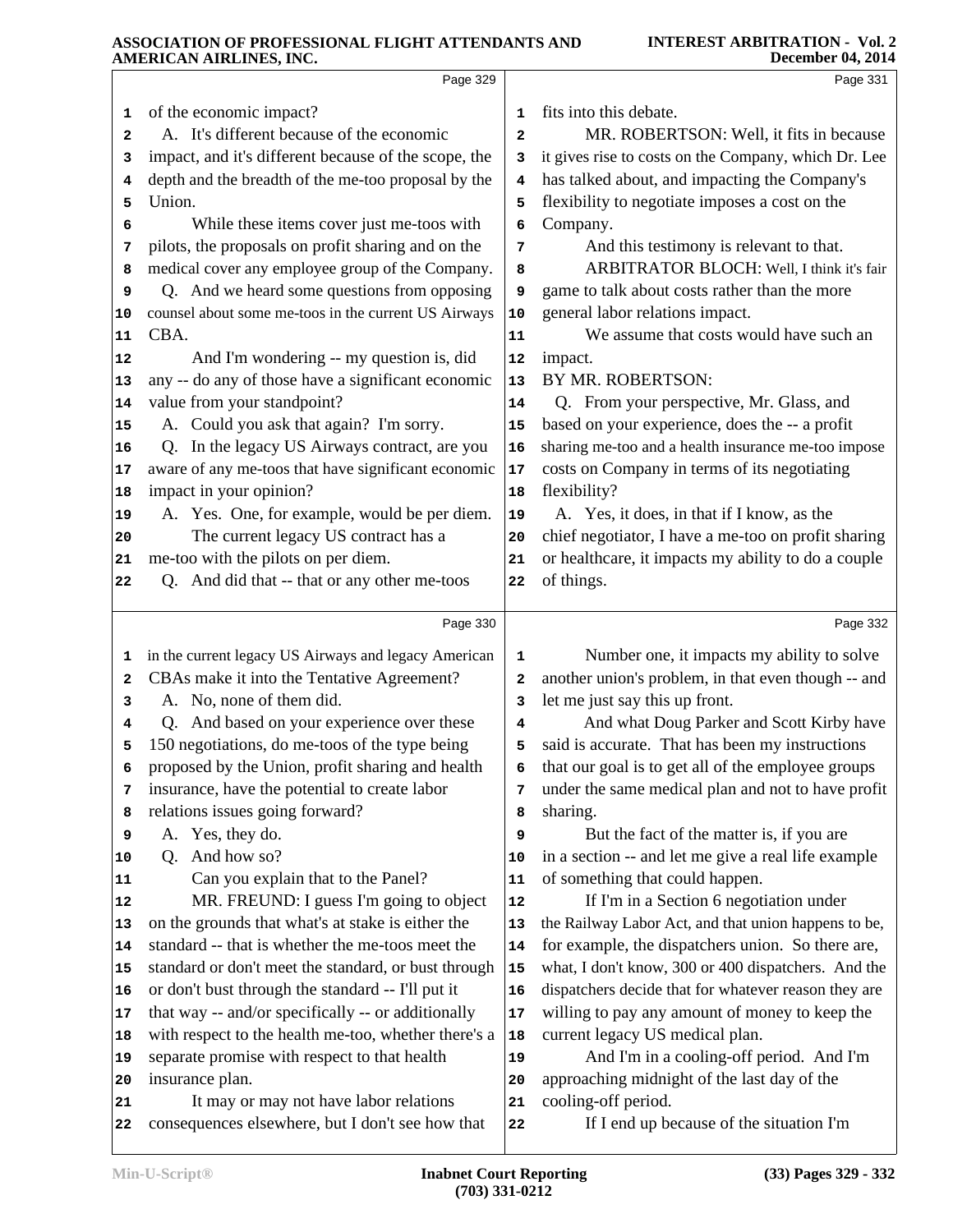| A. Yes.<br>in under the Railway Labor Act with a deadline and a<br>1<br>1<br>possible strike because you can't replace<br>Q. But we're here to create an agreement<br>$\mathbf{z}$<br>2<br>dispatchers, and I have to do -- I have to give them<br>through this Panel; correct?<br>3<br>з |          |
|-------------------------------------------------------------------------------------------------------------------------------------------------------------------------------------------------------------------------------------------------------------------------------------------|----------|
|                                                                                                                                                                                                                                                                                           |          |
|                                                                                                                                                                                                                                                                                           |          |
|                                                                                                                                                                                                                                                                                           |          |
| that medical plan, which will have a small financial<br>A. Well, the agreement is largely created.<br>4<br>4                                                                                                                                                                              |          |
| impact on the dispatchers, 300, but then I have a<br>Q. Yes. But we're here to have this Panel<br>5<br>5                                                                                                                                                                                  |          |
| me-too that applies to 25,000 people, that's a<br>finalize and impose, I don't mean that pejoratively,<br>6<br>6                                                                                                                                                                          |          |
| major, major problem for the Company.<br>but to actually create and establish what will be<br>7<br>7                                                                                                                                                                                      |          |
| And that's one of the reasons that a<br>the Collective Bargaining Agreement between the<br>8<br>8                                                                                                                                                                                         |          |
| Company and the Union; correct?<br>me-too on that kind of a significant item is such a<br>9<br>9                                                                                                                                                                                          |          |
| huge problem for a negotiator.<br>A. Correct.<br>10<br>10                                                                                                                                                                                                                                 |          |
| Q. Moving away from the me-toos and talking<br>Q. So the fact that something was or was not<br>11<br>11                                                                                                                                                                                   |          |
| about the retroactive wage rate of the Union's<br>negotiated in the Collective Bargaining Agreement<br>12<br>12                                                                                                                                                                           |          |
| with respect to retroactivity really is beside the<br>proposal.<br>13<br>13                                                                                                                                                                                                               |          |
| point for purposes of what this Panel's authority<br>Does the Tentative Agreement that is Joint<br>14<br> 14                                                                                                                                                                              |          |
| Exhibit 2 provide December 2 or any other specific<br>and jurisdiction is it, isn't it?<br>15<br>15                                                                                                                                                                                       |          |
| date for the wage rates to go into effect?<br>A. I'm not going to speak for what the Panel<br>16<br>16                                                                                                                                                                                    |          |
| A. No, it does not.<br>is going to do.<br>17<br>17                                                                                                                                                                                                                                        |          |
| Q. And what does it provide?<br>My opinion is that when the parties agreed<br>18<br>18                                                                                                                                                                                                    |          |
| A. As somebody -- I think Laura already<br>to the first day of the bid month following<br>19<br>19                                                                                                                                                                                        |          |
| testified, it states that the pay increase will go<br>ratification, they did so for a reason.<br>20<br>20                                                                                                                                                                                 |          |
| into place the first day of the bid month following<br>And the reason they did that is there is a<br>21<br>21                                                                                                                                                                             |          |
| long history, at least on the legacy US side, of<br>ratification, which in this case didn't occur.<br>22<br>22                                                                                                                                                                            |          |
| Page 334                                                                                                                                                                                                                                                                                  | Page 336 |
| Q. And what was the Company's position on<br>doing exactly that.<br>1<br>1                                                                                                                                                                                                                |          |
| whether wage rates should be retroactive to<br>So, for example, when we negotiated the<br>2<br>2                                                                                                                                                                                          |          |
| December 2?<br>legacy US contract, the last standalone, there<br>3<br>з                                                                                                                                                                                                                   |          |
| were -- there was a Tentative Agreement reached.<br>A. Our view is they should not be<br>4<br>4                                                                                                                                                                                           |          |
| And that first Tentative Agreement called<br>retroactive.<br>5<br>5                                                                                                                                                                                                                       |          |
| And what's the basis for that?<br>for the pay increase to go into effect on the first<br>6<br>Q.<br>6                                                                                                                                                                                     |          |
| day of the bid month following ratification.<br>A. Well, number one, that is what was<br>7<br>7                                                                                                                                                                                           |          |
| negotiated.<br>That agreement was rejected.<br>8<br>8                                                                                                                                                                                                                                     |          |
| Secondly, there are two existing<br>Some months later, we reached a second<br>9<br>9                                                                                                                                                                                                      |          |
| Collective Bargaining Agreements in place. And both<br>Tentative Agreement.<br>10<br>10                                                                                                                                                                                                   |          |
| of those agreements, if they continue for any period<br>That second Tentative Agreement stated<br>${\bf 11}$<br>11                                                                                                                                                                        |          |
| of time, still have regular pay increases in them.<br>that the pay increase will go into effect on the<br>12<br>12                                                                                                                                                                        |          |
| So for those two reasons alone, there's<br>first day of the following bid month. The first day<br> 13<br>13                                                                                                                                                                               |          |
| really no justification for retroactivity.<br>of the month -- the first -- you see, even I get<br>14<br>14                                                                                                                                                                                |          |
| confused saying it. I know everybody does.<br>MR. ROBERTSON: Thank you.<br>15<br>15<br><b>CROSS-EXAMINATION</b><br>The first day of the bid month following                                                                                                                               |          |
| 16<br>16                                                                                                                                                                                                                                                                                  |          |
|                                                                                                                                                                                                                                                                                           |          |
| BY MR. FREUND:<br>ratification.<br>17<br>17                                                                                                                                                                                                                                               |          |
| Q. Starting with your last point first, you<br>The second Tentative Agreement was<br>18<br>18                                                                                                                                                                                             |          |
| said there are two reasons why the Company doesn't<br>rejected. There was no retroactive pay given after<br>19<br>19                                                                                                                                                                      |          |
| think retro is appropriate.<br>the second Tentative Agreement.<br>20<br>20<br>One is because that's not what was<br>A third Tentative Agreement was reached,<br>21<br>21                                                                                                                  |          |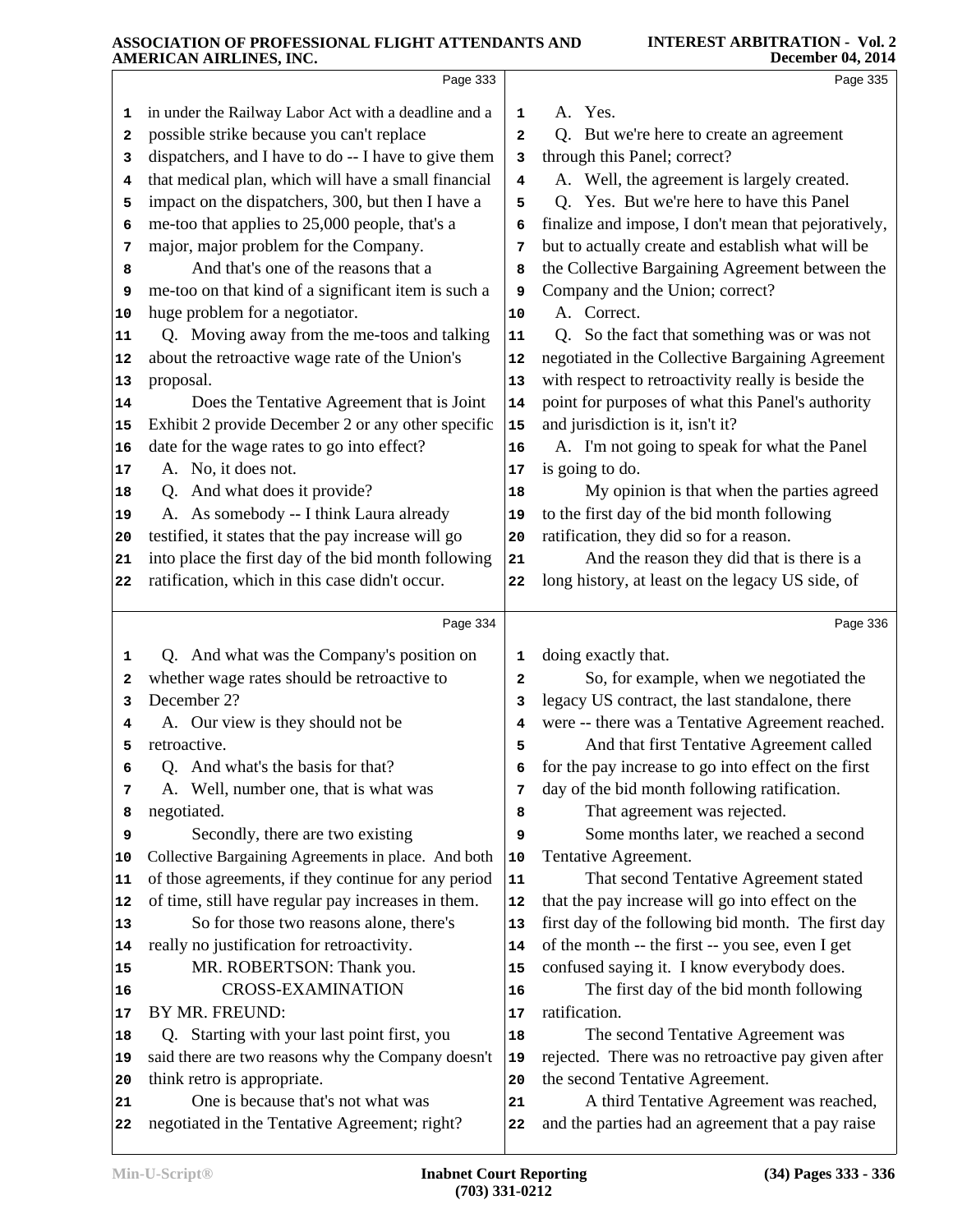|    | Page 337                                             |                         | Page 339                                            |
|----|------------------------------------------------------|-------------------------|-----------------------------------------------------|
| 1  | would go into effect on the first day of the bid     | 1                       | handwriting and ask you to follow me.               |
| 2  | month following ratification. That third agreement   | $\overline{\mathbf{2}}$ | You described in response in direct                 |
| 3  | was ratified, and there was no retroactivity.        | 3                       | examination about a legacy US me-too on a per diem  |
| 4  | The fact of the matter is that this                  | 4                       | that is -- that the flight attendants had a me-too  |
| 5  | Tentative Agreement is largely based -- the majority | 5                       | to the pilots on per diem?                          |
| 6  | of this agreement is based on legacy US language.    | 6                       | A. Correct.                                         |
| 7  | So I think there is tremendous                       | 7                       | Q. And that did not make it into the new            |
| 8  | justification for us to say that that isn't what the | 8                       | Tentative Agreement; correct?                       |
| 9  | parties, you know, ended up agreeing to. They        | 9                       | A. Correct.                                         |
| 10 | didn't end up December 2. They ended up doing what   | 10                      | Q. And you understand we're not proposing a         |
| 11 | had been done previously legacy US, like many of the | 11                      | me-too on per diem as part of the APFA's proposal;  |
| 12 | provisions.                                          | 12                      | correct?                                            |
| 13 | Q. Absolutely. I don't quarrel with you one          | 13                      | A. Correct.                                         |
| 14 | bit.                                                 | 14                      | Q. Okay. Do you know whether the abandonment        |
| 15 | A. Good.                                             | 15                      | of that me-too in the US Airways Collective         |
| 16 | Q. But the fact remains, does it not, that           | 16                      | Bargaining Agreement coming over to the Joint       |
| 17 | what we're here to do yesterday and today is to      | 17                      | Collective Bargaining Agreement was assigned any    |
| 18 | actually create the Collective Bargaining Agreement? | 18                      | value in the costing model?                         |
| 19 | And what you're describing is all the                | 19                      | A. Yes. It would have been to the extent --         |
| 20 | reasons why you think it's a bad idea to have        | 20                      | I'm going to try and say it slowly so I can try and |
| 21 | retroactivity.                                       | 21                      | articulate it properly.                             |
| 22 | But it is certainly something what the               | 22                      | To the extent that any of the legacy US             |
|    | Page 338                                             |                         | Page 340                                            |
| 1  | Union in this interest arbitration can propose and   | 1                       | per diem rates, since they were all tied to the     |
| 2  | ask the Panel to impose; isn't it?                   | $\overline{\mathbf{2}}$ | pilots, that value of that me-too would have been   |
| з  | A. Absolutely.                                       | 3                       | incorporated into the baseline model for the JCBA.  |
| 4  | Okay.<br>Q.                                          | 4                       | So the answer is yes.                               |
| 5  | A. Yes.                                              | 5                       | Q. Well, I'm not sure I -- let's make sure we       |
| 6  | Q. And then your second reason for not               | 6                       | understand each other.                              |
| 7  | wanting -- not thinking that retroactivity is        | 7                       | Are you telling us that the -- that the             |
| 8  | appropriate is that there are extant Collective      | 8                       | then existing value of the per diem was included in |
| 9  | Bargaining Agreements in place that provide wage     | 9                       | the baseline?                                       |
| 10 | scales and presumptively -- not presumptively,       | 10                      | A. Yes.                                             |
| 11 | actually wage increases in them; correct?            | 11                      | But you're not telling me, are you, that<br>Q.      |
| 12 | A. Correct.                                          | 12                      | any value attributable to the loss of the right to  |
| 13 | Q. But, again, that was a product of prior           | 13                      | me-too future increases in the pilot's per diem was |
| 14 | collective bargaining.                               | 14                      | included in the costing?                            |
| 15 | And we're now engaged in collective                  | 15                      | A. It was included in the costing.                  |
| 16 | bargaining with respect to this contract; correct?   | 16                      | It was included in the costing?<br>Q.               |
| 17 | A. Correct.                                          | 17                      | A. Yes. And let me explain how.                     |
| 18 | Q. I'm having trouble reading my own                 | 18                      | I know there are a lot of heads looking             |
| 19 | handwriting, which is really a problem, so I'll skip | 19                      | up, so let me explain how.                          |
| 20 | over this question.                                  | 20                      | Going into the contract, there was a                |
| 21 | I'll skip over this question for a moment            | 21                      | me-too with the pilots. The pilots entered into the |
| 22 | and hope that I can get back to reading my           | 22                      | Merger Transition Agreement, the MOU, and they had  |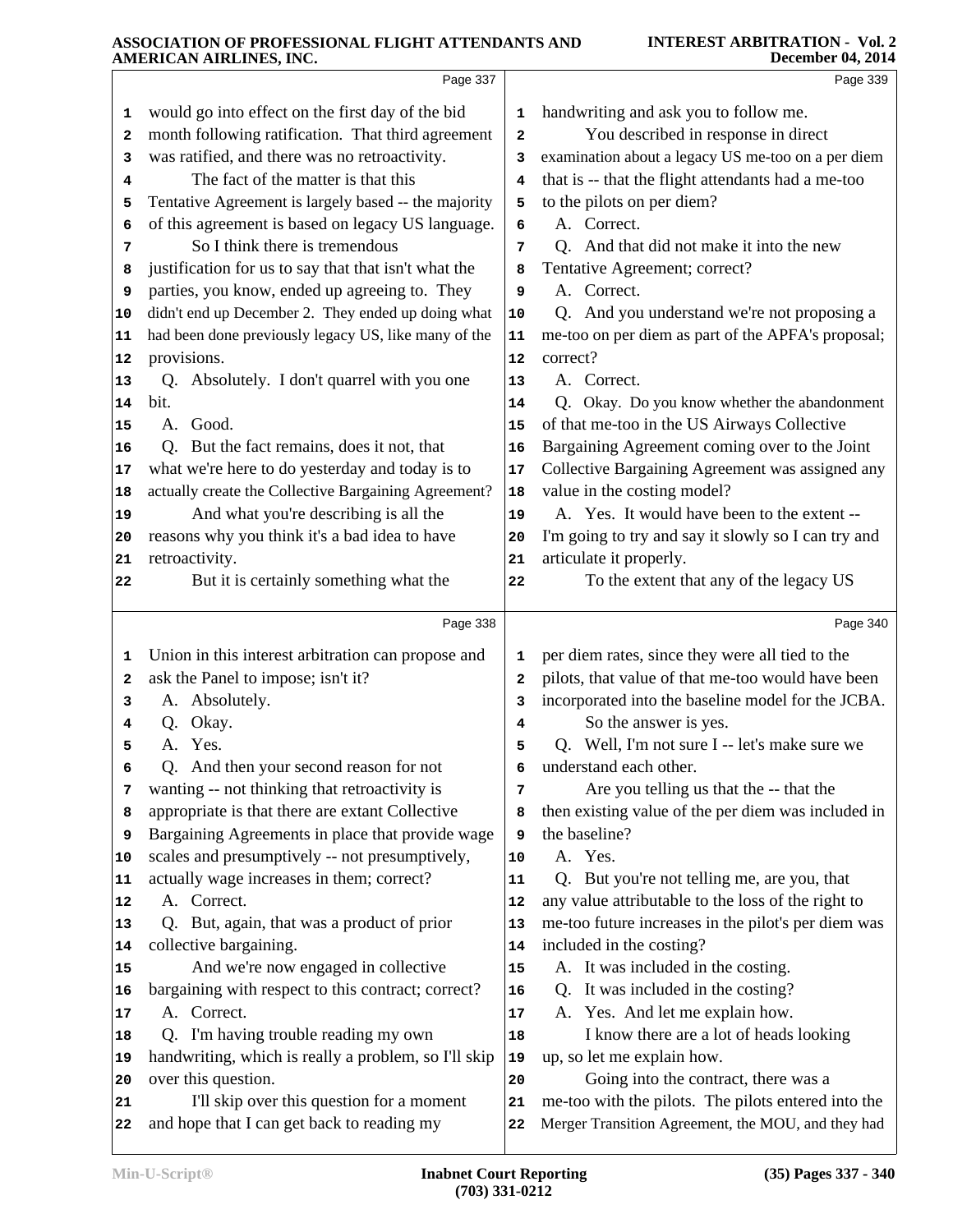|                | AMENICAN AINLINES, INC.                                                 |        | December 04, 2014                                               |
|----------------|-------------------------------------------------------------------------|--------|-----------------------------------------------------------------|
|                | Page 341                                                                |        | Page 343                                                        |
| 1              | established future rates. So we knew that if we                         | 1      | Q. And to whatever extent -- to whatever                        |
| 2              | followed those rates, it would cost the flight                          | 2      | extent the me-too on healthcare in the legacy US                |
| з              | attendants X during the JCBA.                                           | 3      | contract may or may not have impeded -- interfered              |
| 4              | Knowing that it would cost X, the decision                              | 4      | with your flexibility at US Airways, US Airways                 |
| 5              | was made that it was too expensive, and the flight                      | 5      | nevertheless agreed to and was prepared to live by              |
| 6              | attendants elected not to do it and have a different                    | 6      | the me-too in the flight attendants' contract;                  |
| 7              | set of per diem rates than the pilots.                                  | 7      | correct?                                                        |
| 8              | So in the sense of calculating what an                                  | 8      | A. Correct. And there was a reason for that.                    |
| 9              | ultimate cost would be based on proposals that were                     | 9      | Back in 2002, when I came to the Company,                       |
| 10             | made, that would have been included, valued, and                        | 10     | there were either 18 or 22 different medical plans,             |
| 11             | then assessed by the Union.                                             | 11     | and we negotiated it down to one.                               |
| 12             | Q. But the loss -- so the rates were actually                           | 12     | So we already had a very long history of                        |
| 13             | and the -- the rates were included in the costing.                      | 13     | having a single medical plan for all the employees.             |
| 14             | And the difference in what the incremental                              | 14     | So from our standpoint, there wasn't a                          |
| 15             | rates would have been had me-toos been -- had                           | 15     | risk because everybody was already and for many                 |
| 16             | me-toos been exercised was included in the costing                      | 16     | years had been covered under that single plan.                  |
| 17             | of those two; correct?                                                  | 17     | It's very different here because we have                        |
| 18             | A. Yes.                                                                 | 18     | not yet concluded negotiations with our CWA, IBT                |
| 19             | Q. But to the extent that the me-too --                                 | 19     | union or the TWU or IAM.                                        |
| 20             | giving up the me-too also gave up the right to                          | 20     | So we have potentially, hypothetically,                         |
| 21             | me-too any yet future as yet un-negotiated increases                    | 21     | significant exposure still with these Collective                |
| 22             | with the pilots.                                                        | 22     | Bargaining Agreements that haven't been completed.              |
|                | Page 342                                                                |        | Page 344                                                        |
|                |                                                                         |        |                                                                 |
| 1              | That was not included in the costing, was                               | 1      | And as a negotiator, you have to weigh all                      |
| $\overline{a}$ | it?                                                                     | 2      | of that.                                                        |
| з              | It wouldn't be.<br>А.                                                   | 3      | When we had the me-too in the legacy US,                        |
| 4              | Right. The example that you gave with<br>O.                             | 4      | we weighed the risks. But we already had a single               |
| 5              | respect to the dispatchers -- hypothetical<br>dispatchers negotiations. | 5      | plan for every single employee for years and years              |
| 6              | A. Yes.                                                                 | 6      | and years.                                                      |
| 7              | Q. That hypothetical could have -- well, let                            | 7      | Very different than the situation that<br>we're faced with now. |
| 8<br>9         | me go at it a slightly different way.                                   | 8<br>9 | Q. And part of the objective -- part of the                     |
| 10             | You were here when I was asking Patrick                                 | 10     | objective as legacy US with respect to me-too                   |
| 11             | about me-too clauses in the legacy US Collective                        | 11     | clauses in the flight attendants contract and                   |
| 12             | Bargaining Agreement, specifically the me-too on                        | 12     | actually -- let me pause for a moment.                          |
| 13             | healthcare; correct?                                                    | 13     | Do you know, sitting here today, whether                        |
| 14             | A. Yes.                                                                 | 14     | you had similar me-too clauses on health insurance              |
| 15             | And you're undoubtedly familiar with that<br>O.                         | 15     | in all of the other work group collective bargaining            |
| 16             | one as well.                                                            | 16     | agreements?                                                     |
| 17             | A. Yeah.                                                                | 17     | A. I don't off the top of my head, but it                       |
| 18             | Q. Okay. The identical hypothetical that you                            | 18     | wouldn't surprise me if we did.                                 |
| 19             | provided us in connection with the dispatchers, the                     | 19     | Q. Part of the objective of the me-too clause                   |
| 20             | hypothetical dispatchers collective bargaining could                    | 20     | with the flight attendants and any other work group             |
| 21             | have occurred at legacy US; correct?                                    | 21     | that you might have it with, part of that objective             |
|                |                                                                         |        |                                                                 |
| 22             | A. Yes. It could have.                                                  | 22     | was to act, in fact, as a governor on the Company's             |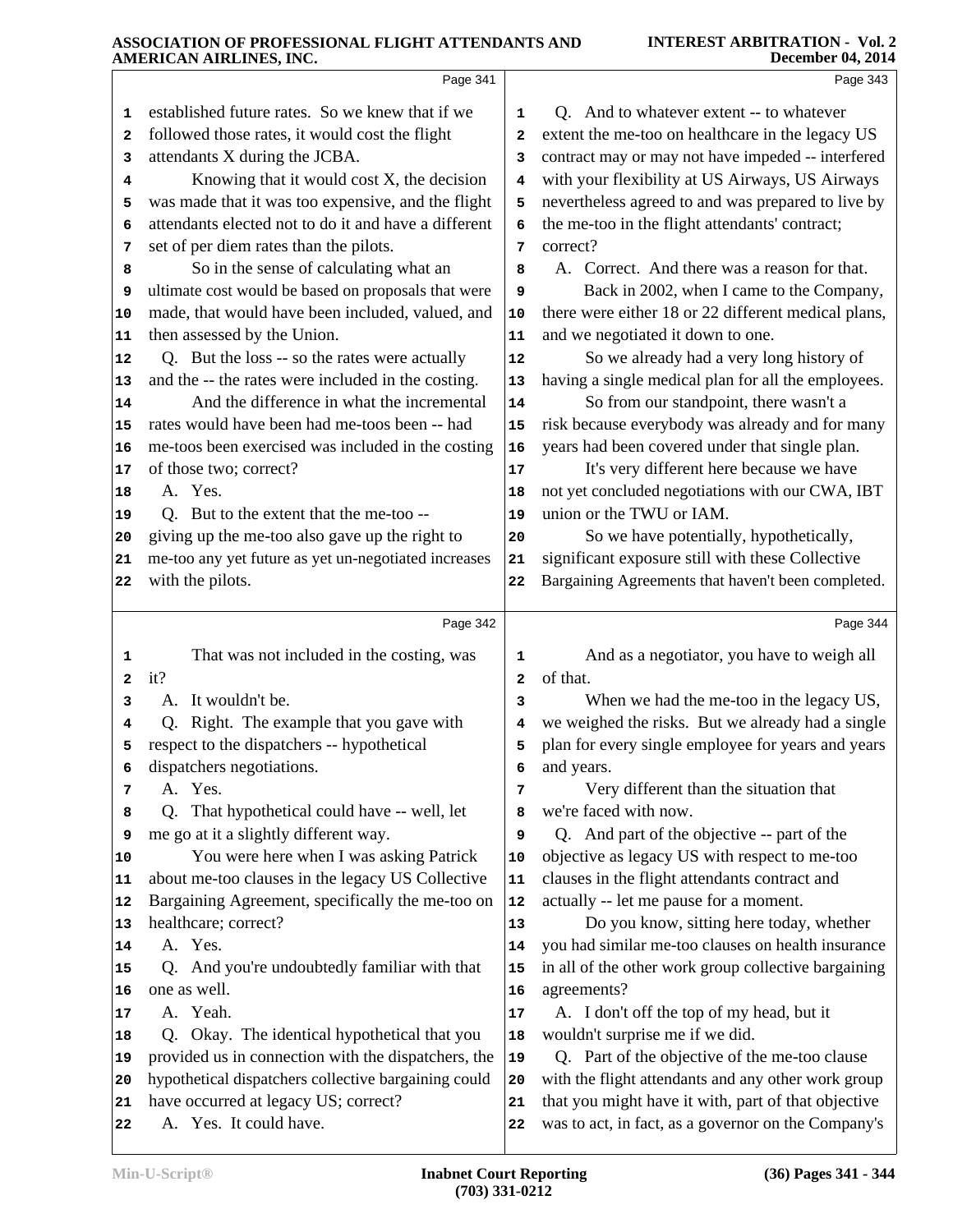|              | Page 345                                                                      |                | Page 347                                                    |
|--------------|-------------------------------------------------------------------------------|----------------|-------------------------------------------------------------|
| 1            | conduct with respect to bargaining?                                           | $\mathbf 1$    | difference in the cost.                                     |
| $\mathbf{2}$ | A. It would be, yes.                                                          | $\overline{a}$ | Q. Well, that's an interesting answer, and I                |
| 3            | And in fact, because we did this                                              | 3              | understand that and appreciate your observation.            |
| 4            | originally in 2002 during the restructuring,                                  | 4              | But in fairness, that's both a legal                        |
| 5            | everybody wanted to make sure, you know, the pilots                           | 5              | question for the Panel to decide whether our                |
| 6            | went first.                                                                   | 6              | health -- our promises with regard to health                |
| 7            | They wanted to make sure they weren't                                         | 7              | insurance are separate from the valuation questions,        |
| 8            | going to be out there alone with one plan with a                              | 8              | number one.                                                 |
| 9            | very significant employee contribution and that                               | 9              | And number two, whether in fact a me-too                    |
| 10           | everybody would do it.                                                        | 10             | as written by the parties has any value.                    |
| 11           | Once we got that in place, again, those                                       | 11             | But my point -- now I'll ask the question.                  |
| 12           | contracts existed with the same medical plan for 10,                          | 12             | MR. SIEGEL: Could we move to strike the                     |
| 13           | 12 years, completely, completely different than the                           | 13             | closing arguments?                                          |
| 14           | situation we are in now.                                                      | 14             | MR. FREUND: Might as well hear it now.                      |
| 15           | Q. Yeah, great. So let's go back to 2002.                                     | 15             | It's more effective in the middle of the                    |
| 16           | 2002, when the pilots went first, the                                         | 16             | case than it is at the end.                                 |
| 17           | me-too -- they negotiated the health insurance plan.                          | 17             | BY MR. FREUND:                                              |
| 18           | And they negotiated a me-too to act as a governor on                          | 18             | Q. But my question to you is the same.                      |
| 19           | the one hand and protection on the other hand just                            | 19             | And I think you would agree with me;                        |
| 20           | to ensure that everybody in the Company had the same                          | 20             | right, that whatever the timing differences might or        |
| 21           | health plan; correct?                                                         | 21             | might not have been in the 2002 US Airways pilots           |
| 22           | A. Correct. And all those negotiations were                                   | 22             | negotiations as compared to 2014 flight attendant           |
|              | Page 346                                                                      |                | Page 348                                                    |
|              |                                                                               |                |                                                             |
| 1            | done almost simultaneously.                                                   | 1              | negotiations, the fact remains that the pilots'             |
| 2            | We're not in the same situation because we                                    | 2              | interests in maintaining uniformity of health               |
| 3            | are first starting with CWA and IBT later this                                | 3              | insurance plans is identical to the flight                  |
| 4            | month. And we have no idea when we're even going to                           | 4              | attendants' interest now in maintaining the single          |
| 5            | start with TWU or -- and IAM.                                                 | 5              | area of health insurance plans.                             |
| 6            | So -- there was great comfort back then                                       | 6              | A. There's no question that on this                         |
| 7            | because we were negotiating them simultaneously.                              | 7              | particular, I agree with you.                               |
| 8            | Here, the situation is, again, totally                                        | 8              | In fact, the Company's interests are                        |
| 9            | different.                                                                    | 9              | aligned as well. That's what we want, too.                  |
| 10           | Q. The flight attendants here in 2014 have                                    | 10             | Q. Well, we're trying to help you.                          |
| 11           | exactly the same interests in maintaining parity                              | 11             | A. I appreciate that.                                       |
| 12           | with the other work groups on health insurance as                             | 12             | By having a Panel put the me-too in.<br>Q.                  |
| 13           | the pilots did at US Airways in 2002?                                         | 13             | A. Look, we are aligned. We have said it.                   |
| 14           | A. They have the same interests, but the                                      | 14             | There's no question about it.                               |
| 15           | difference is that here we have negotiated and                                | 15             | My only point, Jeff, is that we're not in                   |
| 16           | agreed to a market rate of \$112 million.                                     | 16             | total control of a situation when we're in a Section        |
| 17           | Q. Well, that's a --                                                          | 17             | 6 negotiation and faced with a possible strike.             |
| 18           | Okay. And if, in fact, going back to the                                      | 18             | That doesn't mean we don't want to do it; we're not         |
| 19           | hypothetical, where the TWU keeps the legacy US                               | 19             | going to try as hard as humanly possible.                   |
| 20<br>21     | plan, we're not talking about a million or two<br>million dollars difference. | 20<br>21       | But I can't predict what would happen in<br>that situation. |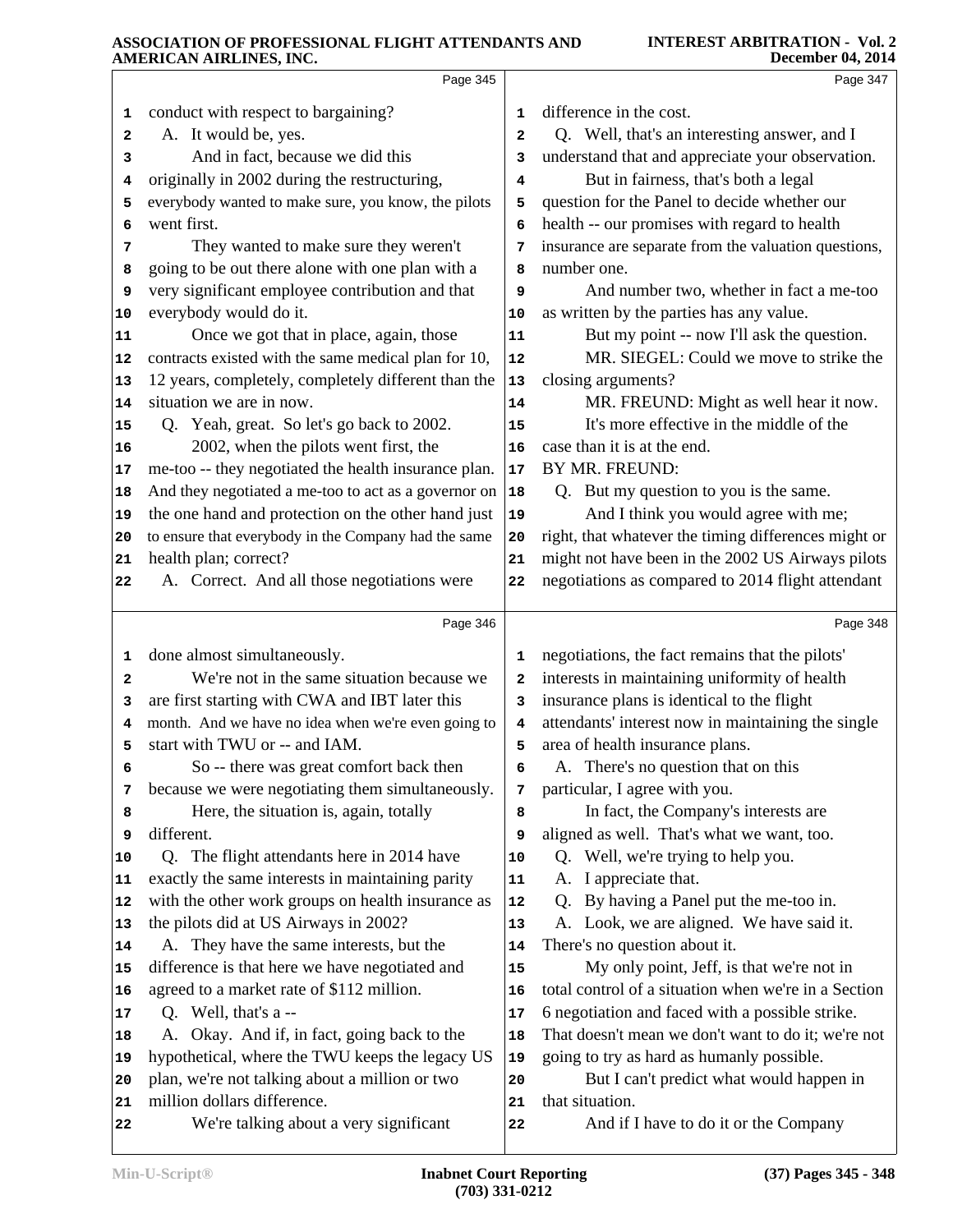|          | Page 349                                                                                     |              | Page 351                                                                    |
|----------|----------------------------------------------------------------------------------------------|--------------|-----------------------------------------------------------------------------|
| 1        | directs me to do it, meaning agree to a different                                            | 1            | brief break with the Board here before we wind it                           |
| 2        | plan that could end up costing tens of millions of                                           | 2            | up.                                                                         |
| 3        | dollars because I have to me-too it with the flight                                          | 3            | MR. FREUND: Well, let's just see where we                                   |
| 4        | attendants, that is something as a negotiator on the                                         | 4            | are.                                                                        |
| 5        | behalf of the Company I have to be concerned with.                                           | 5            | I take it that's your last witness?                                         |
| 6        | Doesn't mean we don't have any                                                               | 6            | MR. SIEGEL: That's our last witness.                                        |
| 7        | disagreement on what we want to do and what we're                                            | 7            | And so hopefully that's the last witness                                    |
| 8        | trying to do and what the flight attendants want                                             | 8            | in for the day.                                                             |
| 9        | done.                                                                                        | 9            | MR. FREUND: And maybe, I think we want to                                   |
| 10       | No disagreement.                                                                             | 10           | take advantage of that break to confirm on our own                          |
| 11       | It's just a fact of reality that as a                                                        | 11           | to decide whether there's anything else we want to                          |
| 12       | negotiator, under a Section 6 in the Railway Labor                                           | 12           | do.<br>ARBITRATOR BLOCH: That's fine.                                       |
| 13       | Act, I don't have total control.                                                             | 13           | (A recess was taken.)                                                       |
| 14<br>15 | I have got the Mediation Board. I have<br>got the mediators. I have got the pressure that is | 14<br>15     | ARBITRATOR BLOCH: One note as a result of                                   |
| 16       | put on that can -- that can happen to make an                                                | 16           | conversation between Joey, our court reporter, and                          |
| 17       | agreement.                                                                                   | 17           | me a few moments ago, and I think a testament to his                        |
| 18       | And so all of those factors do come into                                                     | 18           | excellence and caring on the stuff.                                         |
| 19       | the play. That's all I'm saying.                                                             | 19           | Joey indicates that in yesterday's                                          |
| 20       | Q. And I would say the same -- I would ask                                                   | 20           | transcript, he had heard in the course of our                               |
| 21       | the same question, and I suspect you would give the                                          | 21           | testimony in conversations reference to the "United                         |
| 22       | same answer with respect to profit sharing.                                                  | 22           | Continental" contract as to combined                                        |
|          |                                                                                              |              |                                                                             |
|          | Page 350                                                                                     |              | Page 352                                                                    |
| 1        | That is, the flight attendants have the                                                      | 1            | United/Continental contract as distinguished from                           |
| 2        | identical interest to see to it that they are not                                            | $\mathbf{2}$ | what was intended was the Continental and the United                        |
| 3        | treated any differently than any other work group at                                         | з            | contracts.                                                                  |
| 4        | that point; correct?                                                                         | 4            | And so he had erroneously represented that                                  |
| 5        | A. Correct.                                                                                  | 5            | with a slash instead of a comma or a dash. And he                           |
| 6        | MR. FREUND: One second. That's all I                                                         | 6            | informs me that, of course, that will be corrected                          |
| 7        | have got.                                                                                    | 7            | in the final version that's coming out very quickly.                        |
| 8        | <b>ARBITRATOR BLOCH:</b> Mr. Robertson, anything                                             | 8            | So, Joey, I really thank you for your                                       |
| 9        | else?                                                                                        | 9            | observation and your caring. That's a big deal.                             |
| 10       | MR. ROBERTSON: No.                                                                           | 10           | Appreciate your bringing it to our attention.                               |
| 11       | ARBITRATOR BLOCH: Mr. Glass, thank you as                                                    | 11           | I am going to suggest to the parties that                                   |
| 12       | well for your participation -- I'm sorry. Excuse                                             | 12           | number one, as anticipated, your presentations have                         |
| 13       | me.                                                                                          | 13           | been comprehensive and very responsive to the job                           |
| 14       | Give me just a moment, please.<br>MR. SIEGEL: That's our case.                               | 14           | that this Board needs to perform.<br>And I'm saying that not solely to warm |
| 15       | ARBITRATOR BLOCH: Let me excuse the                                                          | 15           | your hearts, but to tell you that I think I am                              |
| 16       | witness before you think of something.                                                       | 16           | convinced, and I know my colleagues feel the same                           |
| 17<br>18 | Thank you very much, Mr. Glass. We                                                           | 17<br>18     | way, that we do not need closing arguments, per se.                         |
| 19       | appreciate it.                                                                               | 19           | MR. FREUND: That's because I have already                                   |
| 20       | THE WITNESS: Thank you.                                                                      | 20           | given closing argument in cross-examination.                                |
| 21       | (The witness stood down.)                                                                    | 21           | ARBITRATOR BLOCH: I was about to say                                        |
| 22       | ARBITRATOR BLOCH: Now, could we take a                                                       | 22           | "again."                                                                    |
|          |                                                                                              |              |                                                                             |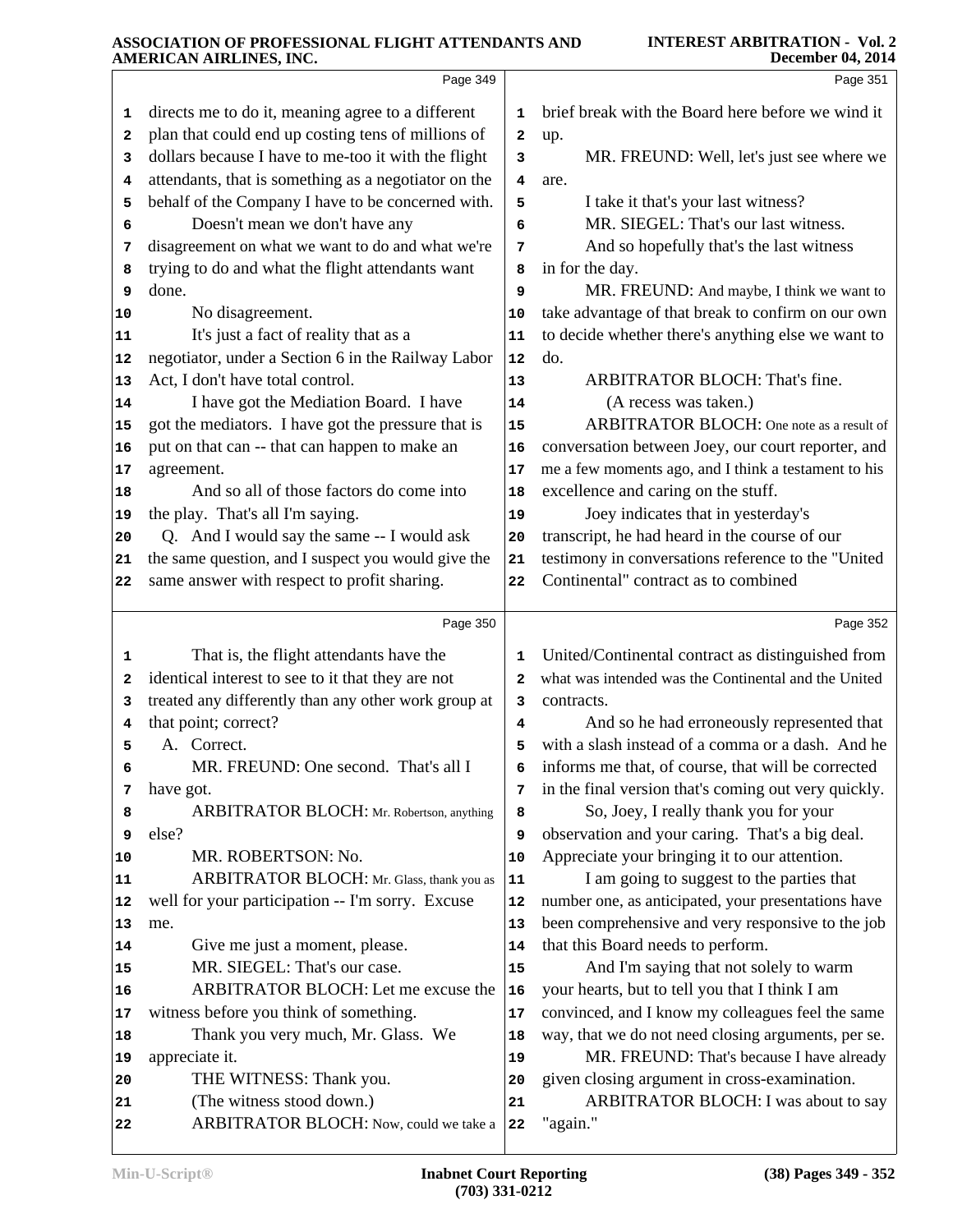|          | Page 353                                                              |          | Page 355                                                                                                |
|----------|-----------------------------------------------------------------------|----------|---------------------------------------------------------------------------------------------------------|
| 1        | But with obvious thanks for the                                       | 1        | MR. SIEGEL: And certainly thanks to                                                                     |
| 2        | comprehensiveness of the presentations themselves.                    | 2        | the -- I'm sure Jeff agrees -- thanks very much to                                                      |
| 3        | And with this one request: We would                                   | 3        | the Panel.                                                                                              |
| 4        | welcome a short -- and by that I mean, five pages or                  | 4        | It's a lot of information, and it's an                                                                  |
| 5        | less -- discussion of the one, call it, legal,                        | 5        | expedited process, and we very much appreciate your                                                     |
| 6        | contractual question that we have discussed during                    | 6        | dedication and professionalism.                                                                         |
| 7        | the course of the hearing.                                            | 7        | MR. FREUND: Agree absolutely.                                                                           |
| 8        | That is the contractual basis, contractual                            | 8        | ARBITRATOR BLOCH: Thanks again.                                                                         |
| 9        | commitment, as has been represented by the Union,                     | 9        | And I'll close the record.                                                                              |
| 10       | underlying the single health system.                                  | 10       | (Whereupon, the proceedings in the above-captioned                                                      |
| 11       | And I'm referring, at least, to the CLA                               | 11       | matter were concluded at 1:57 p.m.)                                                                     |
| 12       | and the December 31 clarifying document.                              | 12       |                                                                                                         |
| 13       | So if you could do that, my understanding                             | 13       |                                                                                                         |
| 14       | from your representations is that we could have a                     | 14       |                                                                                                         |
| 15       | brief on that a week from today, if that's okay.                      | 15       |                                                                                                         |
| 16       | MR. FREUND: Yes.                                                      | 16       |                                                                                                         |
| 17       | MR. SIEGEL: Yes.                                                      | 17       |                                                                                                         |
| 18       | ARBITRATOR BLOCH: And I would ask, if you                             | 18       |                                                                                                         |
| 19       | don't mind, send copies directly to all of the Board                  | 19       |                                                                                                         |
| 20       | members, as well, of course, as to exchange between                   | 20       |                                                                                                         |
| 21       | yourselves.                                                           | 21       |                                                                                                         |
| 22       | We are going to -- the Board is going to                              | 22       |                                                                                                         |
|          | Page 354                                                              |          | Page 356                                                                                                |
| ı        | convene right after this to discuss our own                           | 1        | CERTIFICATE OF REPORTER                                                                                 |
| 2        | calendars because all of us recognize, not only the                   | 2        | I, Joseph A. Inabnet, do hereby certify                                                                 |
| з        | serious nature of the issues that have been brought                   | 3        | that the transcript of the foregoing proceedings was                                                    |
| 4        | forth, but the advisability of getting a response to                  | 4        | taken by me in Stenotype and thereafter reduced to                                                      |
| 5        | this just as quickly as we possibly can.                              | 5        | typewriting under my supervision; that said                                                             |
| 6        | So consistent with the requests that I                                | 6        | transcript is a true record of the proceedings; that                                                    |
| 7        | made to counsel on the quick briefing, we would be                    | 7        | I am neither counsel for, related to, nor employed                                                      |
| 8        | looking to give you an equally quick response, and                    | 8<br>9   | by any of the parties to the action in which these                                                      |
| 9        | we will know a lot more after we have a little                        | 10       | proceedings were taken; and further, that I am not a<br>relative or employee of any attorney or counsel |
| 10       | lunch.                                                                | 11       | employed by the parties thereto, nor financially or                                                     |
| 11       | So let me just inquire from counsel, and                              | 12       | otherwise interested in the outcome of the action.                                                      |
| 12       | also my colleagues whether there is anything else I<br>should know?   | 13       |                                                                                                         |
| 13       | Gentlemen, anything else?                                             | 14       |                                                                                                         |
| 14       | MR. FREUND: Nothing for us.                                           | 15       |                                                                                                         |
| 15<br>16 | MR. SIEGEL: No.                                                       | 16       | Joseph A. Inabnet<br>Court Reporter                                                                     |
| 17       | ARBITRATOR BLOCH: So in addition to                                   | 17       |                                                                                                         |
| 18       | extending my thanks on behalf of all of us to the                     | 18       |                                                                                                         |
| 19       | counsel, to the witnesses, I thank you all for your                   | 19       |                                                                                                         |
| 20       | endurance and patience in sitting through this.                       | 20       |                                                                                                         |
|          |                                                                       |          |                                                                                                         |
| 21       |                                                                       |          |                                                                                                         |
| 22       | And we look forward to getting back to you<br>as quickly as possible. | 21<br>22 |                                                                                                         |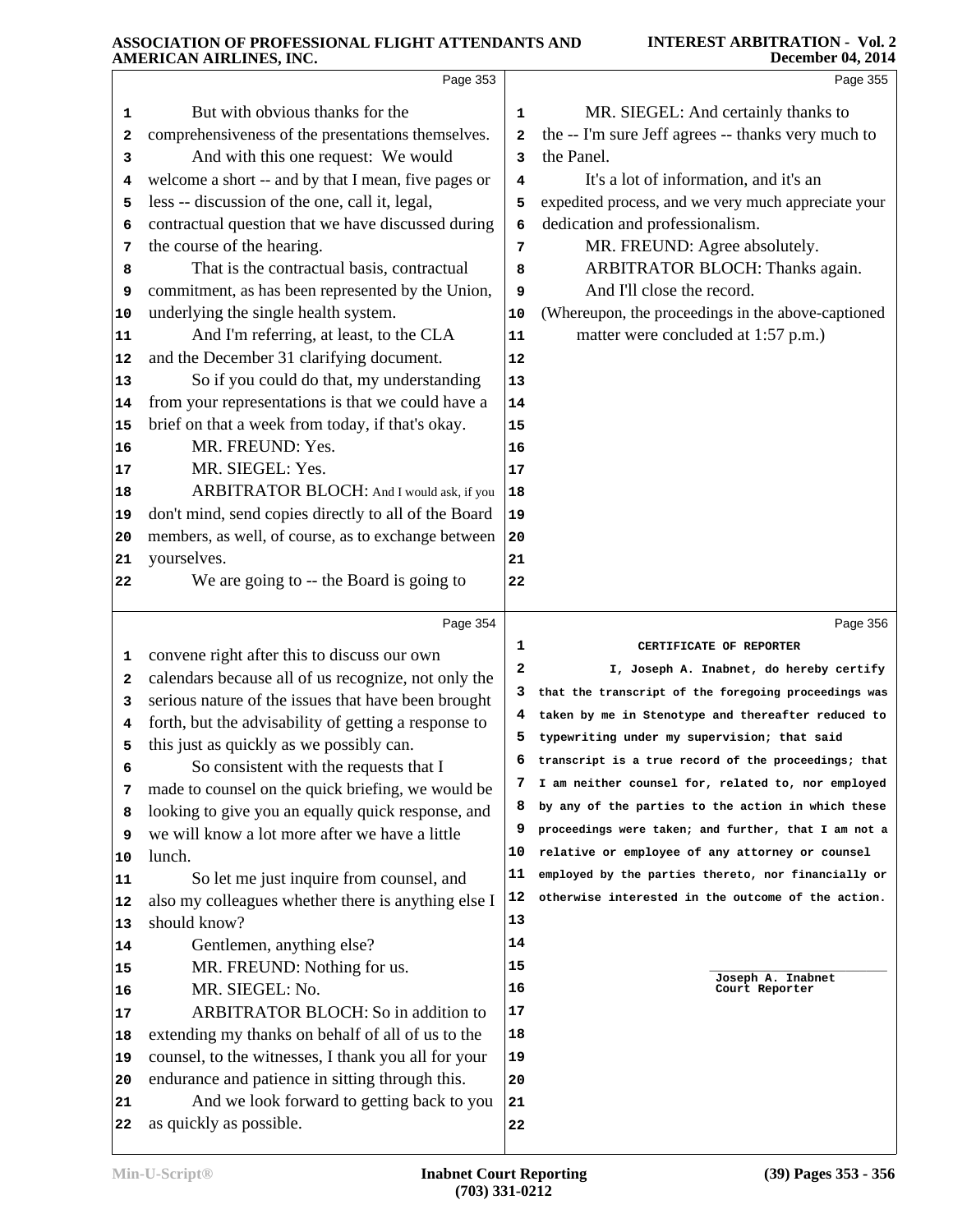|                            |                                       | 302:14<br>act(9)          | 345:11;346:8;352:22;<br>355:8                            | 237:8<br>airline $(7)$               |
|----------------------------|---------------------------------------|---------------------------|----------------------------------------------------------|--------------------------------------|
| \$                         | I                                     | 212:11;318:20;            | against $(2)$                                            | 205:13;242:10;                       |
|                            |                                       | 319:1,2;332:13;333:1;     | 303:21;304:17                                            | 251:4,20;278:21,21;                  |
| \$1(1)                     | $[Article]$ $(1)$                     | 344:22;345:18;349:13      | aggregate (10)                                           | 279:3                                |
| 226:19                     | 307:5                                 | $\arctan(1)$              | 208:15,18;285:15;                                        | Airlines (5)                         |
| \$1.2(1)                   |                                       | 318:8                     | 292:11;293:4;312:22;                                     | 225:9;259:6;275:15;                  |
| 295:14                     | $\mathbf{A}$                          | active(3)                 | 313:15;315:10;320:8;                                     | 289:6;327:2                          |
| \$10(1)                    |                                       | 301:16,20;314:11          | 323:19                                                   | Airways (19)                         |
| 226:19                     | AA(3)                                 | activities (3)            | ago(5)                                                   | 300:13;301:6;                        |
| \$100(3)<br>281:1,12;286:3 | 301:12;304:4;319:9<br>abandonment (1) | 289:15;291:8,11           | 217:2;221:21;                                            | 302:18;306:7;307:17;                 |
| \$112(41)                  | 339:14                                | acts (1)                  | 251:10;283:7;351:17                                      | 315:12;317:21;                       |
| 208:2,4,7,11;209:10,       | abide $(1)$                           | 231:8                     | agree $(17)$                                             | 323:15;326:15,21;                    |
| 15,20;210:10,21;           | 270:5                                 | actual(4)                 | 212:18;216:6;                                            | 327:4;329:10,16;                     |
| 211:2;218:12;219:6;        | abiding $(2)$                         | 264:7;284:19,19,20        | 218:16;260:3;264:5;                                      | 330:1;339:15;343:4,4;                |
| 246:20;247:14;             | 271:18,19                             | actually $(27)$           | 268:11,22;277:20;                                        | 346:13;347:21                        |
| 249:18,21;253:19;          | ability $(13)$                        | 209:11;211:3,22;          | 279:2;283:19;292:18;                                     | Akins (3)                            |
| 261:20;262:8,13,21;        | 237:4;265:6,8,10,                     | 212:4;214:8;215:3,9,      | 299:15;303:16;                                           | 253:1;292:14;300:7                   |
| 263:13;264:3;265:2;        | 22;272:20;273:1,2,3;                  | 10;216:1,2;223:17;        | 347:19;348:7;349:1;                                      | aligned $(2)$                        |
| 267:11;268:13;269:2,       | 283:18;321:19;                        | 236:17;244:7,9;           | 355:7                                                    | 348:9,13                             |
| 6, 10, 12; 271: 22;        | 331:21;332:1                          | 254:18;262:12;272:3,      | agreeable (1)                                            | allow $(1)$                          |
| 280:13;283:21;285:8;       | able $(13)$                           | 9;274:17;281:21;          | 323:11                                                   | 244:3                                |
| 286:18;287:10;             | 206:3;239:1,2;                        | 284:15;306:18;335:7;      | agreed $(12)$                                            | allowed (1)                          |
| 294:16;295:3;299:16;       | 245:6,9;246:7;258:22;                 | 337:18;338:11;            | 206:16;208:8;                                            | 215:16                               |
| 303:3;346:16               | 261:2;267:9;269:16;                   | 341:12;344:12             | 209:13;215:13;218:3;                                     | allowing $(2)$                       |
| \$114(1)                   | 273:20;307:20;319:13                  | ad(1)                     | 230:1;269:5;283:7;                                       | 212:11:243:20                        |
| 297:6                      | above $(7)$                           | 289:18                    | 294:16;335:18;343:5;                                     | allows (8)                           |
| \$116(2)                   | 209:9,20;210:10;                      | add(1)                    | 346:16                                                   | 211:17,21;243:3,10,                  |
| 234:4,19                   | 219:6;246:20;269:12;                  | 315:18                    | agreeing $(2)$                                           | 12;245:21;246:1,17                   |
| \$150(7)                   | 287:12                                | addition $(2)$            | 265:1;337:9                                              | almost $(3)$                         |
| 234:8,17,20;235:10;        | above-captioned (1)                   | 208:22;354:17             | agreement (77)                                           | 209:18;246:7;346:1                   |
| 239:10,13;258:21           | 355:10                                | additional (14)           | 206:15;214:3;229:5;                                      | alone $(2)$                          |
| \$2(2)                     | absence $(1)$                         | 212:9,13;237:16,17;       | 250:5,7;251:2,3,7,8;                                     | 334:13;345:8                         |
| 296:22;303:19              | 240:12                                | 242:13,17;243:15,21;      | 252:14;256:2;262:6,                                      | aloud $(1)$                          |
| \$3(3)                     | absent $(4)$                          | 254:10;260:4;266:18;      | 16, 19; 266: 8; 267: 5;                                  | 221:4                                |
| 294:4,13;295:2             | 207:22;208:9;                         | 283:2;294:12;302:21       | 275:14,16,20,22;                                         | alter $(1)$                          |
| \$3.75(1)                  | 209:14;269:6                          | additionally (1)          | 276:4;280:12;291:13;                                     | 277:17                               |
| 235:11                     | absolute $(1)$                        | 330:17                    | 292:1,9;293:3;298:2;                                     | altered $(1)$                        |
| \$35(1)                    | 259:20                                | address $(3)$             | 299:9,10;302:1,2,3,11;                                   | 279:6                                |
| 286:6                      | absolutely (14)                       | 244:10;328:10,11          | 303:4;304:19;305:9,                                      | alternative $(3)$                    |
| \$5(1)                     | 222:20;223:6;241:2;                   | addressed $(1)$           | 13:306:8.13:307:14:                                      | 218:4.7:219:2                        |
| 226:18                     | 261:11,11;280:14;                     | 251:15                    | 308:19;311:18,22;                                        | alternatively (1)                    |
| \$50(49)                   | 282:10;283:14;                        | advance $(1)$             | 314:6;316:10;320:10;                                     | 273:6                                |
| 208:13;211:19;             | 285:22;286:9;323:9;                   | 309:4                     | 323:6,11;324:5;                                          | always $(9)$                         |
| 212:4;214:1;215:7,18;      | 337:13;338:3;355:7                    | advantage $(2)$           | 327:17;328:6;330:2;<br>333:14;334:22;335:2,              | 204:8;214:7;217:10;                  |
| 218:21;219:3;229:12;       | absolutes (1)                         | 243:3;351:10              |                                                          | 251:18,20;268:18;<br>277:8,18;303:13 |
| 230:2,3,8;231:11,16;       | 256:20                                | advisability (1)<br>354:4 | 4,8,12;336:4,5,8,10,11,<br>18, 20, 21, 22; 337: 2, 5, 6, | ambiguity $(1)$                      |
| 232:11;241:15;242:3;       | academic (1)                          | affect $(3)$              | 18;339:8,16,17;                                          | 313:20                               |
| 243:5, 14; 244: 4, 18;     | 254:15                                | 261:17;295:13,16          | 340:22;342:12;349:17                                     | amendable (3)                        |
| 245:11,14,22;246:21;       | accept(4)                             | afternoon $(2)$           | agreements $(11)$                                        | 298:1;299:9;300:1                    |
| 273:5,16;274:8;            | 238:12;266:4;                         | 324:21,22                 | 263:10;289:16;                                           | America (1)                          |
| 279:21;280:9,20;           | 275:19;305:15                         | again $(31)$              | 300:14;302:8;315:13;                                     | 327:2                                |
| 281:5;282:12,16,19;        | accounting(1)                         | 215:16,17;219:4;          | 327:6;334:10,11;                                         | American (24)                        |
| 283:6;284:3,8,13,15,       | 265:5                                 | 221:16;222:13;            | 338:9;343:22;344:16                                      | 225:8;235:20;253:1;                  |
| 17;285:3,4,6,12,13,14,     | accurate(2)                           | 225:14;231:21;            | agrees $(3)$                                             | 259:5,6,7,8,10,11;                   |
| 19,21                      | 321:8;332:5                           | 238:10;244:3;245:1;       | 231:20;314:7;355:2                                       | 266:9;275:15;289:6,7,                |
| \$6(3)                     | achieved (1)                          | 251:5;260:10;262:22;      | ahead $(6)$                                              | 21;290:3;300:11,13,                  |
| 295:3,10,11                | 275:22                                | 264:5,9,11,22;267:19;     | 227:9;236:5;238:7;                                       | 15;301:3,7,8,8;315:12;               |
| \$62(1)<br>208:17          | acquiesced (1)<br>230:1               | 268:21;274:19;            | 272:12;283:5;294:3                                       | 330:1                                |
| \$8.70(1)                  | acquiescence (1)                      | 277:20;284:18,19;         | ah-ha $(1)$                                              | amongst(1)                           |
| 235:14                     | 247:21                                | 286:19;297:21;            | 286:5                                                    | 212:16                               |
|                            | across(1)                             | 329:15;338:13;            | ahold $(1)$                                              | amount(10)                           |
|                            |                                       |                           |                                                          |                                      |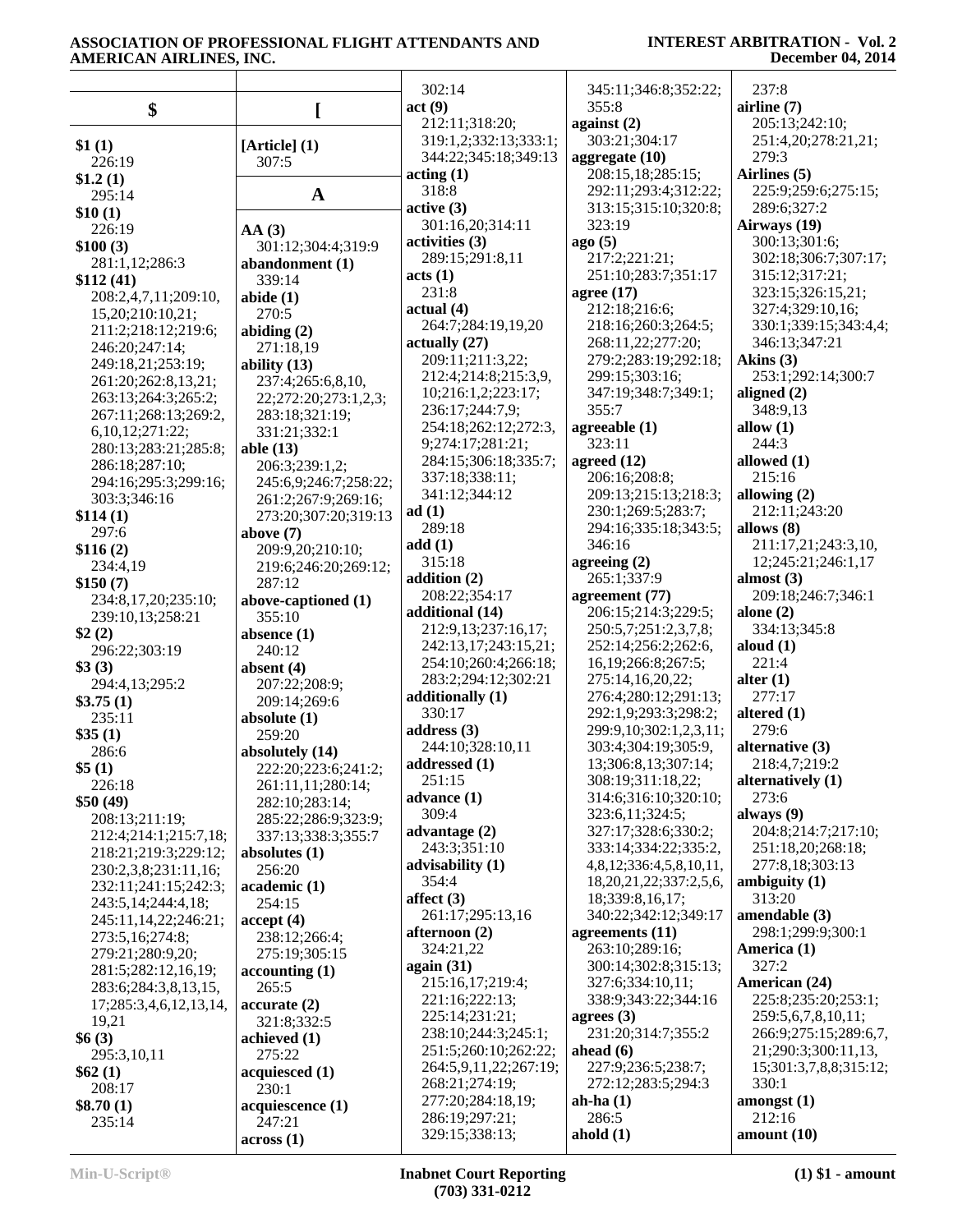| 212:5;222:17;               | 314:19                      | arguments $(2)$          | 264:14,17;265:3;          | 7,17;245:12,21;         |
|-----------------------------|-----------------------------|--------------------------|---------------------------|-------------------------|
| 233:18;235:17;238:6,        | Apple $(13)$                | 347:13;352:18            | 266:19;267:12;            | 249:20;260:8,9;262:7;   |
| 20;241:16;264:7;            | 233:22;234:1,1,4,17,        | around (2)               | 268:12;269:1;272:1;       | 270:15,17;271:9;        |
| 283:4;332:17                | 18, 20; 235: 9; 239: 9, 10; | 227:8;232:19             | 273:4,11;276:17;          | 272:3;273:21;274:19,    |
| amounts (1)                 | 255:1;257:15;258:21         | arrangements (3)         | 286:16;296:12;            | 21, 22; 279: 5, 12, 13; |
| 280:2                       |                             |                          |                           | 280:9,11;281:21;        |
|                             | application $(1)$           | 306:22;307:1;            | 301:13,15,17;304:3,4;     |                         |
| analysis (9)                | 307:3                       | 321:13                   | 305:14;307:2;310:2,4,     | 283:20,21;285:4;        |
| 230:22;240:11;              | applied $(5)$               | arrive(1)                | 16;311:13;312:16;         | 287:4,5,13,14,18;       |
| 253:5;287:18;289:9,         | 300:11,14;301:2,7,8         | 249:11                   | 313:9;314:12,12;          | 293:8;297:2,16;298:3,   |
| 19;290:13,21;303:20         | applies $(1)$               | articulate (1)           | 317:3;318:9;321:15;       | 22;299:7;300:4;         |
| analyst (2)                 | 333:6                       | 339:21                   | 339:4;341:3,6;344:11,     | 304:17;306:18;          |
| 290:8,15                    | apply $(8)$                 | ascertain(1)             | 20;346:10;349:4,8;        | 307:19;313:7;338:22;    |
| analyze (1)                 | 250:6;294:21;               | 315:9                    | 350:1                     | 343:9;345:15;346:6,     |
| 291:3                       | 301:10;302:7;304:6;         | ascertaining $(2)$       | attendants' (4)           | 18;354:21               |
| ancillary (1)               | 307:22;323:17,22            | 313:14;315:2             | 309:1;313:10;343:6;       | background (1)          |
| 289:18                      | applying $(1)$              | ascribed $(2)$           | 348:4                     | 291:14                  |
| and/or $(1)$                | 301:16                      | 241:16;314:10            | attendant's (1)           | backward (1)            |
| 330:17                      | appreciate (7)              | aside $(1)$              | 284:20                    | 300:1                   |
| anniversary (1)             | 241:3;324:15;347:3;         | 212:19                   | attention $(4)$           | bad(5)                  |
| 326:1                       | 348:11;350:19;              | assessed $(1)$           | 207:8;210:1;213:2;        | 259:19;283:12,14,       |
| annual (9)                  | 352:10;355:5                | 341:11                   | 352:10                    | 17;337:20               |
| 293:16;294:15,22;           | approach $(1)$              | assessment $(1)$         | attributable (1)          | bag(1)                  |
| 296:1,6,17;297:1,5,21       | 230:12                      | 209:7                    | 340:12                    | 265:6                   |
| annually $(2)$              | approaching (1)             | assign $(14)$            | attributed (4)            | bailiwick (1)           |
| 208:2,12                    | 332:20                      | 309:22;312:21;           | 229:4,7;266:18;           | 252:10                  |
| answered (2)                | appropriate (3)             | 313:2;314:14;315:1,      | 307:19                    | baked $(1)$             |
| 257:12;303:17               | 226:22;334:20;              | 13;316:8,19;317:8,22;    | $\text{attributes}$ $(1)$ | 204:8                   |
| anticipated (3)             | 338:8                       | 323:14,18;324:7,8        | 226:11                    | balance (1)             |
| 265:17;298:7;               | approximately (2)           | assigned $(5)$           | audience (1)              | 267:7                   |
| 352:12                      | 327:9,11                    | 301:21;302:12;           | 206:11                    | bandying $(1)$          |
| <b>APFA (78)</b>            | April $(1)$                 | 316:15;317:18;339:17     | August $(1)$              | 261:21                  |
| 207:21;208:7,20;            | 326:21                      |                          | 290:9                     | bar(1)                  |
|                             |                             | assigning $(1)$<br>317:2 | author $(1)$              | 258:19                  |
| 209:1,13;210:17;            | arbitrating $(1)$<br>253:9  |                          |                           |                         |
| 211:1,7,16,17;212:9;        |                             | assignment $(1)$         | 221:16                    | <b>Bargaining (47)</b>  |
| 213:8, 17, 22; 214: 6;      | arbitration (6)             | 248:20                   | authority $(1)$           | 229:5;250:4,7;          |
| 215:14;216:5,8;217:7,       | 229:22;230:2;252:1;         | Associates (1)           | 335:14                    | 251:2,3,7,8;252:13;     |
| 15;218:5,17;219:15,         | 292:12;307:4;338:1          | 325:22                   | available (2)             | 262:6,16,19;266:8;      |
| 19;224:14;228:13;           | <b>ARBITRATOR (58)</b>      | assume $(14)$            | 283:10;308:21             | 267:5;275:14,15,21,     |
| 229:7,20;230:5;231:8,       | 204:2,12,21;205:17;         | 210:16;217:7;266:6,      | average $(12)$            | 22;276:4;289:16;        |
| 13, 20; 233: 16; 235: 22;   | 217:18,20;221:18,20;        | 10;276:6;298:3;299:4,    | 208:4;262:8;281:18;       | 298:2;300:14;302:1,2,   |
| 241:14,16;242:3,4;          | 222:9;223:4;224:4,18,       | 5,6;312:9,12,17,18;      | 286:6;293:16;294:16,      | 3,12;303:15;305:13;     |
| 243:3,10;244:3,15,22;       | 21;225:17,21;229:3,9,       | 331:11                   | 22;295:1,13;297:1,5,      | 306:8,13;311:18,22;     |
| 246:16;247:7;249:19;        | 10;230:11,17;231:19;        | assumed $(4)$            | 20                        | 315:12;327:6;334:10;    |
| 258:16;260:1,22;            | 236:6;237:1,6;238:18,       | 296:6;318:9,19,19        | aversion(1)               | 335:8,12;337:18;        |
| 261:9,10,10;262:15;         | 22;239:17;240:6,10,         | assuming $(3)$           | 223:19                    | 338:9,14,16;339:16,     |
| 268:2;269:14;273:11,        | 22;241:3;247:18;            | 297:21;324:2,3           | award (1)                 | 17;342:12,20;343:22;    |
| 13, 20; 274: 7; 275: 14,    | 248:4;254:1,7,9;            | assumption $(3)$         | 299:6                     | 344:15;345:1            |
| 14, 16; 276: 8, 21; 278: 9; | 271:6;272:12;288:1,3,       | 312:20;313:3;318:7       | awarded (2)               | base $(3)$              |
| 279:11;280:2,3,7;           | 5, 10, 17; 297: 9; 324: 13, | assumptions $(4)$        | 292:11;293:18             | 302:4;303:22;           |
| 284:7,22;292:1;             | 17,22;331:8;350:8,11,       | 253:17,18;293:1;         | aware $(3)$               | 309:19                  |
| 295:20;298:13;              | 16,22;351:13,15;            | 320:7                    | 208:4;252:17;             | based $(24)$            |
| 299:20;304:21;305:9;        | 352:21;353:18;              | attached (2)             | 329:17                    | 207:12;211:22;          |
| 322:6                       | 354:17;355:8                | 253:17;297:19            | away $(4)$                | 222:16;224:11;230:5,    |
| APFA's (11)                 | area(3)                     | attack $(2)$             | 258:5;317:2,6;            | 20;242:4;257:19;        |
| 208:14;210:9;               | 222:14;326:8;348:5          | 245:5;279:20             | 333:11                    | 272:20;273:1,17;        |
| 213:21;216:5;219:6;         | areas(1)                    | <b>Attendant</b> (13)    |                           | 274:1;276:10;277:19;    |
| 232:1;233:5;255:3;          | 326:11                      | 289:15;291:8,12;         | B                         | 278:7,10;281:4;283:9;   |
| 256:16;282:17;339:11        | argue(1)                    | 296:18;301:6,11;         |                           | 303:20;330:4;331:15;    |
| apologize (1)               | 277:4                       | 302:9;306:8;307:18;      | <b>Bachelor</b> (1)       | 337:5,6;341:9           |
| 241:1                       | arguing $(1)$               | 308:18;311:3;323:20;     | 291:16                    | baseline $(5)$          |
| appear $(1)$                | 324:3                       | 347:22                   | back $(52)$               | 208:5;300:12;           |
| 307:13                      | argument(2)                 | attendants (43)          | 215:17;217:1;             | 309:20;340:3,9          |
| appears $(1)$               | 298:18;352:20               | 236:11;262:1,20;         | 232:14;234:14;244:3,      | basic $(14)$            |
|                             |                             |                          |                           |                         |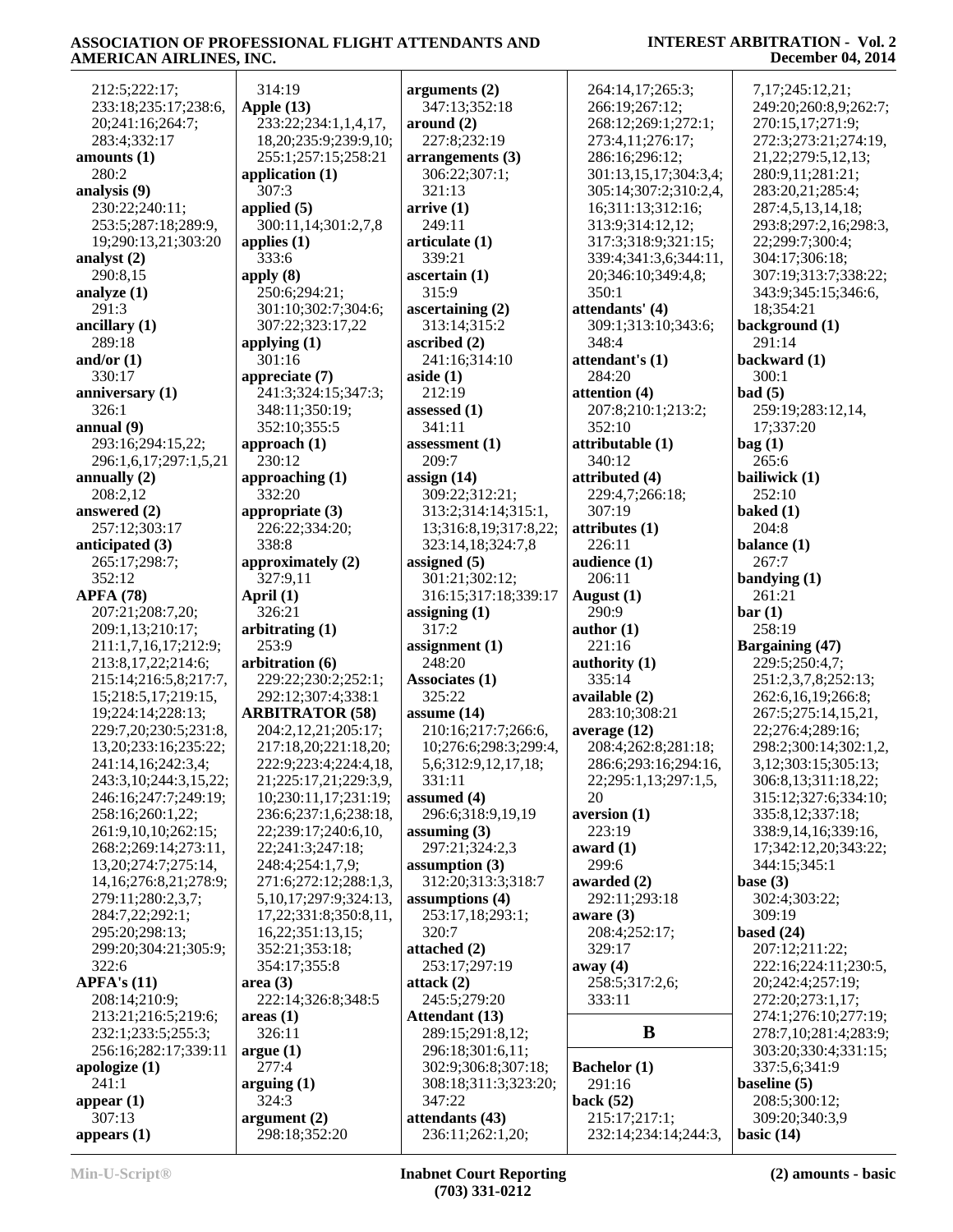| 210:13,13;211:10;       | 295:21;321:19         | 272:14;291:14;        | 244:7;246:3;256:2,4, | 212:5;227:2;230:7;    |
|-------------------------|-----------------------|-----------------------|----------------------|-----------------------|
| 212:14,17;214:18;       | bid(6)                | 300:6                 | 17;258:4;269:22;     | 232:6;241:20,21;      |
| 220:2,9,14;223:1;       | 333:21;335:19;        | bringing $(2)$        | 270:14,18,21;274:10; | 242:3,19;243:5;244:8; |
| 225:14,15;238:15;       | 336:7,13,16;337:1     | 296:17;352:10         | 275:7;277:6;278:13;  | 245:12;246:1,21;      |
| 250:20                  | big(2)                | broad(2)              | 281:14;289:12;290:2; | 279:22;280:9,17,18;   |
| basically (1)           | 306:1;352:9           | 255:8,9               | 291:21;300:16;304:9; | 282:13,13;283:3,6,16; |
| 290:20                  | bilateral (1)         | broader $(2)$         | 305:15;312:11;318:7; | 284:2,8,17            |
| basics $(2)$            | 256:1                 | 251:21;300:5          | 326:4,17;328:8;      | challenge $(1)$       |
| 216:11;252:21           | billion $(1)$         |                       |                      | 226:8                 |
|                         |                       | broadest $(1)$        | 330:11;338:1,22;     |                       |
| basing $(1)$            | 263:15                | 315:7                 | 339:20;349:16,16;    | chance (3)            |
| 278:22                  | bit $(10)$            | <b>Broadly</b> (1)    | 354:5                | 260:14;269:14;        |
| basis $(5)$             | 211:3;219:13;         | 267:1                 | capture $(1)$        | 318:14                |
| 206:17;212:4;243:5;     | 232:18;257:14;        | broken $(2)$          | 319:11               | change $(13)$         |
| 334:6;353:8             | 258:12;275:10,12;     | 208:12,12             | capturing $(1)$      | 211:21;242:18;        |
| beans $(1)$             | 300:5;321:1;337:14    | brought $(1)$         | 318:13               | 264:6;268:18;272:14;  |
| 287:5                   | blackjack (1)         | 354:3                 | cards $(4)$          | 277:6;278:12;294:2;   |
| became $(5)$            | 246:8                 | building $(1)$        | 246:10,13,13,18      | 310:11,13;318:14;     |
| 252:18,20;275:1;        | <b>BLOCH</b> (51)     | 252:14                | career $(1)$         | 319:2;320:17          |
| 298:8;326:21            | 204:2,12,21;205:17;   | built $(1)$           | 327:8                | changed $(6)$         |
| become $(4)$            | 217:18,20;221:18,20;  | 273:5                 | caring $(2)$         | 264:8;265:11;         |
| 239:6,7;242:16;         | 222:9;223:4;224:4,18, | burden $(4)$          | 351:18;352:9         | 272:21;273:2;310:10,  |
| 293:18                  | 21;225:17;236:6;      | 250:8;256:5;264:21;   | carrier $(1)$        | 10                    |
| becomes $(3)$           | 237:1,6;238:18,22;    | 268:7                 | 301:20               | changes (7)           |
| 209:16;219:5;           | 239:17;240:6,10,22;   | business $(2)$        | case (17)            | 309:3,5,7;310:8,22;   |
| 298:21                  | 241:3;247:18;248:4;   | 326:2,7               | 211:6;215:5;218:10;  | 311:1;315:11          |
| behalf $(2)$            | 254:1,7,9;271:6;      | bust $(2)$            | 222:20;226:5;234:17; | changing $(2)$        |
| 349:5;354:18            | 272:12;288:1,3,5,10,  | 330:15,16             | 235:20;236:1,14,21;  | 264:7,8               |
| behavioral (1)          | 17;297:9;324:13,17,   | buy $(6)$             | 237:10;247:13;260:1; | characterization (2)  |
| 230:22                  | 22;331:8;350:8,11,16, | 223:13,16;234:16,     | 273:3;333:22;347:16; | 253:20;267:10         |
| <b>Benchmarking (2)</b> | 22;351:13,15;352:21;  | 20;239:12;258:21      | 350:15               | characterize (1)      |
| 290:11;291:7            | 353:18;354:17;355:8   |                       | $\cosh(1)$           | 283:12                |
|                         |                       |                       |                      |                       |
|                         |                       |                       |                      |                       |
| benefit $(10)$          | <b>Board</b> (10)     | $\mathbf C$           | 285:21               | checking $(1)$        |
| 243:7,15;256:5;         | 207:16;212:22;        |                       | cause $(1)$          | 304:17                |
| 268:2;305:14;308:17,    | 225:19;287:7;304:11;  | $\cake(1)$            | 242:18               | Cheerios (5)          |
| 20,22;309:7;310:21      | 349:14;351:1;352:14;  | 204:8                 | CBA(7)               | 223:9,13,14;226:1,    |
| benefited (1)           | 353:19,22             | calculating $(1)$     | 211:19;213:9,10;     | 10                    |
| 263:21                  | Board's $(1)$         | 341:8                 | 215:8,8;244:21;      | chef(1)               |
| benefits (8)            | 244:10                | calendar $(1)$        | 329:11               | 321:12                |
| 220:20;225:13;          | Bob $(2)$             | 273:13                | CBAs(3)              | Chief $(5)$           |
| 264:7;266:11,12,17;     | 272:16;304:12         | calendars (1)         | 227:18;237:17;       | 326:22;327:12,15,     |
| 291:4;310:5             | Bob's $(2)$           | 354:2                 | 330:2                | 21;331:20             |
| beside $(2)$            | 247:21;304:17         | call $(7)$            | ceases $(1)$         | choice $(23)$         |
| 276:4;335:13            | boiled $(1)$          | 204:19;212:5;         | 215:13               | 217:11;259:19,20;     |
| best(6)                 | 249:22                | 221:13;233:16;        | celebrating $(1)$    | 261:1;268:6;272:20;   |
| 204:11,16;205:19;       | book $(4)$            | 234:15;328:12;353:5   | 326:1                | 273:1,4,11,14;276:9,  |
| 206:1;269:22;279:1      | 308:6;313:6,9,11      | Called (8)            | cents $(3)$          | 10,15,16;277:10;      |
| bestowed $(2)$          | books $(3)$           | 207:3;234:7;259:5;    | 235:6;239:22;        | 278:9,10,11;282:6,9;  |
| 213:16;225:5            | 220:13;260:11;        | 288:20;290:10;325:4,  | 261:22               | 283:8;285:5;311:3     |
| bestows $(1)$           | 306:1                 | 21;336:5              | cereal (4)           | choices $(1)$         |
| 214:11                  | both $(9)$            | calling $(1)$         | 223:10,12,21,21      | 217:13                |
| bet(6)                  | 213:1;254:14;255:3;   | 256:13                | certain (17)         | choose $(4)$          |
| 246:9,12,18;283:12,     | 293:2;302:12;303:6;   | calls $(1)$           | 211:19;218:21;       | 211:8;214:9;219:1;    |
| 15,17                   | 320:8;334:10;347:4    | 288:15                | 220:18;222:18;230:8; | 244:18                |
| better $(20)$           | breadth $(1)$         | came $(3)$            | 232:4;241:22;244:4;  | chooses $(3)$         |
| 210:19;217:10,16;       | 329:4                 | 277:1;320:7;343:9     | 245:14,16;246:3,4;   | 266:20;280:5;         |
| 218:1,11;219:2;         | break $(4)$           | can $(55)$            | 279:12,14;286:10;    | 284:10                |
| 228:10,14;231:14;       | 248:2;300:18;351:1,   | 204:10,15;207:7;      | 308:20;320:11        | choosing $(2)$        |
| 253:8,11;266:12,14;     | 10                    | 214:7,9;216:9;221:13; | certainly (10)       | 217:15;259:16         |
| 269:17;277:9;278:17;    | brief (3)             | 222:16;223:15;226:3;  | 226:3;245:15;        | chose $(3)$           |
| 305:12;310:14;          | 254:2;351:1;353:15    | 227:1,8,11;228:17;    | 252:20,22;253:3;     | 286:4;310:11,13       |
| 311:11;312:15           | briefing $(1)$        | 229:4;232:2;235:5;    | 315:22;321:18;323:7; | chosen $(3)$          |
| beyond $(4)$            | 354:7                 | 237:16;239:21;        | 337:22;355:1         | 217:22;280:4;281:2    |
| 246:20;253:6;           | briefly $(3)$         | 240:13;242:12,14;     | certainty (25)       | Christmas $(1)$       |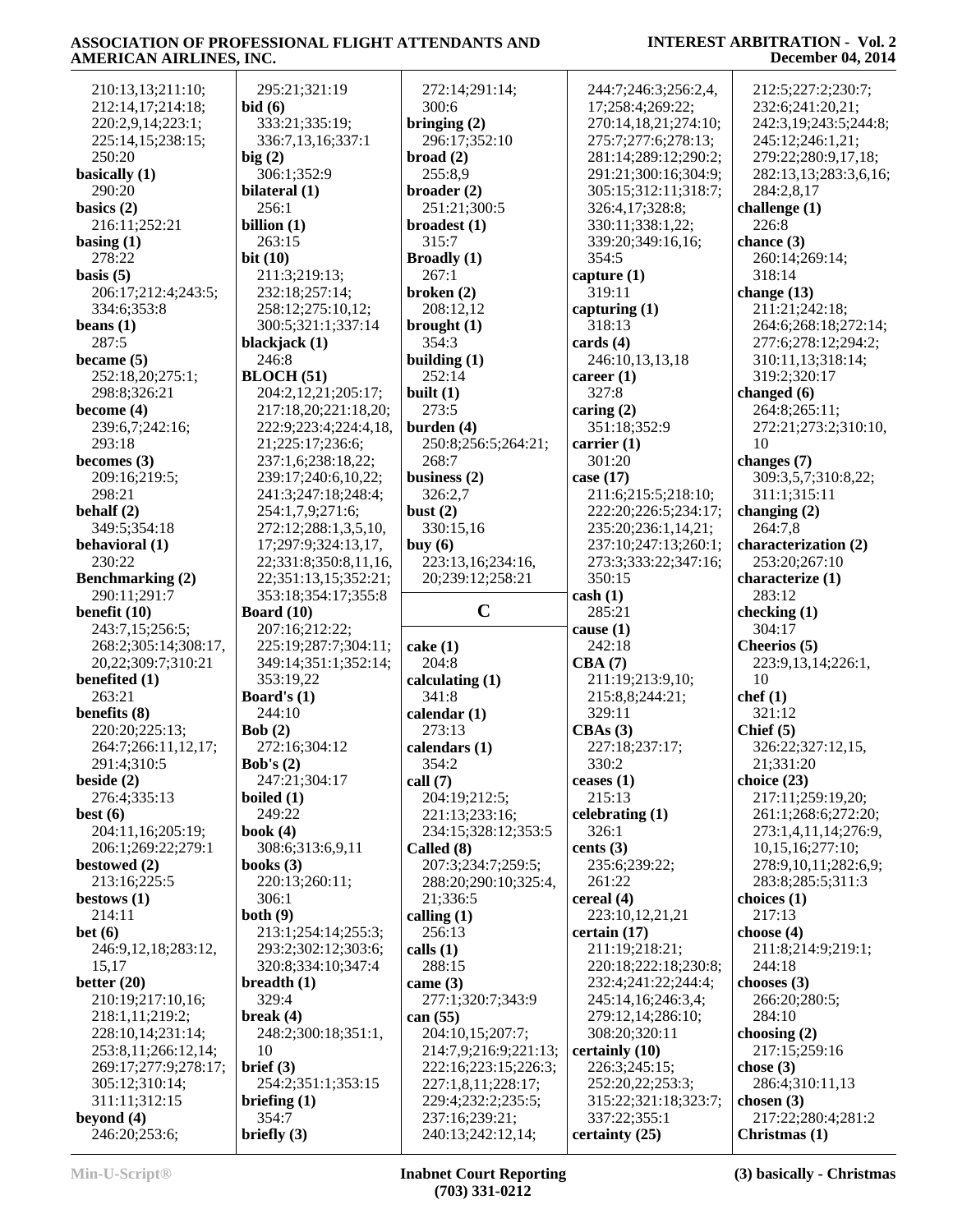**INTEREST ARBITRATION - Vol. 2 December 04, 2014**

| 204:7                | 300:13;301:22;302:2,   | <b>CO</b>       |
|----------------------|------------------------|-----------------|
| cinnamon (1)         | 3;305:13;306:8,12;     |                 |
| 204:8                | 311:18,21;315:12;      | <b>CO</b>       |
| circle (1)           | 327:6;334:10;335:8,    |                 |
|                      |                        |                 |
| 297:15               | 12;337:18;338:8,14,    | <b>COI</b>      |
| circumstance (2)     | 15;339:15,17;342:11,   |                 |
| 271:18;280:3         | 20;343:21;344:15       | <b>CO</b>       |
| circumstances (1)    | college (1)            |                 |
| 276:11               | 220:9                  |                 |
| cited(1)             | combination (2)        | <b>COI</b>      |
| 220:7                | 304:6;315:3            |                 |
| CLA(1)               | combined (3)           | <b>COI</b>      |
| 353:11               | 273:15;291:12;         |                 |
| clarify $(2)$        | 351:22                 |                 |
| 248:13;254:17        | comfort (1)            | CO <sub>1</sub> |
|                      |                        |                 |
| clarifying $(1)$     | 346:6                  | CO <sub>1</sub> |
| 353:12               | comfortable (1)        |                 |
| class(1)             | 225:22                 | <b>CO</b>       |
| 250:21               | coming $(4)$           |                 |
| clause (18)          | 230:13;264:18;         |                 |
| 307:8,10,12,13,16;   | 339:16;352:7           |                 |
| 311:9;312:13;313:21; | comma(1)               |                 |
| 314:16;315:2,14;     | 352:5                  | <b>COI</b>      |
| 316:8;317:20,21;     | comment (1)            |                 |
| 323:20;324:3,4;      | 300:2                  |                 |
| 344:19               | commitment (4)         |                 |
|                      |                        | <b>COI</b>      |
| clauses $(21)$       | 258:4,5,11;353:9       |                 |
| 209:2,8,15;213:7,    | Committee (1)          | <b>COI</b>      |
| 11;216:12,14;219:18; | 292:4                  |                 |
| 227:15;247:10;       | common $(2)$           | Co              |
| 249:17;250:1,14;     | 233:22;234:3           |                 |
| 264:20;307:9;317:19; | Company (91)           | <b>CO</b>       |
| 318:3;328:6;342:11;  | 205:3,6;206:2,5;       |                 |
| 344:11,14            | 207:8;213:10,18;       | CO <sub>1</sub> |
| clear(9)             | 214:2,13;215:13;       |                 |
| 219:10;247:6;        | 216:6;218:3,15;        | <b>COI</b>      |
| 248:19;252:9;260:6;  | 224:14;227:13,15,18,   |                 |
| 264:9;268:22;279:14; | 20;228:8,15,17,20;     | <b>CO</b>       |
| 323:13               | 229:14,17,21;236:15;   |                 |
|                      |                        |                 |
| cleared $(1)$        | 237:17;242:6;243:11;   | col             |
| 265:1                | 244:13;245:16;246:4;   |                 |
| clearly $(2)$        | 251:4;261:13;262:6,    | <b>CO</b>       |
| 246:19;279:15        | 16;263:10,22;264:17,   |                 |
| close $(1)$          | 21;266:9,16;267:8,18;  | <b>CO</b>       |
| 355:9                | 268:3,6,7;270:5,7;     |                 |
| closed $(1)$         | 271:21;288:15,21;      | CO <sub>1</sub> |
| 266:9                | 292:5;293:12,16;       |                 |
| closer $(1)$         | 294:12;296:20;         | <b>CO</b>       |
| 237:9                | 303:10;308:20,21;      |                 |
| closing $(3)$        | 309:3,6,7;310:7,10,15, | <b>CO</b>       |
| 347:13;352:18,20     | 21;311:9,11;314:7;     |                 |
| cold(1)              | 318:20;319:1;322:4,7,  |                 |
| 285:21               |                        | <b>CO</b>       |
|                      | 9;325:5,17,20;326:10;  |                 |
| collaborative (1)    | 327:22;329:8;331:3,6,  | <b>CO</b>       |
| 319:20               | 17;333:7;334:19;       |                 |
| colleagues (2)       | 335:9;343:9;345:20;    |                 |
| 352:17;354:12        | 348:22;349:5           | <b>CO</b>       |
| Collective (43)      | Company's (7)          |                 |
| 229:4;250:4,7;       | 208:20;265:22;         | CO <sub>1</sub> |
| 251:1,2,6,8;252:13;  | 266:2;331:4;334:1;     |                 |
| 262:6,16,19;266:8;   | 344:22;348:8           | <b>CO</b>       |
| 267:4;275:13,15,21;  | company-wide (1)       |                 |
| 276:4;289:16;298:2;  | 310:20                 | <b>CO</b>       |
|                      |                        |                 |

**comparator (2)** 208:19;303:21 **comparators (1)** 303:22 **compared (2)** 301:19;347:22 **compensation (4)** 241:18;273:7; 286:11;322:15 **completed (1)** 343:22 **completely (3)** 206:17;345:13,13 **complex (1)** 251:15 **complicated (2)** 219:14;224:15 **component (10)** 212:8;241:11; 245:20;249:8;316:20; 317:18,19,20;319:5; 323:3 **components (4)** 208:13;215:1;316:1, 3 **comprehensive (2)** 319:13;352:13 **comprehensiveness (1)** 353:2 **Computer (1)** 234:1 **concede (2)** 256:21;268:9 **conceded (2)** 207:21;249:19 **conceive (1)**  $257:1$ **concentration (1)** 291:19 **concept (2)** 232:16;284:2 **concepts (2)** 220:10;258:1 **concerned (1)** 349:5 **conclude (2)** 218:6;266:13 **concluded (2)** 343:18;355:11 **concludes (1)** 247:17 **concluding (1)** 270:4 **conclusion (5)** 247:4;249:12; 310:19;312:2;322:21 **conclusions (1)** 247:5 **concrete (1)** 232:20 **conditioned (1)** 274:14 **conditions (1)**

 308:22 **conduct (1)** 345:1 **confer (1)** 216:16 **conferred (1)** 214:15 **confirm (1)** 351:10 **confused (1)** 336:15 **confusing (1)** 284:1 **confusion (1)** 260:5 **connection (5)** 252:12;270:7; 271:21;276:3;342:19 **consequence (3)** 267:2,3;317:15 **consequences (2)** 270:5;330:22 **consider (4)** 316:1;319:16,17; 328:18 **considerably (1)** 222:5 **consideration (1)** 317:4 **considered (1)** 316:6 **considering (1)** 302:10 **consisted (1)** 291:10 **consistent (1)** 354:6 **constitute (1)** 229:16 **constraints (1)** 271:19 **consulting (1)** 325:15 **contained (9)** 252:15;253:18; 255:3;256:16;299:8; 304:19,20,21;305:12 **contemplated (1)** 250:14 **contemplates (1)** 237:13 **contested (3)** 208:1,9;212:21 **context (11)** 213:9;218:2;250:13; 251:1,3,12,21;255:5; 262:3;268:11;286:10 **Continental (18)** 285:17;300:11,22; 301:1;302:2;304:7; 308:8,8,11;309:21; 310:3;312:22;313:15; 315:4;324:5,6;351:22;

 352:2 **Continental's (1)** 319:8 **contingency (2)** 230:13;236:15 **Contingent (1)** 314:19 **continue (1)** 334:11 **continuing (1)** 215:19 **contract (46)** 228:8;255:20;273:5; 287:17;292:11; 294:20;295:8,14; 296:7,8,10;298:6,16; 299:13;301:7,8,11,16; 302:18;305:6,6; 307:18,19;308:8,12; 310:1,3;312:3;313:3, 10,13;316:4;317:13; 320:9,9;326:9;329:16, 20;336:3;338:16; 340:20;343:3,6; 344:11;351:22;352:1 **contracts (16)** 208:19;255:22; 300:10;301:1,2,20; 302:4;303:21;304:18; 309:21;316:20;319:7; 327:10,11;345:12; 352:3 **contractual (3)** 353:6,8,8 **contribution (2)** 314:21;345:9 **contributions (1)** 314:9 **control (2)** 348:16;349:13 **convene (1)** 354:1 **conversation (1)** 351:16 **conversations (2)** 320:4;351:21 **convinced (1)** 352:17 **cooling-off (2)** 332:19,21 **copies (3)** 206:9;304:12; 353:19 **copy (1)** 206:14 **corn (1)** 223:16 **corn-based (1)** 223:21 **corporate (2)** 220:9;260:12 **corrected (1)**

352:6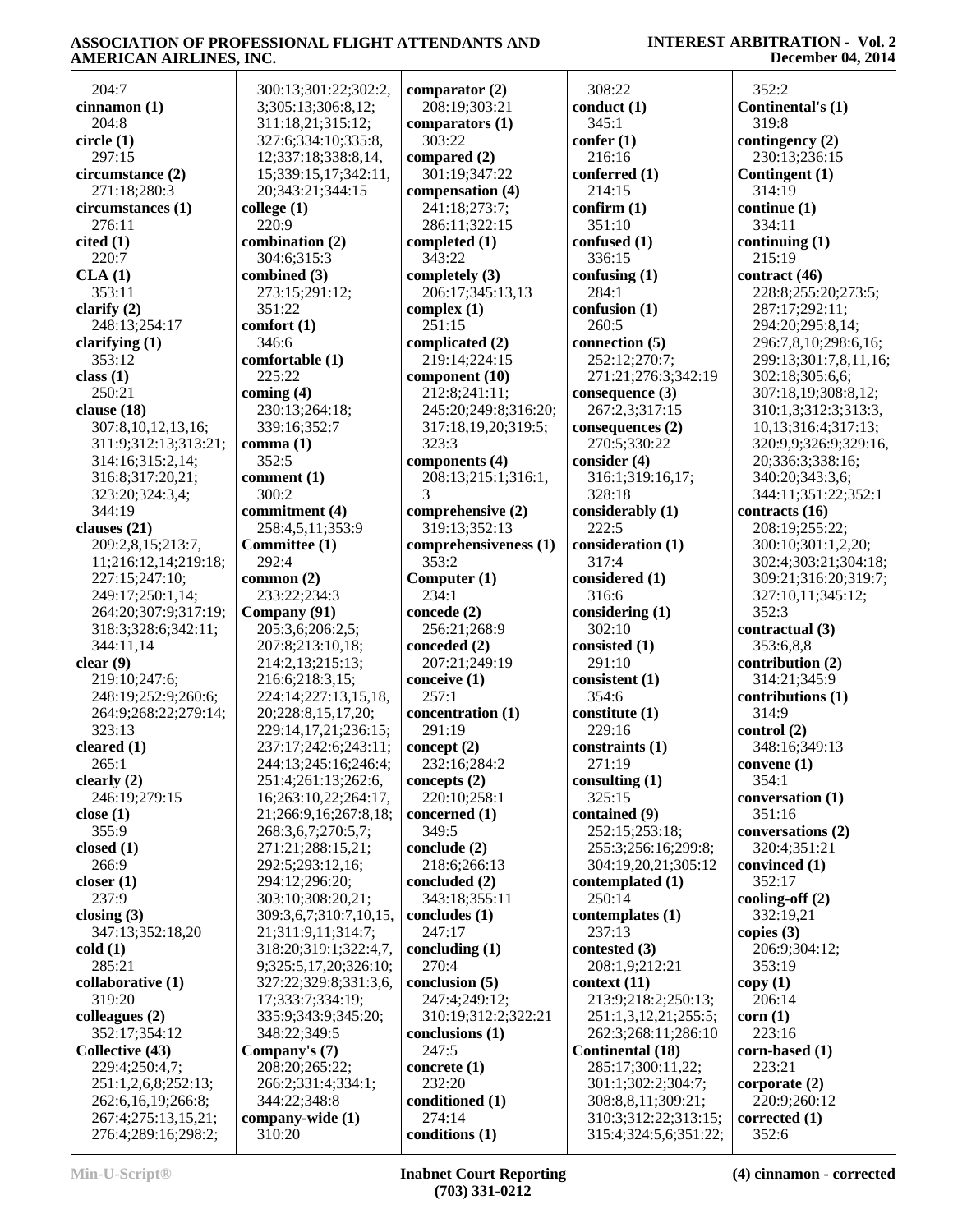| correctly (4)                     | creating $(3)$               | 246:9,12,13                          | 251:9;262:4;266:22;                 | 21          |
|-----------------------------------|------------------------------|--------------------------------------|-------------------------------------|-------------|
| 236:12;272:16;                    | 250:6;269:7;307:18           | debate(3)                            | 267:16;268:5,15;                    | 24          |
| 316:19:319:22                     | crew(3)                      | 220:17,21;331:1                      | 270:3;272:20;286:17;                | 27          |
| cost(33)                          | 318:5;320:12,17              | December (22)                        | 300:8,9;339:2                       | 32          |
| 214:22;227:12,14;                 | <b>CROSS-EXAMINATION (4)</b> | 204:3;293:8,20;                      | describing (2)                      | dired       |
| 228:19,20;229:3,4,6;              | 248:7;297:11;                | 294:1,6;295:22;296:3,                | 292:22;337:19                       | 35          |
| 264:17,21;267:17;                 | 334:16;352:20                | 3,4,11;297:3,4,19,21;                | description (1)                     | dired       |
| 268:3,7;270:6;271:20;             | current $(7)$                | 298:14,18;299:7,10;                  | 250:9                               | 34          |
| 291:11;292:8;293:12,              | 289:22;301:16,20;            | 333:15;334:3;337:10;                 | design(1)                           | disag       |
| 16;294:12,16;295:13,              | 329:10,20;330:1;             | 353:12                               | 314:20                              | 27          |
| 14;296:19;298:21;                 | 332:18                       | decide(8)                            | designed $(3)$                      | disag       |
| 301:15;318:10;                    | currently (6)                | 219:16;228:9;287:8,                  | 300:9,21;301:5                      | 34          |
| 321:16;331:5;341:2,4,             | 212:1,12;218:21;             | 17;312:11;332:16;                    | designing(1)                        | disco       |
| 9;347:1                           | 243:4,16;245:8               | 347:5;351:11                         | 315:9                               | 28          |
| costing(13)                       | cut(1)                       | decided (3)                          | desire $(1)$                        | disco       |
| 252:11;253:1;                     | 267:21                       | 215:10;244:6,17                      | 215:18                              | 24          |
| 306:13;308:12;                    | CWA(2)                       | decision (19)                        | determination (1)                   | disco       |
| 323:16;339:18;                    | 343:18;346:3                 | 211:21;212:3;214:1,                  | 243:6                               | 24          |
| 340:14,15,16;341:13,              |                              | 9;215:7,17;230:20;                   | determine (6)                       | discu       |
| 16;342:1;349:2                    | D                            | 243:13,22;253:16;                    | 224:17;249:15;                      | 20          |
| costs(10)                         |                              | 273:19;274:11,12;                    | 291:5;292:8;301:15;                 | 20          |
| 225:11;266:18;                    | Dame $(2)$                   | 277:19;281:4;284:7,                  | 304:4                               | discu       |
| 291:3;302:13;303:6;               | 291:16,20                    | 11;285:1;341:4                       | determined (4)                      | 27          |
| 304:5;331:3,9,11,17               | Dan $(6)$                    | $decision-making (1)$<br>323:10      | 224:11;241:14;                      | discu<br>20 |
| counsel(10)<br>205:4;206:9;207:3; | 292:20;300:7,8;              | decisions (3)                        | 301:18;315:3                        |             |
| 288:20;294:7;325:4;               | 303:5;319:20;320:1           | 232:3;277:7;278:17                   | determining $(1)$<br>312:21         | discu<br>25 |
| 329:10;354:7,11,19                | Darin $(2)$<br>204:19;207:2  | decreased (1)                        | develop (4)                         | 29          |
| counsel's (1)                     | darkness (1)                 | 263:9                                | 223:19;256:22;                      | 35          |
| 206:21                            | 278:17                       | dedication (1)                       | 257:2;292:7                         | dispa       |
| count(1)                          | dash(1)                      | 355:6                                | developed (2)                       | 33          |
| 287:5                             | 352:5                        | deemed (1)                           | 252:21;292:19                       | 5:          |
| counter $(1)$                     | date $(29)$                  | 212:6                                | development (2)                     | dispu       |
| 204:9                             | 237:9;244:22;                | deep $(1)$                           | 292:14,21                           | 26          |
| counterpart $(1)$                 | 259:12,12,12;293:9,          | 245:4                                | dictate(1)                          | dispu       |
| 214:20                            | 20;294:1,5,6,8,20;           | definition (8)                       | 232:7                               | 21          |
| counterparty (5)                  | 295:7,22;296:2,7,10;         | 211:1;224:3;237:5;                   | diem(9)                             | 25          |
| 214:13,15;225:7,8;                | 297:3,19,22;298:2,14,        | 243:19;247:11,12;                    | 329:19,21;339:3,5,                  | dispu       |
| 258:10                            | 14, 16, 21; 299: 9; 300: 1;  | 261:3;284:11                         | 11;340:1,8,13;341:7                 | 25          |
| couple(10)                        | 309:5;333:16                 | definitionally (3)                   | difference (7)                      | dista       |
| 230:4;236:9;248:1,                | dates $(1)$                  | 209:19;219:5;                        | 259:9;294:5;328:22;                 | 20          |
| 16;254:16;281:7;                  | 234:9                        | 304:20                               | 341:14;346:15,21;                   | distii      |
| 297:13;300:18;                    | day $(16)$                   | Delta $(8)$                          | 347:1                               | 22          |
| 304:12;331:21                     | 250:2,8;255:19;              | 285:17;300:11,22;                    | differences (2)                     | distin      |
| course $(12)$                     | 257:16;268:22;               | 301:1;302:3;304:6;                   | 320:5;347:20                        | 35          |
| 233:7;242:8;255:8;                | 286:12;321:11;               | 313:16;319:8                         | different (29)                      | distin      |
| 277:12;285:9;302:10,              | 332:20;333:21;               | delve(1)                             | 216:6;223:10;                       | 32          |
| 11;327:8;351:20;                  | 335:19;336:7,13,13,          | 259:9                                | 229:12;234:8;255:2,                 | distr       |
| 352:6;353:7,20                    | 16;337:1;351:8               | Department (2)                       | 21;258:1,7,12;261:14;               | 20          |
| court (2)                         | daylight $(1)$               | 290:6;291:3                          | 262:18;264:1;266:11;                | divis       |
| 204:6;351:16                      | 278:18                       | depend $(2)$                         | 305:12;311:4;317:3,                 | 21          |
| cover(3)                          | days $(1)$                   | 234:22;263:9                         | 10;328:19,21;329:2,3;               | DL(         |
| 326:11;329:6,8                    | 298:22                       | dependent $(1)$                      | 341:6;342:9;343:10,                 | 28          |
| coverage (1)                      | de(6)                        | 222:1                                | 17;344:7;345:13;                    | Doct        |
| 314:10                            | 316:1;318:16;                | depends $(2)$                        | 346:9;349:1                         | 21          |
| covered $(4)$                     | 319:17;320:18,18;            | 222:21;293:17                        | differently $(2)$                   | docu        |
| 238:2;241:7;308:19;               | 322:20                       | depth(1)                             | 275:11;350:3                        | 20          |
| 343:16                            | deadline (1)                 | 329:4                                | diligence $(1)$                     | docu        |
| create $(5)$                      | 333:1                        | describe (9)                         | 290:21                              | 31          |
| 302:21;330:7;335:2,               | deal(3)                      | 207:9;213:4;249:5;                   | diminished (1)                      | dolla       |
| 7;337:18                          | 228:12;266:10;               | 257:8;289:12;290:2;                  | 222:5                               | 24          |
| created $(2)$<br>257:9;335:4      | 352:9                        | 291:21;326:4;328:8<br>described (12) | direct $(16)$<br>206:18,21;207:5,7; | 26<br>28    |
|                                   | dealt(3)                     |                                      |                                     |             |

#### **INTEREST ARBITRATION - Vol. 2 December 04, 2014**

 210:1;213:2;247:3; 248:13;270:13,20,22; 271:2,13;288:22; 325:6;339:2 **directly (1)** 353:19 **directs (1)** 349:1 **disagree (2)** 278:4,18 **disagreement (2)** 349:7,10 **disconnect (1)** 285:12 **discount (2)** 240:11;322:2 **discounted (3)** 240:15;321:4,10 **discuss (5)** 206:19;208:1; 209:21;211:14;354:1 **discussed (2)** 271:13;353:6 **discussing (1)** 206:4 **discussion (7)** 256:15;276:7; 297:16;324:2,4,20; 353:5 **dispatchers (9)** 332:14,15,16;333:3, 5;342:5,6,19,20 **dispute (2)** 269:4;307:2 **disputed (3)** 212:16;252:17; 253:4 **disputes (1)** 253:4 **distance (1)** 206:12 **distinction (2)** 229:18;236:8 **distinguished (1)** 352:1 **distinguishing (1)** 323:12 **distributed (2)** 205:4,22 **division (1)** 211:18 **DL (1)** 285:16 **Doctor (2)** 216:18;247:15 **document (3)** 205:4;306:6;353:12 **documents (1)** 315:21 **dollars (9)** 244:11;261:21; 263:15,18;271:22; 284:19;285:19;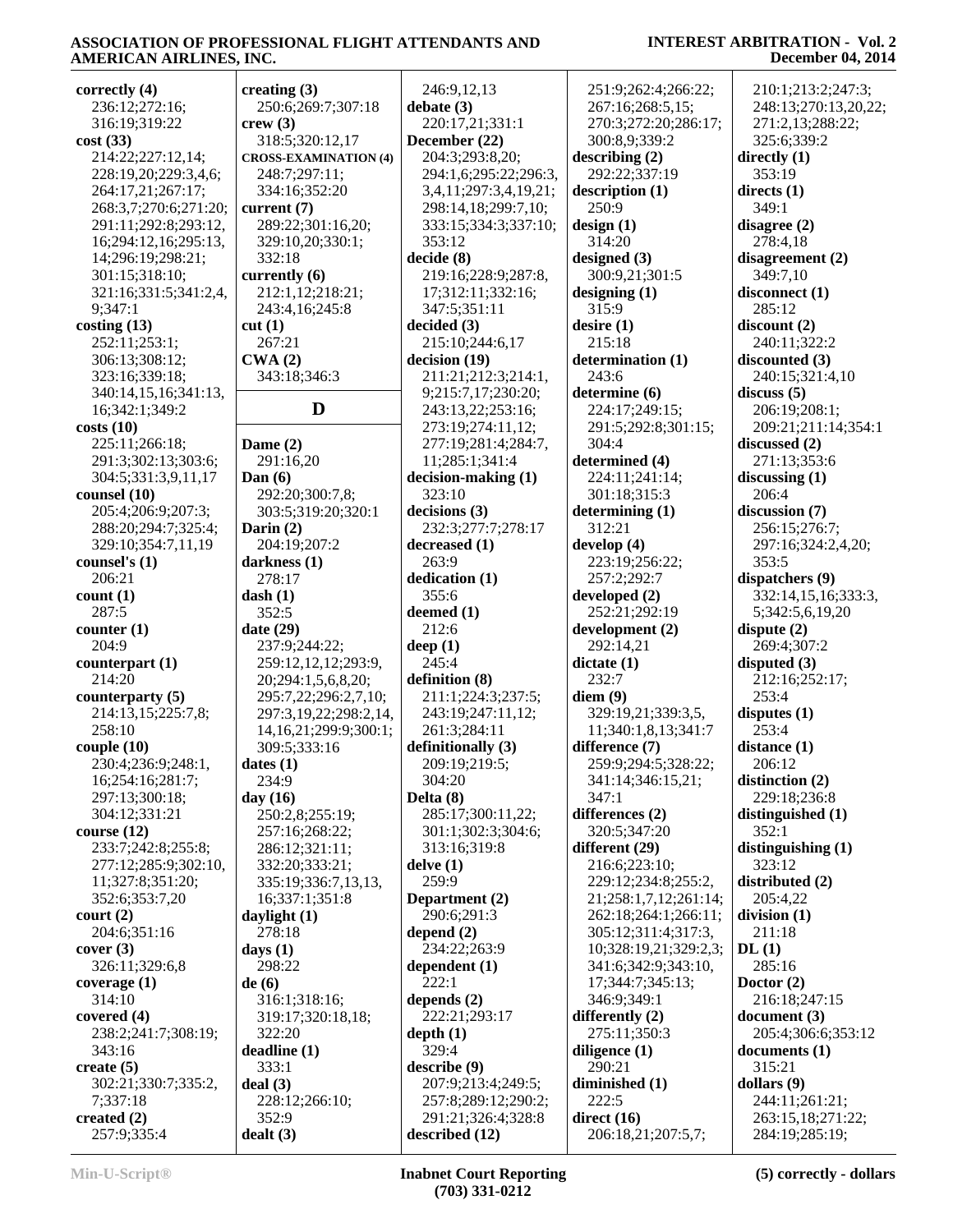#### **INTEREST ARBITRATION - Vol. 2 December 04, 2014**

 346:21;349:3 **done (9)** 220:7;230:21; 233:20;252:11; 267:17;288:1;337:11; 346:1;349:9 **Doug (1)** 332:4 **down (20)** 208:12,12;230:5; 246:8;249:22;253:14; 261:1;263:8;265:1; 269:14;272:17; 281:16;299:10; 304:10;306:2;318:15; 320:3;324:16;343:11; 350:21 **downward (1)** 237:9 **Dr (16)** 204:19,21;205:2,11, 20;207:7;210:1;213:3; 219:8;241:5;247:2; 248:9;254:13;288:7; 320:22;331:3 **drag (1)** 237:22 **draw (1)** 322:21 **drawing (1)** 310:18 **drawn (1)** 236:8 **draws (1)** 237:9 **due (1)** 290:21 **during (8)** 207:15;239:3; 302:11;314:6;322:6; 341:3;345:4;353:6 **E earlier (6)** 214:9;215:7,17; 244:10;299:18;323:13 **early (1)** 236:11 **earn (1)** 281:19 **earned (2)** 282:7;291:18 **easier (2)** 244:9;260:8 **easiest (1)** 274:16 **easily (2)** 283:11,11 **easing (1) eat (1)** 223:8 **eaten (1)** 223:14 **Ebola (2) economic (32)**  $323 \cdot 1$ **economist (3)** 241:19 231:8 212:16 231:12 **economy (3)** 279:19 291:14 **effect (10)** 12;337:1 **effective (18) effectively (3)** 307:17 **efforts (1)** 319:20 **eighth (1)** 318:3 **either (16)**

 245:5;279:21 209:7;210:13; 211:11;220:19; 225:15;226:6,11; 227:3,10,12;228:20; 231:1;232:7;249:17; 250:1,9;265:21; 293:11;296:19;302:8; 316:2,6;317:8;318:6, 13;319:11;321:10; 328:16;329:1,2,13,17 **economically (1) economics (13)** 205:12,12,12; 210:13;212:17; 214:19;230:22;249:6, 16;250:21;254:20; 298:10;321:19 212:18;213:11; **economists (3)** 217:16;220:20; **economists' (1) economist's (1)** 245:3;277:22; **educational (1)** 265:20;296:9; 297:20;300:3;320:19; 321:4;333:16;336:6, 271:19;293:9,19; 294:1,5,8,20;295:7,21; 296:7,9;297:3;298:9, 14,16,20;309:5;347:15 239:18;249:22; 209:8,17;210:8,17, 22;211:6;217:8; 253:16;258:4;261:13; 279:19;315:9;322:19; 323:3;330:13;343:10 **elect (1)** 218:18 **elected (1)** 341:6 **electing (1)** 219:2 **element (3)** 239:22;305:22; 315:6 **elements (2)** 315:22;322:22 **eligible (1)** 308:19 **else (9)** 351:11;354:12,14 **elsewhere (2)** 307:20;330:22 **embedded (1)** 248:12 **emphasize (2)** 212:15;220:11 **employed (3)** 289:5,6;325:11 **employee (8)** 345:9 **employees (6)** 18;326:10;343:13 **encapsulated (1)** 249:1 **end (19)** 252:19;255:19; 263:12;268:22; 298:19;332:22; **ended (2)** 337:9,10 **endorse (2)** 204:10,15 **ends (1)** 321:4 **endurance (2)** 288:8;354:20 **engaged (1)** 338:15 **engaging (1)** 258:8 **Engineering (1)** 291:17 **enhance (1)** 273:3 **enhances (1)** 273:2 **enjoy (1)** 204:10 **enough (7)**

 248:16;251:3;256:7; 312:11;324:17;350:9; 314:8,9,21;326:20; 329:8;332:6;344:5; 308:21;322:11,13, 211:14;233:11,12; 236:2;240:3;250:2,7; 269:18;286:12;290:9; 337:10;347:16;349:2 **ensure (1)** 345:20 **enter (1)** 255:22 **entered (1)** 340:21 **entire (4) entitling (1)** 285:3 **equal (6) equally (1)** 354:8 **equivalent (5) erroneously (1)** 352:4 **error (1)** 321:20 **essentially (12) establish (5) established (4) establishing (1)** 309:20 **European (1)** 259:10 **evaluation (1)** 289:15 **even (19) event (5) events (7)**

 272:10;287:21; 313:5;317:8;319:3; 320:13;323:2 237:22;264:19; 267:15;268:4 229:16;233:1,9; 240:5;249:21;298:3 **equivalence (13)** 212:5;230:7;242:3, 19;243:6;246:22; 280:17;282:13,14; 283:6,16;284:2,17 232:6;241:20,21; 244:8;284:4 214:15;241:22; 243:12;245:21; 246:17;249:1;258:3, 10;281:20;292:7; 299:12;316:10 300:9,21;301:5; 321:22;335:7 293:20;296:5; 308:22;341:1 211:5,8;212:22; 219:17;220:4;223:13, 22;226:10;232:22; 233:10;236:20; 238:13;240:3;268:11; 278:7;316:7;332:2; 336:14;346:4 213:19;260:4; 277:12;280:6;321:5 222:19;277:1; 278:22;279:16; 304:15 253:9 **evolve (2) Exactly (4) exam (2) ex-ante (1)** 287:1 249:18 351:18 **excess (1)** 285:8 316:4 **Excuse (3)** 326:21

 283:13;285:3;322:1 **everybody (6)** 204:10;336:15; 343:15;345:5,10,20 **everyone (5)** 208:3;250:19,19; 252:17;310:12 **evidence (4)** 205:8;206:7;212:22; **evolution (1)** 282:17,21 239:19;250:18; 336:1;346:11 206:18,22 **examination (7)** 207:3,5;288:20,22; 325:4,6;339:3 **examined (3)** 207:4;288:21;325:5 **example (30)** 213:20;218:2;223:8; 226:1,10;227:7,16; 232:20;233:21;239:8; 243:8;255:1;258:20; 266:7;271:13;275:8; 279:6,9;294:7;296:8; 297:2;310:11;312:14; 316:12;328:19; 329:19;332:10,14; 336:2;342:4 **exceeding (1) excellence (1) exchange (4)** 231:10;273:16; 286:10;353:20 **excluding (3)** 247:8;249:20,20 **exclusively (1)** 225:21;350:12,16 **Executive (1) exercisable (5)** 222:18;236:22; 239:7;259:11;275:1 **exercise (37)** 210:17;214:7,10; 217:8,15,22;218:6; 219:16;231:2,13; 233:19;235:1;236:21; 238:7,10,21;239:2,11;

219:10;227:4;287:4

 220:17 **easy (3)**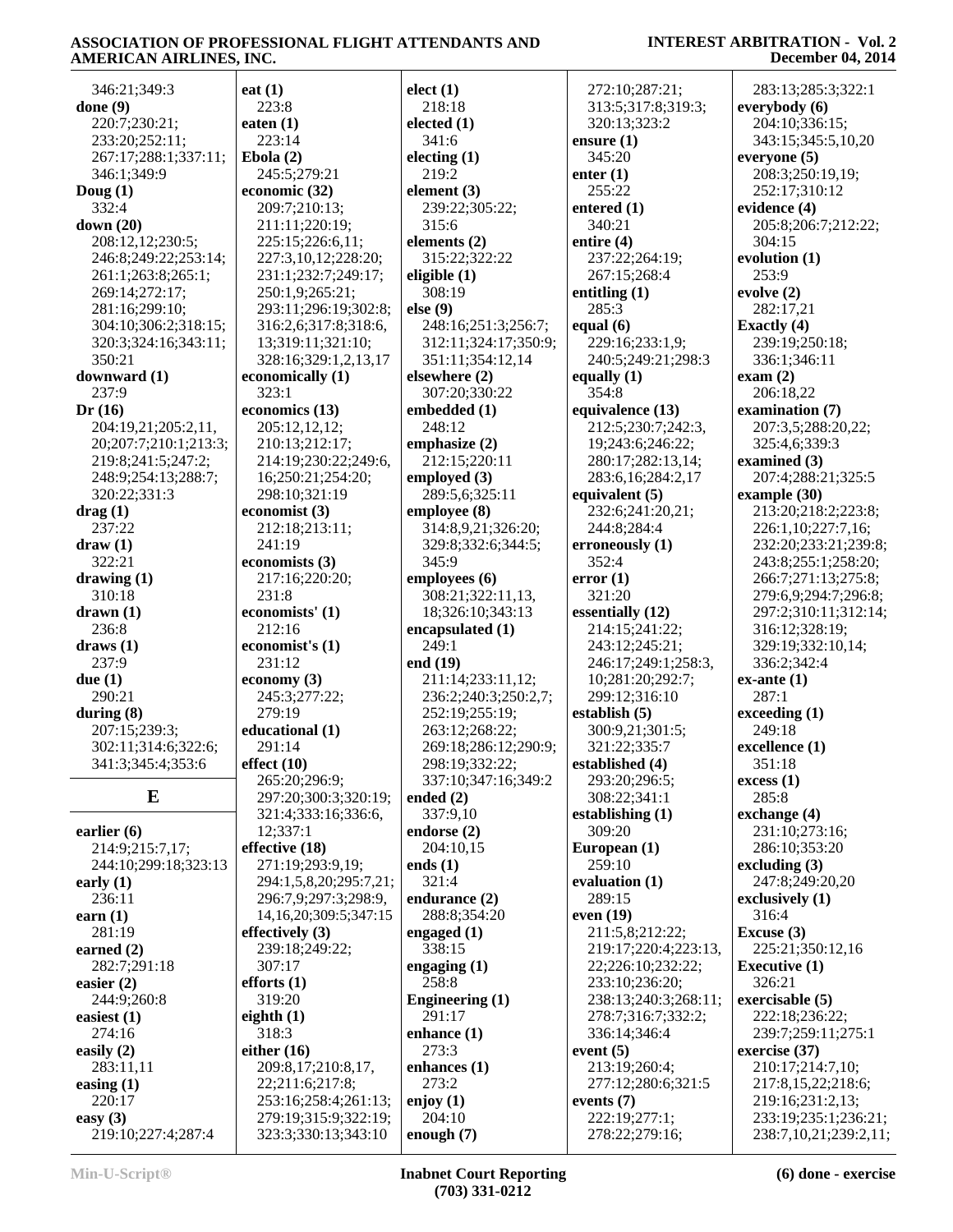| 245:1;252:11;258:14,      | 216:19;229:10;                  | 222:4;253:20;258:2,                       | 236:10;240:4;241:7,8;       | forbid $(1)$                            |
|---------------------------|---------------------------------|-------------------------------------------|-----------------------------|-----------------------------------------|
| 17,18;259:1,16,20;        | 309:6;311:1;330:11;             | 13;267:10;294:11;                         | 243:9;246:9;248:21;         | 245:4                                   |
| 261:2;268:17;269:16;      | 340:17,19                       | 313:5:331:8                               | 273:20;296:10,13;           | force $(2)$                             |
| 280:4;281:2;300:6,8;      | explaining (2)                  | fairly $(4)$                              | 308:3;311:20;333:21;        | 258:9;301:3                             |
| 301:9,21;302:6;           | 226:9;292:21                    | 245:16;246:3;247:6;                       | 334:18;335:19;336:5,        | foresee $(1)$                           |
| 323:16                    |                                 |                                           |                             |                                         |
|                           | explanation (1)                 | 252:17                                    | 6, 13, 13, 14, 16; 337: 1;  | 282:18                                  |
| exercised (28)            | 260:6                           | fairness $(2)$                            | 345:6,16;346:3              | form $(1)$                              |
| 210:14,22;211:5;          | explicitly (1)                  | 328:12;347:4                              | fitness $(1)$               | 265:4                                   |
| 214:17;215:6;217:5;       | 316:21                          | falls $(1)$                               | 204:13                      | forth $(1)$                             |
| 218:17;219:5,11;          | $ex-post(7)$                    | 209:18                                    | fits $(2)$                  | 354:4                                   |
| 220:5;225:10;226:12;      | 274:12;276:19,20;               | false $(1)$                               | 331:1,2                     | forward (14)                            |
| 233:13;235:18;236:3;      | 277:7;286:21;287:1,             | 286:8                                     | five $(14)$                 | 227:18;229:8;                           |
| 237:1;239:15;240:3,4;     | 18                              | familiar $(5)$                            | 208:5,21;230:8;             | 230:10;232:9;273:7;                     |
| 244:15;247:13;            | exposure(1)                     | 220:10;252:20;                            | 233:4,6;235:6;236:4;        | 283:5;284:12;287:3,9,                   |
| 257:21,22;263:5;          | 343:21                          | 305:5;328:5;342:15                        | 262:13;269:15;287:9,        | 17;296:17,22;330:8;                     |
| 265:9;268:15;280:10;      | extant(1)                       | famous $(1)$                              | 14;299:10;326:13;           | 354:21                                  |
| 341:16                    | 338:8                           | 321:12                                    | 353:4                       | foundation $(1)$                        |
| exercises (2)             | extend $(2)$                    | far $(1)$                                 | five-year $(4)$             | 311:19                                  |
| 230:15;308:12             | 235:7,12                        | 306:18                                    | 236:2;237:14;295:1;         | foundational (1)                        |
| <b>Exercising (2)</b>     | extending $(1)$                 | favor $(1)$                               | 298:19                      | 248:1                                   |
| 258:7,7                   | 354:18                          | 278:9                                     | fixed $(1)$                 |                                         |
|                           |                                 |                                           |                             | four $(1)$                              |
| Exhibit (12)              | extent $(5)$                    | favorable (1)                             | 322:18                      | 326:13                                  |
| 205:3,6;206:2,5;          | 339:19,22;341:19;               | 306:21                                    | flakes $(2)$                | fourth $(1)$                            |
| 207:8;304:13,14;          | 343:1,2                         | February (2)                              | 223:16,17                   | 204:2                                   |
| 306:1;327:18;328:2,       | <b>External</b> (1)             | 289:11;290:16                             | flexibility $(5)$           | frame $(1)$                             |
| 19;333:15                 | 322:8                           | feel $(3)$                                | 227:17;228:16;              | 299:16                                  |
| exist(2)                  | extreme(1)                      | 207:11,16;352:17                          | 331:5,18;343:4              | framework (1)                           |
| 215:13;264:20             | 280:2                           | fell $(2)$                                | flight $(61)$               | 253:2                                   |
| existed $(1)$             | extremely (1)                   | 291:2;292:6                               | 236:11;262:1,20;            | free $(2)$                              |
| 345:12                    | 281:11                          | felt $(4)$                                | 264:14,16;265:3;            | 207:11,17                               |
| existence (1)             |                                 | 219:1;318:12;319:2;                       | 266:19;267:12;              | FREUND (35)                             |
|                           |                                 |                                           |                             |                                         |
| 323:19                    | $\mathbf{F}$                    | 320:12                                    |                             |                                         |
|                           |                                 |                                           | 268:11;269:1;272:1;         | 205:16;247:18,20;                       |
| existing $(6)$            |                                 | few $(4)$                                 | 273:3,10;276:17;            | 248:8;253:21;254:4,9,                   |
| 216:9;275:17;             | F&H(7)                          | 217:2;254:11,18;                          | 284:20;286:16;              | 11, 12, 270: 16, 271: 15;               |
| 301:10;315:11;334:9;      | 325:12,13,16,19,21;             | 351:17                                    | 289:15;291:8,12;            | 272:9,13;282:3;                         |
| 340:8                     | 326:5;327:4                     | final $(2)$                               | 296:12,18;301:6,11,         | 287:20;288:2;297:10,                    |
| exogenous (2)             | face $(1)$                      | 228:11;352:7                              | 13, 14, 17; 302: 8; 304: 3, | 12;304:9,16;305:1;                      |
| 276:22;283:13             | 266:17                          | finalize $(1)$                            | 4;305:13;306:7;307:2,       | 312:6,8;324:10;                         |
| expected $(1)$            | faced $(2)$                     | 335:6                                     | 18;308:18;309:1;            | 330:12;334:17;                          |
| 208:21                    | 344:8;348:17                    | finally $(2)$                             | 310:2,4,16;311:3,12;        | 347:14,17;350:6;                        |
| expedited (1)             | fact $(40)$                     | 206:15;211:12                             | 312:16;313:9,10;            | 351:3,9;352:19;                         |
| 355:5                     | 209:11,14;212:20,               | finance $(18)$                            | 314:11,12;317:3;            | 353:16;354:15;355:7                     |
| expensive (4)             | 21;217:14,21;219:4;             | 220:2,8,9,14;221:1;                       | 318:9;321:15;323:20;        | front $(4)$                             |
| 228:15,15;267:7;          | 223:11,15;233:14,15;            | 238:15;249:6;250:21;                      | 339:4;341:2,5;343:6;        | 210:5;306:2,17;                         |
| 341:5                     | 237:2;260:19;261:17;            | 260:12;261:5,6;290:5,                     | 344:11,20;346:10;           | 332:3                                   |
| experience (3)            | 264:10,20;268:18;               | 10,20;291:6,19;292:4;                     | 347:22;348:3;349:3,8;       | Frosted (1)                             |
| 326:18;330:4;             | 269:13;276:14;277:6,            | 321:21                                    | 350:1                       | 223:17                                  |
| 331:15                    | 17;281:4;285:7;                 | financial $(11)$                          | flip $(1)$                  | fuel $(2)$                              |
| expert $(3)$              | 286:14;295:21;310:1;            | 233:21;240:19;                            | 265:16                      | 242:17;243:17                           |
| 205:11,15;206:19          | 314:19;321:4;322:1;             | 255:13,19;289:8,19;                       | fluid $(1)$                 | full $(1)$                              |
| experts $(2)$             | 332:9;335:11;337:4,             | 290:7,8,13,14;333:4                       | 253:10                      | 270:1                                   |
| 247:22;261:6              | 16;344:22;345:3;                | find $(2)$                                | follow $(1)$                | fully $(1)$                             |
|                           |                                 |                                           | 339:1                       | 270:11                                  |
| expiration (4)            | 346:18;347:9;348:1,8;<br>349:11 | 220:13;250:16                             |                             |                                         |
| 234:9;235:7;237:9;        |                                 | fine $(1)$                                | followed (2)                | fundamental (8)                         |
| 259:13                    | factor $(1)$                    | 351:13                                    | 299:3;341:2                 | 211:10;220:2,14,22;                     |
| expire $(1)$              | 225:3                           | finish $(1)$                              | following $(7)$             | 223:1;238:14;285:11;                    |
| 236:3                     | factors $(2)$                   | 281:10                                    | 299:5;333:21;               | 317:17                                  |
| expired $(1)$             | 224:12;349:18                   | firm $(1)$                                | 335:19;336:7,13,16;         | funded $(1)$                            |
| 244:21                    | facts $(1)$                     | 325:15                                    | 337:2                       | 291:5                                   |
| expires $(5)$             | 285:7                           | first $(34)$                              | follows $(3)$               | further $(9)$                           |
| 221:14;234:10,11,         | failed $(2)$                    | 204:20;210:14;                            | 207:4;288:21;325:5          | 212:22;235:16;                          |
| 13;235:2<br>explain $(7)$ | 275:16,20<br>fair $(8)$         | 217:4;221:3,22;224:5;<br>233:3,17;234:10; | food $(1)$<br>321:13        | 244:20;257:14;<br>275:21;288:3,4;297:8; |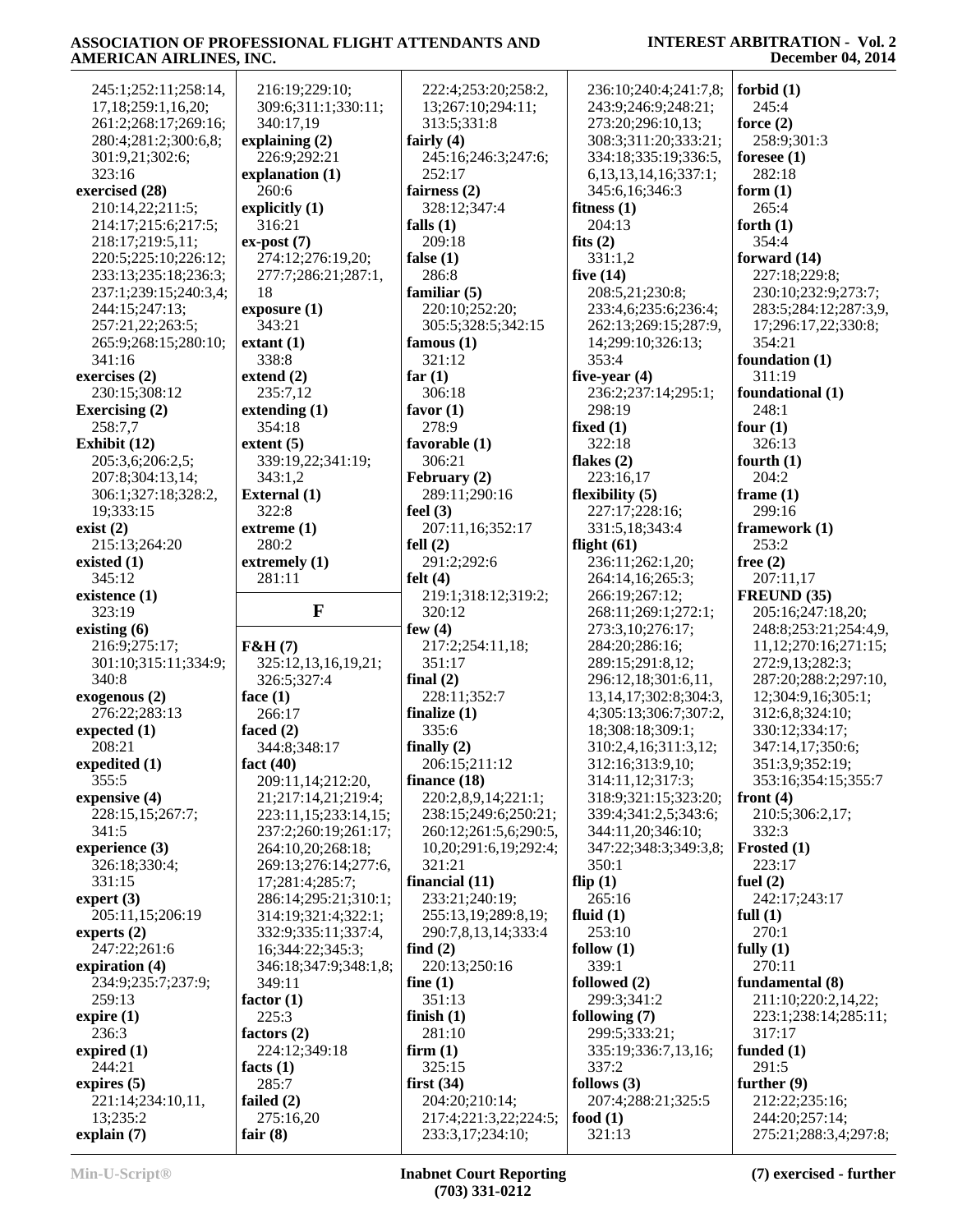| 324:12                   | 245:4                | 219:6                 | 218:3,4;228:10,16;    | 299:11;313:2,3;342:5,    |
|--------------------------|----------------------|-----------------------|-----------------------|--------------------------|
|                          |                      |                       |                       |                          |
| future $(40)$            | goes(1)              | guaranteed (6)        | 230:14;324:6;331:21;  | 8,18,20;346:19           |
| 211:22;212:6;            | 321:3                | 211:19;215:7,19;      | 342:13;343:2          | hypothetically (4)       |
| 213:19;216:7;218:17,     | GOLICK(3)            | 274:20;283:9;310:4    | hear $(3)$            | 218:15;244:14;           |
| 19;222:19;223:19;        | 225:21;229:3,9       | guess $(6)$           | 292:13;299:22;        | 266:10;343:20            |
| 224:2;227:18;228:6,      | Good (14)            | 224:6;230:12;237:7;   | 347:14                | hypotheticals (2)        |
| 17;232:8,22;233:5,19;    | 204:22;207:14,19;    | 270:9;309:16;330:12   | heard $(4)$           | 269:8;284:19             |
|                          |                      |                       |                       |                          |
| 237:3;238:20;241:17;     | 222:11;226:13;248:9, | guesstimate (1)       | 248:15;300:2;329:9;   |                          |
| 242:1,5,13,14,18;        | 10;259:19;277:11;    | 254:3                 | 351:20                | I                        |
| 243:6,11;244:22;         | 281:7,12;324:21,22;  | guidance (1)          | hearing $(2)$         |                          |
| 257:5;260:15;261:2;      | 337:15               | 206:20                | 257:11;353:7          | IAM(2)                   |
| 268:6;274:1;278:15,      | gosh(1)              | Guiltinan (3)         | hearts $(1)$          | 343:19;346:5             |
|                          | 327:13               |                       |                       |                          |
| 22;284:4,12;321:10;      |                      | 288:16,19;289:4       | 352:16                | IBT $(2)$                |
| 340:13;341:1,21          | governor $(2)$       |                       | held $(7)$            | 343:18;346:3             |
| futures $(1)$            | 344:22;345:18        | $\mathbf H$           | 239:9;278:8;290:3,    | idea $(2)$               |
| 220:20                   | graduated(1)         |                       | 8,15;324:20;327:1     | 337:20;346:4             |
|                          | 291:15               | half $(1)$            | help(2)               | ideas $(1)$              |
| G                        | granola(1)           | 254:6                 | 324:15;348:10         | 291:1                    |
|                          |                      |                       |                       |                          |
|                          | 223:16               | hand $(4)$            | here's $(1)$          | identical (3)            |
| $\mathbf{g}$ amble $(1)$ | grant(4)             | 261:14,15;345:19,     | 275:12                | 342:18;348:3;350:2       |
| 242:1                    | 243:11;257:4;261:9;  | 19                    | high $(2)$            | identification (3)       |
| game (1)                 | 262:14               | hands $(2)$           | 279:22;282:22         | 205:7;206:6;304:15       |
| 331:9                    | granted (3)          | 236:11;264:8          | higher $(3)$          | identified (2)           |
|                          |                      |                       |                       |                          |
| garner $(1)$             | 214:20;257:6;262:5   | handshake (1)         | 242:19;267:6;299:1    | 316:5;319:21             |
| 211:1                    | granting(1)          | 256:2                 | highest (1)           | identify $(2)$           |
| gave(3)                  | 270:4                | handwriting (2)       | 236:13                | 206:3;318:17             |
| 289:17;341:20;           | grants(1)            | 338:19;339:1          | highly $(2)$          | ie $(1)$                 |
| 342:4                    | 213:22               | happen (17)           | 279:3,3               | 232:8                    |
|                          |                      | 213:19;216:2;         | history $(2)$         |                          |
| $\text{years}$ (1)       | graph(1)             |                       |                       | impact $(11)$            |
| 252:8                    | 258:19               | 221:13;228:4;237:20,  | 335:22;343:12         | 301:15;318:13;           |
| general $(11)$           | $gr(3)$              | 21;242:12;258:22;     | hoc $(1)$             | 319:11;321:10;           |
| 250:10;253:2;278:4;      | 238:1;345:15;346:6   | 259:4,15;260:18,18;   | 289:18                | 328:16;329:1,3,18;       |
| 289:12,14;290:2,19;      | greater(10)          | 279:16,16;332:11;     | holder $(11)$         | 331:10,12;333:5          |
| 294:3;315:15;326:4;      | 211:1;219:12;        | 348:20;349:16         | 210:15;211:9;         | impactful $(1)$          |
|                          |                      |                       |                       |                          |
| 331:10                   | 229:17;235:16,17;    | happened (1)          | 213:16;214:12,19;     | 323:2                    |
| generally (1)            | 238:2,3;277:10;      | 277:15                | 217:5;219:11;220:5;   | impacting $(1)$          |
| 327:15                   | 278:11;282:11        | happening $(1)$       | 233:17;234:16;259:16  | 331:4                    |
| Gentlemen (3)            | greatest (3)         | 322:20                | hope $(1)$            | impacts $(5)$            |
| 288:5;324:18;            | 233:2,15;238:20      | happens $(4)$         | 338:22                | 291:11;292:8,10;         |
| 354:14                   | grocery(7)           | 235:7;278:13;         | hopefully $(2)$       | 331:21;332:1             |
|                          |                      |                       |                       |                          |
| gets(2)                  | 223:9,11,16;265:6,7, | 286:15;332:13         | 247:6;351:7           | impeded $\left(1\right)$ |
| 225:4;321:3              | 8,10                 | happy $(1)$           | host $(2)$            | 343:3                    |
| given $(10)$             | ground (1)           | 272:10                | 222:21;282:15         | impinge $(1)$            |
| 206:8;209:13;216:8;      | 232:13               | hard $(6)$            | hotel $(1)$           | 265:22                   |
| 225:5;232:10;248:21;     | grounded(1)          | 206:9,13;251:18;      | 316:22                | implications $(2)$       |
| 250:2;261:1;336:19;      | 210:13               | 285:21;326:3;348:19   | hotels $(4)$          | 270:2,3                  |
|                          |                      |                       |                       |                          |
| 352:20                   | grounds(1)           | head $(2)$            | 316:12,13,15;317:3    | important $(12)$         |
| gives $(4)$              | 330:13               | 232:18;344:17         | hour $(1)$            | 212:2:214:5:215:21;      |
| 217:13;233:18;           | groundwork (1)       | heads $(1)$           | 254:6                 | 216:13;225:4;226:15;     |
| 277:10;331:3             | 241:13               | 340:18                | HR(1)                 | 229:19;232:21;242:2;     |
| giving $(2)$             | group(21)            | health $(37)$         | 326:11                | 250:15,22;273:22         |
| 311:3;341:20             | 208:20;214:4;228:7,  | 209:4;210:17;216:3,   |                       | impose(5)                |
|                          |                      |                       | huge $(1)$            |                          |
| glad(1)                  | 9;230:14,21;236:16;  | 4,6,8,10;217:8;218:7, | 333:10                | 227:12;228:19;           |
| 257:6                    | 267:6;270:8;271:21;  | 8;235:21;261:14;      | human $(2)$           | 331:16;335:6;338:2       |
| Glading $(2)$            | 280:6;311:10;314:8;  | 262:18;264:1,1;       | 325:15;326:22         | imposes $(4)$            |
| 298:1;299:22             | 325:12,13,21;328:13; | 266:11,12,15,17;      | humanly $(1)$         | 225:11;228:20;           |
| Glass $(12)$             | 329:8;344:15,20;     | 309:11;317:20;        | 348:19                | 256:5;331:5              |
|                          |                      |                       |                       |                          |
| 228:2,21;237:15;         | 350:3                | 322:10,13;328:20;     | hundreds $(2)$        | imposing $(3)$           |
| 324:21;325:1,3,8,10,     | groups(9)            | 330:6,18,19;331:16;   | 220:13;281:15         | 264:21;268:7;            |
| 21;331:14;350:11,18      | 263:11;264:2;266:1;  | 344:14;345:17,21;     | hypothetical (20)     | 271:20                   |
| goal(3)                  | 304:3,8;307:1;310:5; | 346:12;347:6,6;348:2, | 262:7;267:16;268:4,   | improvements (4)         |
| 322:12,18;332:6          | 332:6;346:12         | 5;353:10              | 9,14,19;285:10;       | 211:19;215:8;314:7,      |
| God(1)                   | $grown (1)$          | healthcare (9)        | 286:13,14,17;298:5,9; | 11                       |
|                          |                      |                       |                       |                          |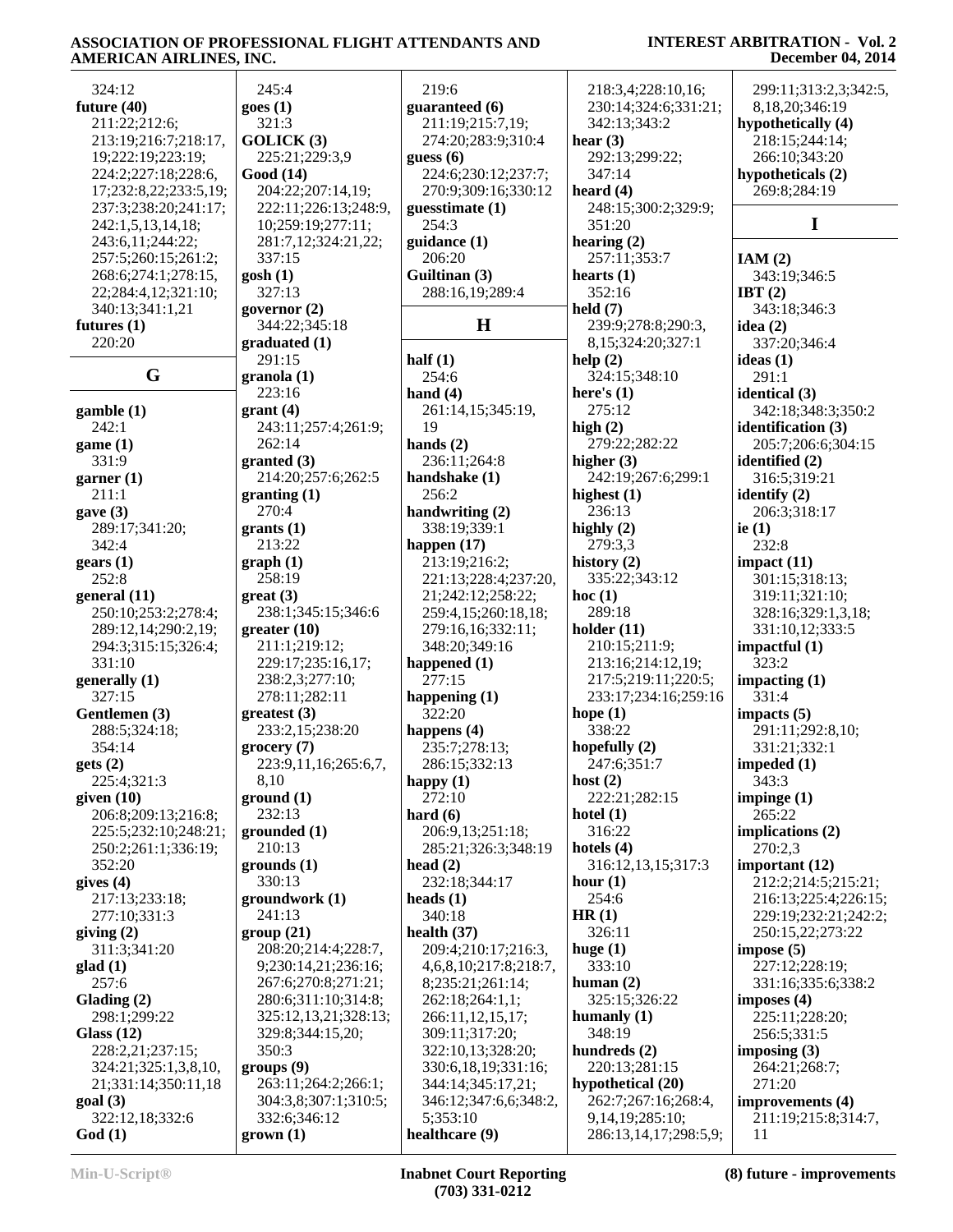| include (4)            | 245:10;278:14         | interrupt $(2)$        | 207:22;208:9;209:9,             | knew $(2)$            |
|------------------------|-----------------------|------------------------|---------------------------------|-----------------------|
| 309:8;312:20;          | informs $(1)$         | 207:17;236:7           | 19;210:9;229:7;233:7;           | 251:7;341:1           |
| 319:15;320:14          | 352:6                 | interrupting $(1)$     | 236:2;237:13;247:8,             | knowing $(2)$         |
| included (16)          | initial $(1)$         | 241:1                  | 14;249:14,20;269:6,             | 228:13;341:4          |
| 210:9;295:19,20;       | 260:6                 | into $(38)$            | 11;287:3,8;293:9,18;            | known $(6)$           |
| 298:13;299:19;         | initially (2)         | 205:7;206:6;208:12;    | 294:1,5,8;295:16;               | 209:2;220:21;234:7;   |
| 315:20;320:13;323:5;   | 279:9;298:11          | 222:13;228:21;233:5;   | 301:19;316:11;323:5,            | 252:18;260:11;287:1   |
| 340:8,14,15,16;        | inputs $(2)$          | 245:3,4;259:9;265:3,4, | 5;340:3;341:3                   |                       |
| 341:10,13,16;342:1     | 292:22;320:6          | 5;267:12;269:11;       | Jeff(4)                         | L                     |
| includes (3)           | inquire $(1)$         | 273:5;274:7;277:1;     | 205:10;281:9;                   |                       |
| 209:1;229:8;309:10     | 354:11                | 290:10,15;291:6;       | 348:15;355:2                    | labor(20)             |
| including (1)          | instance (2)          | 296:9;298:7;300:18;    | <b>JERROLD</b> (2)              | 205:12;213:9;228:4;   |
| 269:11                 | 211:4;248:21          | 304:15;321:3;323:9;    | 325:3,10                        | 263:11;289:8;290:10,  |
| inclusion (3)          | instead $(2)$         | 330:2;331:1;333:16,    | job $(2)$                       | 12;291:6;292:3;312:2; |
| 209:8;210:8;269:13     | 245:14;352:5          | 21;336:6,12;337:1;     | 292:20;352:13                   | 325:14;326:8,11,12;   |
| incorporated (1)       | instituted (1)        | 339:7;340:3,20,21;     | $\text{Joey}(9)$                | 330:7,21;331:10;      |
| 340:3                  | 306:22                | 349:18                 | 204:7,9,12,15;                  | 332:13;333:1;349:12   |
| incorrect (1)          | instructions (1)      | introduced (1)         | 270:17;271:8;351:16,            |                       |
| 236:18                 | 332:5                 | 276:1                  | 19;352:8                        | Lady $(1)$<br>288:6   |
| increase (14)          |                       |                        |                                 |                       |
|                        | instrument (1)        | invoke $(2)$           | Joint $(6)$                     | language $(1)$        |
| 275:18;276:8;          | 255:19                | 211:8;283:2            | 250:4,6;252:13;                 | 337:6                 |
| 293:15;294:12;295:4;   | instruments (3)       | invoked (2)            | 327:18;333:14;339:16            | large $(1)$           |
| 296:16,22;297:6,21;    | 240:20;255:14,15      | 215:9;282:2            | judge (1)                       | 249:11                |
| 298:21;321:19;         | insurance (25)        | involved (2)           | 287:2                           | largely $(2)$         |
| 333:20;336:6,12        | 209:4;210:18;216:3,   | 327:5,16               | judgment (2)                    | 335:4;337:5           |
| increased (4)          | 4,7,9,10;217:8;218:7, | irrational (2)         | 245:10;280:4                    | larger(1)             |
| 267:17;270:6;          | 9;255:4;261:14;       | 231:9,18               | judgments (2)                   | 229:15                |
| 283:15;302:13          | 262:18;312:15;        | irrelevant(3)          | 278:14,22                       | Las(1)                |
| increases (11)         | 317:20;328:20;330:7,  | 240:12;261:18;         | July (3)                        | 246:7                 |
| 269:12;278:10;         | 20;331:16;344:14;     | 284:16                 | 290:1,6;314:13                  | last $(11)$           |
| 296:1,6,13,17;297:22;  | 345:17;346:12;347:7;  | irrespective (1)       | jump(2)                         | 233:6;241:9;249:1;    |
| 334:12;338:11;         | 348:3,5               | 247:12                 | 227:9;294:3                     | 257:19;314:5;332:20;  |
| 340:13;341:21          | intend $(1)$          | issue $(9)$            | juncture $(3)$                  | 334:18;336:3;351:5,6, |
| incredible (1)         | 322:15                | 227:10;249:21;         | 279:10,11,18                    | $\tau$                |
| 204:8                  | intended (1)          | 251:15;259:12;         | jurisdiction (1)                | later $(7)$           |
| incremental (6)        | 352:2                 | 260:13;264:16;         | 335:15                          | 228:3;263:6;283:18;   |
| 294:22;295:14;         | intends (1)           | 286:19;287:15;311:21   | justification (2)               | 291:18;302:20;336:9;  |
| 303:6,7;304:5;341:14   | 322:10                | issued $(2)$           | 334:14;337:8                    | 346:3                 |
| indemnity (1)          | intention $(1)$       | 233:3,17               |                                 | Laughter $(1)$        |
| 309:11                 | 227:21                | issues $(10)$          | K                               | 204:14                |
| indicates (1)          | interacting (1)       | 208:10;212:21;         |                                 | Laura $(2)$           |
| 351:19                 | 224:16                | 252:18;253:4,5;328:9,  | keep(2)                         | 297:22;333:19         |
| individual (1)         | interest (4)          | 12, 12, 330: 8, 354: 3 | 256:13;332:17                   | lawn(2)               |
| 304:2                  | 231:2;338:1;348:4;    | item $(3)$             | keeping $(1)$                   | 256:3,7               |
| industry (14)          | 350:2                 | 303:9;317:12;333:9     | 273:4                           | laying $(1)$          |
| 205:13;212:10;         | interested (3)        | items $(16)$           | keeps(1)                        | 241:12                |
| 242:7,11,15;243:17;    | 224:6;254:14;         | 208:1;209:1;269:6,     | 346:19                          | learn $(1)$           |
| 246:2;251:4,20;        | 257:10                | 9;305:20,22;315:21;    | key(2)                          | 212:9                 |
| 278:21,22;279:3,15;    | interesting (4)       | 316:12,22;319:7,21;    | 225:3;242:8                     | learned $(2)$         |
| 282:17                 | 215:3;231:5;244:2;    | 320:11;323:1;328:15,   | $\operatorname{kind}(28)$       | 274:14;278:14         |
| information (40)       | 347:2                 | 18;329:6               | 207:20;212:16;                  | least $(9)$           |
| 212:1,3,10,11;         | interests $(4)$       |                        | 214:18;216:22;220:1;            | 222:4,9;233:6;        |
| 230:6;242:4,8,13,13,   | 346:11,14;348:2,8     | ${\bf J}$              | 222:13;227:5,8;                 | 253:12;265:21;266:7;  |
| 17;243:4,15,21;245:7,  | interfered $(1)$      |                        | 230:22;232:14,18,19;            | 327:14;335:22;353:11  |
| 8,9;246:2;272:21;      | 343:3                 | January (12)           | 234:21;241:12;244:2,            | led(1)                |
| 273:2;274:1,2,6,13;    | interject $(1)$       | 234:11,12,13;235:3;    | 9,11;250:20;251:11;             | 275:13                |
| 275:4,7;276:21;277:3,  | 221:18                | 257:16,17;258:20;      | 265:4;269:9,18;279:6,           | ledger(1)             |
| 5,8,18,21;278:2,5,6,8, | interpretation (3)    | 259:1;294:9;296:9,10;  | 16;287:4;290:12;                | 225:12                |
| 11;282:11;283:2,10;    | 307:3;311:18,21       | 297:3                  | 321:21;333:9                    | Lee $(16)$            |
| 355:4                  | interpreted (1)       | <b>JAVITS</b> (4)      | $\boldsymbol{\text{kinds}}$ (1) | 204:19,21;205:11,     |
| informational (2)      | 307:12                | 229:10;230:11,17;      | 254:22                          | 20;207:2,7;210:1;     |
| 212:8;241:10           | interpreting $(2)$    | 231:19                 | Kirby $(1)$                     | 213:3;219:8;241:5;    |
| informed (2)           | 311:2;313:4           | JCBA(29)               | 332:4                           | 247:2;248:9;254:13;   |
|                        |                       |                        |                                 |                       |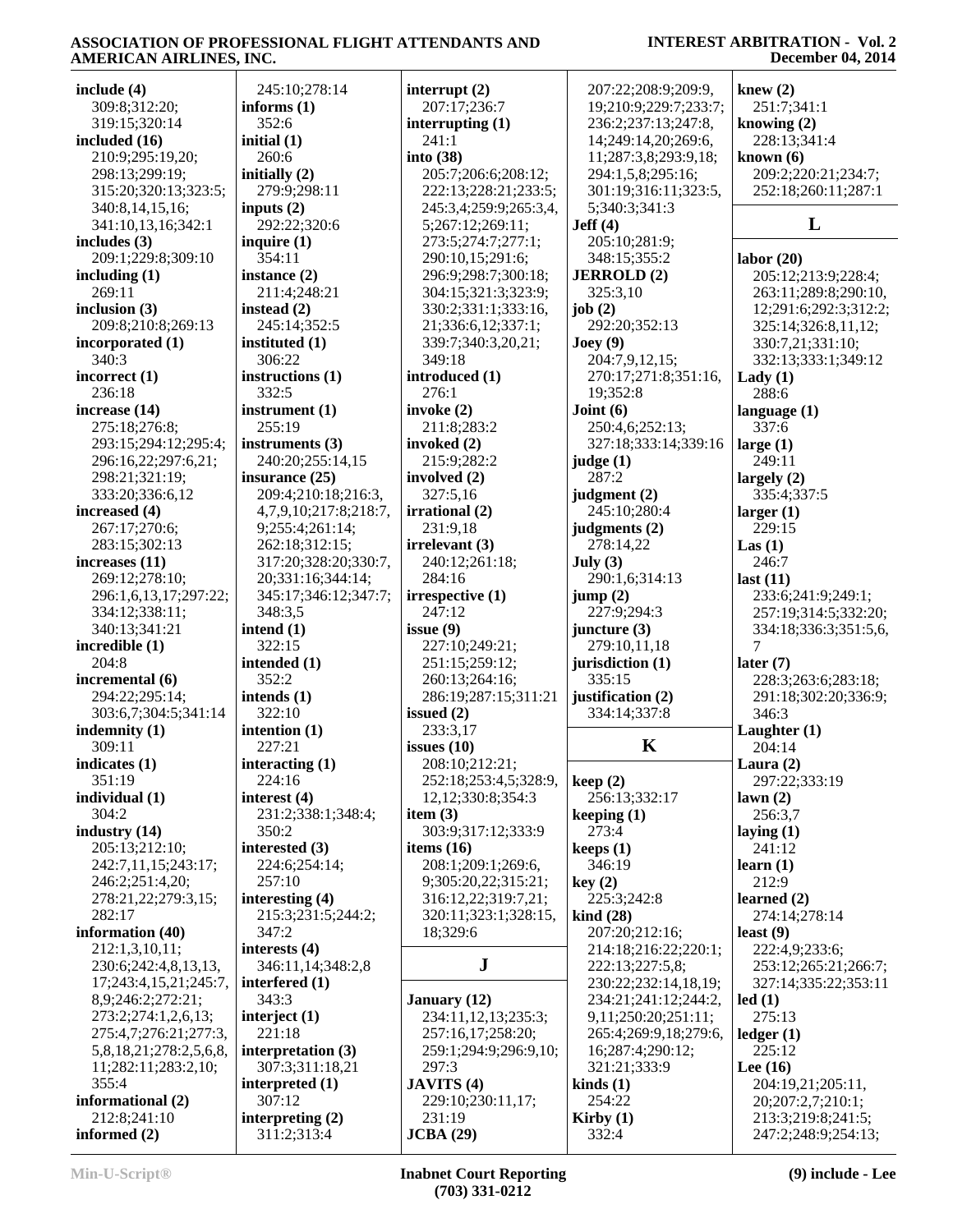| 288:7;320:22;331:3                   | 257:14;258:12;       | 333:7,7                | 282:22;300:2;312:17,        | members (7)                 |
|--------------------------------------|----------------------|------------------------|-----------------------------|-----------------------------|
| Lee's $(1)$                          | 275:10;321:1;354:9   | majority $(1)$         | 18;316:4;317:1;321:6;       | 205:5;206:1,9;              |
| 205:2                                | live $(1)$           | 337:5                  | 330:21,21;343:3,3           | 207:10,16;225:19;           |
| left(9)                              | 343:5                | makes $(4)$            | maybe $(13)$                | 353:20                      |
| 207:20;210:19;                       | lives $(1)$          | 283:8;284:22;286:9;    | 227:8,9;231:17;             | mention $(1)$               |
| 218:11;231:14;                       | 251:20               | 310:21                 | 237:6;247:22;248:2;         | 220:15                      |
| 269:16;280:7;286:7;                  | logic $(1)$          | making $(12)$          | 257:18;259:19,19;           | merger $(5)$                |
| 304:12;306:3                         | 232:7                | 230:20;243:22;         | 260:6;304:9;311:6;          | 237:18;242:16;              |
| legacy(31)                           | logical $(1)$        | 253:16;277:19;         | 351:9                       | 291:12;327:2;340:22         |
| 300:13;301:6,7,11,                   | 207:19               | 278:17;281:12;282:1,   | MBA(1)                      | methodologies (1)           |
| 12, 14, 17; 304: 3, 4;               | long(9)              | 5;286:10;295:15;       | 291:18                      | 320:6                       |
| 308:8,11;313:10;                     | 235:1;253:13;        | 299:1,12               | meal $(1)$                  | me-too $(97)$               |
|                                      | 289:10,21;319:12,12; | manage $(1)$           | 318:13                      | 209:2,3,5,8,14,17;          |
| 319:8,9;329:16,20;                   |                      | 326:6                  |                             |                             |
| 330:1,1;332:18;                      | 325:18;335:22;343:12 |                        | meals $(6)$                 | 210:8, 18, 18; 211:8, 13;   |
| 335:22;336:3;337:6,                  | longest $(1)$        | $m$ anagement $(1)$    | 318:5,11,15;320:12,         | 213:7,11,21;216:12,         |
| 11;339:3,22;342:11,                  | 238:8                | 325:14                 | 17;321:17                   | 14;219:18;227:15;           |
| 21;343:2;344:3,10;                   | look $(25)$          | many(5)                | mean $(39)$                 | 229:8;243:1;244:2;          |
| 346:19                               | 207:9;208:11;        | 224:16;327:9,12;       | 212:19;217:12;              | 247:8,10;249:16,22;         |
| legal(3)                             | 213:12;214:7;227:11; | 337:11;343:15          | 219:9;222:3;227:4;          | 250:14;264:20;              |
| 312:2;347:4;353:5                    | 232:3;235:7;239:8;   | mark(6)                | 230:12;231:17;              | 266:17;275:7;305:8,         |
| length $(1)$                         | 243:8;249:14;251:5;  | 205:3;206:2;271:3;     | 239:15,17,20;244:12;        | 22;307:8,9,10,12;           |
| 293:17                               | 273:21;274:11;287:4, | 288:14;303:19;304:13   | 249:10;250:13;251:5,        | 314:16;315:1,6,14,15;       |
| less (6)                             | 14;303:2;304:1;      | marked $(3)$           | 18;252:22;255:19;           | 316:1,8,19,21;317:6,        |
| 262:10;269:9;278:2,                  | 306:17;308:3;313:21; | 205:7;206:6;304:14     | 267:20;269:4,19;            | 16, 18, 19, 20, 21; 318: 3, |
| 5;285:2;353:5                        | 314:4;315:20;328:2;  | market $(26)$          | 270:9;277:2;279:2,5;        | 4, 21, 320: 12, 321: 3, 15; |
| letting $(1)$                        | 348:13;354:21        | 224:17,21;225:1;       | 282:5,16,19;283:15;         | 323:2,4,8,15,20;324:1,      |
| 225:17                               | look-back $(1)$      | 235:11,13;236:12;      | 286:7,9;302:22;             | 5,9;328:20,20;329:4,        |
| level $(2)$                          | 287:15               | 239:13,21;240:12;      | 309:15;310:15;311:2,        | 21;330:18;331:16,16,        |
| 252:22;276:21                        | looked $(1)$         | 256:10,17,17,22;       | 9;335:6;348:18;349:6;       | 20;333:6,9;339:3,4,11,      |
| leverage $(3)$                       | 303:13               | 257:2,5,8;258:6;       | 353:4                       | 15;340:2,13,21;             |
| 243:21;246:1;275:7                   | looking $(15)$       | 300:21;309:20;         | meaning $(2)$               | 341:19,20,21;342:11,        |
| liability (2)                        | 233:4;235:19;        | 312:21,21;313:14;      | 312:2;349:1                 | 12;343:2,6;344:3,10,        |
| 258:4,5                              | 257:15;258:19;       | 315:2,10;323:19;       | means $(12)$                | 14, 19; 345: 17, 18;        |
| lie $(1)$                            | 264:11,13;286:21;    | 346:16                 | 217:15,22;218:18;           | 347:9;348:12;349:3          |
| 260:5                                | 287:5,18;306:5,6,6;  | market-based (8)       | 219:5;237:5;239:5;          | me-toos $(13)$              |
| lieu $(6)$                           | 315:19;340:18;354:8  | 208:14,18;247:9;       | 254:5;258:8;281:22;         | 249:20;304:18;              |
| 211:20;214:1;215:8;                  |                      | 285:15;292:10;293:3;   | 283:3;284:11;324:3          | 305:10;315:19;329:6,        |
|                                      | loss(3)              |                        |                             |                             |
| 230:9;244:5;286:11                   | 323:15;340:12;       | 300:10;320:8           | measure(1)<br>315:10        | 10,17,22;330:5,14;          |
| life $(2)$                           | 341:12               | marketplace (1)        |                             | 333:11;341:15,16            |
| 228:1;332:10                         | lost(1)              | 240:21                 | measured (1)                | microscopic (1)             |
| light(1)                             | 317:21               | markets $(4)$          | 303:21                      | 317:5                       |
| 249:15                               | lot(6)               | 224:10;255:8,10,17     | <b>Mechanical</b> (1)       | middle(2)                   |
| likelihood (2)                       | 235:4;255:12;275:4;  | match(1)               | 291:16                      | 252:2;347:15                |
| 317:15;320:19                        | 340:18;354:9;355:4   | 213:18                 | mechanics $(1)$             | $mid$ nidnight $(1)$        |
| Likewise (3)                         | $\textbf{lots}$ (1)  | math(1)                | 230:19                      | 332:20                      |
| 216:3;218:14;                        | 255:6                | 297:18                 | mechanism $(1)$             | might $(18)$                |
| 221:11                               | low(1)               | matter $(6)$           | 255:11                      | 224:7,8;228:11;             |
| limited $(1)$                        | 282:20               | 242:20;252:18;         | <b>Mediation (1)</b>        | 230:18;232:17;              |
| 320:20                               | lower $(2)$          | 276:22;332:9;337:4;    | 349:14                      | 237:20,21;248:3;            |
| limits(3)                            | 242:20;276:8         | 355:11                 | mediators(1)                | 251:14;266:1;282:16,        |
| 227:17,17;228:16                     | lunch $(1)$          | maximum <sub>(1)</sub> | 349:15                      | 20;292:11;318:14;           |
| line $(1)$                           | 354:10               | 238:17                 | medical $(20)$              | 344:21;347:14,20,21         |
| 312:4                                |                      | may (44)               | 255:4;309:10,10;            | migrate $(2)$               |
| list $(4)$                           | M                    | 213:19;219:16,17;      | 310:5;312:15;314:9;         | 310:16;312:16               |
| 304:18;305:2;307:9;                  |                      | 220:8;221:9,16;        | 315:6;317:11;323:1,3,       | migrating $(1)$             |
| 315:19                               | main(3)              | 223:19,20;224:15;      | 12, 15, 21; 329: 8; 332: 7, | 311:13                      |
| listing $(1)$                        | 210:12;239:22;       | 225:19;226:11,12;      | 18;333:4;343:10,13;         | million $(115)$             |
| 309:9                                | 240:1                | 228:6,9,11;229:16;     | 345:12                      | 208:2,4,7,11,13,17;         |
| literally $(1)$                      | maintaining $(3)$    | 231:1;232:13;235:18,   | <b>Medical/Dental (1)</b>   | 209:10,15,20;210:10,        |
|                                      |                      |                        |                             |                             |
| 259:15                               | 346:11;348:2,4       | 20;237:19,20;238:9,    | 306:21                      | 21;211:2,20;212:4;          |
| little $(10)$                        | maintenance $(1)$    | 21;240:20;244:10;      | meet $(4)$                  | 214:1;215:7,18;             |
| 211:3;219:13;<br>232:18;248:2;256:9; | 309:11               | 246:4;253:5,6;254:16;  | 266:19;309:6;               | 218:12,21;219:3,6;          |
|                                      | major $(2)$          | 260:5;281:7,11;        | 330:14,15                   | 226:18,19,19;229:12;        |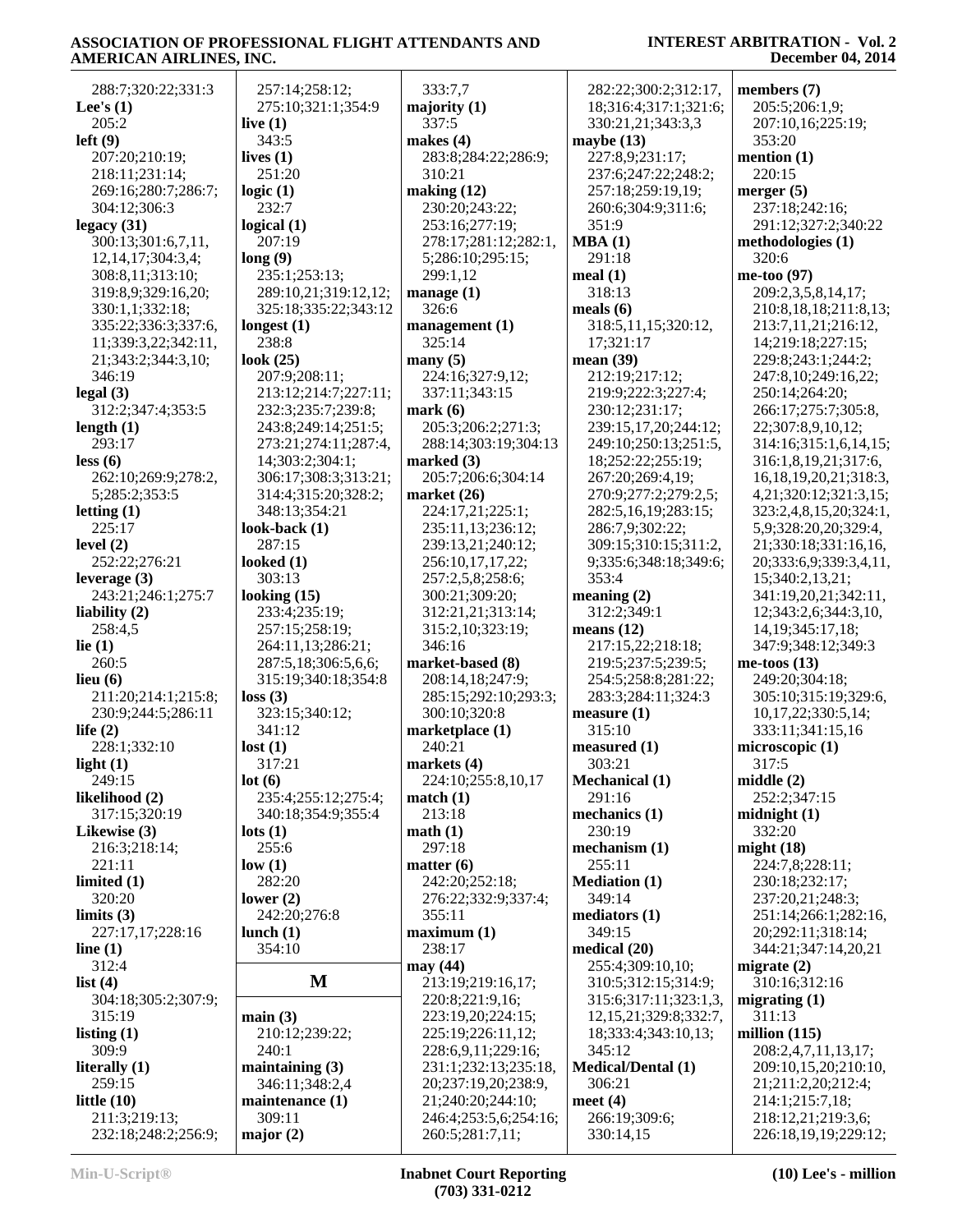| 230:2,3,8;231:11,16;                     | 264:8;274:20;286:10; | name $(3)$                      | 302:11;307:19;                  | obligation (6)                      |
|------------------------------------------|----------------------|---------------------------------|---------------------------------|-------------------------------------|
| 232:11;241:15;242:3;                     | 303:10;332:17        | 289:2,4;325:8                   | 321:13;339:7                    | 214:16,16,21;225:6,                 |
| 243:5,14;244:4,18;                       | month $(13)$         | namely $(6)$                    | next(11)                        | 9;298:21                            |
| 245:11,14,22;246:20,                     | 235:2;294:4;295:6;   | 250:3;277:22;280:6,             | 208:21;224:18;                  | obligations (1)                     |
| 21;247:9,14;249:18,                      | 296:21;298:3;333:21; | 13;300:6,10                     | 230:8;234:12;235:2;             | 216:16                              |
| 21;253:19;261:20;                        | 335:19;336:7,13,14,  | narrow $(1)$                    | 237:20;265:17;                  | observation (2)                     |
| 262:8, 13, 21; 263: 13,                  | 16;337:2;346:4       | 253:14                          | 269:15;280:1;287:9;             | 347:3;352:9                         |
| 17;264:3;265:2;                          | months $(6)$         | nature $(4)$                    | 305:7                           | observe $(1)$                       |
|                                          | 293:22;295:9;296:2,  |                                 |                                 | 217:14                              |
| 267:12;268:13;269:2,                     |                      | 217:12;318:16;                  | nobody(1)                       |                                     |
| 6, 10, 12, 271: 22, 273: 5,              | 7,12;336:9           | 319:9;354:3                     | 271:6                           | observed $(1)$                      |
| 16;274:8;279:21;                         | more (56)            | necessarily (11)                | None $(3)$                      | 236:13                              |
| 280:9,13,16,16,20;                       | 211:3,14;218:7,11,   | 231:1;239:2;265:11;             | 240:13;328:17;                  | obtain $(2)$                        |
| 281:1,5,12;282:12,16,                    | 20;219:13;222:14;    | 298:15;314:20;316:8;            | 330:3                           | 286:18;305:11                       |
| 19;283:6,21;284:3,8,                     | 224:15;225:20,22;    | 318:22;319:4;320:18;            | noneconomic (1)                 | obtaining $(1)$                     |
| 13, 15, 17; 285: 3, 4, 6, 8,             | 228:14,15;232:9;     | 321:9;323:8                     | 231:22                          | 273:6                               |
| 12, 13, 14, 19, 21; 286: 3,              | 240:8;243:20;244:2;  | need(9)                         | nonetheless $(1)$               | obvious $(1)$                       |
| 6, 18; 287: 10; 294: 4, 13,              | 247:14;248:3;251:14; | 214:6;223:20;                   | 240:21                          | 353:1                               |
| 16;295:2,3,3,10,11,14;                   | 258:22;259:4;262:11; | 228:22;254:5;271:8;             | nonexistent (1)                 | obviously (5)                       |
| 296:22;297:5,6;                          | 263:13,16,18;264:4;  | 272:3;311:1;319:4;              | 269:9                           | 208:3;303:12;                       |
| 299:16;303:3,19;                         | 265:2;266:14;267:7,  | 352:18                          | nonunion $(1)$                  | 304:17;316:13;326:6                 |
| 346:16,20,21                             | 11;268:12;269:2,9;   | needed $(2)$                    | 314:8                           | occur(9)                            |
| millions $(1)$                           | 271:20,22;275:4;     | 249:11;320:13                   | nonzero $(1)$                   | 236:9;260:4;285:4;                  |
| 349:2                                    | 277:8,18,21;278:5,7; | $\boldsymbol{\text{needs (6)}}$ | 260:21                          | 296:2,6,11;321:6,9;                 |
| mind(3)                                  | 281:5,12;282:1,6;    | 237:18;258:22;                  | note $(2)$                      | 333:22                              |
| 232:1;254:18;                            | 283:5;284:8,13;      | 259:4;260:4;266:8;              | 221:8;351:15                    | occurred (1)                        |
| 353:19                                   | 286:18;287:10;       | 352:14                          | noted(1)                        | 342:21                              |
|                                          |                      |                                 |                                 |                                     |
| minimis(5)                               | 300:16;306:20;       | negative(1)                     | 308:9                           | occurs(2)                           |
| 316:2;318:16;                            | 317:12;331:9;347:15; | 260:19                          | notified (1)                    | 280:6;283:19                        |
| 319:18;320:18;322:20                     | 354:9                | negotiate(5)                    | 310:8                           | odd(1)                              |
| minimus(1)                               | morning $(5)$        | 214:2;227:18;                   | notify $(2)$                    | 263:15                              |
| 320:18                                   | 204:22;207:14;       | 237:18;265:22;331:5             | 309:4;310:22                    | off $(22)$                          |
| minor(1)                                 | 223:8;248:9,10       | negotiated (9)                  | Notre $(2)$                     | 205:20;207:20;                      |
| 319:11                                   | most(7)              | 311:10;334:8,22;                | 291:16,20                       | 210:19;217:10,16;                   |
| minus(1)                                 | 233:9,18;238:5,6;    | 335:12;336:2;343:11;            | November $(3)$                  | 218:1,11;219:2;                     |
| 280:12                                   | 254:13;260:10,11     | 345:17,18;346:15                | 274:5,7;298:8                   | 222:16;224:11;                      |
| minute(1)                                | MOU(1)               | negotiating $(5)$               | number $(15)$                   | 228:10;231:14;254:7;                |
| 221:21                                   | 340:22               | 228:8;292:4;312:15;             | 222:17;242:9,9;                 | 267:21;269:17;271:3;                |
| minutes $(3)$                            | move(1)              | 331:17;346:7                    | 253:19;261:20,21;               | 274:2;286:7;288:10;                 |
| 217:2;248:16;254:5                       | 347:12               | negotiation $(3)$               | 280:21;282:16,17;               | 318:14;324:20;344:17                |
| model(18)                                | moved $(5)$          | 252:13;332:12;                  | 293:22;332:1;334:7;             | offer $(1)$                         |
| 252:14,15;253:18;                        | 290:10,14,15;291:6;  | 348:17                          | 347:8,9;352:12                  | 244:14                              |
| 292:15,19,21;296:6;                      | 298:3                | negotiations (18)               | numbered $(1)$                  | offered $(1)$                       |
|                                          |                      |                                 |                                 |                                     |
| 306:14;309:22,22;                        | moving $(3)$         | 228:4,18,21;268:6;              | 273:13                          | 224:5                               |
| 315:9;316:5;318:8;                       | 292:10;300:1;        | 275:13;291:22;322:6,            | numbers $(3)$                   | offering $(1)$                      |
| 319:10,16;320:15;                        | 333:11               | 8;326:9;327:5,16,20;            | 206:3;227:8;305:6               | 236:16                              |
| 339:18;340:3                             | mow(2)               | 330:5;342:6;343:18;             | numerous $(1)$                  | offers $(2)$                        |
| modeled(1)                               | 256:3,7              | 345:22;347:22;348:1             | 320:3                           | 223:12;235:21                       |
| 298:11                                   | much $(14)$          | negotiator (8)                  | nutshell $(1)$                  | Officer $(1)$                       |
| modeling(3)                              | 204:11;209:11;       | 327:12,15,21;                   | 210:7                           | 326:22                              |
| 297:16;300:6;320:6                       | 234:19;251:14;254:3; | 331:20;333:10;344:1;            |                                 | often $(1)$                         |
| models $(2)$                             | 284:5;287:17;288:7;  | 349:4,12                        | $\mathbf 0$                     | 247:22                              |
| 292:7;304:2                              | 293:15;317:12;       | neighbor(1)                     |                                 | Once $(1)$                          |
| moment $(10)$                            | 324:13;350:18;355:2, | 256:3                           | oat-based (1)                   | 345:11                              |
| 248:14;251:10;                           | 5                    | neighbor's $(1)$                | 223:21                          | one (56)                            |
| 253:22;274:3;275:9;                      | multiple $(1)$       | 256:10                          | oats(1)                         | 211:13,16;215:2;                    |
| 283:7;288:11;338:21;                     | 237:17               | net(1)                          | 223:20                          | 216:1;217:4;221:3,22;               |
| 344:12;350:14                            | must(9)              | 286:15                          | object $(4)$                    | 225:19;226:3,11;                    |
|                                          |                      |                                 |                                 |                                     |
|                                          |                      |                                 |                                 |                                     |
|                                          | 218:10;221:7,10,14,  | Nevertheless (3)                | 270:18;311:16;                  | 227:5,16;232:21;                    |
| 351:17                                   | 17;223:2;238:3;      | 263:20;265:12;                  | 312:4;330:12                    | 240:8;244:9;249:8;                  |
|                                          | 247:13;261:3         | 343:5                           | objection $(1)$                 | 251:15;257:1;261:13,                |
| moments $(1)$<br>monetary $(1)$<br>226:7 |                      | new(8)                          | 205:16                          | 22;262:5,15;265:19,                 |
| money $(8)$<br>245:17;246:3,4;           | N                    | 211:22;214:3;<br>275:21;300:14; | objective (4)<br>344:9,10,19,21 | 20;266:7;268:12;<br>270:2;272:3,19; |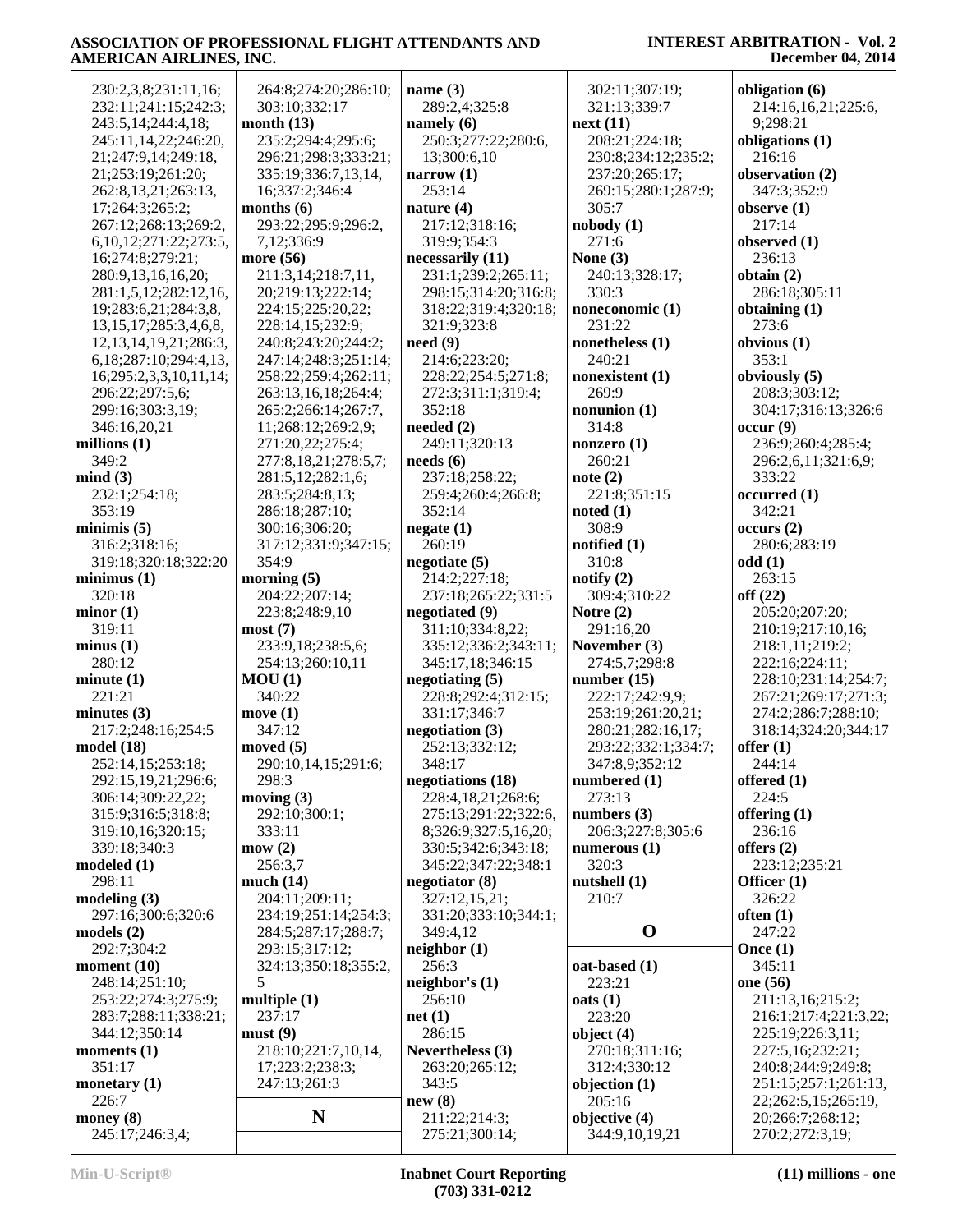| 277:14,16;281:1;            | 258:1,3,9,21;259:1,5,         | overall (3)           | 251:16;278:20,21      | perfectly(1)                |
|-----------------------------|-------------------------------|-----------------------|-----------------------|-----------------------------|
| 283:8;294:21;300:16;        | 16,21;261:2;262:3;            | 295:13;296:16;        | parties $(10)$        | 264:9                       |
| 302:14;306:6;310:19;        | 263:1,4,6;264:10;             | 304:5                 | 216:17;224:16;        | perform (2)                 |
| 313:7;328:13;329:19;        | 267:22;268:15,17,19;          | overarching $(1)$     | 252:12;255:20;269:5;  | 253:5;352:14                |
| 332:1;333:8;334:7,21;       | 270:3,4,6;271:20;             | 297:16                | 335:18;336:22;337:9;  | performance (1)             |
| 337:13;342:16;              | 272:19;274:19;                | own(4)                | 347:10;352:11         | 273:17                      |
| 343:11;345:8,19;            | 279:11,13,21;280:5,7,         | 254:17;338:18;        | partner(1)            | perhaps (4)                 |
| 347:8;350:6;351:15;         | 8, 10; 283: 18, 19;           | 351:10;354:1          | 288:14                | 206:1;207:7;219:13;         |
| 352:12;353:3,5              | 287:11;321:1,21               |                       | Parts $(1)$           | 252:22                      |
| ones $(2)$                  | optionality (1)               | ${\bf P}$             | 209:2                 | period (18)                 |
| 246:14;305:19               | 263:21                        |                       | party(6)              | 233:12;235:8,12;            |
| one-time $(2)$              | options (83)                  | page (18)             | 212:11;216:17;        | 237:14,22;238:2;            |
| 294:18;295:12               | 210:22;211:5,9;               | 206:2,3;207:9;        | 225:4,5,6,9           | 239:3;257:16;263:21;        |
| only $(20)$                 | 213:12,13,13,18;              | 210:3;242:21;249:2;   | party's $(1)$         | 264:19;272:2;293:19;        |
| 217:8;221:8;223:8,          | 214:6, 10; 216: 2, 15, 16;    | 251:6;258:19;260:9;   | 265:20                | 296:12;298:3,19;            |
| 13;230:1;231:13;            | 217:1,5;219:11,16,18,         | 261:8;306:16,20;      | Pass $(1)$            | 332:19,21;334:11            |
| 234:21;238:22;239:5,        | 19;220:3;222:12;              | 308:16;313:18,22;     | 304:11                | permission (1)              |
| 13;252:18;254:4;            | 223:22;224:9;225:15;          | 314:5;315:21;319:6    | passes (1)            | 247:21                      |
| 264:11,12;278:13;           | 227:17;229:8;232:16,          | pages $(3)$           | 212:9                 | person (2)                  |
| 281:21;286:6;294:21;        | 22, 22; 233: 2, 6, 9, 13, 19; | 306:17;319:6;353:4    | past (3)              | 221:1;311:6                 |
| 348:15;354:2                | 234:3,5;236:3,5;              | paid(1)               | 278:13,14,22          | perspective (2)             |
| open $(1)$                  | 239:14;240:2,13;              | 284:15                | patience (1)          | 328:9;331:14                |
| 258:6                       | 241:8,10;243:2,9;             | paint(1)              | 354:20                | phone(1)                    |
| openly $(1)$                | 247:8,11;249:7;               | 256:19                | Patrick (7)           | 320:4                       |
| 240:20                      | 250:10,11,17,17,21;           | Panel $(22)$          | 288:16,19;289:2,4;    | picking (1)                 |
| operate $(2)$               | 251:11,17;252:2,3;            | 205:2,5,22;206:9;     | 305:2;311:16;342:10   | 258:20                      |
| 262:4;296:13                | 254:22,22;255:7,7,9,          | 207:9:254:13,21;      | pause(1)              | pie $(2)$                   |
| operational (2)             | 13;256:12,13,16;              | 261:9;262:14;291:21;  | 344:12                | 229:11,15                   |
| 317:1;328:11                | 257:1,15,18,20;               | 299:6;311:22;326:17;  | pay (10)              | pilot(2)                    |
| operations $(1)$            | 258:16;259:10,11;             | 328:8;330:11;335:3,5, | 234:20;249:21;        | 310:11;318:11               |
| 208:21                      | 260:2,7;261:10,11,12;         | 16;338:2;347:5;       | 322:18;332:17;        | pilots $(22)$               |
| opinion $(5)$               | 262:15;265:9,12,20;           | 348:12;355:3          | 333:20;334:12;336:6,  | 230:19;305:10,11;           |
| 217:3;226:20;253:6;         | 269:16;280:13                 | Panel's (3)           | 12,19,22              | 310:13;312:14;317:4;        |
| 329:18;335:18               | order(2)                      | 247:21;250:6;         | payment (12)          | 318:10;321:14;324:6;        |
| opinions $(1)$              | 249:11;276:7                  | 335:14                | 232:8;241:22;         | 328:14;329:7,21;            |
| 210:6                       | organization (1)              | paradigm (2)          | 245:14;283:9,9,20;    | 339:5;340:2,21,21;          |
| opportunity (2)             | 309:11                        | 266:21;267:3          | 285:6;294:6,19;295:2, | 341:7,22;345:5,16;          |
| 320:2,14                    | originally (1)                | paragraph (4)         | 12;298:15             | 346:13;347:21               |
| opposed $(2)$               | 345:4                         | 249:1;306:20;307:4;   | payments (12)         | pilots' (1)                 |
| 250:10;254:19               | others $(2)$                  | 314:5                 | 232:4,5,7;242:1;      | 348:1                       |
| opposing $(1)$              | 253:12;254:18                 | parity(1)             | 244:4;279:12,14;      | pilot's(1)                  |
| 329:9                       | otherwise (3)                 | 346:11                | 293:21;295:12,22;     | 340:13                      |
| opposite $(1)$              | 218:22;237:4;299:1            | Parker $(1)$          | 299:1.7               | place $(13)$                |
| 277:4                       | out $(21)$                    | 332:4                 | payoff $(4)$          | 207:19,20;246:9,18;         |
| option $(126)$              | 204:9;233:5;235:16;           | Part (17)             | 221:6,6;222:2,4       | 294:19;298:7;299:12;        |
| 210:14,15;211:7,10;         | 237:22;276:16;277:7,          | 209:4,4;213:21;       | peak(2)               | 305:21;315:5;333:21;        |
| 213:15,16,22;214:10,        | 7,11,278:3,283:12,14,         | 215:3,14;244:1,2,16;  | 236:5;240:4           | 334:10;338:9;345:11         |
| 11, 12, 13, 14, 16, 18, 19, | 17;286:5,6;294:4;             | 249:11;292:1;316:10;  | pejoratively (1)      | plainly $(2)$               |
| 20,21;215:2,6,10,14;        | 310:12;318:2,2;               | 321:20;339:11;344:9,  | 335:6                 | 314:16;322:9                |
| 216:1,5,17;217:6,9,9,       | 326:19;345:8;352:7            | 9,19,21               | penny(2)              | plan $(65)$                 |
| 13, 15, 22; 218: 6; 219: 4, | outbreak $(2)$                | participate (3)       | 264:4;268:12          | 215:12;216:7,9;             |
| 11, 14, 16; 220: 4; 221: 7, | 245:5;279:20                  | 253:15;308:20;        | people(8)             | 218:3,4,7,9,16;219:3;       |
| 14;222:14,16,17,21;         | outside $(1)$                 | 311:4                 | 223:22;232:3,17;      | 228:11,16;235:21,22;        |
| 224:5, 13, 14, 15; 225: 2,  | 252:1                         | participated (1)      | 250:17;255:22;256:1;  | 236:16;243:12;255:4;        |
| 7,10,15;226:16;             | over $(23)$                   | 300:7                 | 326:13;333:6          | 261:13,14;262:18;           |
| 230:17;231:3,10;            | 204:3;208:4,5,21;             | participation (2)     | per $(12)$            | 264:1,2;266:11,12,15;       |
| 233:15,16,17,21,22;         | 220:21;222:18;232:6;          | 309:1;350:12          | 208:13;296:22;        | 285:17;306:21;310:7,        |
| 234:10,11,13,15,16;         | 241:22;253:9;263:21;          | particular (8)        | 329:19,21;339:3,5,11; | 8, 11, 12, 13, 15, 17, 21,  |
| 235:1,2,6,11,14,16,18,      | 269:15;279:22;                | 241:9;250:11;         | 340:1,8,13;341:7;     | 22;311:4,4,9,10,11,12,      |
| 20;236:10,14,19,20;         | 280:18;285:9;288:13;          | 252:18;257:5;303:9;   | 352:18                | 13;312:15,16;314:20;        |
| 237:3;238:8,13,16,21;       | 299:16;320:4;327:8;           | 305:5;317:16;348:7    | percent (4)           | 315:6;317:12;322:10,        |
| 239:6, 10; 245: 2, 19, 19,  | 328:3;330:4;338:20,           | particularly (5)      | 227:2;260:21,21;      | 13, 22; 323: 1, 3; 330: 20; |
| 20;255:2,2;257:5;           | 21;339:16                     | 211:16;242:10;        | 275:18                | 332:7,18;333:4;             |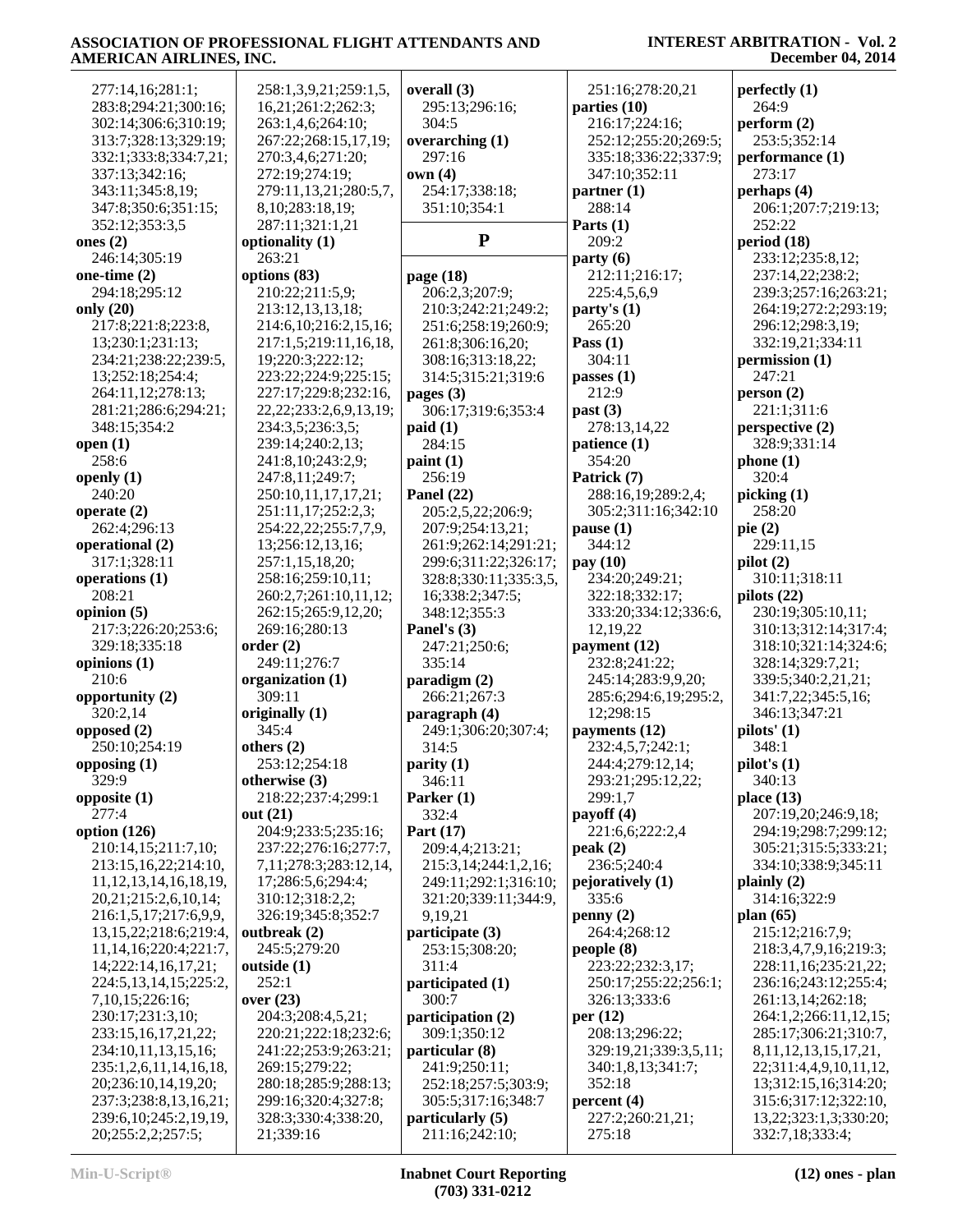#### 343:13,16;344:5; 345:8,12,17,21; 346:20;349:2 **planning (1)** 230:4 **plans (5)** 216:10;313:1; 343:10;348:3,5 **play (3)** 246:14;277:1; 349:19 **played (1)** 323:9 **playing (1)** 236:7 **please (12)** 207:11,16;210:2; 213:4;216:19;217:18; 300:16;306:4,16; 311:15;313:19;350:14 **plumb (1)** 269:22 **Pluto (1)** 224:5 **pm (1)** 355:11 **pocket (3)** 262:21;285:21; 286:20 **pockets (10)** 261:22;263:13,17, 19;264:3;265:3,5; 267:12;272:1;284:20 **point (42)** 207:13;218:19; 219:9;222:15;228:7; 231:5,12;232:9; 234:14;240:1,8; 243:10;245:7;249:16; 250:3;251:19;252:6; 257:3;258:2,13;259:4, 21;264:13;269:21; 271:1;272:11;274:15; 275:10;276:5,14; 283:5;284:12,16; 285:7;298:9,18; 326:16;334:18; 335:14;347:11; 348:15;350:4 **pointed (3)** 318:2,2;324:4 **policies (2)** 306:21;307:1 **policy (2)** 317:1;318:13 **political (1)** 231:19 **POLLAK (1)** 204:15 **poor (2)** 276:16;278:11 **population (3)** 300:12;301:12;

 302:9 **portfolios (1)** 291:1 **portion (2)** 272:15;293:6 **position (13)** 265:21;274:22; 277:9;289:7,11,22; 290:8,8,15,16;318:20; 327:1;334:1 **positions (2)** 290:3,18 **positive (13)** 221:5,6,15,17,17; 222:2;223:2;236:19; 260:14,20,22;261:3; 269:14 **possess (2)** 212:1;243:4 **possibility (1)** 321:5 **possible (6)** 266:15;315:7;333:2; 348:17,19;354:22 **possibly (1)** 354:5 **postulate (1)** 237:8 **posture (1)** 280:11 **potential (9)** 229:1;246:1;284:9; 291:3,4,11;292:9; 319:2;330:7 **potentially (10)** 233:19;238:7,21; 239:6,7;245:13; 271:20;281:18; 321:18;343:20 **PowerPoint (2)** 205:20;207:12 **practice (1)** 326:12 **precisely (3)** 233:8;275:2,6 **predecessor (2)** 290:12;325:20 **predict (1)** 348:20 **predicted (1)** 277:14 **pre-existing (1)** 218:8 **prefer (3)** 214:8;215:10; 235:22 **preference (2)** 217:17,19 **preliminary (1)** 248:1 **premise (1)** 238:13 **prepared (1)**

#### 343:5 **present (2)** 205:2;292:16 **presentation (10)** 205:20;206:17; 207:12,15;209:22; 210:4;211:15;216:22; 232:15;247:17 **presentations (2)** 352:12;353:2 **presented (2)** 231:10;245:1 **presently (1)** 309:8 **president (5)** 325:17,18;326:5,20, 22 **pressure (1)** 349:15 **Presumably (2)** 229:13;281:3 **presume (1)** 239:1 **presumptively (2)** 338:10,10 **presupposes (1)** 230:12 **pretend (1)** 262:12 **pretty (1)** 306:18 **preview (2)** 210:3,5 **previous (2)** 219:9;281:22 **previously (3)** 244:5;302:17; 337:11 **price (10)** 222:16,21;224:17; 226:16,18;234:7; 235:11,13;242:16; 243:17 **prices (2)** 224:11;234:2 **pricing (3)** 222:12,14;224:15 **primarily (3)** 291:10;328:11,22 **principal (2)** 289:8;290:16 **prior (2)** 298:22;338:13 **probability (8)** 221:5;222:2,3,18; 260:20,22;279:22; 317:6 **probably (10)** 224:6;225:22; 239:11;254:5;263:8; 277:10;317:5;319:7; 327:10,14 **probe (1)**

#### 257:13 **problem (6)** 248:4;285:10;332:2; 333:7,10;338:19 **procedural (1)** 206:15 **Proceed (4)** 204:4;205:17;210:2; 248:6 **proceeding (1)** 251:10 **proceedings (1)** 355:10 **process (5)** 297:17;303:15; 305:20;323:10;355:5 **produce (2)** 271:22;299:15 **produced (1)** 293:2 **produces (2)** 270:6;285:2 **product (1)** 338:13 **professionalism (1)** 355:6 **proffer (1)** 205:14 **proffering (1)** 205:11 **profit (90)** 208:15;209:3; 210:18;211:13,20; 212:6;213:20;214:2,3; 215:2,9,11,12,19,22; 217:9;218:14,16,18, 19;219:2;227:7,22; 229:13,13,15,20; 230:9,14;231:11,15, 20;232:8;235:21; 241:11,15,18;243:1,1, 9,12,14;244:1,5,15,17, 18,21;245:12,17,20, 22;246:15;255:4; 261:13;262:17;264:2; 273:10,16;275:17; 276:1,3,7;278:9;280:7, 8;282:2;283:3,10; 284:9,12;285:1,2,6,17; 286:1,5;317:11; 322:16,22;323:4,4,13; 328:20;329:7;330:6; 331:15,20;332:7; 349:22 **profitability (3)** 242:6;274:1;281:4 **profits (7)** 273:20,21;274:10; 275:3;282:7,9;284:5 **program (1)** 220:19 **programs (9)** 308:20;309:1,2,3,7, **provides (17)**

#### **INTEREST ARBITRATION - Vol. 2 December 04, 2014**

 9,10,11,12 **prohibitively (1)** 319:12 **projects (2)** 291:2,4 **promise (3)** 311:8,11;330:19 **promises (1)** 347:6 **proper (1)** 229:18 **properly (1)** 339:21 **proposal (27)** 209:1,15;213:8,21; 216:5;233:5;242:5; 246:17;249:18;255:3; 256:17;273:10;274:6; 280:12;285:14;292:2; 293:7;295:20;298:12, 13;299:20;302:18; 304:21;305:9;329:4; 333:13;339:11 **proposals (6)** 209:17;210:8; 302:11,13;329:7; 341:9 **propose (2)** 244:14;338:1 **proposed (16)** 207:22;208:9;209:9, 19;210:9;229:7; 244:16;247:14; 249:14;251:2;279:9; 292:8;301:19;316:11; 320:9;330:6 **proposing (1)** 339:10 **proposition (6)** 266:4;278:5,16,19, 20;286:8 **prospect (1)** 300:1 **protection (1)** 345:19 **proved (3)** 278:1,1,11 **provide (23)** 209:7;212:21; 213:13;217:5;219:11, 19;220:19;223:22; 225:16;232:19;235:4; 237:16;249:5;253:6; 260:15;262:17,17; 264:1;265:2;322:15; 333:15,18;338:9 **provided (13)** 233:21;250:1;258:9; 261:13,14;268:19; 283:4;307:2;314:11; 318:16;321:15,17; 342:19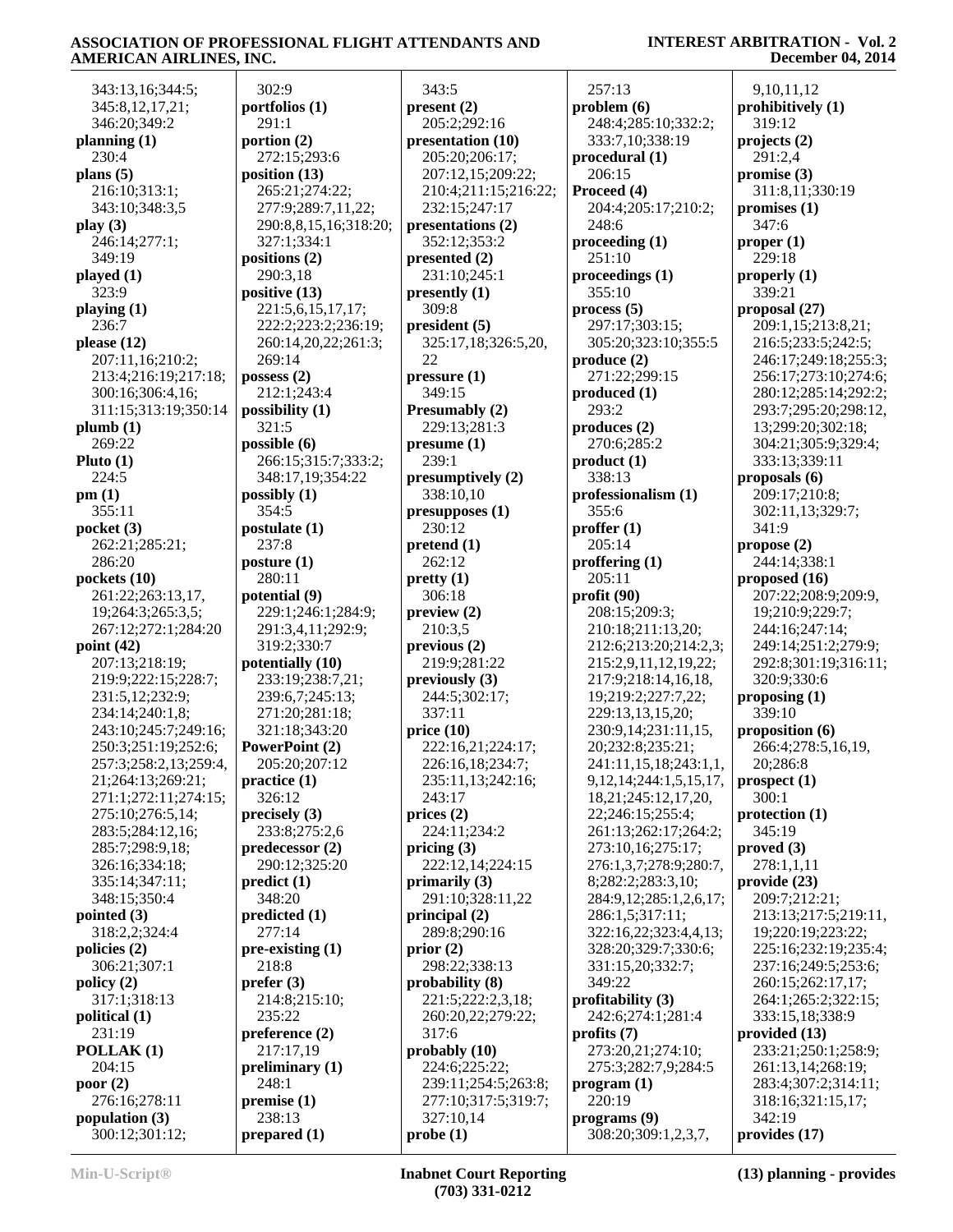| 309:5;353:3<br>210:15;212:12;<br>quote $(2)$<br>22;231:22;234:22;<br>regard $(2)$<br>216:4,5;220:5;223:12,<br>240:1;253:8;256:4;<br>211:12;347:6<br>221:11,20<br>requested $(2)$<br>17;234:15;246:20;<br>quoted $(1)$<br>257:17;263:9;264:13;<br>regarding $(5)$<br>262:14;271:9<br>303:5<br>256:4;263:2;269:14,<br>278:19;287:19;<br>242:5;243:14;250:9;<br>requests $(1)$<br>354:6<br>19;277:9;280:2;283:5;<br>317:14;334:14;<br>274:1;307:3 |                      |
|------------------------------------------------------------------------------------------------------------------------------------------------------------------------------------------------------------------------------------------------------------------------------------------------------------------------------------------------------------------------------------------------------------------------------------------------|----------------------|
|                                                                                                                                                                                                                                                                                                                                                                                                                                                |                      |
|                                                                                                                                                                                                                                                                                                                                                                                                                                                |                      |
|                                                                                                                                                                                                                                                                                                                                                                                                                                                |                      |
|                                                                                                                                                                                                                                                                                                                                                                                                                                                |                      |
|                                                                                                                                                                                                                                                                                                                                                                                                                                                |                      |
|                                                                                                                                                                                                                                                                                                                                                                                                                                                |                      |
| $\mathbf R$<br>310:6<br>335:13;338:19;352:8<br>regular $(1)$<br>require $(3)$                                                                                                                                                                                                                                                                                                                                                                  |                      |
| providing $(6)$<br>334:12<br>re-ask $(1)$<br>273:10,11,13                                                                                                                                                                                                                                                                                                                                                                                      |                      |
| 272:7<br>243:20;265:13;<br>rejected $(2)$<br>resolve $(1)$<br>Railway (3)                                                                                                                                                                                                                                                                                                                                                                      |                      |
| 332:13;333:1;<br>reason $(14)$<br>336:8,19<br>320:5<br>266:11,14;276:17;                                                                                                                                                                                                                                                                                                                                                                       |                      |
| 321:14<br>227:4;231:7,18;<br>related $(4)$<br>resolved $(1)$<br>349:12                                                                                                                                                                                                                                                                                                                                                                         |                      |
| provision (4)<br>289:18,19;291:8,11<br>307:4<br>raise $(5)$<br>233:10;235:15;241:9;                                                                                                                                                                                                                                                                                                                                                            |                      |
| 310:4,14;318:5,21<br>231:4;296:11,14;<br>280:20;284:3;317:1;<br>resources (2)<br>relates $(2)$                                                                                                                                                                                                                                                                                                                                                 |                      |
|                                                                                                                                                                                                                                                                                                                                                                                                                                                |                      |
| 332:16;335:20,21;<br>229:14;294:22<br>provisions (4)<br>297:4;336:22<br>325:15;326:22                                                                                                                                                                                                                                                                                                                                                          |                      |
| 338:6;343:8<br>305:8;307:5;328:10;<br>relations $(6)$<br>rate $(4)$<br>respect $(12)$                                                                                                                                                                                                                                                                                                                                                          |                      |
| 337:12<br>294:12;295:21;<br>reasonable (4)<br>325:14;326:9,20;<br>253:16;255:3;282:7;                                                                                                                                                                                                                                                                                                                                                          |                      |
| publicly (4)<br>333:12;346:16<br>210:16;217:7;218:6;<br>330:8,21;331:10<br>328:13;330:18,19;                                                                                                                                                                                                                                                                                                                                                   |                      |
| 231:12<br>322:9,12,14,17<br>rates $(13)$<br>relationship (1)                                                                                                                                                                                                                                                                                                                                                                                   | 335:13;338:16;342:5; |
| 270:7<br>reasons $(12)$<br>purchase $(3)$<br>273:15;293:7,12;                                                                                                                                                                                                                                                                                                                                                                                  | 344:10;345:1;349:22  |
| 210:7,12;217:1;<br>relevant $(3)$<br>233:22;235:9;<br>response $(3)$<br>295:15;333:16;334:2;                                                                                                                                                                                                                                                                                                                                                   |                      |
| 239:10<br>231:2,19;236:9;241:8;<br>240:16;258:18;<br>339:2;354:4,8<br>340:1;341:1,2,7,12,13,                                                                                                                                                                                                                                                                                                                                                   |                      |
| 15<br>331:7<br>282:15;333:8;334:13,<br>responsibilities (3)                                                                                                                                                                                                                                                                                                                                                                                    |                      |
| $p$ urport $(1)$                                                                                                                                                                                                                                                                                                                                                                                                                               |                      |
| 19;337:20<br>relied $(1)$<br>291:2<br>rather $(3)$<br>289:13,18;326:5                                                                                                                                                                                                                                                                                                                                                                          |                      |
| 293:1<br>recall $(1)$<br>responsibility $(3)$<br>purpose (1)<br>273:12;302:22;                                                                                                                                                                                                                                                                                                                                                                 |                      |
| 331:9<br>217:4<br>240:11<br>relies $(1)$<br>290:18;291:7;292:6                                                                                                                                                                                                                                                                                                                                                                                 |                      |
| 322:1<br>purposes (10)<br>receive $(5)$<br>ratification (7)<br>responsible $(2)$                                                                                                                                                                                                                                                                                                                                                               |                      |
| rely(1)<br>226:5;229:22;230:1;<br>210:19;228:14;<br>289:14;290:21<br>275:16;298:7;                                                                                                                                                                                                                                                                                                                                                             |                      |
| 220:1<br>268:8;303:4;307:18;<br>242:14;268:12;269:1<br>responsive $(1)$<br>333:22;335:20;336:7,                                                                                                                                                                                                                                                                                                                                                |                      |
| 17;337:2<br>352:13<br>312:10,13;313:14;<br>received $(4)$<br>remainder $(2)$                                                                                                                                                                                                                                                                                                                                                                   |                      |
| 335:14<br>ratified (2)<br>205:7;206:6;285:8;<br>209:22;210:4<br>responsiveness (1)                                                                                                                                                                                                                                                                                                                                                             |                      |
|                                                                                                                                                                                                                                                                                                                                                                                                                                                |                      |
| 299:13;337:3<br>304:15<br>288:8<br>remains $(2)$<br>pursuant $(2)$                                                                                                                                                                                                                                                                                                                                                                             |                      |
| 299:8;309:2<br>337:16;348:1                                                                                                                                                                                                                                                                                                                                                                                                                    |                      |
| receiving $(1)$<br>rest(1)<br>rationally $(1)$                                                                                                                                                                                                                                                                                                                                                                                                 |                      |
| 318:10<br>push $(3)$<br>239:2<br>remember (7)<br>216:21                                                                                                                                                                                                                                                                                                                                                                                        |                      |
| 209:9;210:10;267:3<br>recess $(4)$<br>258:3;264:15;<br>reached $(6)$<br>restricted $(1)$                                                                                                                                                                                                                                                                                                                                                       |                      |
| 229:2<br>254:2,8;288:12;<br>267:15,22;269:3;                                                                                                                                                                                                                                                                                                                                                                                                   |                      |
| put $(10)$<br>263:10;304:20;                                                                                                                                                                                                                                                                                                                                                                                                                   |                      |
| 226:18;227:8,15;<br>351:14<br>280:15;282:11<br>restructure $(1)$<br>323:6;336:4,9,21                                                                                                                                                                                                                                                                                                                                                           |                      |
| reaching $(1)$<br>recession $(1)$<br>remembers $(1)$<br>262:7<br>234:5;246:12;267:11;                                                                                                                                                                                                                                                                                                                                                          |                      |
| 245:4<br>271:7<br>296:22;330:16;<br>267:4<br>restructuring $(1)$                                                                                                                                                                                                                                                                                                                                                                               |                      |
| 345:4<br>348:12;349:16<br>read $(7)$<br>recognize(1)<br>removed (1)                                                                                                                                                                                                                                                                                                                                                                            |                      |
| 354:2<br>221:3;260:9;270:14,<br>307:17<br>result $(4)$<br>puts(6)                                                                                                                                                                                                                                                                                                                                                                              |                      |
| 277:9;281:21;<br>recognizes $(1)$<br>render $(1)$<br>249:17;286:15;<br>16;271:9;272:3;                                                                                                                                                                                                                                                                                                                                                         |                      |
| 287:12;302:12;<br>226:20<br>311:12;351:15<br>285:14<br>266:16                                                                                                                                                                                                                                                                                                                                                                                  |                      |
| 303:14;315:11<br>record $(12)$<br>rephrase $(1)$<br>resulted $(2)$<br>reading $(2)$                                                                                                                                                                                                                                                                                                                                                            |                      |
| 312:7<br>291:22;327:17<br>putting $(3)$<br>338:18,22<br>204:6,17;206:4;                                                                                                                                                                                                                                                                                                                                                                        |                      |
|                                                                                                                                                                                                                                                                                                                                                                                                                                                |                      |
| replace $(1)$<br>206:13;212:19;<br>254:7;270:22;271:9;<br>reads $(3)$<br>results $(3)$                                                                                                                                                                                                                                                                                                                                                         |                      |
| 229:7<br>333:2<br>306:20;308:18;<br>272:10;288:10;289:3;<br>220:13,22;223:1                                                                                                                                                                                                                                                                                                                                                                    |                      |
| replaced $(1)$<br>314:6<br>324:20;325:9;355:9<br>resume $(1)$                                                                                                                                                                                                                                                                                                                                                                                  |                      |
| Q<br>real $(13)$<br>205:2<br>reduce $(3)$<br>285:6                                                                                                                                                                                                                                                                                                                                                                                             |                      |
| 273:15;302:19;<br>227:3;228:20;<br>reporter $(2)$<br>retain $(1)$                                                                                                                                                                                                                                                                                                                                                                              |                      |
| 303:11<br>204:7;351:16<br>298:10<br>quantitative (1)<br>230:13;254:15,19;                                                                                                                                                                                                                                                                                                                                                                      |                      |
| 220:17<br>reduced $(1)$<br>retiring $(1)$<br>represent $(2)$<br>264:15;270:1,2;                                                                                                                                                                                                                                                                                                                                                                |                      |
| 303:10<br>304:16;305:7<br>314:12<br>quarrel (1)<br>275:12;277:1,21;                                                                                                                                                                                                                                                                                                                                                                            |                      |
| 337:13<br>286:15;332:10<br>reducing $(1)$<br>representations (1)<br>retro(1)                                                                                                                                                                                                                                                                                                                                                                   |                      |
| 353:14<br>268:5<br>334:20                                                                                                                                                                                                                                                                                                                                                                                                                      |                      |
| reality $(1)$<br>quarreling $(1)$                                                                                                                                                                                                                                                                                                                                                                                                              |                      |
| 349:11<br>286:13<br>refer $(5)$<br>representative (1)<br>retroactive (16)                                                                                                                                                                                                                                                                                                                                                                      |                      |
| 292:3<br>quick $(2)$<br>realize $(2)$<br>217:17;230:6;231:8;                                                                                                                                                                                                                                                                                                                                                                                   | 293:6,8,13,21;294:6, |
| 245:13;273:20<br>354:7,8<br>241:20;311:14<br>represented $(2)$<br>11, 19; 295: 12, 16, 22;                                                                                                                                                                                                                                                                                                                                                     |                      |
| reference $(2)$<br>352:4;353:9<br>quickly $(3)$<br>realized (1)                                                                                                                                                                                                                                                                                                                                                                                | 298:15;299:7;333:12; |
| 220:6;351:21<br>334:2,5;336:19<br>352:7;354:5,22<br>242:16<br>represents $(11)$                                                                                                                                                                                                                                                                                                                                                                |                      |
| referring $(1)$<br>really $(29)$<br>208:4,14,18;246:22;<br>retroactivity $(5)$<br>quite $(2)$                                                                                                                                                                                                                                                                                                                                                  |                      |
| 353:11<br>215:3;253:10<br>209:16;210:3,12;<br>261:21;280:16,16;<br>334:14;335:13;                                                                                                                                                                                                                                                                                                                                                              |                      |
| reflects $(3)$<br>quo $(5)$<br>212:15,17;216:14;<br>282:12;285:12,14;<br>337:3,21;338:7                                                                                                                                                                                                                                                                                                                                                        |                      |
| 207:10;213:5;<br>210:20,20;214:8;<br>219:10;220:22;222:1;<br>303:6<br>returning $(1)$                                                                                                                                                                                                                                                                                                                                                          |                      |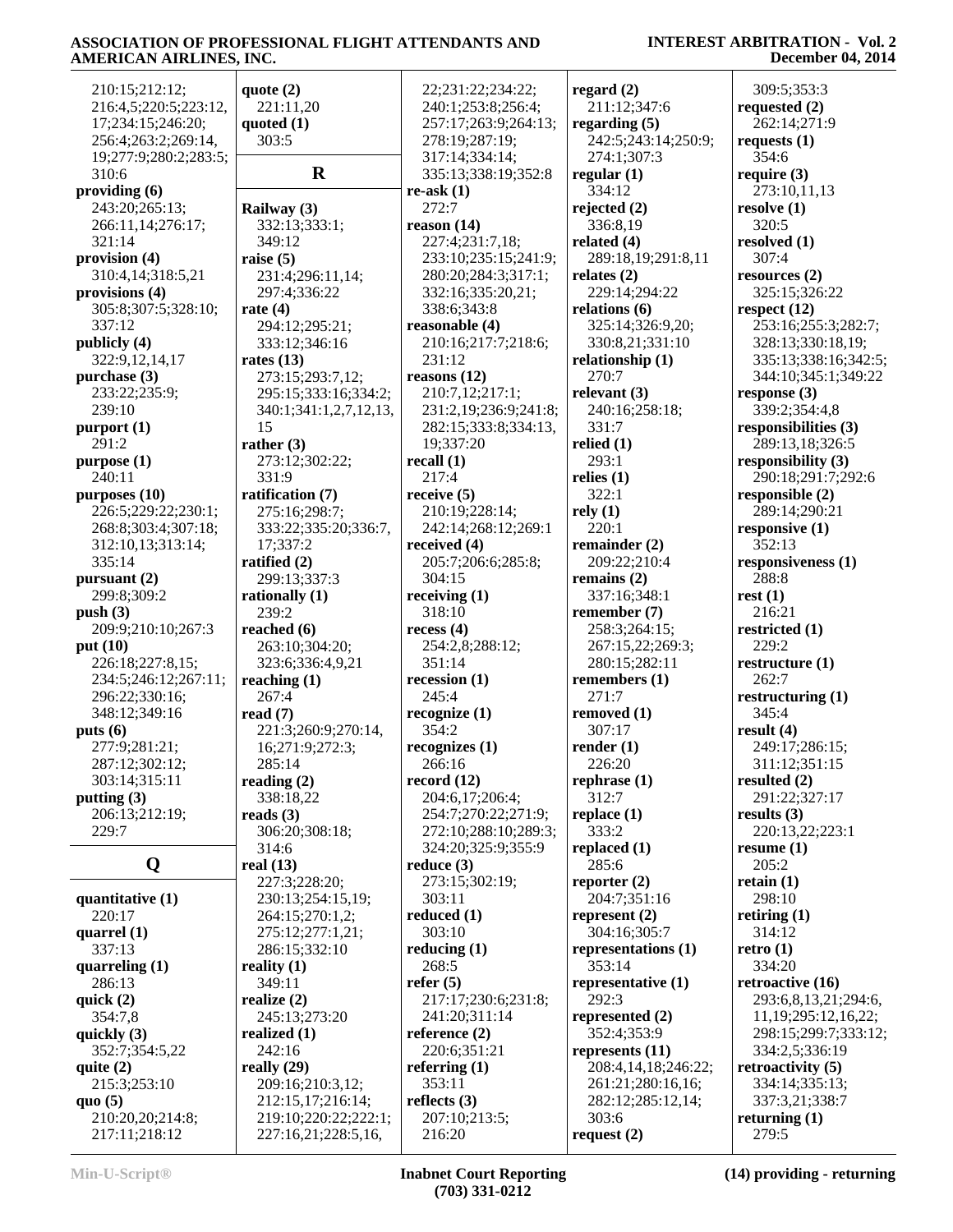| revealed $(2)$          | role(4)              | seal $(1)$            | sharing (90)                  | 346:1,7               |
|-------------------------|----------------------|-----------------------|-------------------------------|-----------------------|
| 217:17,19               | 291:22;325:16;       | 228:12                | 208:16;209:3;                 | single $(14)$         |
| revenues $(1)$          | 327:4,20             | season $(1)$          | 210:18;211:13,21;             | 310:7,12,15;311:9,    |
| 229:14                  | room $(3)$           | 204:7                 | 212:6;213:20;214:2,3;         | 11;319:11;322:10,13;  |
| reverse $(3)$           | 204:10;206:11;       | second $(12)$         | 215:2,9,11,12,20,22;          | 343:13,16;344:4,5;    |
| 211:17;215:6;           | 208:3                | 221:11;234:11;        | 217:9;218:14,16,18,           | 348:4;353:10          |
| 284:10                  | roughly $(1)$        | 244:1;245:19,20;      | 20;219:3;227:7,22;            | $s$ it $(2)$          |
| reversing $(1)$         | 295:2                | 314:4;336:9,11,18,20; | 229:13,13,15,20;              | 246:8;286:22          |
| 213:22                  | rounding $(1)$       | 338:6;350:6           | 230:10,14;231:11,15,          | sitting $(3)$         |
| revert $(3)$            | 321:20               | Secondly (1)          | 20;232:9;235:21,21;           | 287:16;344:13;        |
| 279:12,13;280:8         | rules $(3)$          | 334:9                 | 241:11,15,18;243:1,1,         | 354:20                |
| review $(2)$            | 301:1;302:4;304:7    | section $(8)$         | 9, 12, 15; 244: 1, 5, 15, 17, | situation (10)        |
| 213:7;252:11            | runs $(1)$           | 305:6;308:17,17;      | 19,21;245:12,17,20,           | 236:12;287:6,7;       |
| revisit $(2)$           | 204:12               | 314:10;332:10,12;     | 22;246:16;255:4;              | 332:22;344:7;345:14;  |
| 215:17;243:13           |                      | 348:16;349:12         | 261:13;262:17;264:2;          | 346:2,8;348:16,21     |
| right(91)               | S                    | seeing $(2)$          | 273:10,16;275:17;             | size $(2)$            |
| 204:19;213:16,17;       |                      | 309:17,18             | 276:1,3,7;278:9;280:7,        | 229:11;317:15         |
| 214:12;216:8;217:10,    | sake $(4)$           | seeking $(1)$         | 9;282:2;283:3,10;             | skip $(2)$            |
| 17;218:17;220:18;       | 256:15;276:6;324:2,  | 312:1                 | 284:9,12;285:1,2,6,17;        | 338:19,21             |
| 223:10,20;225:5;        | 4                    | seems $(1)$           | 286:1,5;317:11;               | slash $(1)$           |
| 226:4,11;227:13;        | salon $(1)$          | 310:6                 | 322:16,22;323:4,13;           | 352:5                 |
| 228:1,12,14,19;231:9,   | 204:13               | send $(1)$            | 328:20;329:7;330:6;           | Slide $(13)$          |
| 13;234:20;235:1,9;      | same $(24)$          | 353:19                | 331:16,20;332:8;              | 210:1;213:2;216:18;   |
| 236:22;238:3,4,8,18;    | 234:7;250:18;251:6;  | senior $(2)$          | 349:22                        | 217:3;219:8;232:12;   |
| 239:9,12,15,22;240:2;   | 255:2;261:8;298:10;  | 290:14;326:20         | shock $(1)$                   | 238:16;240:1;241:5,6; |
| 241:21;245:1;246:11;    | 306:6;309:17,18;     | sense (8)             | 277:13                        | 247:3;249:2;257:15    |
| 250:2,19;253:21;        | 310:5,18;313:6;      | 236:20;276:4;278:1,   | shocks $(1)$                  | slides $(4)$          |
| 254:1;255:20;256:12;    | 318:10;332:7;345:12, | 2;286:9;287:13,19;    | 242:12                        | 206:20;207:12;        |
| 257:6;259:20;264:19;    | 20;346:2,11,14;      | 341:8                 | short $(1)$                   | 227:5;230:4           |
| 265:14;267:2;268:8;     | 347:18;349:20,21,22; | separate $(3)$        | 353:4                         | slightly $(2)$        |
| 269:4,7,20;270:8;       | 352:17               | 316:21;330:19;        | shorthand (1)                 | 257:22;342:9          |
| 271:11;272:16;273:6,    | sat(1)               | 347:7                 | 263:14                        | slope $(2)$           |
| 9;274:3,5,18;275:1;     | 320:3                | separation $(1)$      | $\rm$ sic $(1)$               | 237:8;277:22          |
| 278:8;279:17;280:11;    | save $(2)$           | 295:7                 | 243:9                         | slowly $(1)$          |
| 282:16,18,20;284:2,5,   | 205:9;266:14         | September (4)         | side $(5)$                    | 339:20                |
| 9, 16; 293: 10; 298: 4; | saves $(1)$          | 274:22;275:5;         | 225:12;265:16;                | small $(4)$           |
| 299:11;300:4;303:12,    | 303:10               | 277:13;327:3          | 281:16;302:14;335:22          | 317:5;319:3,9;333:4   |
| 12;304:16;307:16;       | savings $(4)$        | sequence $(1)$        | sides $(2)$                   | solely $(1)$          |
| 310:9;311:6;312:10,     | 302:13,19;303:1,7    | 216:2                 | 213:1;268:1                   | 352:15                |
| 18;313:5;324:10;        | saw(1)               | series $(1)$          | Siegel $(23)$                 | Solutions (5)         |
| 334:22;340:12;          | 221:20               | 305:8                 | 204:3,5,17;205:1,9.           | 325:12,13,16,21;      |
| 341:20;342:4;347:20;    | saying $(13)$        | serious $(1)$         | 18;206:8;207:6;219:7;         | 327:5                 |
| 354:1                   | 224:7;231:17;238:1,  | 354:3                 | 241:4;247:1,15;               | solve $(1)$           |
| rights $(4)$            | 12,15;274:9;281:14,  | sessions $(1)$        | 270:18;281:9;288:4,           | 332:1                 |
| 216:16;234:16;          | 20;283:1;284:14;     | 320:3                 | 13;311:15;347:12;             | somebody $(5)$        |
| 244:16;258:8            | 336:15;349:19;352:15 | set $(9)$             | 350:15;351:6;353:17;          | 256:6,10;262:18;      |
| rise $(2)$              | scales $(1)$         | 256:9;257:19;         | 354:16;355:1                  | 270:19;333:19         |
| 328:15;331:3            | 338:10               | 265:17;268:6;285:7;   | significant $(8)$             | someday $(1)$         |
| risk(3)                 | scenario (5)         | 299:9;305:15,17;      | 317:12;328:16;                | 223:18                |
| 245:22;281:16;          | 268:14;269:1;293:4;  | 341:7                 | 329:13,17;333:9;              | someone (6)           |
| 343:15                  | 298:10;299:11        | setting $(1)$         | 343:21;345:9;346:22           | 224:7,8;251:19;       |
| risks(1)                | scheme $(1)$         | 323:18                | similar $(2)$                 | 271:1;304:9;312:11    |
| 344:4                   | 273:7                | several $(1)$         | 299:16;344:14                 | someone's $(1)$       |
| risky $(1)$             | Science (1)          | 210:7                 | similarly $(1)$               | 239:12                |
| 279:1                   | 291:16               | shall $(2)$           | 303:17                        | sometime $(2)$        |
| road $(3)$              | scope $(2)$          | 307:4;308:19          | simple $(1)$                  | 269:15;321:9          |
| 230:5;269:15;           | 248:20;329:3         | shape $(1)$           | 218:13                        | sometimes $(1)$       |
| 299:10                  | Scott $(1)$          | 248:20                | simpler $(1)$                 | 232:17                |
| Robertson (12)          | 332:4                | share $(2)$           | 209:12                        | son $(1)$             |
| 288:14,15;289:1;        | screen $(2)$         | 239:10;258:21         | simply $(3)$                  | 256:10                |
| 297:7;324:12,19;        | 206:10,13            | shares $(4)$          | 230:21;250:9;                 | soon $(1)$            |
| 325:7;331:2,13;         | se(1)                | 233:22;234:17;        | 268:10                        | 294:19                |
| 334:15;350:8,10         | 352:18               | 235:10;239:13         | simultaneously (2)            | sorry $(7)$           |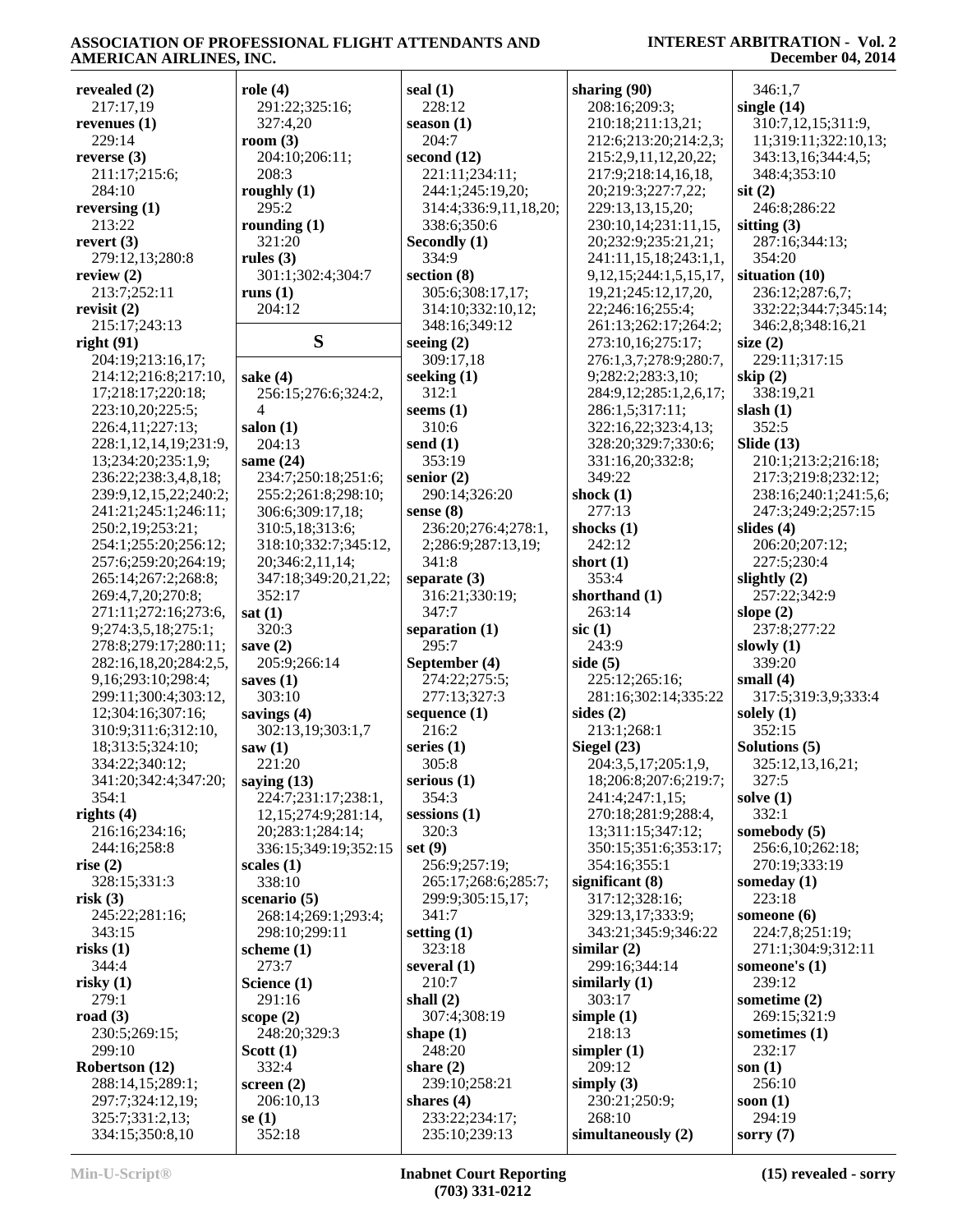| 236:6;281:3;308:14;                | 325:8                                    | 315:21                 |                               | 303:7,8;304:7;305:6;        |
|------------------------------------|------------------------------------------|------------------------|-------------------------------|-----------------------------|
| 310:2;312:6;329:15;                | stated $(6)$                             | substances (1)         | T                             | 306:21;307:1;308:22;        |
| 350:12                             | 299:18;322:4,9,14,                       | 318:4                  |                               | 309:2;314:8;315:8;          |
| sort $(2)$                         | 17;336:11                                | substantial (1)        | TA(1)                         | 319:12;331:17               |
| 249:5;262:7                        | states $(1)$                             | 320:13                 | 301:17                        | terrorist $(2)$             |
| sorts $(4)$                        | 333:20                                   | substantially (1)      | Tab(6)                        | 245:5;279:20                |
| 239:14;240:19;                     | status $(5)$                             | 317:10                 | 306:3,7;308:3,6;              | testament $(1)$             |
| 243:18;255:21                      | 210:20,20;214:7;                         | substantive $(5)$      | 313:7,7                       | 351:17                      |
| sounds $(2)$                       | 217:11;218:12                            | 297:14;316:5;317:8;    | table(3)                      | testified (7)               |
| 277:20;307:11                      | stay $(2)$                               | 319:17,22              | 246:8;295:21;                 | 207:4;217:2;288:21;         |
| span $(1)$                         | 216:9;275:8                              | substitute $(2)$       | 302:14                        | 300:5;323:14;325:5;         |
| 286:17                             | staying $(1)$                            | 208:15;285:16          | $tables (1)$                  | 333:20                      |
| speak $(4)$                        | 217:11                                   | substitutes $(2)$      | 299:8                         | testify $(7)$               |
| 227:6;231:22;232:2;                | stick $(1)$                              | 285:15,20              | tad(2)                        | 228:2,22;251:9,17;          |
| 335:16                             | 219:3                                    | subtle $(2)$           | 252:8;253:14                  | 253:7;299:22;322:5          |
| speaking $(1)$                     | still $(10)$                             | 211:3;219:14           | talk $(3)$                    | testimony $(22)$            |
| 267:1                              | 255:10;260:19;                           | successful $(1)$       | 273:12;293:5;331:9            | 206:16;227:20;              |
| specialty $(1)$                    | 263:1,2,6,20;264:3;                      | 312:14                 | talked $(6)$                  | 237:16;247:16;              |
| 326:8                              | 328:1;334:12;343:21                      | sudden $(1)$           | 226:2;292:14;                 | 248:13;250:8;251:16;        |
| specific $(11)$                    | stimulus $(1)$                           | 232:5                  | 297:15;318:3;320:22;          | 270:13,20;271:2,4,14;       |
| 303:7,8;305:21;                    | 220:19                                   | suggest $(1)$          | 331:4                         | 272:16,17;292:13,17,        |
| 315:5;317:8,22;322:2;              | stipulated $(5)$                         | 352:11                 | talking $(8)$                 | 18;298:1;316:18;            |
| 323:17,22;328:13;                  | 208:8;209:14;247:7;                      | suggested (1)          | 230:4;255:1;267:20;           | 320:16;331:7;351:21         |
| 333:15                             | 250:4,5                                  | 298:1                  | 279:6;284:18;333:11;          | testing $(2)$               |
| specifically $(7)$                 | stipulation $(2)$                        | suggesting $(2)$       | 346:20,22                     | 315:22;318:4                |
| 255:13;258:8;                      | 205:10;249:15                            | 260:17;277:3           | tank(1)                       | textbook $(1)$              |
| 307:22;318:17;319:4;               | stock $(1)$                              | sum(1)                 | 245:3                         | 221:12                      |
| 330:17;342:12                      | 234:3                                    | 247:6                  | task(1)                       | textbooks (1)               |
| speculate $(1)$                    | stood $(2)$                              | summarize $(2)$        | 300:5                         | 220:8                       |
| 321:11                             | 324:16;350:21                            | 210:6;247:4            | team $(5)$                    | Thanks (6)<br>225:17;353:1; |
| spend $(1)$<br>307:20              | store $(6)$<br>223:9,11,16;265:7,8,      | summary $(1)$<br>217:3 | 253:1;289:9;290:11,           | 354:18;355:1,2,8            |
| spending $(1)$                     | 10                                       | supported $(1)$        | 13,16                         | theoretical (3)             |
| 303:1                              | story $(1)$                              | 292:4                  | technical $(1)$               | 254:19;261:6;               |
| spent $(1)$                        | 269:18                                   | suppose $(7)$          | 222:14                        | 321:21                      |
| 302:20                             | street $(1)$                             | 244:13,15,20;          | telling $(3)$                 | theories (2)                |
| stake $(2)$                        | 252:2                                    | 251:22;256:9;274:21,   | 287:11;340:7,11               | 212:16;236:7                |
| 258:16;330:13                      | strike (6)                               | 21                     | ten $(4)$                     | theory $(13)$               |
| standalone (1)                     | 234:7;266:9;314:15;                      | sure $(21)$            | 305:8;315:19;318:3;<br>328:18 | 210:14;211:11;              |
| 336:3                              | 333:2;347:12;348:17                      | 227:1;237:15;259:3;    | tend(1)                       | 214:19;220:2,14;            |
| standard (9)                       | structure $(1)$                          | 261:7;262:9;268:10;    | 263:8                         | 225:15;238:15;249:6,        |
| 213:13;247:10;                     | 292:22                                   | 272:4,18;291:15;       | tenet $(2)$                   | 6;250:9;265:21;321:1,       |
| 250:6;260:10;294:17;               | structured (5)                           | 292:3;299:3;300:20;    | 211:10;238:14                 | 21                          |
| 330:14,15,15,16                    | 206:18,21;243:2,2;                       | 303:18;306:5;310:18;   | tenets $(2)$                  | Therefore (5)               |
| standardly $(1)$                   | 246:16                                   | 319:21;340:5,5;345:5,  | 212:17;220:14                 | 218:10;255:11;              |
| 232:3                              | studies $(1)$                            | 7;355:2                | tens $(1)$                    | 261:3;266:20;318:12         |
| standpoint $(5)$                   | 221:1                                    | surely $(1)$           | 349:2                         | Thereupon (6)               |
| 254:15,15;266:2;                   | stuff $(1)$                              | 318:5                  | Tentative (25)                | 205:6;206:5;207:1;          |
| 329:14;343:14                      | 351:18                                   | surprise $(1)$         | 275:20;280:12;                | 288:18;304:14;325:2         |
| stands $(1)$                       | style $(3)$                              | 344:18                 | 292:1,9;293:2;303:4;          | thinking $(3)$              |
| 271:4                              | 259:5,10,11                              | suspect $(1)$          | 304:19;305:9;307:14;          | 227:11;266:15;              |
| start $(7)$                        | subject $(3)$                            | 349:21                 | 320:10;323:6;327:17;          | 338:7                       |
| 204:5;207:20;                      | 287:21;297:14;                           | switch $(6)$           | 328:6;330:2;333:14;           | third $(3)$                 |
| 227:22;297:14,19,22;               | 304:17                                   | 223:20;232:5;244:3,    | 334:22;336:4,5,10,11,         | 234:12;336:21;              |
| 346:5                              | subjects $(2)$                           | 7;283:3;300:4          | 18, 20, 21, 337: 5; 339: 8    | 337:2                       |
| started $(6)$                      | 272:14;300:4                             | switching $(1)$        | term $(3)$                    | thorough $(1)$              |
| 290:1,5;294:20;                    | subparagraph (1)                         | 252:8                  | 236:2;302:20;314:6            | 292:20                      |
| 310:12;325:22;326:19               | 314:5                                    | synergies $(1)$        | terms $(26)$                  | though $(4)$                |
| starting $(3)$                     | subsequent $(3)$                         | 242:15                 | 213:18;241:18;                | 222:12;278:7;316:7;         |
| 250:3;334:18;346:3                 | 245:2;274:13;296:1<br>subsequently $(2)$ | system $(1)$<br>353:10 | 244:11;262:20;263:3;          | 332:2<br>thought $(3)$      |
| state $(7)$<br>208:6;212:10;242:5; | 215:11;296:14                            |                        | 276:16,16;289:12;             | 210:5;213:6;226:21          |
| 243:16;246:2;289:2;                | substance $(1)$                          |                        | 290:2,19;292:19;              | thousands $(1)$             |
|                                    |                                          |                        | 295:16;301:22;302:7;          |                             |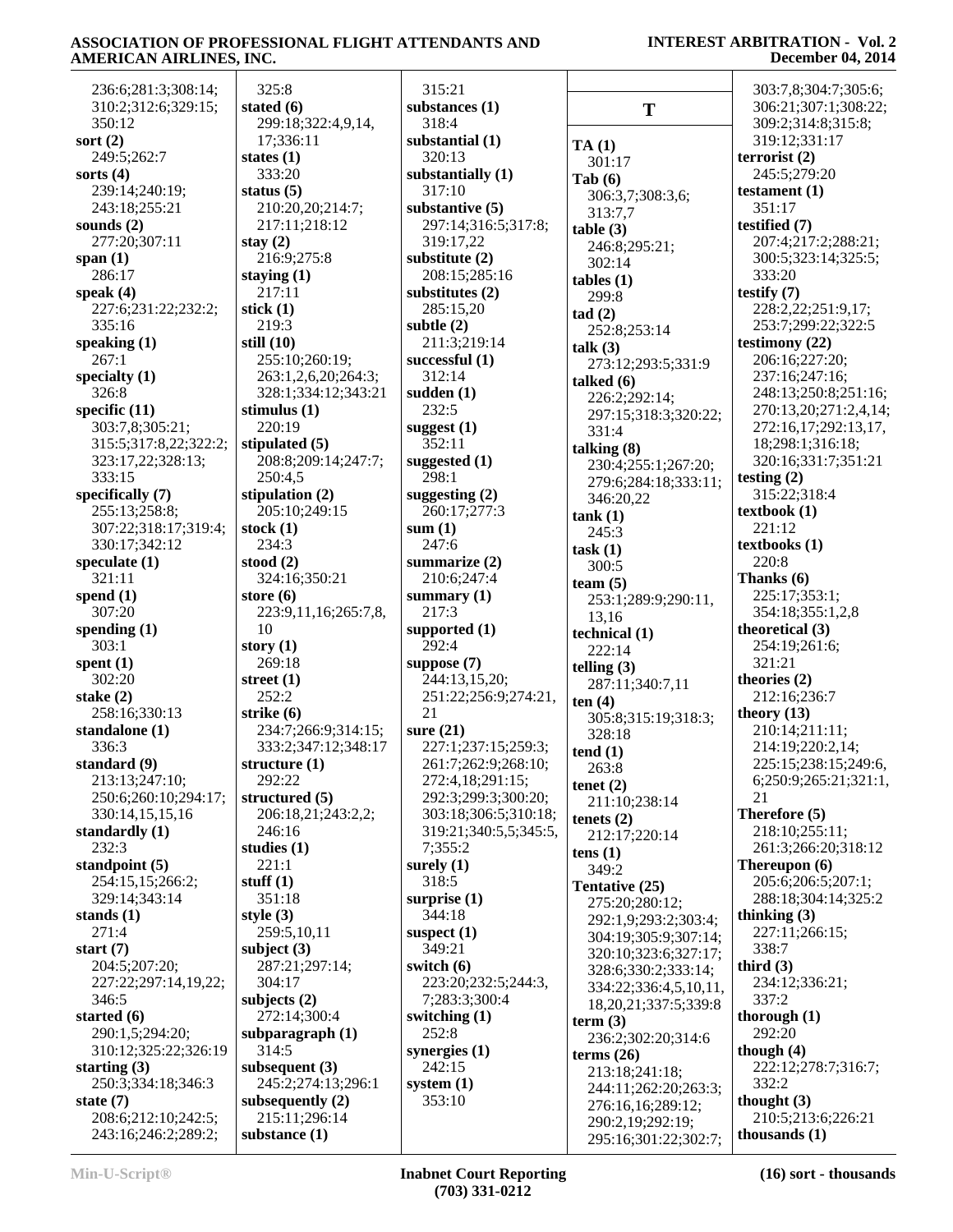#### 250:16 **three (9)** 208:1,9;210:12; 212:14;217:1;234:5; 269:6,8;280:1 **three-year (1)** 286:16 **threshold (1)** 209:16 **throughout (3)** 264:19;267:15; 268:4 **tied (2)** 265:1;340:1 **times (3)** 211:22;243:6; 245:15 **timing (1)** 347:20 **titled (1)** 308:6 **today (19)** 212:20;219:20; 230:6,8;233:13; 234:18;236:4;239:10; 243:13;253:7;257:17; 269:13;280:11; 286:22;287:7;298:20; 337:17;344:13;353:15 **today's (2)** 282:12,13 **together (1)** 320:4 **took (4)** 244:16;289:11,22; 291:7 **top (2)** 296:14;344:17 **total (4)** 295:9,11;348:16; 349:13 **totality (5)** 301:13;303:2,6,13, 13 **totally (1)** 346:8 **touch (1)** 254:18 **towards (2)** 211:14;252:19 **trade (10)** 228:10;250:17; 256:4,6;258:5,17; 267:9;275:17;276:2; 280:17 **tradeable (2)** 224:13;255:5 **traded (9)** 224:10;240:13,20; 255:7,8,9,10;257:20,  $22$ **tradeoffs (2)** 266:1,2 **trading (5)** 234:18;235:6; 239:21;255:11;274:19 **transaction (2)** 266:16;268:1 **transcript (2)** 271:5;351:20 **Transition (1)** 340:22 **tread (1)** 232:14 **treated (1)** 350:3 **tremendous (1)** 337:7 **tried (3)** 302:7;320:5,14 **trigger (3)** 260:4;283:18; 321:14 **triggered (6)** 211:7;219:17;280:6; 283:20;317:7;321:3 **triggering (2)** 320:19;321:5 **trip (1)** 224:5 **triple (1)** 321:16 **trouble (2)** 232:18;338:18 **true (2)** 222:6;318:22 **try (10)** 253:14;256:9; 301:10,15;304:4; 311:7;321:7;339:20, 20;348:19 **trying (8)** 237:7;252:5;269:22; 287:2,16;321:22; 348:10;349:8 **tug (1)** 267:4 **turmoil (1)** 279:19 **turn (13)** 204:3;216:18;219:8; 277:7,11;283:12,14; 288:13;306:3,16; 308:2,16;313:18 **turned (3)** 276:16;278:3;286:6 **turning (1)** 242:21 **turns (3)** 228:4;283:17;286:5 **twists (1)** 228:3 **two (35)** 208:12,22;209:1,14; 211:22;213:7,18; 215:1;216:2,11,16; 220:7;221:21;227:11; 233:6;241:7,8;243:9; 246:10;255:20;256:1; 258:1;260:11;263:22; 268:1;280:1;295:9; 298:22;306:2;334:9, 13,19;341:17;346:20; 347:9 **TWU (3)** 343:19;346:5,19 **type (3)** 220:19;275:6;330:5 **types (8)** 223:10;224:9; 255:18,22;291:4; 318:15;321:22;328:9 **U ultimate (1)** 341:9 **ultimately (1)** 276:22 **uncertain (15)** 211:20;212:6;224:3; 228:1;230:9;232:4,6, 8;241:15,17;242:1,11; 243:14;244:18;284:8 **uncertainty (4)** 243:22;277:19; 287:9;322:3 **uncontested (1)** 220:16 **under (31)** 210:20;213:17,21; 215:13,14;218:5,5,5, 12,17;228:14;233:5; 243:22;244:16; 246:16;250:13;275:7; 280:5,8,11;285:7; 296:13;307:5;310:14; 312:13;318:8;332:7, 12;333:1;343:16; 349:12 **underlying (1)** 353:10 **understood (3)** 216:15;220:4; 276:11 **undoubtedly (1)** 342:15 **un-exercisable (1)** 239:18 **unexercised (7)** 211:9;219:14; 232:16;233:1,2,11; 238:14 **uniformity (1)** 348:2 **Union (36)** 207:4;213:10;215:5, 12;216:7;218:4,16; 229:17;230:15,18; 243:11;244:14,21; 245:6;266:10;267:5; 291:9;304:13,14; 306:22;307:20;309:4, 6;310:7;314:8;328:2, 19;329:5;330:6; 332:13,14;335:9; 338:1;341:11;343:19; 353:9 **unionized (1)** 289:20 **unions (2)** 227:22;310:22 **Union's (3)** 293:6;332:2;333:12 **United (23)** 285:17;300:10,22; 302:1;304:7;308:7,12; 309:21;310:1,1,3; 312:22;313:9,10,10, 13,15;315:3;317:19; 319:8;323:20;351:21; 352:2 **United/Continental (1)** 352:1 **university (3)** 220:10;291:15,19 **unless (4)** 210:18;236:15; 261:12;264:6 **unlikelihood (1)** 322:19 **unlikely (2)** 256:22;257:4 **un-negotiated (1)** 341:21 **unpredictable (3)** 228:5;277:13;279:4 **up (38)** 206:10,13;210:5; 211:22;232:10; 233:11;234:15;240:3; 256:9;262:7;263:3,4, 7;265:1;267:4;274:2, 7,15;298:19;300:18; 303:14;318:14; 319:13;320:7;321:4,7, 13;328:1;332:3,22; 337:9,10,10;340:19; 341:20,20;349:2; 351:2 **upon (8)** 214:11;253:18; 276:11;293:1;303:20; 309:5;310:8;322:1 **use (5)** 212:3;224:1;245:6, 9;278:13 **used (7)** 292:8;294:8;306:13; 308:12;313:14; 318:10;320:7 **useful (3)** 210:5;213:6;264:12 **using (4)** 233:21;263:14; 283:1,10 **usual (1)** 288:8 **V valuable (12)** 211:16;218:8,20; 221:7,9,10;232:10; 239:6;266:2;277:3,5, 18 **valuation (27)** 230:2,3;241:14; 250:10;274:8,8;291:8, 10;292:7,15;294:2; 295:3;296:5;297:18; 299:17;303:5;305:20; 316:11;319:5,10,14; 320:8;321:2,8,22; 322:2;347:7 **valuations (2)** 293:2;318:18 **value (179)** 207:22;208:8,15,19; 209:9,17,19;210:10, 11,15;211:1,9;212:13; 213:14;214:20;217:1, 5;218:11;219:6,12,20; 220:5;221:14;222:5; 223:13,18,22;225:16; 226:2,3,6,7,11,22; 227:2,3,10,12;229:16, 17;230:13,20;232:8, 17;233:2,9,11,13,15; 235:4,16;236:5,14,19; 237:5,6;238:3,11,14, 17;239:13,16,20; 240:1,18,21;241:8,10, 17,21;242:9,19; 243:20;246:20;247:8, 12;249:6,17;250:1,4,5, 18,21;251:12,13,14, 17;252:3,4;255:11; 260:7,15;261:4,18,19; 263:1,2,6;264:11,14, 16;265:13;268:20; 269:5,10,12,19;273:5, 16;276:17;280:2,13; 281:18;283:4;284:16; 285:15,16,20;287:2,8, 12;294:22;296:16; 297:1,5;300:22;301:2, 6,18;302:5,8,19,21; 303:9,19,20,21; 305:21;307:19,22; 309:20,21,22;312:22; 313:1,3,14;314:14; 315:1,2,5,10,13;316:2, 6,8,13,15,19;317:9,14, 18;318:6;319:4;

**Min-U-Script® Inabnet Court Reporting (703) 331-0212**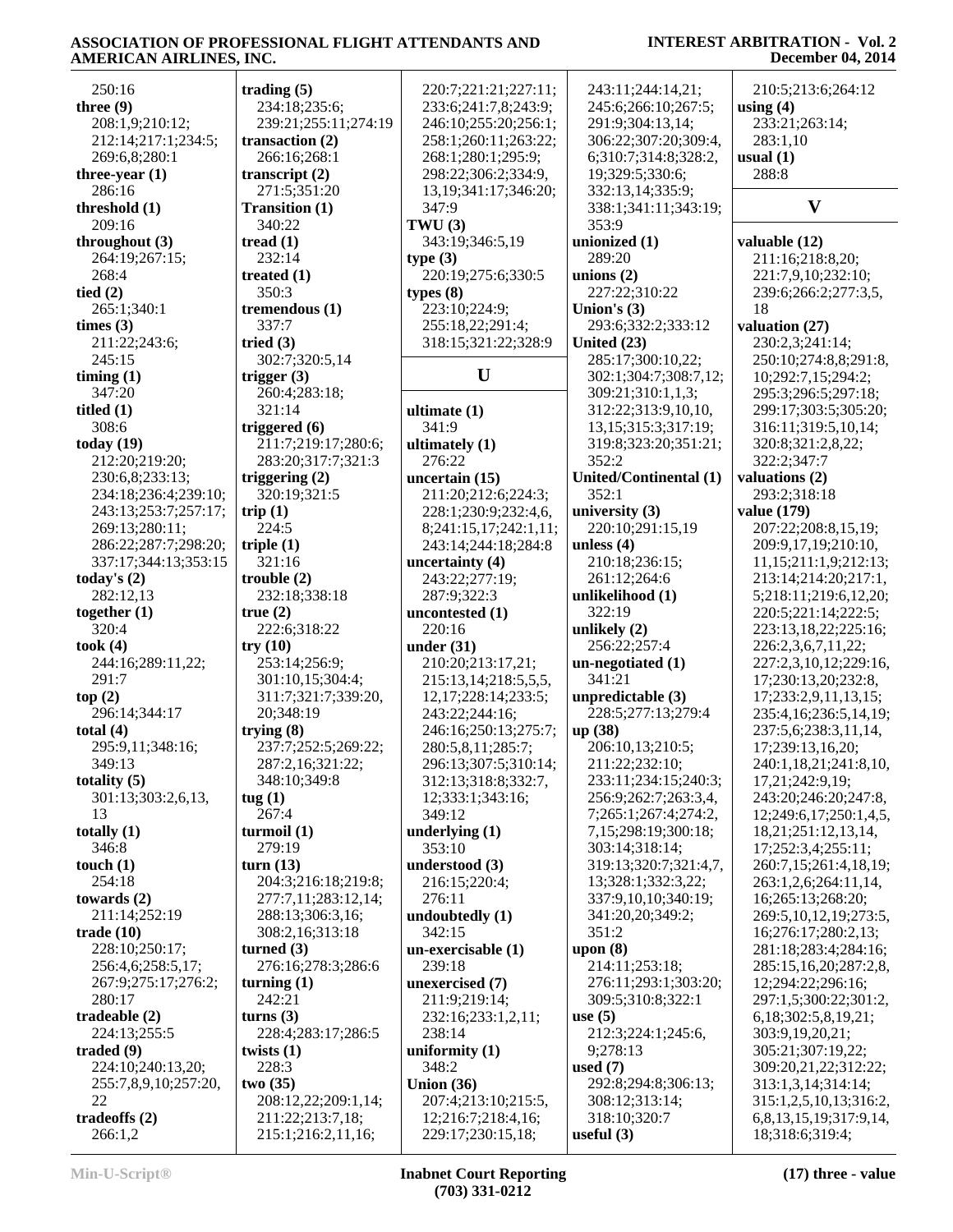| 321:16,16;323:8,14,     | wage $(18)$              | whole $(6)$                   | 221:6,13                              | 355:11                        |
|-------------------------|--------------------------|-------------------------------|---------------------------------------|-------------------------------|
| 17, 18, 22; 324: 7, 8;  | 273:15;275:18;           | 217:12;222:16,21;             | worth $(10)$                          | 10(2)                         |
| 329:14;339:18;340:2,    | 276:8;278:10;293:6,7,    | 224:11;282:15;284:2           | 212:7;223:5;235:6;                    | 247:3;345:12                  |
| 8,12;347:10             | 12;294:11;295:15;        | wide $(2)$                    | 238:5,6;247:14;                       | 100(3)                        |
| valued $(9)$            | 296:13,17;297:22;        | 308:20;309:7                  | 260:16;281:5;287:10,                  | 223:9,12;227:2                |
| 208:22;209:15;          | 299:8;333:12,16;         | willing $(3)$                 | 17                                    | 11(2)                         |
| 213:1;229:20;230:5;     | 334:2;338:9,11           | 228:10;234:20;                | worthless $(1)$                       | 277:13;296:12                 |
| 305:20;318:9;319:22;    | wages $(12)$             | 332:17                        | 221:14                                | 112(9)                        |
| 341:10                  | 215:8,19;218:21;         | wind $(1)$                    | writing $(2)$                         | 247:9;263:16,19;              |
| values $(11)$           | 228:10;229:12;263:3,     | 351:1                         | 309:4;310:8                           | 281:21;282:1,6;295:1,         |
| 240:4;252:14;           | 4;264:6;266:14;267:6;    | winds $(1)$                   | written $(2)$                         | 4;297:5                       |
| 253:17;272:19;284:8,    | 276:2;296:21             | 267:4                         | 272:17;347:10                         | 116(1)                        |
| 11;300:10,12;301:22;    | wait $(2)$               | withdraw $(1)$                | wrong $(1)$                           | 234:22                        |
| 302:12;317:22           | 246:17;281:9             | 312:6                         | 312:18                                | 117(1)                        |
| valuing $(1)$           | walked $(1)$<br>320:1    | within $(7)$                  | $\mathbf Y$                           | 239:13                        |
| 309:19                  |                          | 252:9;291:2;292:6;            |                                       | 12(4)                         |
| valval $(1)$<br>262:19  | wants $(1)$<br>245:11    | 315:22;316:4,5;<br>318:17     | year $(41)$                           | 274:22;296:2,7;<br>345:13     |
| variable (13)           | warm $(1)$               | without $(1)$                 | 208:13,17;230:9;                      | 145(1)                        |
| 211:20;214:1;230:9;     | 352:15                   | 324:3                         | 234:12;235:8,10,13;                   | 327:14                        |
| 241:17;242:11;          | way (30)                 | witness $(44)$                | 237:21,21;241:15;                     | 15(4)                         |
| 244:18;273:6;279:3;     | 205:19;206:1;210:4;      | 204:20,22;205:15;             | 244:4;246:5;262:5,13,                 | 234:12;254:5;                 |
| 280:19;283:9;284:9;     | 213:11,15;220:6;         | 217:19,21;221:19;             | 15;263:6,12,22;264:3;                 | 258:20;259:1                  |
| 286:11;322:15           | 223:6;229:2;232:2;       | 222:7,10;223:6;224:8,         | 273:12,12,14,14,17;                   | 150(3)                        |
| varieties $(1)$         | 237:11;241:12;           | 20;225:1;226:13;              | 277:21;280:1;282:6,7;                 | 327:10,11;330:5               |
| 223:12                  | 242:22;243:3;246:6,      | 229:6,19;230:16;              | 283:8, 10; 284: 21, 22;               | 16(1)                         |
| variety $(5)$           | 15;256:20;257:8;         | 231:4,21;236:17;              | 285:1,2,3,4,5;286:18;                 | 297:4                         |
| 224:12;256:8;           | 258:20;261:22;266:7;     | 237:2,12;238:19;              | 294:21;296:13;297:1                   | 17(4)                         |
| 289:17;316:9;326:11     | 274:16;277:16,17;        | 239:4,19;240:9,14;            | years (30)                            | 234:11;235:3;297:5;           |
| various $(7)$           | 282:21;304:1;311:5;      | 241:2;247:19;270:14;          | 208:5,21;223:14;                      | 326:10                        |
| 234:2;289:18;           | 318:8;330:17;342:9;      | 271:10;281:11;288:9;          | 230:8;233:4,7;236:4;                  | 18(2)                         |
| 290:21;300:9;302:10;    | 352:18                   | 304:10;311:17,20;             | 262:10,10,13;269:2,                   | 297:5;343:10                  |
| 303:14;316:3            | ways $(4)$               | 312:3;324:16,19;              | 15;273:12,13;274:14;                  | 193(3)                        |
| vary $(1)$              | 227:11;256:8;            | 350:17,20,21;351:5,6,         | 280:1,21,22;281:8,12,                 | 303:5,5,11                    |
| 222:16                  | 265:19;282:18            | 7                             | 22;285:9;287:9,14;                    | 1989(1)                       |
| Vegas $(1)$             | week $(1)$               | witnesses $(2)$               | 299:10;343:16;344:5,                  | 325:22                        |
| 246:7                   | 353:15                   | 204:6;354:19                  | 5,6;345:13                            | 1999(1)                       |
| ventilated (1)          | weigh $(1)$              | wondering $(1)$               | yesterday (7)                         | 275:15                        |
| 287:21                  | 344:1                    | 329:12                        | 207:21;227:20;                        | $\overline{2}$                |
| versa $(1)$             | weighed $(1)$            | words $(1)$<br>309:17         | 234:3,4;292:13;294:8;                 |                               |
| 301:14<br>version $(2)$ | 344:4<br>Welcome (3)     | work (24)                     | 337:17<br>yesterday's $(1)$           | 2(34)                         |
| 279:8;352:7             | 204:21;288:17;           | 205:20;208:20;                | 351:19                                | 206:2,5;207:8,9;              |
| via(1)                  | 353:4                    | 214:3;228:7,9;266:1;          |                                       | 249:2;264:3;273:12,           |
| 298:14                  | well-defined $(2)$       | 267:5;270:8;271:21;           | Z                                     | 14, 17; 282: 8; 285: 1, 2, 3; |
| vice $(3)$              | 224:10;255:17            | 277:7:300:22:301:1.3:         |                                       | 293:8,20;294:1,6,9;           |
| 301:13;326:20,22        | well-known (4)           | 302:3;304:3,7,8;              | zero $(9)$                            | 295:22;296:10;297:3,          |
| view(8)                 | 220:7;221:12;            | 310:5;311:10;326:13;          | 221:6;223:2,3;                        | 3,4,19,21;298:14;             |
| 208:14;218:19;          | 233:14;260:11            | 344:15,20;346:12;             | 233:11;245:18;                        | 299:7,10;308:2;               |
| 231:12;249:16;          | weren't $(3)$            | 350:3                         | 260:16;280:1,22;                      | 327:18;333:15,15;             |
| 251:19;264:13;323:1;    | 219:1;252:10;345:7       | worked (1)                    | 286:3                                 | 334:3;337:10                  |
| 334:4                   | West $(1)$               | 326:15                        | zeros $(1)$                           | 20(3)                         |
| $vis-a-vis (1)$         | 327:2                    | workers $(2)$                 | 281:17                                | 223:13;234:13;                |
| 208:20                  | what's $(15)$            | 289:20;322:16                 |                                       | 257:17                        |
| visible $(1)$           | 212:2;214:5;215:21;      | works $(2)$                   | 1                                     | 2000(1)                       |
| 206:12                  | 226:15;229:19;234:7;     | 213:15;246:11                 |                                       | 277:22                        |
| Volume (3)              | 242:2;250:22;258:16;     | world $(11)$                  | 1(17)                                 | 2001(3)                       |
| 306:4,7;308:2           | 259:4;273:22;287:1;      | 254:15,19,19;270:1,           | 205:3,6;260:21;                       | 245:15;274:22;                |
| volumes $(1)$           | 313:11;330:13;334:6      | 2;275:12;277:1,21;            | 273:12,14;282:6;                      | 275:22                        |
| 306:2                   | whenever $(1)$<br>270:21 | 286:15;287:1,2<br>worse $(3)$ | 283:8,11;284:22,22;                   | 2002(9)<br>245:15;275:3;      |
| W                       | Whereupon $(1)$          | 278:2,5;286:7                 | 304:13,14;306:4,7;<br>314:13;328:2,19 | 326:21;343:9;345:4,           |
|                         | 355:10                   | worst $(2)$                   | 1:57(1)                               | 15, 16; 346: 13; 347: 21      |
|                         |                          |                               |                                       |                               |